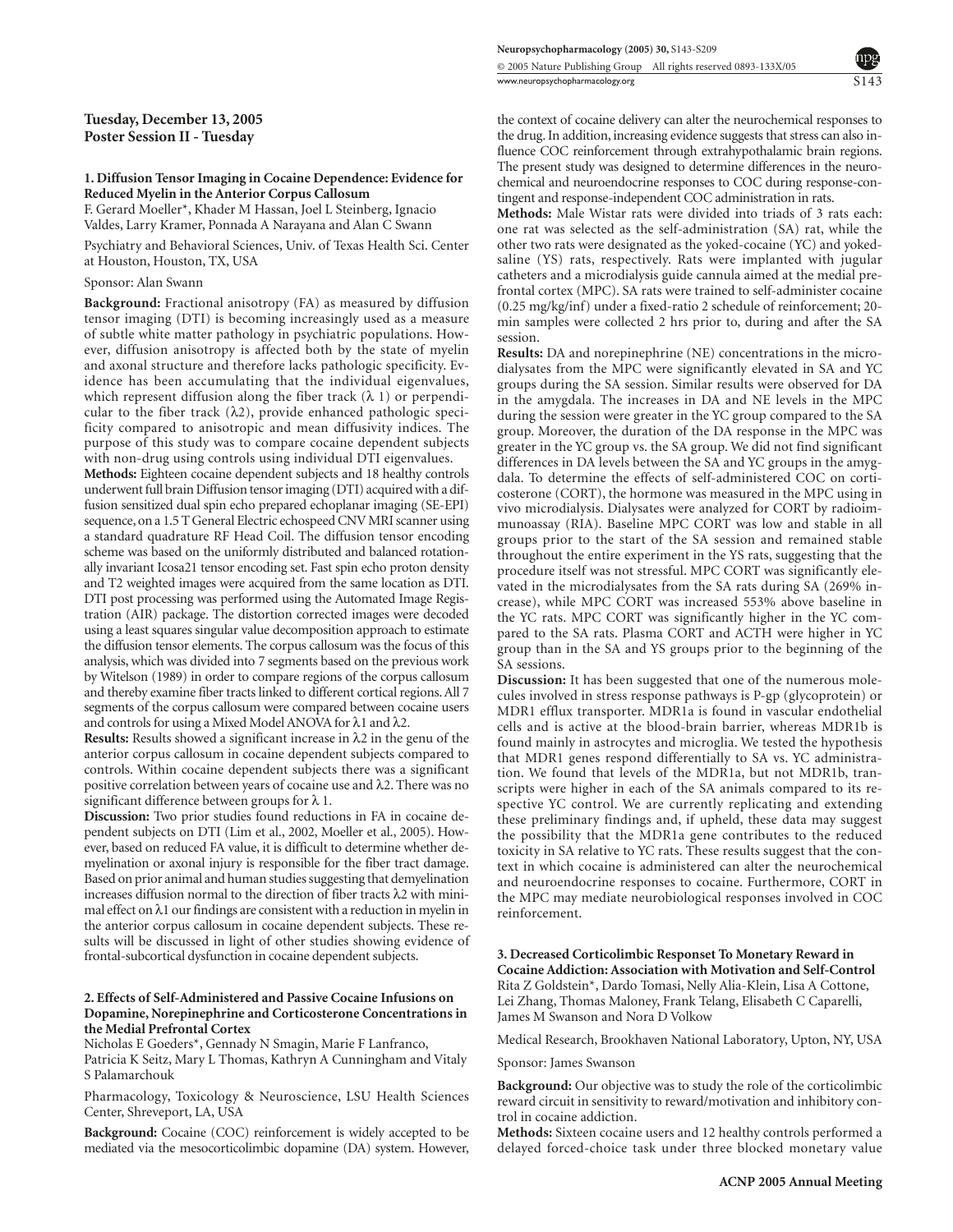conditions (high money=45 cents, low money=1 cent, no money=0) while brain activation was measured with BOLD fMRI. State measures of motivation on this incentive fMRI task were assessed objectively by speed (reaction time) and accuracy of responses (percent correct), and on a subjective level as self-reported engagement in this task. Inhibitory control was assessed by trait estimates from a personality questionnaire (Tellegen's Multidimensional Personality Questionnaire, MPQ, Self Control scale) and by state estimates from a conflict task (Fan's Attention Network Task, ANT, Conflict scale).

**Results:** The manipulated independent variable (monetary value) produced a differential pattern of neural response (fMRI signal change) in healthy controls: there was a trend in the orbitofrontal cortex (OFC) to respond in a graded fashion (45>1>0), the anterior cingulate gyrus (ACG) and cerebellum responded to the two conditions of monetary value equally  $(45=1>0)$ , and the mesencephalon responded to the highest available reward only (45>1=0). This complex regional brain activation to monetary reward was lost in the drug-addicted subjects. Activation in the frontal regions to the highest monetary reward was instead correlated with the three state measures of motivation (speed, accuracy, engagement, all  $r > 0.52$ ,  $p < 0.05$ ). Finally, activation in the left OFC to high monetary reward was significantly correlated with both trait (MPQ Control,  $r=0.52$   $p < 0.05$ ) and state (ANT Conflict,  $r=-0.63$ ,  $p < 0.01$ ) measures of inhibitory control; both correlations reached significance only across all study subjects (note that these current correlation results extend our previous reports of a correlation between the left OFC and reduced self-reported sensitivity to gradations in monetary value in the cocaine addicted subjects). The ACG correlation with behavioral control (MPQ) was only observed in the non-drug users ( $r=0.68$ ,  $p <$ 0.05) and with ANT Conflict in neither group. Also, an abnormally low level of self-control was self-reported by the drug addicted subjects: MPQ Z score = -3.1 compared to the mean of the healthy subjects.

**Discussion:** In conclusion, these findings of different neural responses of addicted subjects to a simple manipulation of value in a laboratory test suggest that the activation of corticolimbic reward regions to monetary value is altered in drug addiction, due either to preexisting conditions or to neural adaptations related to exposure to drugs. This abnormality may underlie the drug addicted person's difficulty with sustained motivation and self-control, as well as deficits in processing relative gradients in reward and controlling drug-taking behavior under emotionally salient conditions such as in drug-related or stressful environments. [Supported by grants from the National Institute on Drug Abuse (1K23 DA15517-01); NARSAD Young Investigator Award; Laboratory Directed Research and Development from U.S. Department of Energy (OBER), ONDCP, and General Clinical Research Center (5-MO1-RR-10710)].

# **4. Interactions Between Nalbuphine, Mood and Hypothalamic-Pituitary-Axis (HPA) Hormones**

Nathalie V Goletiani\*, Jack H Mendelson, Michelle B Sholar, Arthur J Siegel, Alicja Skupny and Nancy K Mello

Alcohol and Drug Abuse Research Center, McLean Hospital, Belmont, MA, USA

# Sponsor: Nancy Mello

**Background:** Nalbuphine (Nubain®) is a mixed mu-kappa agonist used clinically for the management of moderate to severe pain. Nalbuphine also attenuates cocaine self-administration by rhesus monkeys (Negus and Mello, 2002) and does not produce additive cardiovascular or subjective effects when combined with cocaine in clinical studies with cocaine abusers (Mello et al., 2005). Although the hypothalamic-pituitary-adrenal (HPA) axis is one modulator of cocaine abuse, relatively little is known about the effects of nalbuphine on the

HPA axis hormones. Because nalbuphine has both mu and kappa activity, its endocrine effects are not predictable from data on the effects of mu or kappa opioids alone.

**Methods:**We examined the effects of two analgesic doses of nalbuphine on prolactin, ACTH and cortisol in 10 healthy male volunteers with a history of current cocaine abuse (DSM-IV, 305.6). Subjects provided informed consent for participation in these studies. Nalbuphine (5 mg/70 kg, IV) was administered to 7 men and 10 mg/70 kg, IV was administered to 3 men. Blood samples were collected 30 and 5 min before nalbuphine infusion, and 13 blood samples were collected at 10, 17, 19, 23, 27, 31, 35, 40, 45, 60, 75, 105, 135 min after nalbuphine administration. Heart rate and blood pressure were monitored and subjective effects of nalbuphine were measured on a Visual Analog Scale (VAS).

**Results:** Significant nalbuphine dose-related increases in prolactin occurred within 17 min (P=.04). Peak prolactin levels of  $22.1 \pm 7.1$ ng/ml and 54.1 ± 11.3 ng/ml were measured at 60 min after low and high dose nalbuphine administration, respectively. ACTH and cortisol levels did not change significantly after either dose of nalbuphine. VAS reports of sick, bad and dizzy were significantly higher after 10 mg/70 kg than after 5 mg/70 kg nalbuphine (P=.05-.0001). Increases in prolactin were significantly correlated with ratings of sick and dizzy after both low and high doses of nalbuphine (P=.05-.0003), and sedation and emesis were observed only after 10mg/70 kg nalbuphine. **Discussion:** These data are consistent with previous clinical reports that prolactin levels are influenced by stimulation of both kappa and mu opioid receptors (Rolandi et al, 1983). For example, increases in prolactin have been reported after administration of kappa opioid agonists (Bart et al, 2003, Ur et al, 1997) and mu opioid agonists, (Saarialho-Kere et al, 1989; Kay et al, 1985; Delitalia et al 1983; Uberti et al, 1983). Our findings are also consistent with previous clinical reports that ACTH and cortisol are not stimulated by kappa or mu opioid agonists. Several studies indicate that kappa and mu opioid agonists inhibit ACTH and cortisol secretion (Pfeiffer et al 1986; Hoehe et al, 1988; Delitalia et al, 1983; Auernhammer et al, 1994). Both ACTH and prolactin are considered stress-labile hormones and nausea and emesis followed high dose nalbuphine administration. It maybe that the sedative effects of nalbuphine attenuated the impact of these adverse effects even though subjects reported significant increases in VAS items, such as sick, bad and dizzy. Taken together, these data suggest that nalbuphine had both kappa-like and mu-like effects on prolactin, ACTH and cortisol. These studies were approved by the McLean Hospital Institutional Review Board and conducted in accordance with the Declaration of Helsinki. This research was supported in part by grants T32-DA07252, P01-DA14528, K05-DA00064 and K05-DA00101 from the National Institute on Drug Abuse, NIH.

# **5. Aripiprazole Decreases Alcohol Drinking in Syrian Golden Hamsters**

David T Chau and Alan I Green\*

Psychiatry, Dartmouth Medical School, Lebanon, NH, USA

**Background:** Alcohol use disorder commonly occurs in patients with schizophrenia and substantially worsens their outcome. While typical antipsychotic agents, all of which are potent dopamine D2 receptor antagonists, do not limit alcohol use in these patients, recent data suggest that the atypical antipsychotic clozapine (CLOZ) may substantially limit their alcohol use. We have proposed that CLOZ may limit alcohol use because, through its broad actions on dopaminergic and noradrenergic systems, it is able to ameliorate a dysfunction in the dopamine-mediated mesocorticolimbic reward circuit that underlies substance use in these patients. In order to further elucidate the basis of CLOZ's ability to decrease alcohol drinking in patients with schizophrenia, we have studied its effect on alcohol drinking in the Syrian golden hamster, an outbred animal that naturally drinks alcohol. We have recently demonstrated that CLOZ, but not the typical antipsychotic haloperidol, dramatically limits alcohol drinking in these animals (with a decrease of 88% below baseline drinking). Since CLOZ's toxicity limits its use in patients with schizophrenia, we have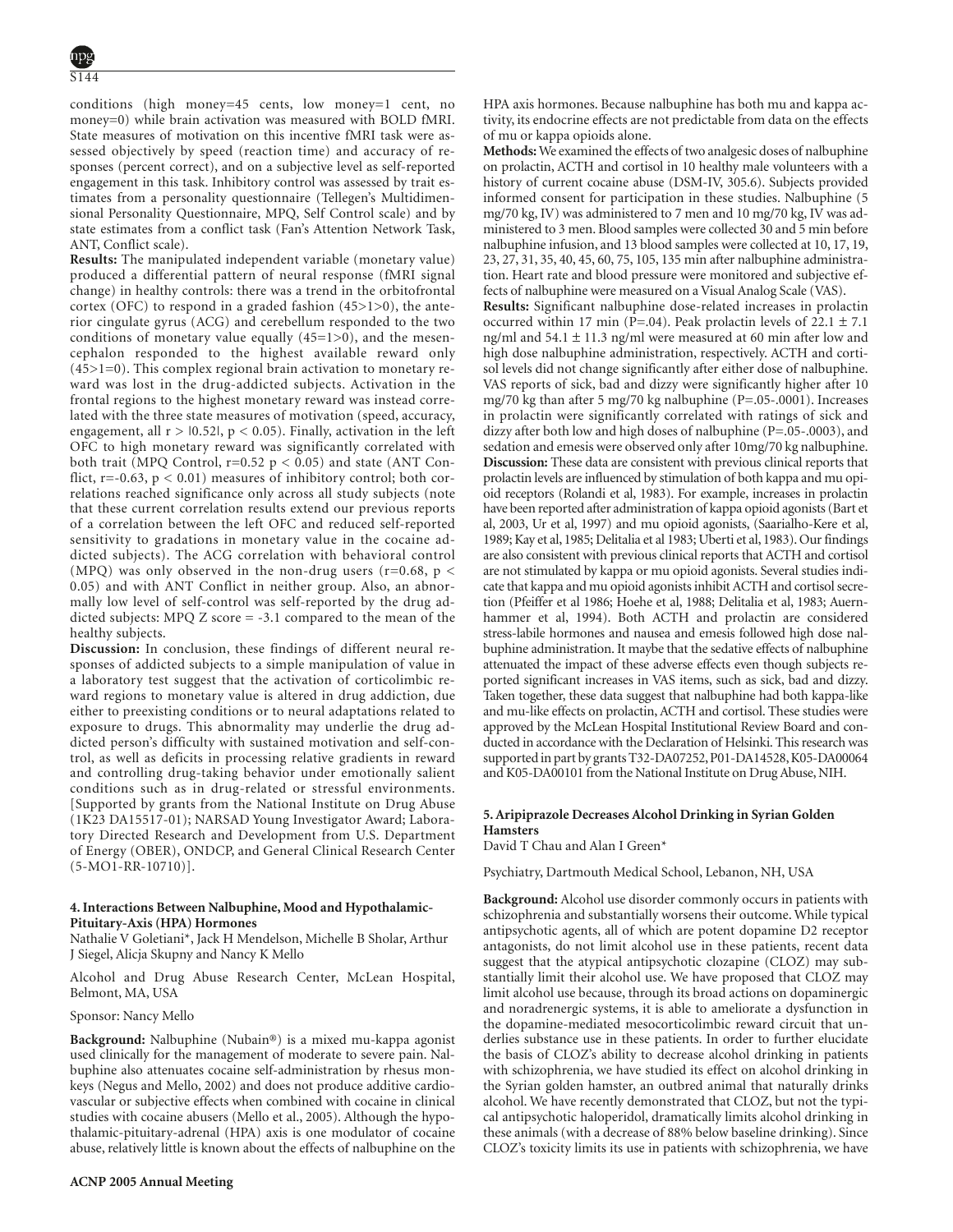been searching for other antipsychotics that may share with CLOZ the ability to limit alcohol drinking in patients with schizophrenia, and we have used alcohol drinking in the hamster as a probe for antipsychotics that may have this effect. The current study assesses whether the atypical antipsychotic aripiprazole (ARIP), a partial dopamine agonist thought to function as a dopamine circuit "stabilizer", may share with CLOZ the ability to limit alcohol drinking in hamsters.

**Methods:** Fifty-four hamsters were given continuous access to food, water and an alcohol solution (15% v/v) for 26 days to establish stable alcohol drinking levels. Baseline alcohol drinking (average of the last 4 days of this 26-day period) for all hamsters exceeded 9 g/kg/day. In Exp. 1, 28 hamsters received daily administration (sc) of ARIP (10, 20, or 30 mg/kg/day) or vehicle (n=7 per group) for 14 days, while they continued to have free access to food and drinking solutions. To obtain further data on the effects of a wider array of doses and a longer treatment period with ARIP, in Exp. 2, the other 26 hamsters received daily administration (sc) of a wider dose range of ARIP (5, 30, or 50 mg/kg/day; n=8 per group) or vehicle (n=6) for 27 days. Water, alcohol and food intakes were assessed by a technician blind to the treatment.

**Results:** Exp. 1: Fourteen days of treatment with 10, 20 or 30 mg/kg/day ARIP decreased alcohol drinking more than vehicle (p<.0001), by approximately 60%, 75%, or 80% below baseline, respectively. Exp. 2: 27 days of treatment with 30 or 50 mg/kg/day ARIP, but not 5 mg/kg/day, decreased alcohol drinking more than vehicle (p<.0001); the 30 mg/kg/day decreased alcohol drinking approximately 50% below baseline (over the treatment period), while the 50 mg/kg/day dose was able to suppress alcohol drinking by approximately 30% over this period. In both experiments, ARIP increased water drinking as it decreased alcohol drinking.

**Discussion:** These data indicate that the partial dopamine agonist ARIP, like CLOZ, decreases alcohol drinking in hamsters. Whether the mid-range dose (30 mg/kg) has the greatest effect needs to be confirmed by further investigation. Studies of ARIP in other rodents, and using other alcohol drinking paradigms (e.g., limited access), will be needed to fully assess the effect of this antipsychotic on alcohol drinking in animals. Nonetheless, the data developed thus far suggest that ARIP should be tested to see whether, like CLOZ, it will decrease alcohol drinking in patients with schizophrenia and co-occurring alcohol use disorder.

# **6. Time-Dependent Dissociation Between Accumbal and Amygdalar Mediation of Cue-Induced Cocaine Seeking** Jeffrey W Grimm\*, Meghan Manaois, Dan Osincup, Amber Fyall

Psychology, Western Washington University, Bellingham, WA, USA

#### Sponsor: Ronald See

and Barbara Wells

**Background:** Treatment of cocaine addicts is complicated by high rates of relapse after prolonged drug-abstinent periods. Cocaine craving has been modeled in rats as the rate rats in drug-free state will press for a cue that was previously associated with self-administered cocaine. Using this animal model, we have found that craving increases over the first months of forced abstinence (incubation of cocaine craving). In a separate study, we observed that after 1 wk of daily exposure to extinction conditions, cue reactivity was attenuated by inactivation of the basolateral amygdala (BLA), but not the nucleus accumbens (Nacc). As the incubation of craving may be a timedependent change in motivation, we examined here whether inactivation of the Nacc at a later time point in forced abstinence would attenuate responding for the cocaine paired cue. Here we present preliminary findings (n=5-9 rats/group) from this study.

**Methods:** Intravenous catheters and bilateral steel intracranial guide cannulae were implanted into male, Long-Evans rats. Cannulae were directed at either the BLA or Nacc. Rats subsequently learned to press a lever for cocaine (0.5 mg/kg/injection) in 6h daily sessions for 10 days.

Each injection was accompanied by a tone  $+$  light stimulus. Rats then remained in home cages for 7 or 30 days of forced abstinence. Cocaine craving was then measured in 2 ways. First, responding in the absence of cocaine or the tone + light cue was allowed for 6 h (extinction testing). In a subsequent 1h session, lever presses delivered the tone + light cue (responding for cue testing). Immediately prior to this session, rats were injected with 0.5 microliters tetrodotoxin (TTX) (3 nanograms/side) or saline. Locomotor activity was measured throughout testing.

**Results:** Rats pressed more in extinction testing on Day 30 than on Day 7 (mean of 228 vs. 114 responses/6h, respectively). Locomotor activity during extinction was slightly higher on Day 30. As TTX might induce non-specific effects as it diffuses from the injection site, only data from the first 30 min of the cue session were analyzed. Rats tested on Day 30 responded more for the cue than rats on Day 7, following saline (mean of 12.3 vs. 8.0 cue deliveries, respectively). Locomotor activity did not differ between these groups. Rats with TTX into the BLA decreased responding for the cue on both test days compared to saline injected rats with a 39% decrease on both Days 7 and 30. In contrast, rats with TTX into the Nacc showed no significant attenuation of responding on Day 30, but a 75% increase on Day 7. Locomotor activity following TTX was unchanged in the BLA groups, but was slightly increased in the Nacc groups.

**Discussion:** These results indicate that both the BLA and Nacc mediate responding for a cocaine-paired cue. The BLA appears to be necessary for maximum responding at both an early and later time point in forced abstinence, likely due to its role in stimulus-reward associations. The Nacc appears to be have control over responding only at an earlier time point, likely due to its role in motivational output. Although preliminary, and requiring neuroanatomical verification of injection placements, these time-dependent effects we have observed suggest that these structures may be central components of circuitry underlying the incubation of cocaine craving. All procedures performed on the rats followed the NIH guidelines for animal care, and were approved by the Western Washington University Animal Care and Use Committee.

### **7. Effects of Baclofen on Cocaine Self-Administration: Opioid-Dependent and Non-Opioid Dependent Volunteers** Margaret Haney\*, Carl Hart and Richard W Foltin

Columbia University, New York, NY, USA

Sponsor: Richard Foltin

**Background:** Preclinical and clinical studies suggest that GABAB receptor agonists selectively decrease cocaine use. The behavioral mechanism for the interaction between baclofen and cocaine in humans is not known, nor are its effects in individuals dependent on both cocaine and opioids. The objectives of this study are: (1) To determine how maintenance on baclofen modulates smoked cocaine's reinforcing and subjective effects, cocaine craving prior to and after the initiation of cocaine use, and overall mood under controlled, within-subject, laboratory conditions, and (2) To assess baclofen's effects in cocaine-dependent volunteers maintained on methadone or not.

**Methods:** 17 nontreatment-seeking volunteers (10 non-opioid dependent; 7 opioid dependent), residing on an inpatient research unit for 21 days, were maintained on each baclofen dose (0, 30, 60 mg po) for 7 days. A cocaine dose-response curve (0, 12, 25, 50 mg) was determined twice under each baclofen maintenance condition. Each cocaine session began with a sample trial, when participants smoked the cocaine dose available in that session, and 5 choice trials, when participants chose between smoking the available cocaine dose or receiving one \$5 merchandise voucher.

**Results:** In both groups of volunteers, baclofen maintenance (60 mg) significantly decreased cocaine-induced increases in heart rate. In the non-opioid dependent group, baclofen decreased self-administration of the 12 mg cocaine dose, and decreased how much participants would be willing to pay for cocaine (50 mg). In the opioid-dependent group, baclofen decreased craving for cocaine and nicotine. Baclofen did not alter cocaine's robust subjective effects (e.g. high, stimulated), and did not produce any side effects for either group.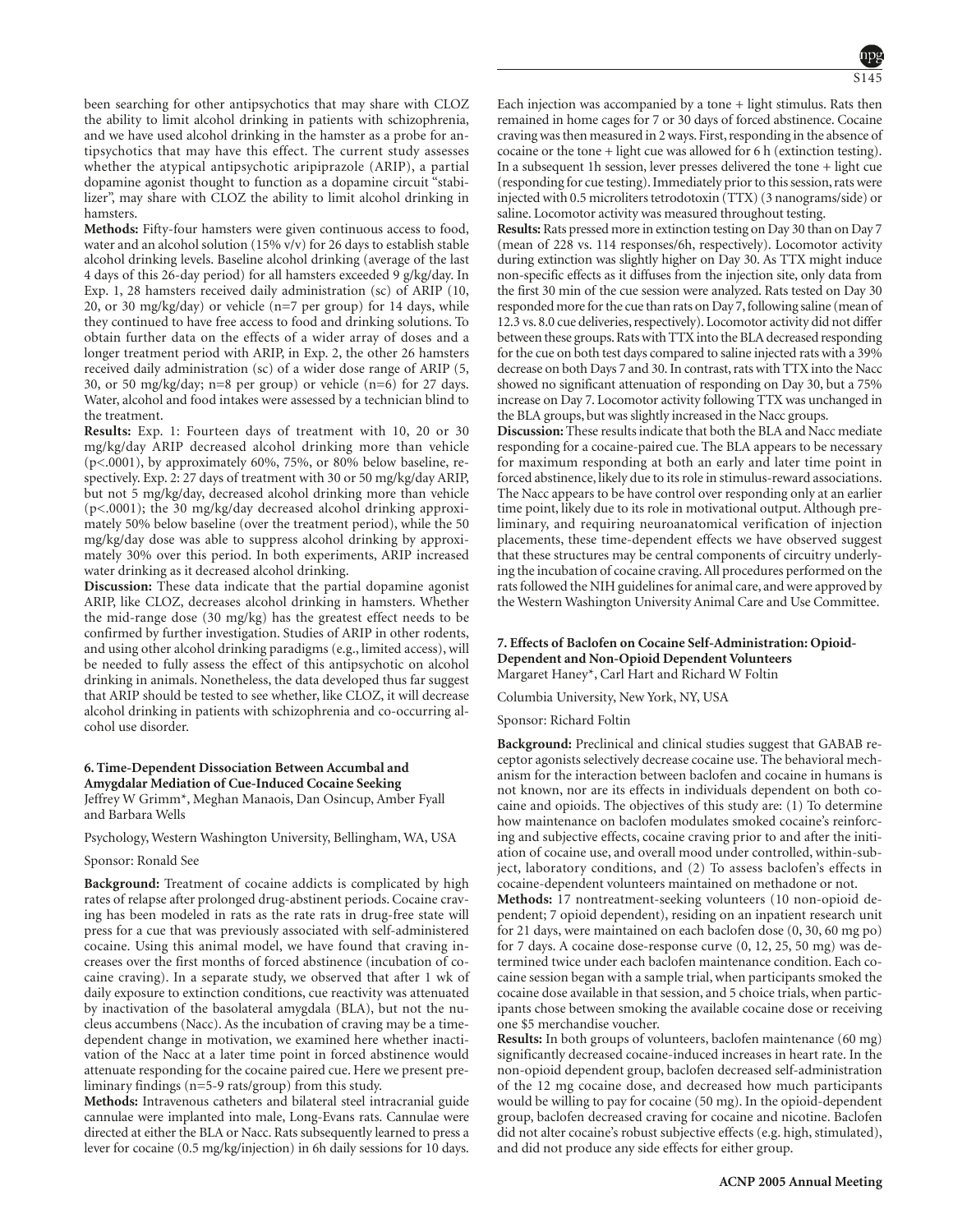S146

**Discussion:** These data suggest baclofen decreases the direct reinforcing effects of a low cocaine dose, and may decrease the desire for cocaine after use has been initiated. The methadone-maintained group had a distinct response to baclofen, demonstrating the importance of determining medication effects separately for this subset of cocaine users.

# **8. Modafinil Attenuates Disruptions in Performance and Mood During Simulated Night Shift Work**

Carl L Hart\*, Margaret Haney, Suzanne K Vosburg, Sandra D Comer, Erik Gunderson and Richard W Foltin

Psychiatry and Division on Substance Abuse, College of Physicians and Surgeons of Columbia University and New York State Psychiatric Institute, New York, NY, USA

Sponsor: Past Travel Awardee, NIMH, 2001

**Background:** Common complaints among shift workers are sleep disruptions and increased sleepiness while working, which may contribute to shift workers being more susceptible to diminished performance and work-related accidents. The purpose of this doubleblind, within-participant study was to examine the effects of the alerting agent modafinil on cognitive/psychomotor performance, mood, and measures of sleep during simulated shift work.

**Methods:** Eleven participants completed this 23-day residential laboratory study. They received a single oral modafinil dose (0, 200, 400 mg) one hour after waking for three consecutive days under two shift conditions: day shift and night shift. Shifts alternated three times during the study, and shift conditions were separated by an "off" day. Beginning 2 hours after waking, participants completed a simulated work day doing computerized performance tasks for 8 hours with a planned 1.5-hour lunch break.

**Results:** When participants received placebo, cognitive performance and subjective ratings of mood were disrupted during the night shift, relative to the day shift. Objective and subjective measures of sleep were also disrupted, but to a lesser extent. Modafinil reversed disruptions in cognitive performance and mood during the night shift. While modafinil produced few effects on sleep measures during the night shift, the largest dose produced several sleep alterations during the day shift. **Discussion:** These data demonstrate that abrupt shift changes produced cognitive performance impairments and mood disruptions during night shift work. Therapeutic doses of modafinil attenuated night shift-associated disruptions, but the larger dose produced some sleep impairments when administered during day shift work.

# **9. Psychiataric Symptoms Among Outpatients in an Open-Label Trial of Risperidone for Methamphetamine Dependence** Craig Jaffe\*, Andrew J Saxon and Charles W Meredith

University of Washington, Seattle, WA, USA

# Sponsor: Murray Raskind

**Background:** Methamphetamine (MA) dependence has increased to epidemic proportions. Neuroimaging, neuropsychological testing, and clinical evaluation implicates MA as contributing to neuropsychiatric impairments including psychosis, mood disturbance, anxiety, cognitive deficits, and motor dysfunction.1-8 While validated behavioral treatments for MA dependence exist,9,10 effective pharmacotherapy data are sparse. Studies using imipramine,11 desipramine,10 and fluoxetine12 found no differences in MA use. These studies did not assess change in both objective and subjective psychiatric symptoms over time. Risperidone limits the ability of amphetamine-naive humans to identify d-amphetamine,13 suggesting that it may help treat MA dependence. We hypothesized that risperidone would be well tolerated, would be associated with less MA use, and would improve subjective and objective psychiatric symptoms.

**Methods:** Outpatients entering treatment at the Seattle VA who met DSM-IV criteria for MA dependence within the past year with last active use within the past 30 days were recruited. Following baseline assessment, subjects started taking risperidone 1mg qhs titrated over 4 days to 4mg qhs (or highest tolerated dose) and remained on risperidone for 4 weeks. Subjects attended weekly visits with a study psychiatrist to assess vital signs, urine toxicology, self-reports of substance use, adverse events, and concomitant medications. Subjects completed a neuropsychological battery as well as subjective (Brief Symptom Inventory (BSI)) and objective (Brief Psychiatric Rating Scale (BPRS)) measures of psychiatric symptoms at baseline and follow-up. **Results:** Eleven (N=11, 1 female; mean age =  $46.2 +/- 7.1$ ) subjects enrolled. Completers (n=8, 72.7%) had a final mean risperidone dose of 3.6mg/d (SD=0.52) and decreased their days of MA use from a mean of 13.0 (SD=6.5) in the 30 days prior to starting risperidone to a mean of  $0.125$  (SD=0.4; t=5.7, p=.001). With the exception of improvement in fine motor function, neuropsychological performance did not change significantly over time. BSI somatization scores and positive symptom distress declined significantly during the trial. Aside from the depression subscale, all BSI scores were in the impaired range but declined to the normal range with the exception of the somatization subscale. However, there was no significant change in objective BPRS ratings of psychiatric symptoms.

**Discussion:** Risperidone was well tolerated and study completion was high. This may be the first evidence of a pharmacotherapy that may decrease relapse in MA dependence as well as prevent the cognitive decline that occurs in early MA recovery. In addition, this appears to be first study assessing both subjective and objective psychiatric symptoms over time in MA dependent adults. No objective decrease in psychiatric symptoms may be due to the low psychopathology of subjects. Subjects rated themselves as improved and while this may be an effect of risperidone altering monoamine activity, it is also possible that abstinence improved their health to a point where they were less somatic and less distressed by remaining symptoms. Subjective improvements would not have been captured by the BPRS. Without further study, it is unknown if the BPRS does not accurately assess objective psychiatric symptoms in MA dependence. The reduction in MA use indicates that risperidone may reduce MA use through a direct neuropharmacological action or indirectly through reduction of subjective psychiatric symptomatology but not via improvements in cognitive function or objective psychiatric symptomatology. This deserves further study in a longer, larger double-blind, randomized placebo-controlled trial using standardized DSM-IV diagnoses.

# **10. Gender Differences in Substance Use by Healthcare Professionals in a State Sample**

George A Kenna\* and Robert M Swift

Community Health-Center for Alcohol and Addiction Studies, Brown Medical School, Providence, RI, USA

# Sponsor: Gregory Oxenkrug

**Background:** Despite their advanced education and clinical experience, alcohol, tobacco and other illicit substance use (SU) by some healthcare professionals (HCP) is an ongoing issue as delineated by recent studies. Yet to our knowledge neither these or past studies have rarely if ever specifically examined SU and misuse by women in more than one healthcare profession. The aim of this study therefore was to more clearly delineate the prevalence of and etiological correlates of SU by women compared to men across a sample of HCPs.

**Methods:** Using highly validated self-report mail survey methods during the summer of 2002, a random sample of dentists, nurses, pharmacists and physicians were stratified by Zip-code in a northeastern state. More information regarding the survey method is available in detail elsewhere (e.g. Kenna & Wood, 2004). Assessed were lifetime and past year prevalence of alcohol, cigarette and illicit substance use, first drug use (before, during or after college), family history of alcoholism (FHP), ease of access to prescription drugs and offers to use alcohol and drugs made by others.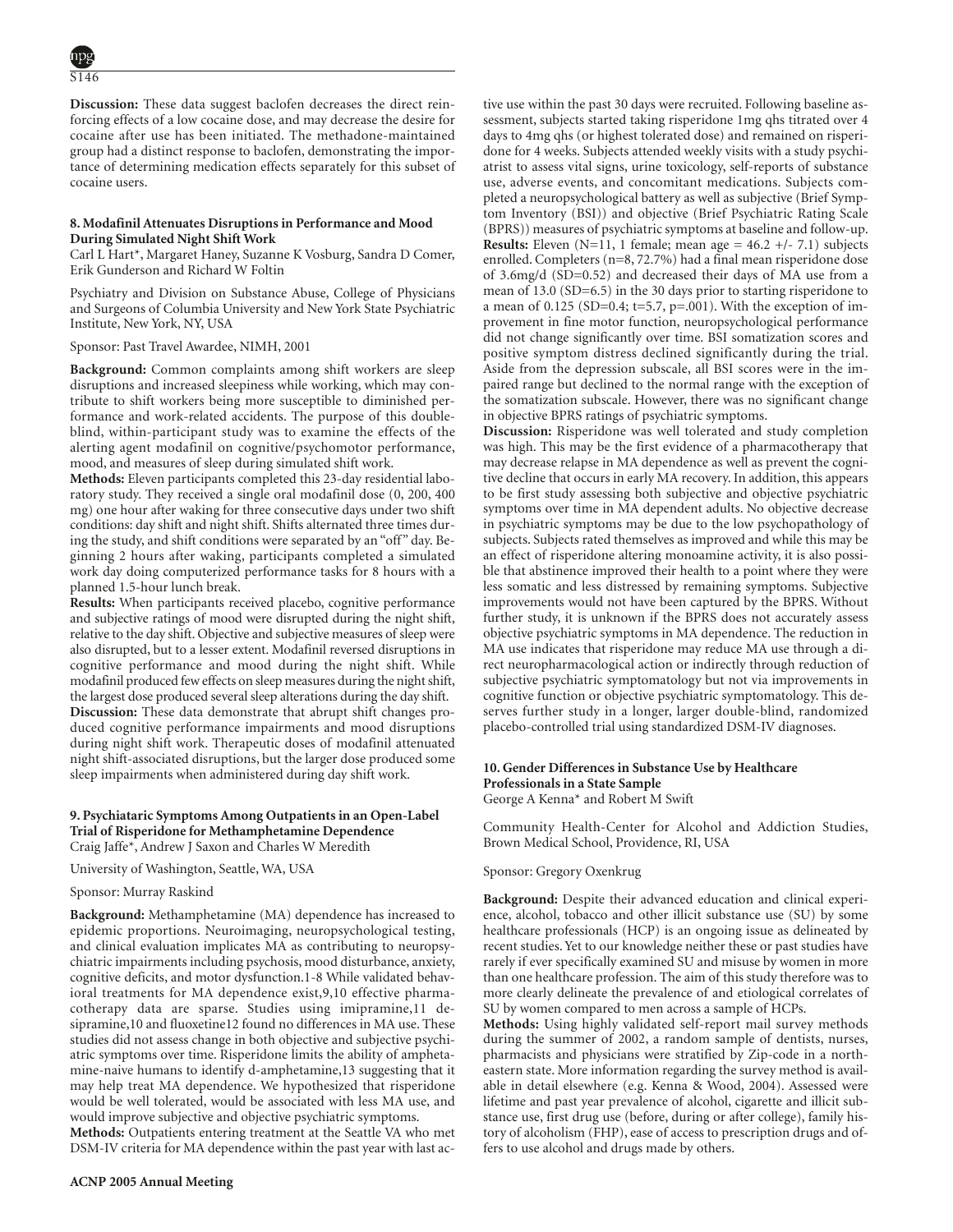**Results:** Of the final pool of 697 responses, a total of 479 were usable for analyses with a response rate of 68.7% (n=179 women; n=231men; n=69 missing gender). The results show that there was no significant difference in weekly alcohol use between men and women HCPs, though men reported significantly greater lifetime (p=.0045) and past year (p=.017) heavy alcohol use (5 or more drinks at one sitting). Men reported significantly greater lifetime anxiolytic use  $(p=.006)$ , with trends toward greater minor opiate  $(p=.06)$  and sedative (p=.07) use. Though there was no difference by gender in first use of illicit drugs before college, significantly more men than women first used illicit drugs during college (p=.048) and after graduation (p=.001). While no other lifetime or past year differences for other SU were significant, women reported significantly greater occasional drug use (less than monthly) during the past year (p=.01) than men. Examining etiological correlates, significantly more women replied they actively practiced a religion (p=.04). While women also reported significantly greater FHP than men, there was no relationship to their current alcohol use (transformed), though there was for men (p=.03). Men reported they were offered alcohol significantly more frequently by friends (p=.03) and pharmaceutical companies at meetings (p<.0001), and reported greater access to prescription drugs at work than women (p=.017).

**Discussion:** Most previous research on SU by HCPs focused on men, alcoholic women physicians or the predominantly female nursing profession. For lack of specific data, SU rates were assumed for women generally (Wasilow-Mueller & Erickson, 2001) and most likely for HCPs as well. Certainly, as with the general population, it was assumed HCP men use significantly more substances than women. This study found no difference in total weekly alcohol use between men and women. Additionally, with few exceptions (heavy alcohol use, lifetime anxiolytic use), there were no other significant differences in SU by men and women. Moreover, women reported significantly greater occasional past year drug use than men. Significantly more women also reported FHP, though arguably most of this effect was due to the predominance of women in the nursing profession known for greater FHP (Kenna & Wood, 2005). Given that most professional programs are encouraged to attract more women, the prospect grows that SU and misuse by women HCPs may potentially become a greater issue for intervention and treatment in the future, particularly in light of SU rates that approximate those of men and increasing rates of prescription drug abuse in the general population (CASA, 2005).

#### **11. Intravenous Nicotine Self-Administration in C57BL6/J Mice** Paul J Kenny\* and Athina Markou

Department of Neuropharmacology, The Scripps Research Institute, La Jolla, CA, USA

# Sponsor: Past Travel Awardee, Memorial, 2003

**Background:** Nicotine is one of the major components of tobacco smoke responsible for tobacco addiction in humans. The ability to assess intravenous nicotine self-administration in genetically modified mice will greatly facilitate our understanding of the neurobiological mechanisms that regulate the reinforcing properties of nicotine. Here, we report a novel intravenous nicotine self-administration procedure for otherwise drug-naive mice. Utilizing this procedure, we present data on the initiation and maintenance of intravenous nicotine self-administration behavior, and the dose-response function for nicotine self-administration in mice.

**Methods:** Male C57BL6/J mice (n=6) were trained to lever-press for food reinforcement under a fixed-ratio 5 time-out 20 sec (FR5TO20 sec) schedule of reinforcement. Mice were then prepared with intravenous catheters and trained to self-administer nicotine (0.03 mg/kg/infusion, free-base) under a FR5TO20 sec schedule during 1 hr daily sessions. After establishment of stable nicotine intake, the effects of varying the unit dose of nicotine (0.01-0.15 mg/infusion) available for self-administration on nicotine intake were assessed.

**Results:** Mice learned to lever-press for food (25 mg pellets) reinforcement under stringent (FR5TO20 sec) operant conditions. Mice rapidly acquired intravenous nicotine self-administration, and demonstrated stable nicotine intake (~20 infusions/day; ~0.6 mg/kg/day). Varying the unit dose of nicotine available for self-administration produced an inverted U-shaped dose-response function, with maximal intake at the 0.06 mg/kg/infusion dose.

**Discussion:** Thus, mice acquire nicotine self-administration without pre-training to self-administer cocaine or other drug reinforcers, demonstrating the potential utility of this procedure for assessing nicotine intake in genetically modified mice. Further, training mice to first respond for food reinforcement facilitates self-administration training, and will serve as a useful control procedure to ensure similar levels of operant performance in wildtype and mutant mice.

#### **12. Behavioral Pharmacology and Pharmacokinetics of Cocaine Analogs in Rhesus Monkeys**

Heather L Kimmel\*, S S Negus, Sarah B Ewing, John R Votaw, Mark M Goodman, F I Carroll, Nancy K Mello and Leonard L Howell

Yerkes National Primate Research Center, Emory University, Atlanta, GA, USA

#### Sponsor: Leonard Howell

**Background:** Previous studies have shown that pharmacological manipulation of monoamine systems can attenuate the behavioral effects of cocaine and cocaine-induced increases in extracellular dopamine (DA). Accordingly, monoamine transporter inhibitors that block the reuptake of DA and serotonin (5-HT) may serve as effective medications in the treatment of cocaine abuse. Moreover, a pharmacokinetic profile of slow onset and long duration may effectively limit the abuse potential of the medications. In the present study, the behavioral effects of several phenyltropane analogs of cocaine with varying affinities for the dopamine transporter (DAT) and the serotonin transporter (SERT) were assessed using drug self-administration, reinstatement, and drug discrimination procedures in rhesus monkeys.

**Methods:** The cocaine analogs RTI-113, RTI-150, RTI-177, and RTI-336 were selective for DAT, whereas RTI-112 was non-selective for DAT and SERT. Each of the cocaine analogs was labeled with  $[$ <sup>11</sup>C], and the rate of uptake in brain (n=3) was determined using positron emission tomography (PET). One group of rhesus monkeys  $(n=3)$ was trained to self-administer a range of doses of cocaine in a progressive-ratio procedure to determine relative reinforcing effectiveness. A range of doses of each test compound was substituted for cocaine and the reinforcing effectiveness relative to cocaine was determined. A second group (n=3) was trained to self-administer cocaine under a second-order schedule of operant conditioning. Selfadministration behavior was extinguished by substituting saline for cocaine, then reinstatement of lever-pressing following pretreatment with a test compound was assessed. A third group (n=6) was trained to discriminate cocaine from saline in a drug discrimination procedure. The discriminative stimulus effects of cocaine were compared with a range of doses of each test compound.

**Results:** Relative to cocaine, each of the RTI compounds had a slower rate of uptake into the brain and slower clearance from the putamen. In the progressive ratio paradigm, RTI-113 produced responding very similar to cocaine in all 3 animals, while RTI-177 did not maintain break points comparable to cocaine in any animal. The remaining 3 compounds produced variable break points among the 3 animals.While pretreatment with cocaine or RTI-177 fully reinstated cocaine-seeking behavior in all animals, pretreatment with the remaining four compounds produced variable levels of cocaine-seeking behavior. Cocaine and the RTI compounds produced qualitatively similar discriminative stimulus effects, but the compounds differed in their potencies and time courses. **Discussion:** The pharmacokinetics of drug uptake and clearance in brain determined with PET neuroimaging was reflected in drug timecourse effects in the drug discrimination paradigm. Although the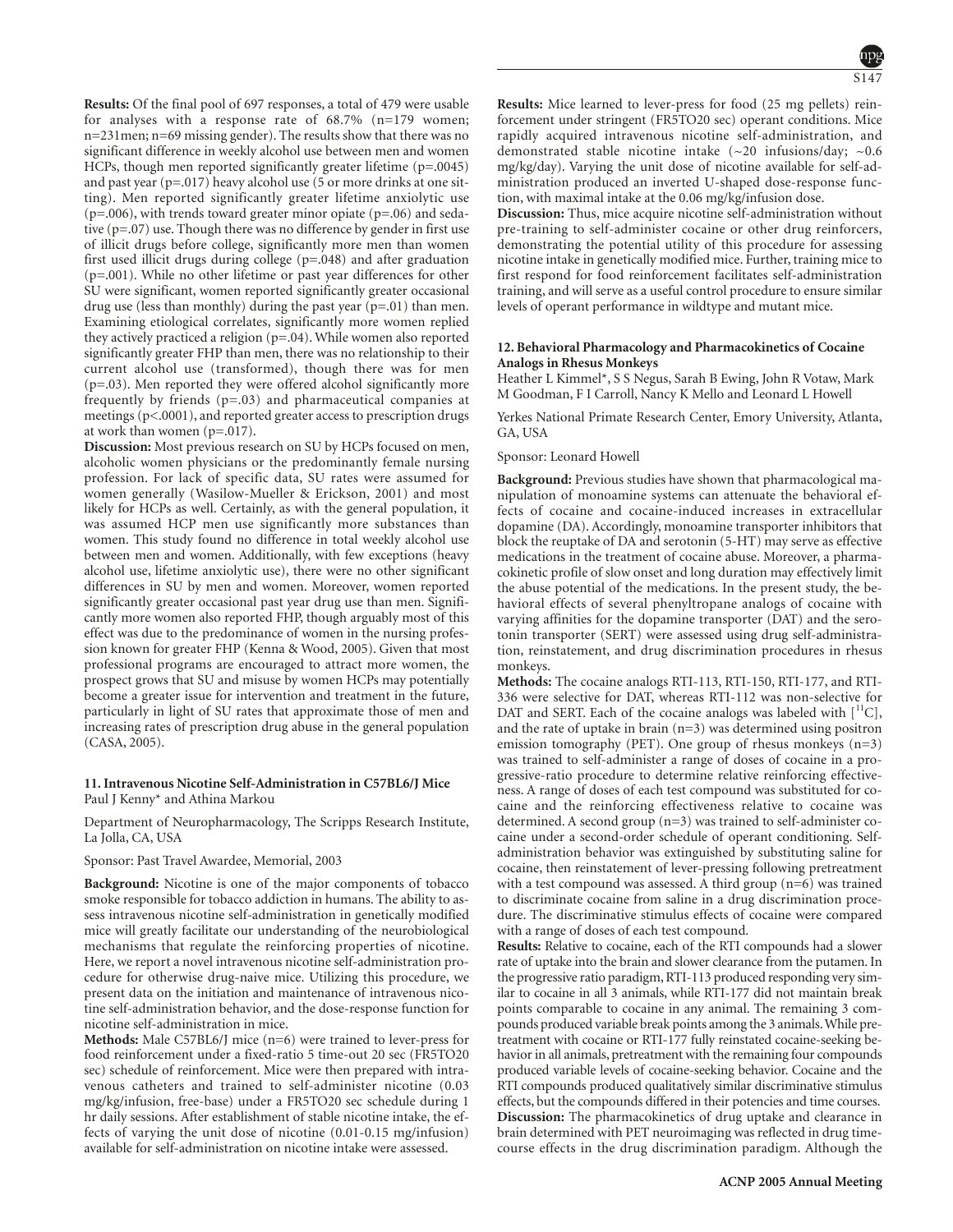drugs differed in their effectiveness to maintain high breakpoints under a progressive ratio self-administration paradigm, all drugs produced a dose-dependent and complete substitution for cocaine in the drug discrimination paradigm. Hence, reinforcing effectiveness was not predictive of discriminative stimulus effects. Similarly, drug-induced reinstatement of extinguished self-administration behavior did not correspond directly with the reinforcing or discriminative stimulus effects. Collectively, these results indicate that monoamine transporter inhibitors may exhibit a complex profile of behavioral effects that is influenced by relative affinity at multiple transporters and by pharmacokinetics.

# **13. Synergistic Interactions Between "Club Drugs": Gamma-Hydroxybutyrate and N-Methyl-D-Aspartate Antagonists** Wouter Koek\*, Mandar Khanal and Charles P France

Psychiatry, UTHSC, San Antonio, TX, USA

### Sponsor: Charles France

**Background:** Gamma-hydroxybutyrate (GHB) is an endogenous substance that binds to specific GHB receptors where it is thought to act as a neurotransmitter/neuromodulator. GHB is used therapeutically, to treat the sleep disorder narcolepsy and to treat alcoholism, and recreationally, as a "club drug". GHB is often abused together with alcohol. Combining GHB and alcohol is described in the popular press as producing synergistic effects. However, there has been little empirical support of this issue. Using rats trained to respond for food, we examined the response rate decreasing effects of GHB and alcohol when given alone and when given together, and found that alcohol did not potentiate the effects of GHB (Lamb et al., EJP 470:157, 2003). The steep dose-response curves of GHB and alcohol for many of their behavioral effects may account for the marked effects seen clinically when seemingly "moderate" doses of the two drugs are combined, rather than any synergistic actions of the drug combination. GHB is not only used together with alcohol, but also with other "club drugs", such as MDMA (Ecstasy), methamphetamine, and the N-methyl-d-aspartate (NMDA) antagonists ketamine and phencyclidine (PCP). Although GHB does not appear to interact synergistically with alcohol, we recently found that dizocilpine markedly enhanced directly observable behavioral effects of GHB (i.e., catalepsy) in rats (Sevak et al., EJP 483:289, 2004; EJP 517:64, 2005). Because dizocilpine is an NMDA antagonist, other NMDA antagonists are likely to interact synergistically with GHB. Some of these other antagonists are, like GHB, drugs of abuse. For example, like GHB, PCP and ketamine are "club drugs" that are used recreationally. Thus, our findings suggest a potentially important synergistic interaction with PCP and ketamine in the recreational use of GHB. Recently, we obtained evidence that potentiation of GHB by an NMDA antagonist is not limited to GHB-induced catalepsy.

**Methods:** Using standard two-choice food-reinforced drug discrimination procedures, pigeons (n=9) were trained to discriminate 178 mg/kg GHB from saline, and rats were trained to discriminate 2 mg/kg PCP from saline.

**Results:** In pigeons trained to discriminate GHB from saline, ketamine when given alone produced at most 38% responding on the GHB-appropriate key. When given as a pretreatment to GHB, however, 10 mg/kg ketamine shifted the dose-response curve for GHB's discriminative stimulus effects 4 to 5-fold to the left. This finding suggests the possibility that NMDA antagonists potentiate not only the cataleptic effects of high doses of GHB, but also the discriminative stimulus effects of low doses. Further evidence of synergistic interactions between NMDA antagonists and GHB is the finding that in rats trained to discriminate PCP from saline, 178 mg/kg GHB shifted the dose-response curve for PCP's discriminative stimulus effects 2 to 3 fold to the left.

**Discussion:** Because subjective effects in humans can often be predicted from drug discrimination experiments in animals, the present findings suggest that NMDA antagonists such as PCP and ketamine may potentiate the subjective effects of GHB, which are likely related to GHB abuse. Taken together, our results are further evidence of interactions of the glutamatergic system with the neuropharmacological systems (GHB, GABA) involved in the behavioral effects of GHB, and of the possible important role of glutamatergic systems in modulating/mediating effects of drugs of abuse. Supported by USPHS Grants DA14986, DA15692, and DA17918 (Senior Scientist Award to CPF).

# **14. Six-Month Trial of Bupropion with Contingency Management for Cocaine Dependence**

Thomas R Kosten\*, James Poling, Alison Oliveto, Kishor Gonsai, Mehmet Sofuoglu, Gerardo Gonzalez and Bridget Martell

Psychiatry, Yale University, VA Connecticut Healthcare System, West Haven, CT, USA

**Background:** No effective pharmacotherapies exist for cocaine dependence although contingency management (CM) has shown some effectiveness. Our objective was to compare the efficacy of bupropion plus CM for reducing cocaine use in methadone-maintained subjects. **Methods:** This 25-week, placebo-controlled, double-blind, clinical trial randomly assigned subjects to one of four treatment conditions: CM+placebo, CM+Bupropion (300 mg/day), Voucher Control (VC)+Placebo, or VC+Bupropion. Treatment occurred on an outpatient basis at the West Haven, CT VA Healthcare System. One hundred six opiate-dependent, cocaine-abusing subjects were recruited. All subjects received methadone (range 60-120mg). Subjects receiving bupropion were given 300mg/daily beginning at week 3. In the CM conditions, each urine negative for both opioids and cocaine resulted in a monetary-based voucher that increased for consecutively drug-free urines during weeks 1-13. Completion of abstinence-related activities determined during weekly counseling sessions also resulted in a voucher. During weeks 14-25, only completion of abstinence-related activities was reinforced in the CM group, regardless of urine results. The VC group received vouchers for submitting urine samples, regardless of results, throughout the study. Vouchers were exchanged for mutually agreed upon goods and services. The main outcome measure was thrice-weekly urine toxicology for cocaine and heroin.

**Results:** Groups did not differ in baseline characteristics or retention rates. In the CM+bupropion group, the proportion of cocaine-positive samples significantly decreased over time during weeks  $3-13$  ( $p < 0.04$ ) relative to week 3 and remained low during weeks 14-25. The CM+placebo group significantly increased over time during weeks 3-13 (p <0.02) relative to week 3, but then significantly decreased relative to the initial slope during weeks 14-25 (p< 0.01). In contrast, cocaine-positive urine results significantly increased in the VC+bupropion and VC+placebo groups across weeks 3-25. Opiate use decreased significantly (p<0.00001) during treatment, with no differences among groups. **Discussion:** These findings suggest that the combining CM with bupropion for treatment of cocaine addiction may significantly improve outcomes relative to bupropion alone. (NIDA grants R01 DA05626, P50 DA12762, K05-DA00454 )

### **15. Naltrexone and Fluoxetine for Relapse to Heroin Dependence in St. Petersburg, Russia**

Evgeny M Krupitsky\*, Edwin E Zvartau, Elena V Verbitskaya, Charles P O'Brien and George E Woody

Clinical Psychopharmacology, St. Petersburg State Pavlov Medical University, St. Petersburg, Russian Federation

#### Sponsor: George Woody

**Background:** Heroin addiction and HIV have spread rapidly in Russia and former Soviet States during the last ten years. Agonist treatment is not permitted but Naltrexone is approved for use. This study tests the efficacy of Naltrexone with or without fluoxetine for relapse prevention to heroin addiction.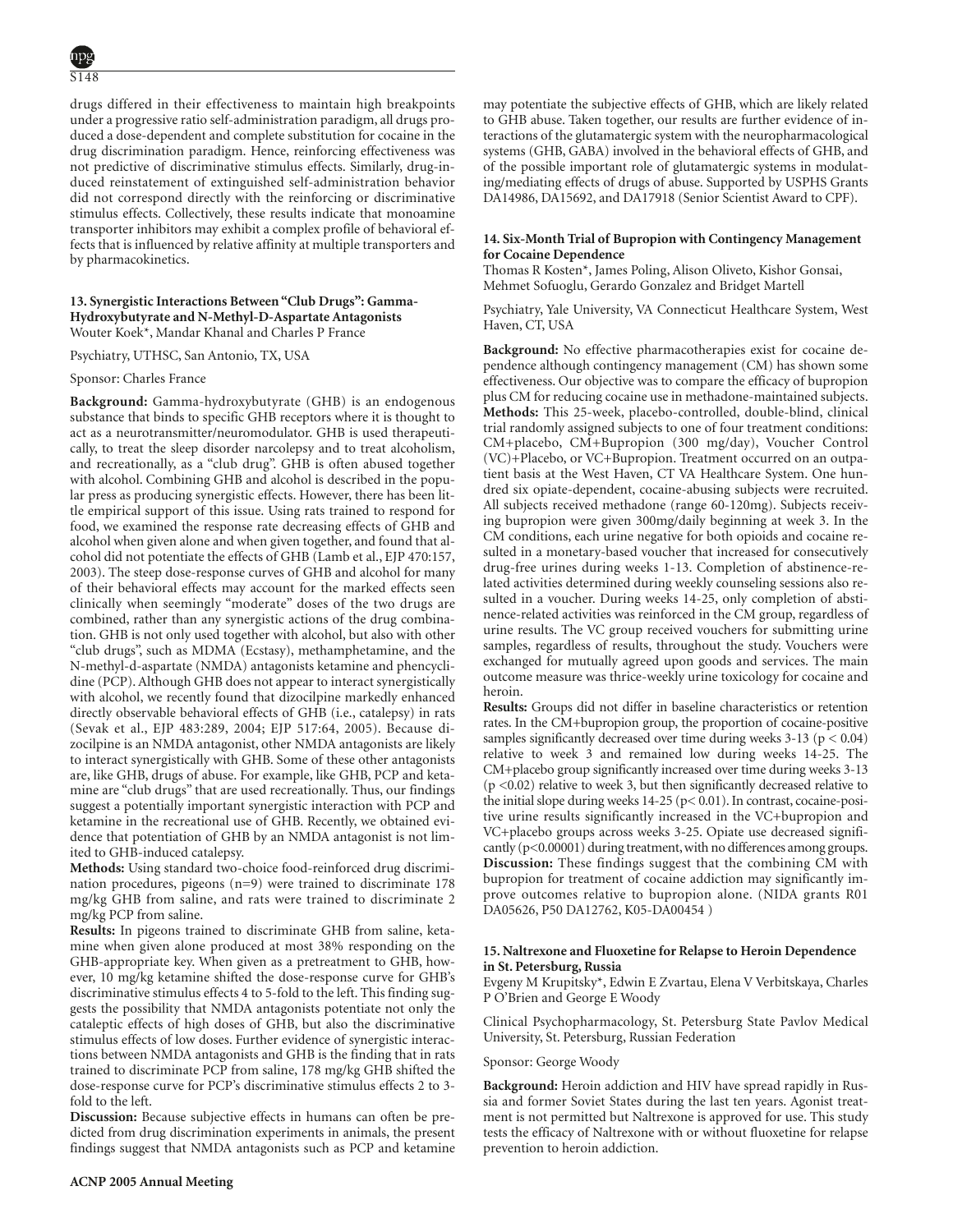**Methods:** 280 heroin addicts who completed detoxification at addiction treatment units in St. Petersburg, Russia and gave informed consent were randomized to a 6 month course of biweekly drug counseling and one of four groups of 70 subjects/group: Naltrexone 50 mg/day  $(N)$  + Fluoxetine 20 mg/day  $(F)$ ;  $N$  + Fluoxetine placebo (FP); Naltrexone placebo (NP) + F; or NP + FP. Medications were administered under double-dummy/double-blind conditions. Urine drug testing and brief psychiatric evaluations were done at each biweekly visit with more extensive evaluations at 3 and 6 months. Medication compliance was evaluated using a urine riboflavin marker.

**Results:** 414 patients were asked if they would be interested in participating, 343 gave informed consent and 280 met study entrance criteria and were randomized. At the end of six months, 43% of subjects in the N+F group remained in the study and had not relapsed as compared to 36% in the N+FP group, 21% in the NP+F group, and 10% in the NP+FP group. Based on retention and non relapse at 6 months, N+F was more effective than NP+FP (p<0.001), or NP+F (p<0.01); N+FP was more effective than NP+FP (p<0.001) or NP+F (p<0.05); NP+F was not more effective than NP+FP (p=0.1), and N+F did not differ significantly from N+FP (p=0.2), however women receiving N+F showed a trend toward statistical significance as compared to women receiving N+FP ( $p=0.09$ ), probably due to a higher level of depression, anxiety, and anhedonia in women at study initiation.

**Discussion:** Naltrexone is more effective than placebo and fluoxetine for treatment retention and relapse prevention to heroin dependence. The combination of N+F might be more effective than naltrexone alone in women.

# **16. Are Adolescent Rats Addiction-Prone and Hyperresponsive to Stimulants Because They Are Hypodopaminergic?**

Quentin D Walker, Joseph M Caster, Lauren Gerlach, Sarah Parylak, Sarah Morris and Cynthia M Kuhn\*

Pharmacology, Duke University Medical Center, Durham, NC, USA

**Background:** Drug use that begins during adolescence is more likely to progress to addiction than use which begins later in life. A growing literature suggests that age-related differences in the neural substrates of addiction may contribute to this vulnerability. The forebrain dopamine system which mediates the reinforcing effects of most addictive drugs is a likely candidate because it continues to develop through adolescence. However research findings conflict: some behavioral studies report that adolescents are hypoactive in response to drugs like psychomotor stimulants which increase synaptic dopamine, while others report exaggerated responses. Wide ranging differences in dose regimen and drug tested contribute to these conflicting findings. Even less is understood about neurochemical mechanisms which mediate such behaviors during adolescence. We have shown that binge pattern of stimulant administration elicits exaggerated behavioral responses to at least one psychomotor stimulant, cocaine. We hypothesize that underlying differences in dopaminergic function are responsible for these differences, which could contribute to the escalation of use that is critical for development of addiction. The purpose of the present study was to compare the behavioral response to cocaine and other psychostimulants and to quantitate basal dopamine clearance and its perturbation by one of these drugs (cocaine) across adolescence in rats.

**Methods:** We determined the behavioral and neurochemical response of rats to psychomotor stimulants across adolescence (day 28, 42 and 65). Male rats were treated with a binge pattern of cocaine (3 x 15 mg/kg), methylphenidate (3 x 10 mg/kg) or nomifensine (3 x 5 mg/kg). Horizontal and vertical locomotion were quantitated in a photocell apparatus, and individual behaviors were scored by an observer to obtain an integrated stereotypy score. In addition, voluntary cocaine consumption was evaluated in an oral self administration model. Rats received 3 initial trials with the cocaine solution and then were allowed to choose between saccharin and cocaine in 5 hour daily trials without water deprivation. Fast scan cyclic voltammetry was used to evaluate dopamine release and clearance in 28, 42 and 65 day old rats at baseline and after 15 mg/kg of cocaine and synaptosomal uptake of 3H dopamine was used to confirm the uptake findings

**Results:** Adolescent male rats exhibited greater behavioral responses to all three stimulants. Cocaine consumption rapidly increased in male rats that began drinking on PN28 to levels that were significantly greater than those of PN 65 rats. Both voltammetry and synaptosome data indicated that PN28 rats showed significantly greater dopamine clearance capacity, although maximal dopamine release capacity was significantly less than adults. In the presence of cocaine, extracellular dopamine levels increased proportionately much more in adolescent than in adult rats.

**Discussion:** These data suggest that young adolescent rats may have be relatively hypodopaminergic due to the greater uptake:release ratio. In the presence of a DAT inhibitor, extracellular dopamine then increases dramatically and can elicit an exaggerated postsynaptic response which can lead to increased consumption of drug. Such decreased baseline dopaminergic function during adolescence could lead to exaggerated responses to both addictive drugs and stimulant medications. These findings also suggest that developmental differences in dopaminergic function might contribute to enhanced responses to binge pattern stimulant administration that could contribute to escalation of drug use during adolescence. Supported by DA09079 and DA019114

# **17. Ethanol Does Not Affect Discriminative Stimulus Effects of Nicotine in Rats**

Bernard Le Foll\* and Steven R Goldberg

Preclinical Pharmacology Section, NIDA, Baltimore, MD, USA

Sponsor: Richard Rothman

**Background:** Consumption of alcohol increases the number of cigarettes smoked, but the mechanism underlying this effect is unclear. One explanation is that ethanol, which possess central nervous system depressant effects, may reduce the subjective effects of nicotine and therefore produce a compensatory increase in smoking behavior. **Methods:** Here, we used the two-lever drug discrimination choice procedure as an animal model for assessing the ability of ethanol to alter the psychomotor and subjective effects of nicotine. Male Sprague-Dawley rats  $(n = 24)$  were trained under a discrete-trial schedule of food-pellet delivery to respond on one lever after an injection of a training dose of 0.4 mg/kg nicotine and on the other lever after an injection of 1 ml/kg of saline vehicle. Injections of nicotine or saline were given subcutaneously 10 min before the start of the session. A range of doses of ethanol were substituted for the training dose of nicotine. Ethanol was also administered together with various doses of nicotine to assess possible alteration of the dose-response curve for nicotine discrimination.

**Results:** Ethanol failed to generalize to the nicotine training stimulus over a large range of doses (less than 5% of responses emitted on the nicotine-associated lever with doses of ethanol ranging from 0.1 to 1 g/kg). Also, when ethanol was administered in combination with nicotine it did not produce a significant shift of the dose-response curves for nicotine discrimination. Thus, the ability to discriminate the effects of nicotine does not appear to be altered by ethanol administration. However, the high dose of 1 g/kg ethanol given either alone or in combination with nicotine, markedly depressed foodmaintained responding. This later effect was associated in some rats with an attenuation of the discriminative-stimulus effects of the training dose of nicotine.

**Discussion:** These results suggest that previous reports of increased tobacco smoking following ethanol consumption in humans are connected, in some way, with an increase in motivation to consume nicotine that is produced by ethanol, rather than with a decrease in the subjective response to nicotine. Animals used in this study were maintained in facilities fully accredited by the American Association for the Accreditation of Laboratory Animal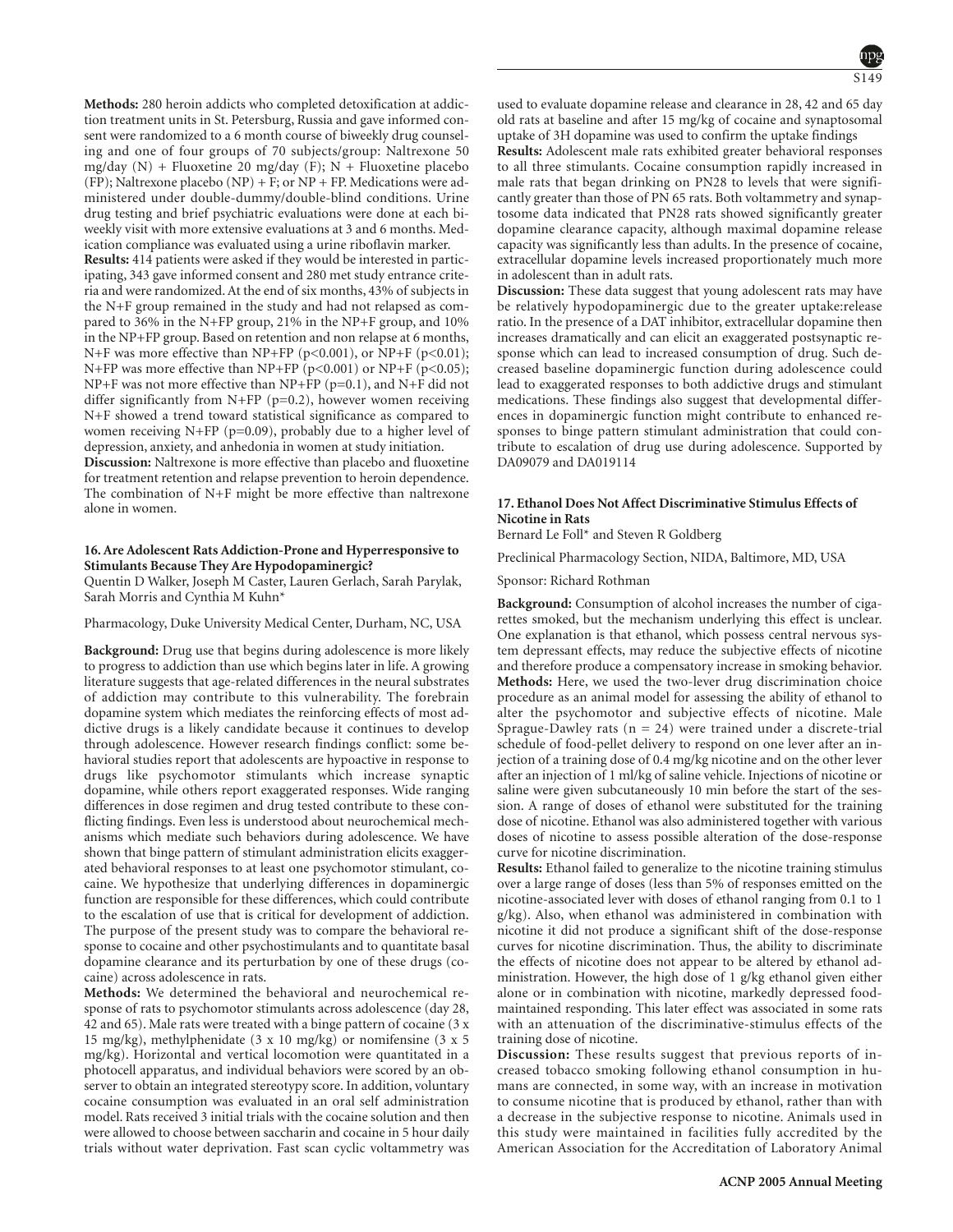Care (AAALAC) and all experiments were conducted in accordance with the guidelines of the Institutional Care and Use Committee of the Intramural Research Program, National Institute on Drug Abuse (NIDA), National Institutes of Health and the Guidelines for the Care and Use of Mammals in Neuroscience and Behavioral Research (National Research Council, 2003).This research was supported by the Intramural Research Program of the NIH.

# **18. Blockade of D2/D3 Dopamine Receptors Selectively Impairs Reversal Learning, but not New Learning, in Monkeys Performing a Visual Discrimination Task**

Buyean Lee\*, Edythe D London and J. D Jentsch

Psychiatry and Biobehavioral Sciences, University of California at Los Angeles, Los Angeles, CA, USA

Sponsor: Edythe London

**Background:** Converging evidence suggests a role for the dopaminergic system in the ability of an animal to shift behavior in response to changing stimulus-reward contingencies. One of the behavioral procedures used to assess this ability is reversal of a learned visual discrimination. Here, we characterized the effects of subtype-specific dopamine (DA) antagonists in a visual discrimination and reversal learning task to further delineate the influences of each DA receptor subtype on the capacity to shift response in nonhuman primates (*Chlorocebus aethiops sabaeus*).

**Methods:** We used a modified Wisconsin General Test Apparatus that was equipped with three samples boxes fitted with unique visual discriminanda (pictures). The locations of the samples boxes were pseudo-randomly changed across trials. Four Vervet monkeys were trained to learn a novel picture-reward discrimination (e.g., that one of three discriminanda concealed a reward) on Mondays and Thursdays before experiencing a reversal of the discrimination (in which the reward was then located under one of the previously unrewarded sample boxes) on the following day.

**Results:** The D2/D3 dopamine receptor antagonist raclopride (0.001 - 0.03 mg/kg, i.m.) did not significantly impair acquisition of a novel visual discrimination (in which the discriminanda were never seen before). Raclopride (0.03 mg/kg), however, impaired the performance of the reversal task. Specifically, raclopride significantly increased the number of reversal errors required before reaching the criterion (7 correct responses in 10 recent trials) in the reversal session. In contrast, the D1/D5 dopamine receptor antagonist SCH 23390 (0.001 - 0.03 mg/kg, i.m.) did not significantly modulate the performance of reversal learning. None of the drug treatments affected retention of a previously learned discrimination.

**Discussion:** In summary, the results strongly suggest that the D2/D3 dopamine receptors, but not D1/D5 dopamine receptors, selectively mediate reversal learning (i.e., the ability to adjust behaviors in response to changing stimulus-reward contingency), without affecting the capacity to learn a new stimulus-reward contingency. These data support the hypothesis that phasic dopamine release, acting through D2-like receptors, mediates behavioral flexibility.

# **19. Endocrine Challenge of the HPA Axis Differentially Modulates Plasma Deoxycortisosterone and Pregnenolone Levels in Cynomolgus Monkeys**

A. Leslie Morrow\*, Patrizia Porcu, Laura S Rogers and Kathleen A Grant

Psychiatry, Pharmacology and Bowles Ctr for Alcohol Studies, UNC School of Medicine, Chapel Hill, NC, USA

Sponsor: Fulton T. Crews

**Background:** Deoxycorticosterone (DOC) and pregnenolone (PREG) are precursors of the potent endogenous GABAergic neuroactive steroids allotetrahydrodeoxycorticosterone and allopregnanolone that are increased in rodent brain and plasma after HPA

axis activation by acute stress or ethanol administration. However, no data are available for non-human primates.

**Methods:** Eleven adult 4-5 year old male Cynomolgus monkeys were housed individually for 3 months prior to testing. The monkeys had received prior extensive training to comply with awake venipuncture to collect blood for the steroid assays with minimal observable distress. Steroid concentrations were determined by radioimmunoassay in plasma samples following challenge of the HPA axis with naloxone (375 µg/kg), corticotropin-releasing factor (CRF; 1 µg/kg), dexamethasone (130 µg/kg), or adrenocorticotropic hormone (ACTH; 10 ng/kg) 4-6 hours after 0.5 mg/kg dexamethasone to increase plasma cortisol levels. Ethanol was tested at an intoxicating dose (1.5 g/kg).

**Results:** Naloxone increased DOC and PREG levels by 97 and 216%, respectively, (p<0.001). CRF infusion increased DOC (+50%), but not pregnenolone levels. DOC, but not PREG levels were positively correlated with cortisol or ACTH levels after naloxone challenge. Dexamethasone (130 µg/kg) decreased DOC levels by 42% (P<0.001), but had no effect on PREG levels. ACTH (10 ng/kg) challenge, 4-6 hours after 0.5 mg/kg dexamethasone, did not modify DOC and PREG levels. The effect of dexamethasone challenge on both DOC and PREG levels was highly correlated with subsequent voluntary alcohol drinking. The decrease in DOC levels following dexamethasone was negatively correlated with subsequent alcohol intake (Pearson  $r = -0.78$ ,  $P = 0.006$ ,  $n = 10$ ). Greater suppression of DOC levels was predictive of lower voluntary alcohol consumption. In contrast, dexamethasone-induced changes in PREG levels were positively correlated with subsequent alcohol intake (Pearson r = 0.84,  $P = 0.001$ ,  $n = 10$ ). Greater suppression of PREG levels was predictive of higher subsequent alcohol consumption. Ethanol had no effect on DOC or PREG levels in monkey plasma, suggesting that these steroids are differentially regulated in monkeys vs. rats.

**Discussion:** These data show diverse and divergent regulation of GABAergic neurosteroid precursors by HPA axis activation at multiple levels that appears to be related to alcohol drinking behavior in monkeys. Furthermore, since the monkeys had no alcohol exposure prior to the HPA axis challenges, the correlations between subsequent alcohol drinking and DOC and PREG responses to dexamethasone may represent trait markers of propensity to drink alcohol. Supported by AA10564, UO1 AA13515 and AA13510.

### **20. The Effect of Dopamine Precursor Depletion on Alcohol Self-Administration in Men: Individual Differences**

Sean P Barrett, Robert O Pihl, Chawki Benkelfat, Caroline Brunelle, Simon N Young and Marco Leyton\*

Psychiatry, McGill University, Montreal, QC, Canada

#### Sponsor: Paul Vezina

**Background:** It is thought that there are multiple neurobiological pathways to dysregulated alcohol seeking behavior, the best implicated being dopamine (DA) mediated interest in ethanol's rewarding effects. The present study sought to examine DA's role in alcohol selfadministration in a heterogeneous sample of non-dependent drinkers using the acute phenylalanine/tyrosine depletion (APTD) method.

**Methods:** The subjects were 16 men (age: 21.8±3.3 years old) with variable individual (10.2±5.8 drinks / week, range = 2 - 20) and family drinking histories (1.2±1.5 1st and 2nd degree relatives with an alcohol use disorder, range = 0.0 - 3.5). Cardiac responses to the acute ingestion of 0.75 g/kg of alcohol (6.4 $\pm$ 4.8 bpm, range = -3.0 - 14.0) were measured on a separate test session based on evidence that this is a peripheral index of activity in the DA-related behavioral activating system(1,2). In three randomized double-blind sessions participants ingested a nutritionally balanced (BAL) amino acid (AA) mixture, a mixture deficient in the DA precursors, phenylalanine and tyrosine, and APTD followed by the immediate DA precursor L-DOPA (Sinemet, 2 x 100mg/25mg). Beginning 5 hours following each AA ingestion participants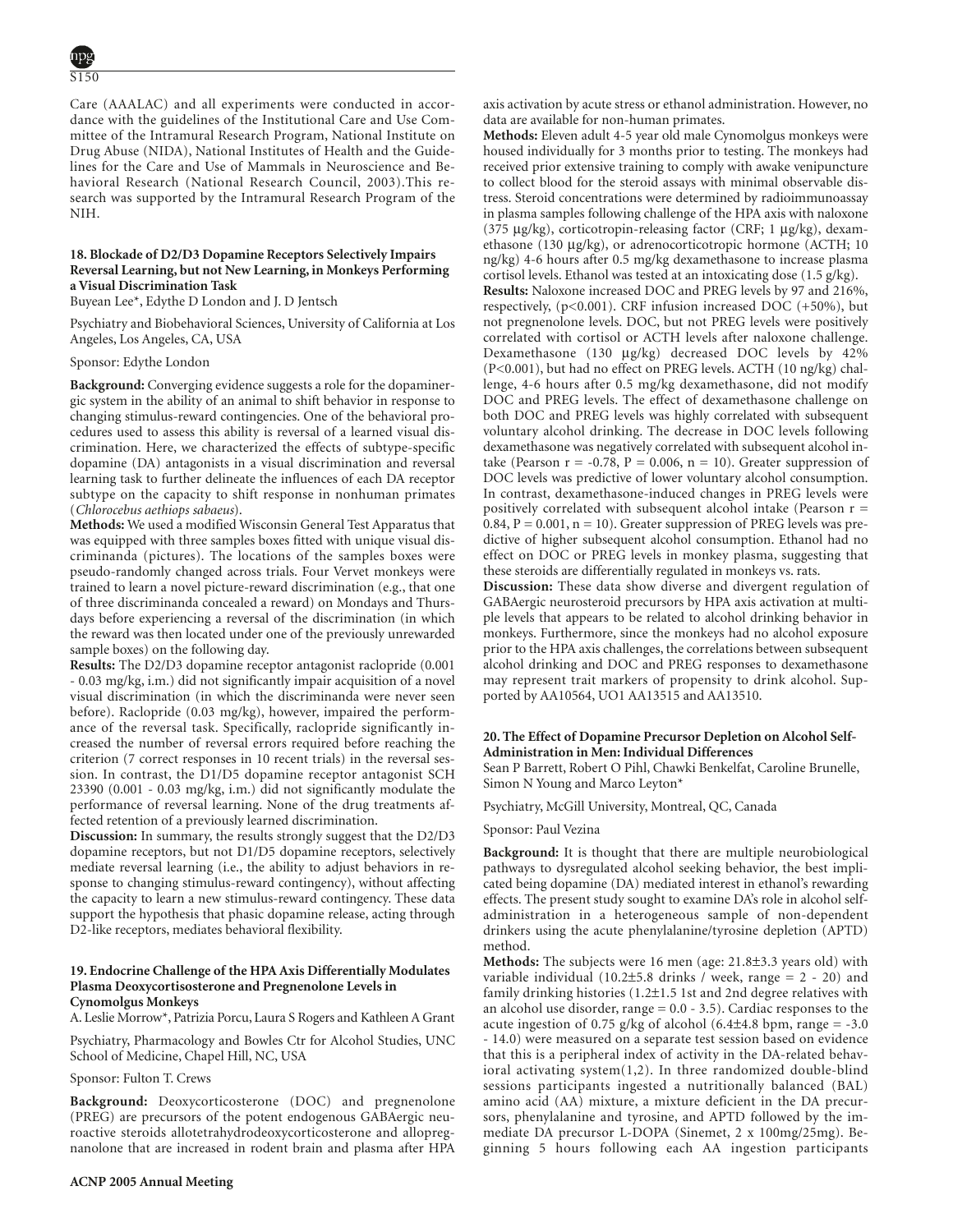

completed self-administration sessions where units of their preferred alcoholic beverage and glasses of water could be earned using a progressive ratio task.

**Results:** Alcohol self-administration progressive ratio breakpoints were reduced in both the APTD (p≤0.03) and APTD+L-DOPA (p≤0.01) conditions relative to the BAL condition. There were no significant effects of AA mixtures on water administration (p≥0.4). Stepwise linear regressions were used to determine how the observed changes in alcohol self-administration were related to various alcohol-related variables. For both APTD (p≤0.002) and APTD+L-DOPA (p≤0.006) induced changes in alcohol self-administration breakpoints, the sole statistically significant predictor was ethanol-induced cardiac change. Post hoc analyses revealed an effect of AA condition on alcohol consumption in individuals with a high cardiac response to ethanol ingestion (p≤0.05) but no differences in alcohol intake among those displaying a minimal cardiac response (p≥0.4).

**Discussion:** The findings suggest that DAergic manipulations affect alcohol self-administration in a subset of drinkers, and that this may be predicted on the basis of their cardiac response to acute alcohol ingestion. 1. Boileau I, Assad JM, Pihl RO, Benkelfat C, Leyton M, Diksic M, Tremblay RE, Dagher A. Alcohol promotes dopamine release in human nucleus accumbens. Synapse 2003;49:226-231; 2. Gray JA. Perspectives on anxiety and impulsivity: A commentary. Journal of Research in Personality 1987;21:493-501.

# **21. Examining White Matter Abnormalities in Cocaine Dependence with T2 Relaxography**

Kelvin O Lim\*, Bryon A Mueller, Sheila M Specker and Jeffrey R Wozniak

Psychiatry, University of Minnesota, Minneapolis, MN, USA

**Background:** Structural neuroimaging studies have found white matter abnormalities in subjects with cocaine dependence. Findings have included an increased amount of white matter hyperintensities. Studies using diffusion tensor imaging have reported reductions in fractional anisotropy in the orbitofrontal white matter and in the corpus callosum. These findings have been attributed to damage due to the vasoconstrictive effects of cocaine. Other magnetic resonance imaging methods for examining white matter have become available. T2 relaxography has been proposed as a method for the quantitative assessment of myelin water - sensitive to the water wrapped in the myelin sheath. Studies in multiple sclerosis and schizophrenia have reported reductions in the myelin water fraction in these disorders.

**Methods:** Subjects consisted of 6 actively using, cocaine dependent individuals and 5 age matched healthy, non drug using controls. MRI data were collected on a Siemens 3T Trio scanner. T2 relaxography data were collected using a multislice, spin echo acquisition of twelve 8 mm thick slices, skip 0mm, aligned and passing through the AC-PC plane. TR/TE: 698/8, 723/33, 800/110 msec, 24cm FOV, 128x128. Data from the three acquisitions were linearly combined to obtain estimates of the total water signal and myelin water. Myelin water fraction (MWF) was defined as the myelin water divided by the total water signal. A white matter mask derived from tissue segmentation was used to select the MWF from white matter.A frontal region was defined as anterior to a coronal plane located at the anterior extent of the genu and perpendicular to the AC-PC plane. **Results:** There was no significant difference in age between the groups. For the frontal white matter, the cocaine using subjects had significantly higher MWF than the controls ( p=.0001, 13.66 +/- .876,  $10.75 + (-0.492, d=4.1).$ 

**Discussion:** These preliminary data suggest that the signal attributed to myelin water, an indicator of myelin status, is increased in cocaine using subjects. Current reports have found reductions in fractional anisotropy in cocaine using subjects, an indicator of reduced white matter integrity. The increase in MWF may reflect an alteration in myelin organization in the cocaine using subjects. Comparison with other white matter imaging methods such as magnetizaton transfer, another measure of myelin status may be informative.

# **22. Variation in the rhNPY Promoter Is Associated with Differences in CSF Levels of NPY and Alcohol Consumption** Christina S Barr, Stephen G Lindell\*, Stephen J Suomi, David Goldman and J D Higley

Laboratory of Clinical and Translational Studies, NIH/NIAAA, Poolesville, MD, USA

Sponsor: Bryon Adinoff

**Background:** Neuropeptide Y (NPY) is an anxiolytic peptide that is involved in the modulation of stress response. As such, the NPY gene may be a good candidate for investigating genetic variation as it relates to individual differences in anxious responding and vulnerability to stress in nonhuman primates. Although results have been variable, dysregulation of the NPY system and NPY replacement have been associated with alterations in alcohol intake in both animal models and human subjects. We wanted to sequence the rhesus NPY gene to screen for functional genetic variants in the rhNPY gene and promoter.

**Methods:** Sequences of the Macaca mulatta NPY gene, exon/intron boundaries, and 5'flanking region were determined using PCR and direct sequencing from genomic DNA. DNA samples from 96 NIHAC animals were sequenced, and variants were detected by direct visualization of electropherograms generated by ABI Sequencing Analysis software. Primers were designed from published human sequence and, subsequently, from rhesus sequence generated in our lab. **Results:** Sixteen polymorphisms were identified in the 5'flanking and coding regions of the rhNPY gene. One of these (−1002T>G) disrupts a putative androgen response element site, which would be expected to result in a diminution in androgen receptor-mediated regulation of NPY transcription. Consistent with the demonstrated role for androgens in induction of the NPY gene, haplotype analysis revealed that carriers of the −1002 G allele exhibited lower cisternal cerebral spinal fluid levels of NPY. This rhNPY promoter variant was also associated with decreased alcohol intake in animals without a history of dependence, with the effect being more marked among animals exposed to early adversity in the form of peer rearing.

**Discussion:** These data suggest that variation in the rhNPY promoter may alter rhNPY expression and NPY release. This variant is also associated with differences in alcohol intake in rhesus macaques exposed to early life/chronic stress.

# **23. The Effects of CRH-1 Antagonist Antalarmin on Cocaine Self-Administration and Discrimination**

Nancy K Mello\*, S S Negus, Kenner C Rice and Jack H Mendelson

Alcohol and Drug Abuse Research Center, McLean Hospital, Belmont, MA, USA

**Background:** The hypothalamic-pituitary-adrenal (HPA) stress axis is involved in a number of clinical disorders including drug abuse. CRH-1 receptors mediate hypothalamic CRH-induced ACTH release, and CRH-1 receptor antagonists may be useful clinically for treatment of depression and anxiety. Clinical and preclinical studies indicate that cocaine stimulates ACTH release, and CRH-1 antagonists can reduce cocaine self-administration by rodents under some conditions (Goeders, 1997, 2002). Antalarmin is a systemically active CRH-1 receptor antagonist that attenuates CRH stimulation of ACTH (Broadbear et al., 2004), as well as fear reactions to social aggression in rhesus monkeys (Habib et al., 2000). We examined the effects of antalarmin on cocaine self-administration and cocaine discrimination in rhesus monkeys.

**Methods:** Monkeys were trained to self-administer cocaine (0.032 mg/kg/inj) under a fixed ratio schedule (FR 10 or FR 30) during daily 2hr sessions, then dose-effect curves for cocaine self-administration (0.001-0.10 mg/kg/inj) were determined. The effects of antalarmin were studied on unit doses of cocaine (0.0032, 0.01, and 0.032 mg/kg/inj) that maintained self-administration in all monkeys and reflected the ascending limb, peak and descending limb of the cocaine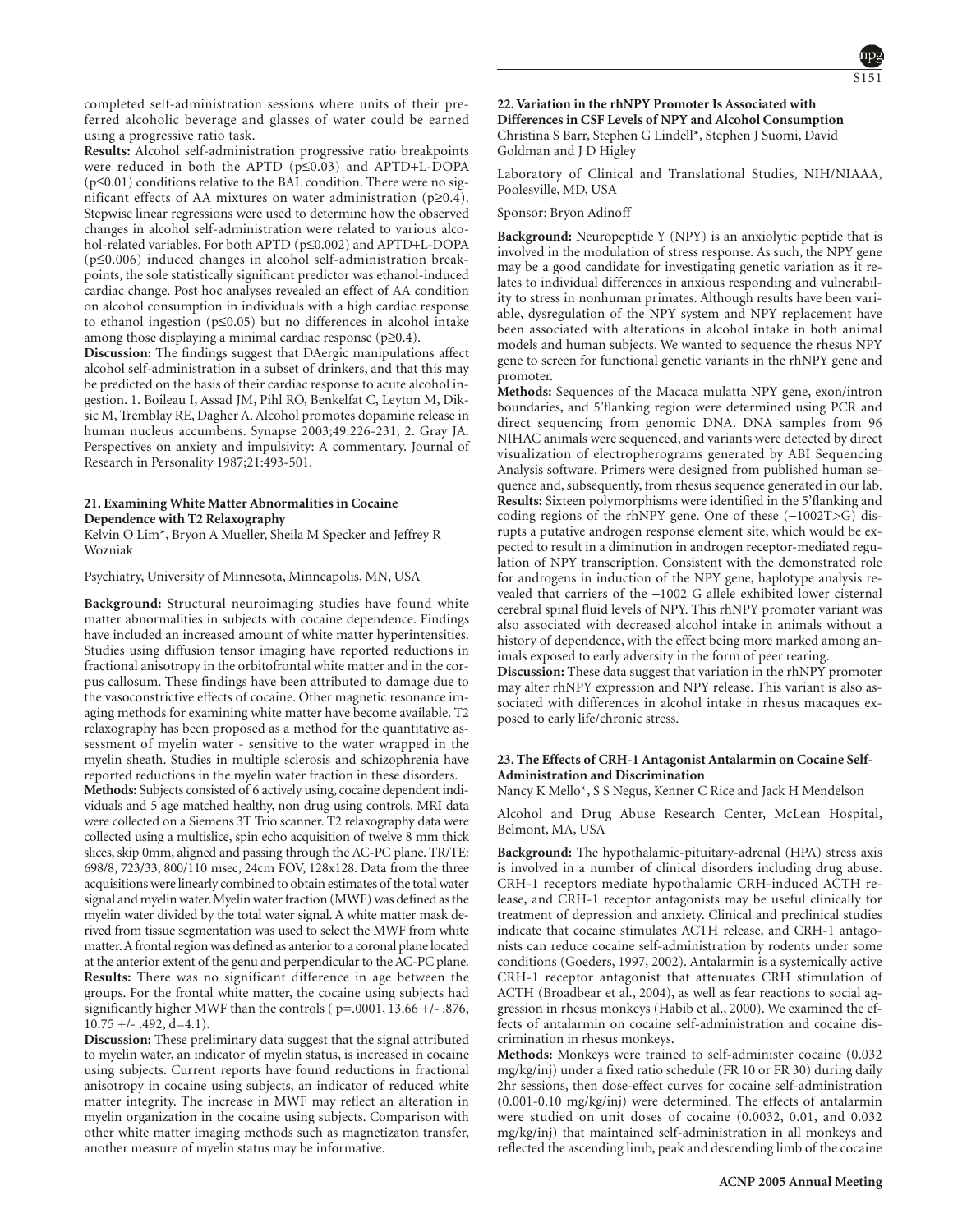dose-effect curve. Antalarmin (1, 3.2 and 10 mg/kg, IV) was administered 15 min before each test session. In drug discrimination studies, monkeys were trained to discriminate cocaine (0.4 mg/kg, IM) from saline. Saline or cocaine were administered 10 min before the 5 min response period, and during training, correct responses under a FR 30 schedule were reinforced with banana-flavored pellets. The effects of antalarmin (5 and 10 mg/kg IM, 30 min pretreatment) were examined on the cocaine dose-effect curve (0.013-1.3 mg/kg) and the time course of the training dose.

**Results:** Under these conditions, antalarmin did not significantly alter the reinforcing or discriminative stimulus effects of cocaine in rhesus monkeys. There was a non-significant dose-dependent decrease in responding maintained by 0.01 mg/kg/inj cocaine after acute administration of antalarmin (1-10 mg/kg, IV). Seven days of treatment with single daily doses of antalarmin (3.2 mg/kg IV) also did not significantly alter responding maintained by 0.01 mg/kg/inj cocaine. Antalarmin (3.2 mg/kg, IV) did not change the cocaine selfadministration dose-effect curve. In drug discrimination studies, antalarmin (5 and 10 mg/kg, IM) did not significantly alter either the cocaine discrimination dose-effect curve or the time course of the training dose.

**Discussion:** The lack of significant effects of antalarmin on these behavioral endpoints may indicate that CRH activation is not essential for cocaine's abuse-related effects, or that antalarmin at these doses, does not affect CRH-1 receptors in brain. In previous studies, antalarmin over the dose range studied, attenuated CRH stimulation of ACTH, but not cortisol in monkeys (Broadbear et al., 2004). Given the feedback relation between ACTH and cortisol, antalarmin would be expected to affect both hormones. In rats, corticosterone is essential for acquisition and maintenance of cocaine self-administration (Goeders 2002). Clarification of the complex interactions between CRH receptors and cocaine will require centrally-acting CRH-1 antagonists. This research was approved by the IACUC and conducted in accordance with the Guide for Care and Use of Laboratory Animals. Supported by P01-DA14528, K05-DA00064 and K05-DA00101 from NIDA, NIH.

# **24. The Effects of 'Binge' Cigarette Smoking on Hypothalamic-Pituitary-Adrenal Axis Hormones and Mood in Men**

Jack H Mendelson\*, Nathalie V Goletiani, Michelle B Sholar, Arthur J Siegel and Nancy K Mello

Alcohol and Drug Abuse Research Center, McLean Hospital, Belmont, MA, USA

**Background:** Cigarette smoking is an addictive disorder and smoking a cigarette produces rapid nicotine dose-related effects on HPA axis hormones, mood and heart rate (Mendelson et al 2005). Activation of the HPA axis may contribute to the abuse-related effects of cigarette smoking, but relatively little is known about the effects of smoking several cigarettes in a binge pattern. This study was designed to determine if the hormonal, cardiovascular and mood changes observed after smoking a single cigarette increase, decrease or remain the same after repeated cigarette smoking at one hour intervals.

**Methods:** Cigarette smoking is an addictive disorder and smoking a cigarette produces rapid nicotine dose-related effects on HPA axis hormones, mood and heart rate (Mendelson et al 2005). Activation of the HPA axis may contribute to the abuse-related effects of cigarette smoking, but relatively little is known about the effects of smoking several cigarettes in a binge pattern. This study was designed to determine if the hormonal, cardiovascular and mood changes observed after smoking a single cigarette increase, decrease or remain the same after repeated cigarette smoking at one hour intervals.

**Results:** Plasma nicotine levels increased significantly from baseline within 8 min, and there was a cumulative effect of smoking successive cigarettes on plasma nicotine levels. Peak nicotine levels after the first, second and third cigarette averaged 14.7±2.9, 17.79±2.65 and 20.86±2.57 ng/ml. In contrast, there was a greater increase in

cardiovascular, hormonal and subjective effects following the first cigarette than after the second and third cigarette. ACTH, DHEA, cortisol and heart rate increased significantly after each cigarette, but the magnitude of the increase diminished with repeated cigarette smoking. VAS ratings of positive subjective effects (high, rush, stimulated) also increased after each cigarette, but the magnitude of the increase was greater after the first cigarette than after the second and the third cigarette. There were no increases in VAS ratings of negative subjective effects (sick, dizzy, jittery, bad feeling) after successive cigarettes. Ratings of craving for cigarettes decreased significantly during smoking, then increased monotonically until the next cigarette was available. Peak craving levels did not differ significantly after successive cigarettes.

**Discussion:** Taken together, these findings indicate that despite cumulative increases in peak levels of nicotine after repeated cigarette smoking, increases in the ratings of positive subjective effects, heart rate, and HPA axis hormones diminished progressively after smoking the second and third cigarette. This dissociation between plasma nicotine levels and the subjective, cardiovascular and endocrine effects of smoking suggests that tolerance to nicotine develops quite rapidly during repeated cigarette smoking. These data are consistent with reports that the first cigarette of the day is most salient. Moreover, these clinical findings are also consistent with the hypothesis that stimulation of the HPA axis may be one important component of the abuse-related effects of cigarette smoking. These studies were approved by the McLean Hospital IRB and were carried out in accordance with the Declaration of Helsinki. This research was supported by grants R01-DA15067, P01-DA14528, T32-DA07252, K05- DA00064 and K05-DA00101 from the National Institute on Drug Abuse, NIH.

# **25. Dose-Dependent Effects of Topiramate on Alcohol Cue Reactivity and The Subjective Effects of Drinking: Preliminary Data** Robert Miranda\*, Peter Monti, Robert Swift, James MacKillop, Jennifer Tidey, Chad Gwaltney and Damaris Rohsenow

Center for Alcohol and Addiction Studies, Brown University, Providence, RI, USA

Sponsor: Robert Swift

**Background:** Topiramate (TOP) was recently reported to be efficacious in reducing drinking rates and craving among men and women with alcohol dependence in a randomized controlled 12-week trial (Johnson et al., 2003). An important observation in this study was that significant differences on self-reported drinking measures started at the 200 mg/day dose in week 6, but doses continued to increase up to week 8. As a result, the effects of time and dose on drinking were confounded. To date, no dose response study of TOP with alcohol dependent individuals has been done. It is of considerable clinical importance to determine at what dose TOP has the most favorable benefit-to-side effect ratio. In addition, it has been recognized that improvements in pharmacotherapy may occur through identification of the biobehavioral mechanisms by which interventions exert their beneficial effects. Both trials of TOP conducted to date (Johnson et al., 2003; Rubio et al., 2004) suggest that an attenuation in craving may mediate its effects on drinking. However, no laboratory studies have assessed urge to drink while on TOP. Other mechanisms by which TOP could be beneficial for persons with alcohol dependence is through an attenuation of euphoric and stimulatory effects, and a potentiation of dysphoric effects of alcohol ingestion. These also have not yet been examined.

**Methods:** In the present study, heavy drinking alcohol dependent individuals who are not seeking treatment are randomized to one of 3 conditions in a 3-group (TOP 200 mg/day; TOP 300 mg/day; placebo) double-blind study. Participants reach the target dose after a 32-day titration period and are stabilized for 1 week. All then participate in a laboratory assessment to evaluate the possible dose-de-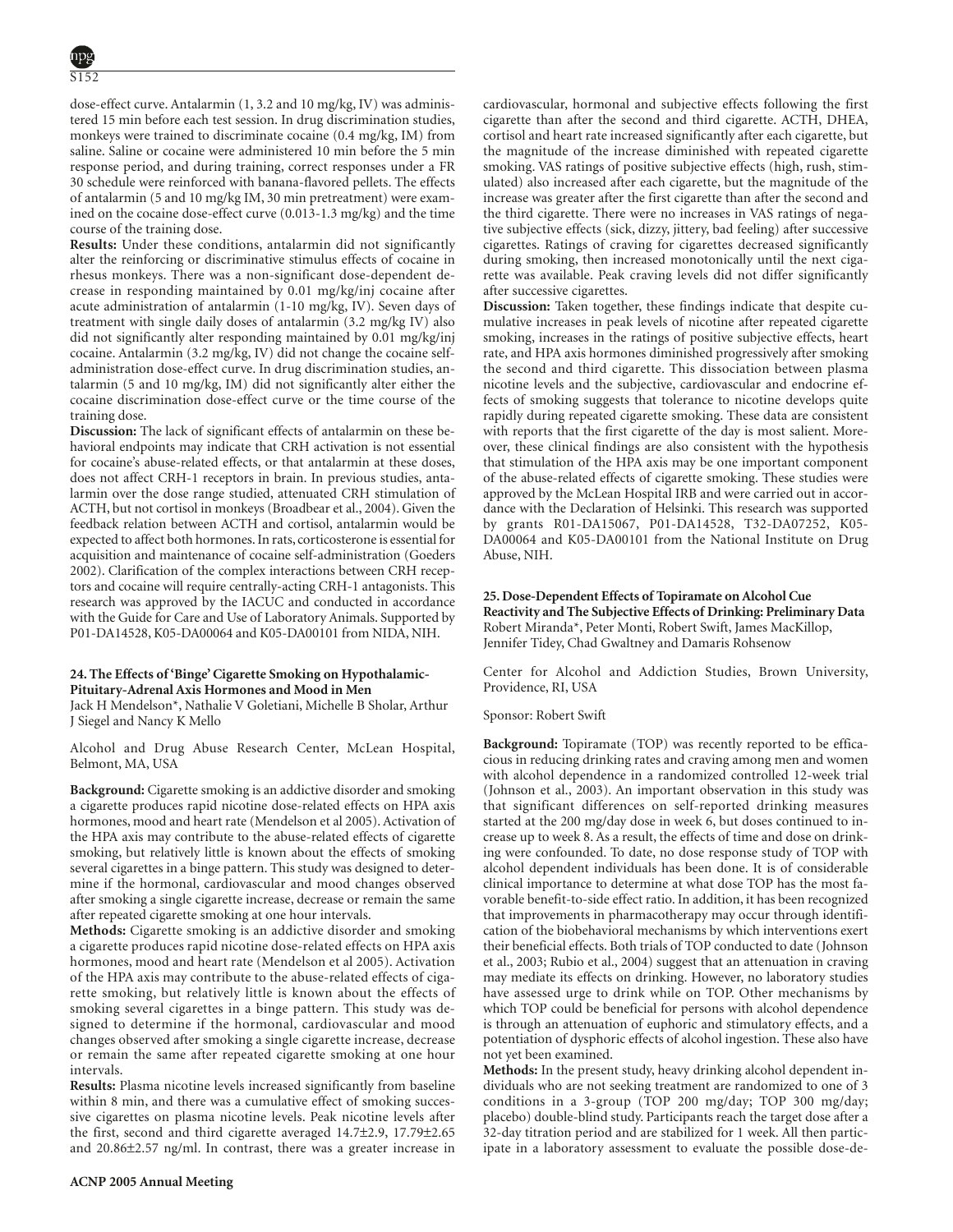pendent effects of TOP on craving and the subjective effects of alcohol ingestion. Participants undergo a cue reactivity protocol that involves auditory, tactile and olfactory exposure to their preferred alcoholic beverage. All then complete an alcohol-challenge procedure wherein they consume a dose of alcohol that is adjusted by gender, height and weight, such that the targeted blood alcohol level (BAL) is 0.06. All are given 20 minutes to consume the beverages followed by a 20-minute absorption period. Next, BAL is assessed and measures of the subjective effects of alcohol are completed. All remain in the laboratory until their BAL is  $< .04$ . Because identifying individuals most likely to benefit from TOP may improve treatment and cost-effectiveness, we are examining potential genetic moderators of TOP's effects.

**Results:** To date we have studied 12 participants. Of the 12, 7 were male, mean age was 39 (24-63), and 4 were in each group. All groups were highly compliant (MEMScaps; placebo 100%, 200 mg 96%, & 300 mg 98%). Thus far, no serious or non-serious adverse events have been reported. We continue to enroll participants and data will be presented on the full sample.

**Discussion:** Results of this project will provide an efficient and comprehensive analysis of putative biobehavioral mechanisms of TOP's effects on drinking and will afford a better understanding of whether large-scale randomized clinical trials with long-term follow ups are warranted.

# **26. 5-HT1B Receptors in Nucleus Accumbens Efferents Can Increase both Rewarding and Aversive Effects of Cocaine** John F Neumaier\* and Sabiha Barot

# Psychiatry, University of Washington, Seattle, WA, USA

**Background:** We previously found that increased expression of 5- HT1B receptors in rat nucleus accumbens shell neurons that project to ventral tegmental area sensitized animals to the locomotor stimulating and rewarding properties of cocaine. Specifically, we detected a shift to the left of the biphasic dose-response curve for cocaine in a conditioned place preference task after increased 5-HT1B expression. This could have involved changes in both the rewarding and aversive properties of cocaine, which are theorized to oppose each other by the opponent process theory. To test this idea we examined the behavioral effects of increased 5-HT1B expression under conditions intended to selectively influence either conditioned place preference or aversion (CPP or CPA, respectively).

**Methods:** Male S/D rats received bilateral microinjections of HSV vector into the medial NAcc shell that expressed either 5-HT1B and GFP (HA1B/GFP) or GFP only as a control treatment. Animals then received place conditioning training with cocaine (5 or 20 mg/kg ip) or saline in a commercial place conditioning apparatus using either immediate pairing (for 15 mi—during the ascending limb of cocaine serum concentration) or after a 45 min delay (during the descending limb).

**Results:** In GFP-only control animals, there was neither CPP or CPA with the low (5 mg/kg) cocaine. However, increased 5-HT1B expression enhanced CPP to 5 mg/kg cocaine with immediate pairing but not with delayed pairing. Control rats trained with the higher cocaine dose (20 mg/kg) showed a significant CPP with immediate pairing and a strong trend for CPP after 45 min delay. On the other hand, rats with increased 5-HT1B expression showed no preference or aversion with immediate pairing and 20 mg/kg cocaine but a strong CPA with the delayed pairing.

**Discussion:** These results indicate that we were able to discriminate rewarding and aversive components of the behavioral response to cocaine by manipulating the timing of drug pairing with place. Furthermore, increased 5-HT1B expression in nucleus accumbens shell projection neurons enhanced both the rewarding and aversive properties of cocaine, depending on the temporal pairing of drug with place. We conclude that 5-HT1B receptors in these neurons increases the valence of both rewarding and aversive properties of cocaine.

# **27. Factor Analysis of the Y-BOCS in Autistic Disorder**

Evdokia Anagnostou\*, William Chaplin, Dryden Watner, Jeremy Silverman and Eric Hollander

Department of Psychiatry, Mount Sinai School of Medicine, New York, NY, USA

Sponsor: Eric Hollander

**Background:** Autism is a developmental disorder affecting social and language development. It is also characterized by repetitive behaviours and restricted interests. The domain of repetitive behaviours has not been adequately studied in this population. The purpose of this study was to carry out a factor analysis of the Y- BOCS checklist in an effort to reduce the number of variables in this domain and ultimately identify possible endophenotypes.

**Methods:** One hundred and eighty nine subjects with autistic disorder were enrolled. Diagnosis was confirmed by the ADI-R. All subjects were administered the Y-BOCS. We estimated tetrachoric correlations among the symptom categories and then submitted these correlations to a Principle Components analysis followed by a Varimax rotation.

**Results:** Our analysis supported a three-factor solution: obsessions, high order repetitive behaviors, and low order repetitive behaviors. The obsession factor accounted for 47.36% of the variance whereas the high and low order compulsion factors accounted for 35.19% and 17.45% of the variance respectively.

**Discussion:** We have identified a three-factor structure to describe the repetitive behaviors in autism. This data needs to be replicated, but is an important first step in our effort to identify genetically and biologically distinct groups within the autistic population. It may offer the ability to appropriately stratify autistic subjects for genetic and imaging studies and may facilitate the search for effective, factorspecific interventions.

# **28. Decreased Cortisol Response to the Trier Social Stress Test in Healthy Adults with Significant Childhood Adversity**

Linda L Carpenter\*, Audrey R Tyrka, John P Carvalho, Lauren Wier, Gerard G Gagne, Andrea F Mello, Marcelo F Mello, George M Anderson and Lawrence H Price

Brown University Department of Psychiatry and Human Behavior, Butler Hospital, Providence, RI, USA

**Background:** In the past decade, both animal and human data have underscored the permanent and potentially deleterious neuroendocrine effects of exposure to stress during early infant or childhood development. In rodent and primate models, experimental conditions that provide stress to a subject through disruption of usual mother-infant interactions appear to produce exaggerated stress hormone responsivity in the animals which persists to maturity. As cortisol hyperactivity and deficient glucocorticoid feedback regulation have been consistently identified as biological correlates of adult major depression, and since early life adversity is associated with major depression in epidemiological studies, one could hypothesize that a pattern of excessive cortisol response in response to a stressful stimulus represents a biological marker, or endophenotype, which signals elevated risk for development of major depression.

**Methods:** The Trier Stress Test (TSST) is a standardized laboratory psychosocial stress paradigm that involves public speaking role-play and mental arithmetic tasks in front of a panel of confederate judges. Nondepressed, medically healthy adult subjects (ages 20 to 60) were selected for comparison groups based on self-report data regarding early life experiences (The Childhood Trauma Questionnaire). Plasma cortisol response to the TSST (i.e time points 0, 15, 30, 45, 60, 75, and 90 minutes) was examined in subjects with "moderate to severe" childhood abuse or neglect (ADV; n=22) and in subjects with "none or minimal" childhood adversity (CTL; n=29).

**Results:** Subjects in the ADV group were older (mean±SD years, 35.3 $\pm$ 13.0 versus 24.7 $\pm$ 6.6, t=3.5, p=.002) and had higher scores on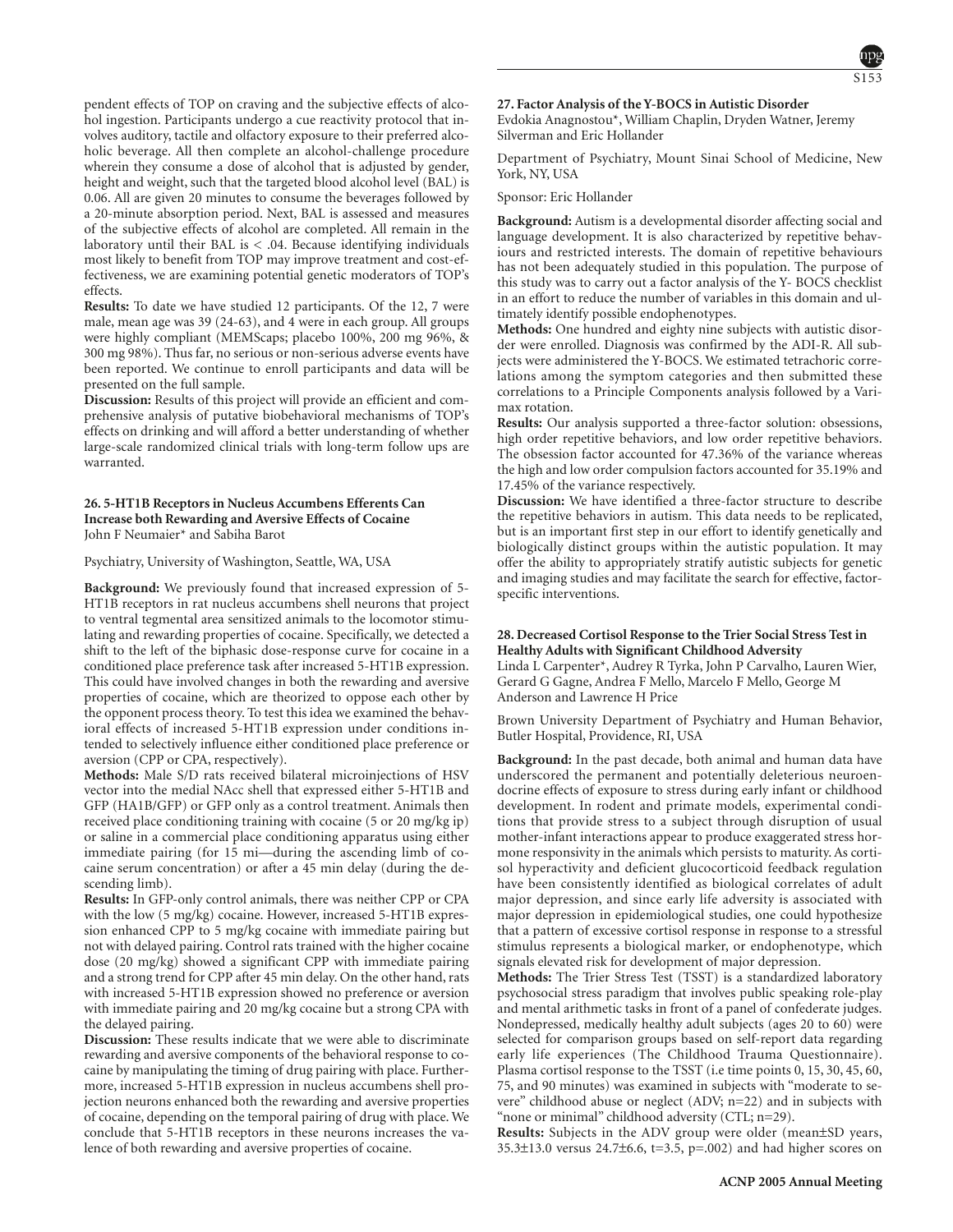the Inventory for Depressive Symptoms, Self-Report (IDSSR; 12.3±6.1 versus 5.9±4.9, t=4.1, p<.001). After controlling for effects of age and depressive symptom score, both groups showed similar baseline cortisol concentrations (F=2.1, p=.16). However, ADV group subjects had significantly diminished cortisol responsivity overall, relative to the controls (repeated measures general linear model, F=5.6, p=.02), with the greatest between-groups effect on cortisol seen at 30 minutes after the stressor (estimated marginal means±SE: 22.4±1.6 versus 14.3±1.9, F=8.4, p=.006).

**Discussion:** Adults who had childhood abuse/neglect showed a relatively dampened cortisol response to the psychosocial stressor relative to adults reporting no history of abuse/neglect. This finding, which was significant in the opposite direction than that hypothesized, may represent differential alterations in stress system regulation which occur as a function of developmental timing, i.e., age of the subject at the time of exposure to stress. Alternatively, the data may reflect a biological correlate of resilience.

# **29. Variable Foraging Demand (VFD) Exposure of Primate Maternal-Infant Dyads and Impaired Insulin Action in Juvenile Offspring**

Jeremy D Coplan\*, Daniel Kaufman, Igor Shorman, Eric L Smith, Michael J Owens, Charles B Nemeroff, Leonard A Rosenblum, John G Kral and MaryAnn Banerji

Psychiatry, SUNY-Downstate Med. Ctr, Brooklyn, NY, USA

#### Sponsor: Bruce Lydiard

**Background:** The limbic-hypothalamo-pituitary-adrenal (LHPA) axis is implicated in the pathogenesis of obesity and insulin resistance, yet the effects of early-life LHPA axis alterations on these disorders have not been systematically studied. Using our naturalistic model of early-life stress, variable foraging demand (VFD), we have shown LHPA axis dysregulation manifested in persistently elevated or reduced concentrations of cerebrospinal fluid corticotropin-releasing factor and alterations in cortisol concentrations.

**Methods:** VFD imposes an unpredictable schedule of food procurement requirements on nursing mothers over a 4 month period critical for development of their offspring. The majority of food consumed is standard monkey chow, thereby eliminating the confounds of dietary manipulation or preference. 48 juvenile monkeys (30 VFD and 18 control; 25 males and 23 females; aged 3-4 years) were studied. Morphometric data was obtained, and blood samples run for lipid profiles and relevant peptides. Euglycemic hyperinsulinemic clamps were performed on a subset of male subjects. Studies were conducted according to the Guide for the Care and Use of Laboratory Animals, as adopted and promulgated by the National Institutes of Health.

**Results:** Of the 30 juvenile VFD subjects, maternal-infant CSF CRF values in response to VFD were available on 18 mothers and 14 infants; both mothers and infants exhibited significant increases of CSF CRF concentrations in response to VFD ( $p = .01$  and  $p < .008$ , respectively). VFD-reared offspring at the juvenile phase of development had significantly greater body mass ( $p = 0.017$ ), body mass index (BMI) ( $p = 0.004$ ), abdominal circumference ( $p = 0.034$ ), and VLDL ( $p = 0.009$ ) in comparison to controls. Glucagon-like peptide-1 was elevated nearly 2 fold in VFD-reared subjects vs controls. Among 14 male macaques from this group (7 VFD and 7 control), studied using a euglycemic hyperinsulinemic clamp, VFD-reared monkeys had significantly lower insulin mediated glucose disposal rates ( $p = 0.036$ ). Within VFD subjects, relatively reduced mean maternal-infant proximity (greater distance between mother and infant) during VFD predicted relatively increased juvenile offspring sagittal abdominal diameter (N=19;  $r = .53$ ; p <.02). The magnitude and direction of maternal cortisol response during VFD predicted juvenile offspring body mass; mothers who increased cortisol in response to VFD had heavier offspring whereas mothers who decreased cortisol to VFD had lighter offspring ( $N = 17$ ;  $r = .75$ ;  $p = .0005$ ). Moreover, juvenile VFD offspring of mothers who increased cortisol showed greater plasma levels of the insulin by-product C-peptide in comparison to offspring of mothers who decreased cortisol ( $N= 17$ ; t = 3.07; p <.008). Infant CSF CRF post-VFD was associated with reduced juvenile glucose utilization during the euglycemic clamp procedure  $(N = 5; r = -.89; p = .045).$ 

**Discussion:** Early-life stress during a critical period of infant neurodevelopment, demonstrated to have induced activation of central CRF systems in both mothers and infants, was subsequently associated with appearance of insulin resistance in juvenile offspring. Moreover, the metabolic status of juvenile offspring could be predicted by maternal-infant attachment patterns and HPA axis response to VFD, with maternal cortisol increases, low maternal-infant proximity and high infant CSF CRF in response to VFD subsequently leading to the emergence of features of a nonhuman primate metabolic syndrome.

# **30. Early Postnatal Brain Structure and Development in Humans: Sexual Dimorphism and Cerebral Asymmetry are Present at Birth** John Gilmore\*, Christopher Looney, Yethiraja Vesta, J. K Smith, Weili Lin, Jeffery A Lieberman and Guido Gerig

Psychiatry, University of North Carolina, Chapel Hill, NC, USA

**Background:** The first year of life is the most dynamic and perhaps the most critical phase of postnatal brain development. Concurrent with the rapid pace of structural brain growth is an equally rapid development of a wide range of cognitive and motor functions. In spite of its importance for understanding brain structure-function in the developing brain, as well as the early origins of neurodevelopmental disorders such as schizophrenia and autism, our knowledge of human brain development in this crucial time period is minimal. While sexual dimorphisms and cerebral asymmetries are present in older children and adults, it is not known when in development they arise.

**Methods:** We have enrolled 134 control infants to date in a longitudinal study of prenatal and neonatal brain development in high risk children and controls. Neonates were scanned unsedated after birth on a Siemens head-only 3T scanner (Allegra, Siemens Medical System Inc., Erlangen, Germany). Three imaging sequences were used: a magnetization prepared rapid gradient echo (MP-RAGE) T1-weighted, a turbo spin echo (TSE), dual-echo (proton density and T2 weighted), and a single shot echo planar (EPI) diffusion tensor (DTI) sequence. Total scan time was approximately 15 minutes. To date we have obtained MRI scans on 84 neonates. Tissue segmentation, parcellation, and quantitative analysis of diffusion properties of white matter fiber tracts was accomplished using a novel automated approaches developed at UNC for neonatal MRIs.

**Results:** Analysis to date reveals that control males have significantly larger total gray matter volumes than females at birth (p= 0.008), even when controlling for intracranial volume (p=0.02). At birth, the left lateral ventricle is significantly larger than the right (p=0.01). There were no gender differences or laterality observed in the diffusion properties of the corpus callosum or corticospinal tract.

**Discussion:** These findings indicate that sexual dimorphism and asymmetry are present in the human brain at birth and therefore arises during prenatal brain development. Prior studies indicate that adult females have smaller overall gary matter volumes, though gray matter accounts for a larger percent of total brain volume in adult females compared to males. This pattern is not present at birth, suggesting that while sexual dimorphism is present at birth, there continues to be gender-specific trajectories of brain development in the postnatal period. While some gender differences in white matter diffusion properties have been described in adults, gender differences are not present at birth. The results of the ongoing study, including a more detailed analysis of brain parcellation will be presented.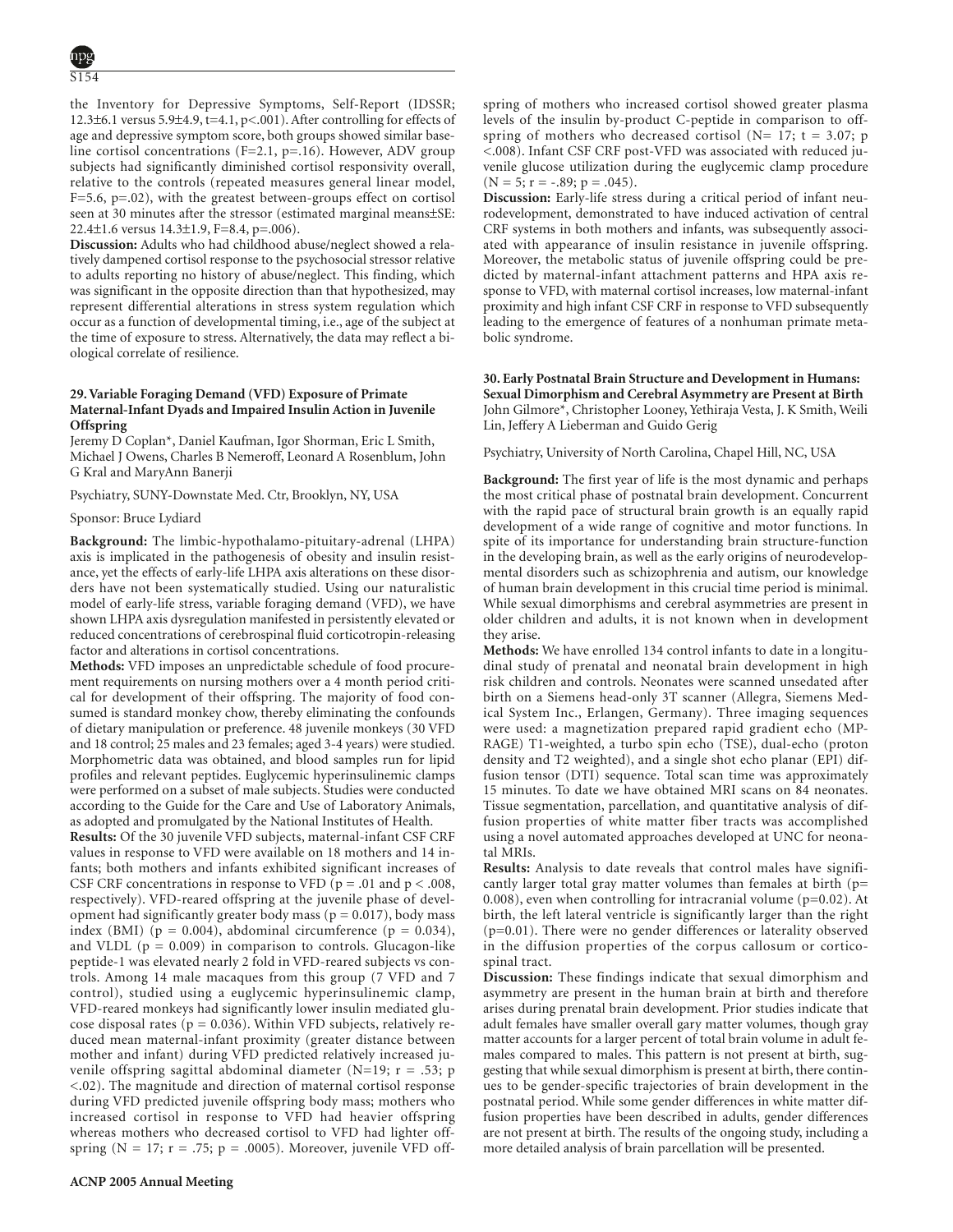#### **31. Oxytocin Increases Social Cognition in Autism**

Eric Hollander\*, William Chaplin, Ann Phillips, Jennifer Sumner, Latha Soorya, Evdokia Anagnostou and Stacey Wasserman

Department of Psychiatry, Mount Sinai School of Medicine, New York, NY, USA

**Background:** Oxytocin dysfunction may contribute to the development of social deficits in autism, a core symptom domain and potential target for intervention. This study explored the relationship between increasing oxytocin levels and social information processing.

**Methods:** Oxytocin and placebo challenges were administered to fifteen adult subjects diagnosed with autism or Asperger disorder, and comprehension of affective speech (happy, indifferent, angry, and sad) in neutral content sentences was tested. The outcome measure (Comprehension of Affective Speech) was scored dichotomously and mixed regression analyses was used to model the change in comprehension scores over time.

**Results:** Subjects who received the oxytocin infusion first showed increased levels of retention in comprehension of affective speech when retested after a delay, whereas subjects who received placebo first showed lower levels of retention. The mean delay between infusions was 16.067 +/- 14.26 days. There was a significant three-way interaction of time X treatment X order for the dichotomus comprehension of affected speech (z=-2.134, p=0.033, estimate=-0.170). Subjects showed pretest to posttest improvement for 3 of the 4 treatment x order conditions (Oxytocin First, Placebo First, Oxytocin Second). For the Placebo Second condition, there was a slight drop in comprehension of affective speech from pretest to posttest (.958 to .898). This inconsistent pattern is most clearly driven by the finding that the second infusion placebo baseline scores were already high. Thus, subjects who received oxytocin first showed increased levels of retention in the task and did not show a tendency top revert to baseline when retested after a delay. In contrast, subjects who received placebo first did show a tendency to revert to baseline. The difference between the predicted pretest scores for subjects who received placebo second (0.958) and placebo first (0.712) is 0.246, which corresponds to a medium to large effect size (d) of 0.66.

**Discussion:** These results indicate that oxytocin may facilitate the retention of social information, and suggest a possible benefit of oxytocin in the treatment of social deficits in autism.

#### **32. Individual Differences in Physiological Regulation and Early Development of African-American Infants Living in Poverty** Suma Jacob\* and Kate Keenan

Univ. of Illinois at Chicago, Chicago, IL, USA

Sponsor: Travel Awardee, NIMH, 2005

**Background:** Individual differences in heart rate (HR) and heart period variability (HPV) may be related to a child's developing ability to control emotion, attention, and behavior. The goal of this research is to examine individual differences in resting cardiac measures within an understudied minority that is over-represented in subpopulations at high risk for mental illnesses (Surgeon General Report, 1999).

**Methods:** Participants were healthy African American infants whose mothers came from low-income environments and were recruited from the hospital nursery for a longitudinal study. Medical records, standardized questionnaires, behavioral observations and a diagnostic interview for depression were utilized to obtain information about the mother and child. Cardiac data was acquired from eighty neonates using standard electrode placement, equipment and software while the neonates were sleeping or resting quietly. During follow-up visits at 6 and 12 months, resting cardiac data was obtained in the laboratory. The physiology data reduction software identified Rwaves in the ECG using an automated, multiple-pass, self-scaling algorithm. HPV was computed using the spectral method.

**Results:** Linear regression models revealed that significant correlates of HPV in neonates included sex of the infant  $(t=-2.07, p=-0.042)$ , maternal psychological history of major depressive disorder (t=-2.24, p=.028), and feeding method (t=- 2.46, p=.016). At 6 and 12 months, stability of HR and HRV were examined. Girls continued to have a higher heart rate and lower heart period variability than boys. Infants of mothers with a history of major depressive disorder before birth, showed cardiac differences at 6 months, but not at 12 months.

**Discussion:** Further research is required to examine when these individual differences in HR and HPV are associated with behavioral and emotional problems in infancy. Identifying early patterns of physiological regulation that are associated with risk will be critical for developing interventions to prevent disabling psychiatric conditions.

**33. Developmental Regulation of NCAM in Human Frontal Cortex** L. F Jarskog\*, Patricia F Maness, Karissa L Gable, Anthony-Samuel LaMantia, Jeffrey A Lieberman and John H Gilmore

Dept. of Psychiatry, Univ. of North Carolina - Chapel Hill, Chapel Hill, NC, USA

**Background:** Neural cell adhesion molecule (NCAM) provides important regulation of cortical development. The 3 major isoforms of NCAM contribute to synaptic plasticity (180 kDa), axonal migration (140 kDa), and glial development (120 kDa). Furthermore, postmortem studies in schizophrenia have revealed altered expression of the NCAM extracellular domain (NCAM-EC, 105-115 kDa) in several brain regions including prefrontal cortex. To better understand the potential role of NCAM in the pathogenesis of schizophrenia and other neurodevelopmental disorders, expression of NCAM isoforms was studied in human prefrontal cortex from the fetal period through early adulthood.

**Methods:** Western blot was used to measure NCAM-180, -140, and - 120 kDa isoforms, NCAM-EC, and NCAM intracellular domain (NCAM-IC) in postmortem prefrontal cortex (area 9/46) in 45 subjects (died from non-CNS causes, no known history of substance abuse or major psychiatric disorders) distributed evenly in age between gestational week 18 to 25 yrs. Subjects were batched into fetal, 0-1, 1-5, 6-10, 11-15, 16-20, and 21-25 yr age groups for statistical analysis.

**Results:** A significant effect of age emerged for the major isoforms of NCAM by ANOVA: NCAM-180 (F=4.10, df=6, 38, p=0.003), NCAM-140 (F=9.87, df=6, 38, p<0.0001), NCAM-120 (F=11.21, df=6, 38, p<0.0001). Using post hoc Tukey's, NCAM-180 was highest in fetal cortex, then decreased progressively into adulthood, but with a transient increase in the 11-15 yr period. NCAM-140 was highest during fetal and first postnatal year, then decreased into adulthood. NCAM-120 was lowest in fetal cortex, highest in first postnatal year, then stably expressed into adulthood. Data on NCAM-EC and NCAM-IC will also be presented.

**Discussion:** Each of the major NCAM isoforms is developmentally regulated in human prefrontal cortex. High NCAM-180 in fetal cortex is consistent with its established role in synaptic plasticity, given that the late fetal and early postnatal period is associated with synaptogenesis in human cortex. Intriguingly, the transient spike of NCAM-180 in the 11-15 yr group could indicate a role in regressive phenomena (incl. synaptic pruning) in the adolescent cortex. High fetal and early postnatal NCAM-140 suggests that axonal migration is active during this period. Low fetal NCAM-120 levels that spike during the 0-1 yr interval and remain high thereafter are consistent with the delayed onset of glial differentiation in cortex. Given the importance of synaptogenesis and axon growth during normal cortical development, a potential window of vulnerability may exist during which aberrant NCAM-mediated signaling could contribute to the pathogenesis of neurodevelopmental disorders such as schizophrenia. For example, recent evidence demonstrates that over-expression of NCAM-EC in transgenic mice produces abnormalities in GABAergic interneurons and behavior, consistent with multiple lines of evidence for disrupted cortical interneuron circuitry seen in schizophrenia. The pathogenesis of schizophrenia has been associated with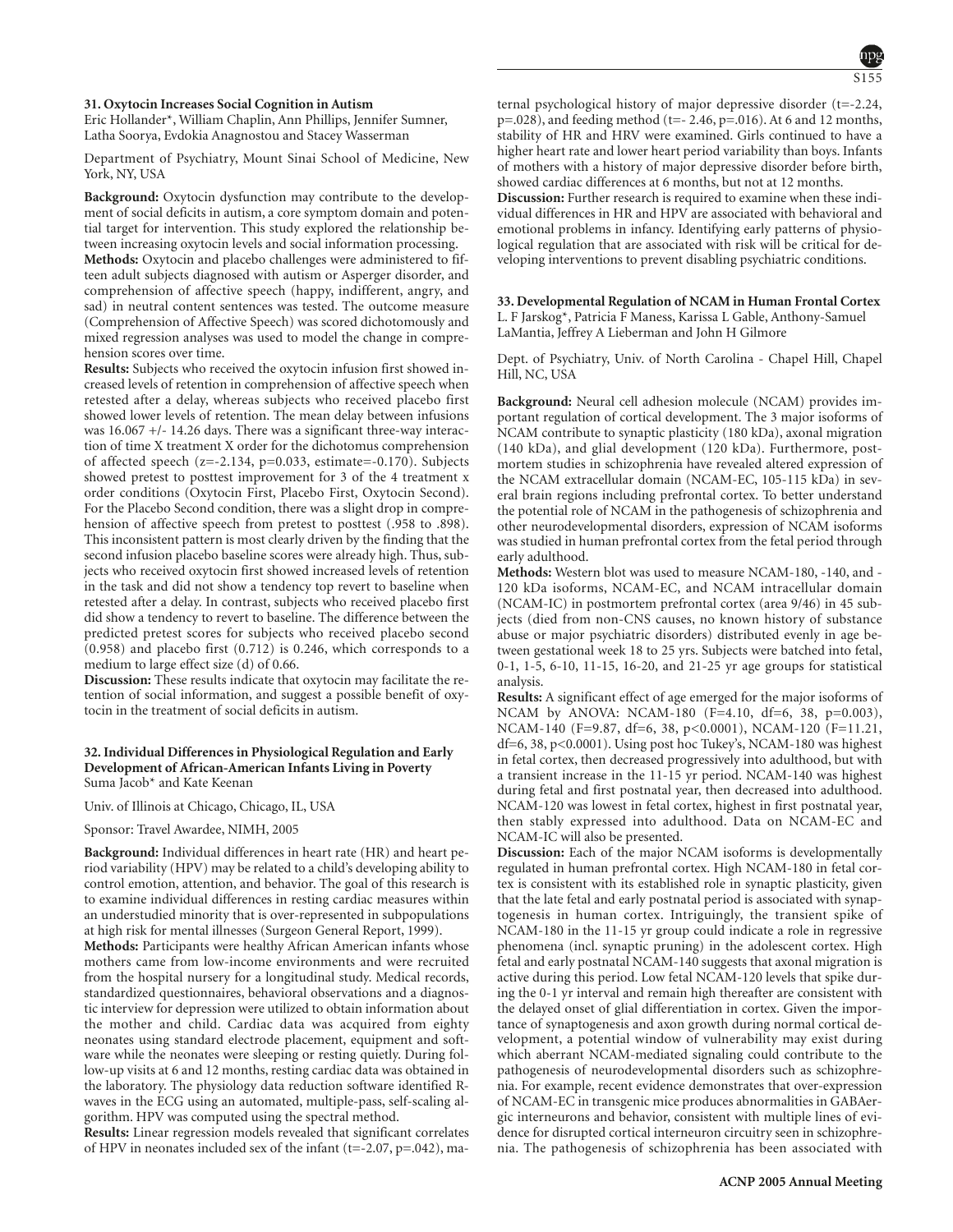environmental insults including early life exposure to infection, trauma, and hypoxia/ischemia, factors that could potentially impact the developmental expression patterns of NCAM. Further study of the potential involvement of NCAM in neurodevelopmental disorders is warranted.

# **34. Gender-Specific Longitudinal Changes in Cortical Thickness in Children and Adolescents**

Rhoshel Lenroot\*, Philip Shaw, Kristin Taylor, Dede Greenstein, Liv Clasen, Alan Evans and Jay N Giedd

CHP, NIMH, Bethesda, MD, USA

# Sponsor: Jay Giedd

**Background:** The cortex undergoes complex remodeling during childhood and adolescence. Little is known about gender effects on this process, although post-mortem studies have found gender-based differences in cortical cellular structure, and longitudinal MRI studies have shown robust gender dimorphism in developmental trajectories of regional brain gray and white matter. Existing studies of gender effects on cortical measures have been cross-sectional and performed primarily in adult populations. In this study we provide the first large-scale longitudinal study of gender effects on cortical development in childhood and adolescence, a time of emerging differences in cognition and behavior.

**Methods:** MRI scans were obtained longitudinally from 511 healthy children (287 male, 224 females, age range 4-25); up to 6 scans were acquired from each child at 2 year intervals for a total of 909 scans. Scans were registered into standardized stereotaxic space using a linear transformation, corrected for non-uniformity artifacts, and segmented into white matter, gray matter, cerebrospinal fluid and background using an advanced neural net classifier. The white and gray matter surfaces were then fitted using deformable models resulting in two surfaces with 81920 polygons each. The differences between these surface models was used to determine cortical thickness. Statistical analysis: Mixed model regression was used to examine group differences in cortical thickness developmental trajectories. The resulting statistical maps were thresholded to control for multiple comparisons using the false discovery rate (FDR) procedure with  $q = 0.05$ .

**Results:** Average cortical thickness was not different between males and females at the youngest (age 8, female 4.17mm, male 4.22, p=.13) and oldest ages (age 18, female 3.96, male 4.0, p= .28), but was significantly greater in males between ages 10-14 (age 12, female 4.14, male 4.21, p=.04).Specific regions showed more pronounced age-related differences, including the superior temporal gyrus, dorsolateral prefrontal cortex, middle occipital gyrus, and parietal cortex, with a strong lateralization effect for thicker cortex in males in the left hemisphere. Longitudinal trajectories show that whereas cortical thickness in girls is decreasing in most regions during the ages studied, boys continue to have an increase in cortical thickness until between ages 9-12 depending on region and then begin to decrease. Gender differences are most pronounced at age 12-14, when males show broad regions of thicker cortex across both hemispheres, and then gradually diminish. At the oldest timepoint studied (age 18), areas with thicker cortex in males are primarily lateralized to the left hemisphere, including regions in occiput, central sulcus, and temporal pole. Females show one thicker region on the inferior surface of the right temporal lobe. In addition to later peak thickness than females, males had significantly more rapid rates of increase in regions within the bilateral frontal and occipital gyri, left central sulcus and medial parietal cortex, and right orbitofrontal cortex. Females showed steeper rates of increase in the right superior frontal gyrus.

**Discussion:** Cortical thickness develops along different trajectories in males and females during childhood and adolescence. Significant gender differences appear during the ages associated with puberty which are diminished or no longer detectable by adulthood. Specific

regions such as the superior temporal gyrus show more pronounced effects, consistent with gender-related cognitive differences in areas such as verbal ability. Contrasting trajectories may have implications for gender differences in normal and abnormal development.

# **35. Behavioral and Electrophysiological Characterization of the Role of MeCP2 in the Brain**

Lisa Monteggia\*, Erika Nelson, Terry Gemelli, Olivier Berton, Linda Perrotti, Rudolf Jaenisch and Ege Kavalali

Psychiatry, UT Southwestern Medical Center, Dallas, TX, USA

#### Sponsor: Eric Nestler

**Background:** Mutations in the methyl-CpG binding protein 2 (MECP2) gene cause Rett Syndrome (RTT), a neurodevelopmental disorder that is accompanied by a broad array of behavioral phenotypes mainly affecting females. MeCP2 is a transcriptional repressor that is widely expressed in all tissues although the behavioral phenotypes observed have a strong neurological basis.

**Methods:** To investigate whether the postnatal loss of MeCP2 in the forebrain is sufficient to produce the behavioral phenotypes observed in RTT, we have generated conditional MeCP2 knockout mice. We have also examined the potential role of MeCP2 in the brain by studying the elementary properties of synaptic transmission between neurons cultured from hippocampi of MeCP2 knockout and littermate control mice.

**Results:** The conditional knockout mice display behavioral abnormalities similar to RTT phenotypes including forelimb clasping, impaired motor coordination, increased anxiety and abnormal social behavior with other mice. These knockout mice, however, have normal locomotor activity and unimpaired context-dependent fear conditioning suggesting that the behavioral deficits observed are due to loss of MeCP2 function in postnatal forebrain and not the result of generalized global deficits. Using electrophysiological recordings, we found a specific decrease in the frequency of spontaneous excitatory synaptic transmission (mEPSC) in neurons lacking MeCP2. In the absence of a reduction in the number of recycling synaptic vesicles and the number of synapses in MeCP2 knockout cultures, we surmised that this decrease in mEPSC is due to impairments in the rate of synaptic vesicle trafficking. Accordingly, we found that in the MeCP2 knockout cultures synaptic responses to 10 Hz train stimulation showed a faster depression and slower recovery after depression. To explore whether these functional effects can be attributed to MeCP2 role as a transcriptional silencer, we compared the defects in MeCP2 knockout cultures to alterations in spontaneous transmission seen after 24-hour treatment with drugs that impair DNA methylation and histone deacetylation. Treatment with these compounds induced a two-fold decrease in mEPSC frequency in control cultures but this decrease was occluded in MeCP2-deficient neurons.

**Discussion:** We show that the loss of function of MeCP2 in the forebrain is sufficient to recapitulate features of Rett Syndrome, an important first step in elucidating the neural circuitry that may be involved in mediating the behavioral phenotypes of the disease, including autistic-like behavior. We also show that MeCP2 plays an important role in the regulation of synaptic transmission through its action as a transcriptional repressor. Taken together, these data start to elucidate the role of MeCP2 in the brain.

### **36. A Prospective, Open-Label Study of Atomoxetine for ADHD Symptoms Associated with Higher-Functioning Pervasive Developmental Disorders**

David J Posey\*, Ryan E Wiegand, Wilkerson Jennifer, Melissa Maynard, Kimberly A Stigler and Christopher J McDougle

Psychiatry, Indiana University School of Medicine, Indianapolis, IN, USA

**Background:** There are currently no drugs approved by the Food and Drug Administration specifically for the treatment of autism and per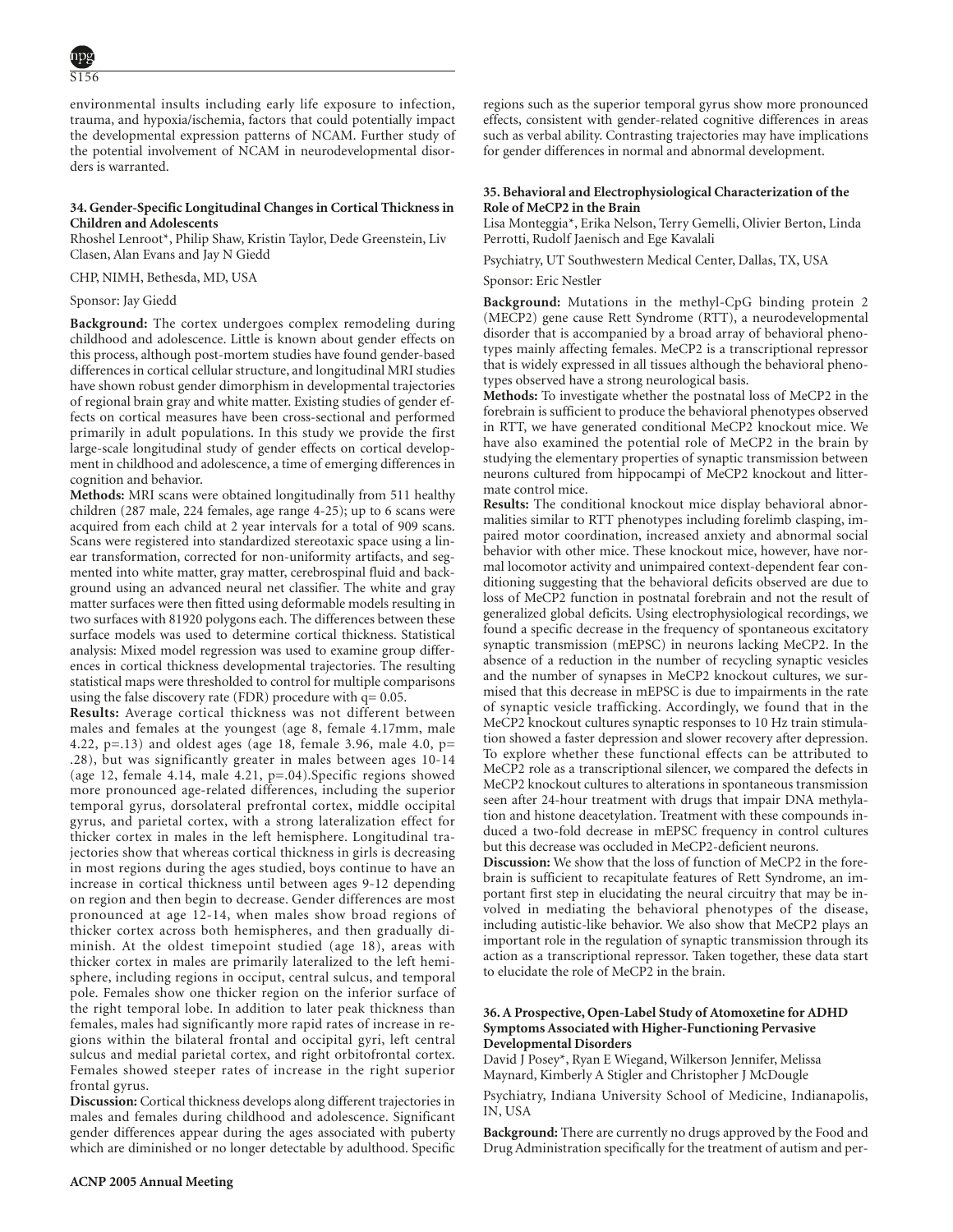vasive developmental disorders (PDDs). One problem area that has been especially challenging has been the effective treatment of hyperactivity occurring in autism. Stimulant drugs are less efficacious and more poorly tolerated in autism when compared to their use in ADHD. Atomoxetine is a selective norepinephrine reuptake inhibitor approved for the treatment of ADHD in children. Because of the above limitations of available drugs in the treatment of hyperactive children with PDD, our group conducted a prospective, open-label pilot study of atomoxetine targeted towards hyperactivity in the context of PDD.

**Methods:** Children with PDDs and nonverbal IQ of > 70 received atomoxetine (target dose 1.2-1.4 mg/kg/day) during the course of an 8-week, open-label prospective study. Standardized assessments of efficacy and tolerability were collected at regular intervals during the trial.

**Results:** Sixteen children and adolescents (mean age 7.7 + 2.2 years, age range 6-14 years) with autistic disorder  $(n = 7)$ , Aspergers disorder ( $n = 7$ ), or PDD not otherwise specified ( $n = 2$ ) received atomoxetine (mean dose 1.2 + 0.3 mg/kg/day). Twelve participants (75%) were rated as much or very much improved on the Clinical Global Impressions-Improvement scale. The most significant improvement was seen in the area of ADHD symptoms as measured by the SNAP-IV and Aberrant Behavior Checklist (effect size = 1.0-1.9). Improvements of lesser magnitude (effect size = 0.4-1.1) were seen in irritability, social withdrawal, stereotypy, and repetitive speech. Atomoxetine was well tolerated with the exception of 2 participants (13 %) who stopped medication due to irritability.

**Discussion:** Placebo-controlled studies are needed in order to make a definitive statement about the efficacy of atomoxetine for ADHD symptoms in PDDs.

# **37. Relationship Between Behavior and Neurochemical Changes in Rhesus Macaques During a Separation Paradigm**

Simona Spinelli\*, Melanie Schwandt, Kristine Erickson, Stephen Lindell, Jay Schulkin, Philip Gold, Stephen J Suomi and J. D Higley

Laboratory of Clinical and Translational Studies, National Institute on Alcohol Abuse and Alcoholism, Poolesville, MD, USA

#### Sponsor: J. Dee Higley

**Background:** Human research has demonstrated a strong link between adverse experiences during childhood and later development of various neuropsychiatric disorders, including substance abuse disorders. Rhesus macaques raised without adults in a group of peers (peer-only rearing, PR) rather than with their mother (motherreared, MR) have been proposed as a model to study the consequences of early life stress exposure. PR animals show altered monoamine metabolites and stress hormones that persist later in life. These environmental and biochemical differences are associated with individual differences in temperament and behavior.

**Methods:** This study used a factor analysis to relate a range of behaviors, produced by rhesus monkeys during a social separation, to biochemical measures of cerebrospinal fluid metabolites and of hormonal blood levels, and to compare differences between MR and PR animals.

**Results:** Our results show that during the acute phase of separation, cortisol and distress-calling were positively correlated in MR animals but not in PR animals. Unlike PR animals, most behavioral factors of MR animals were associated with endocrine measures. For the PR, but not the MR subjects, high monoamine concentrations were correlated with depression/despair.

**Discussion:** These findings suggest differential rearing affects both the risk for depression and its underlying biochemical systems. All research was carried out in accordance with the Declaration of Helsinki and/or with the Guide for the Care and Use of Laboratory Animals, as adopted and promulgated by the National Institutes of Health.

# **38. Dysfunction of Critical Regulators of Serotonergic Signaling Confers Autism Susceptibility**

James S Sutcliffe\*, Ryan J Delahanty, Harish C Prasad, Qiao Han, Lan Jiang and Randy D Blakely

Center for Molecular Neuroscience and Vanderbilt Kennedy Center for Research on Human Development, Vanderbilt Universiity, Nashville, TN, USA

Sponsor: Randy Blakely

**Background:** Autism is a neuropsychiatric and developmental disorder affiliated with deficiencies in language and social reciprocity, and patterns of obsessive-compulsive behaviors. Autism has an estimated prevalence of  $\sim$ 1 in 500 individuals, with disease-expression biased toward males. Twin and family studies show that autism etiology is substantially genetic in nature and arguably the highest for psychiatric conditions. Hyperserotonemia, or the heritable elevation of circulating serotonin (5-HT) that is observed  $\sim$ 25-30% of autistic subjects, has fueled the "serotonin hypothesis": that dysfunction or dysregulation of serotonergic systems during prenatal and/or early childhood development is a key element in autism etiology.

**Methods:** Linkage analyses were performed on an overall sample of 341 multiplex (267 Autism Genetics Resource Exchange, 74 Vanderbilt) or 202 male-only and 139 female-containing multiplex families. Screening for variants at SLC6A4 was performed in a "linked" sample of 120 families with allele-sharing at 17q11.2. Functional studies of SERT were conducted in natively-expressing lymphoblastoid cell lines from mutation carriers. Family-based association studies at ITGB3 and HTR1A were performed using a two-stage statistical design in a total sample of 659 combined multiplex and trio families.

**Results:** We report genetic and functional data regarding three molecules exhibiting key roles in 5-HT biology: the 5-HT transporter (SERT), integrin β3, and the 5-HT1A receptor. We have identified an allelic heterogeneity framework for autism risk involving the SERT locus (SLC6A4). Following detection of highly-significant linkage to 17q11.2, restricted to families with male subjects (HLOD=8), we identified multiple novel coding variants at highly-conserved residues and numerous non-coding variants clustered predominantly around the promoter and 5′ end of the gene. One previously known coding variant (Gly56Ala) exhibits (1) deviation from Hardy-Weinberg equilibrium, (2) a significant association with disease-expression in males compared with females, and (3) elevated basal transporter activity and insensitivity to regulation via PKG and p38 MAP kinase signaling pathways. Another mutation (Ile425Leu) acts on the identical nucleotide and amino acid residue affected (Ile425Val) in two pedigrees with Asperger syndrome and obsessive-compulsive disorder (OCD). The coding mutations in SERT are significantly associated with increased severity in rigid-compulsive behaviors in the autism families. We have also found that a functional coding variant of the 17q21.3encoded integrin β3 locus (ITGB3), previously identified as a male quantitative trait locus (QTL) for circulating 5-HT levels, is significantly associated with autism in a sample of 659 autism families (P<0.002). Thus, both SLC6A4 and ITGB3 contribute to the extraordinary male-biased genetic effects observed on proximal 17q. Finally, we find that the HTR1A locus shows significant linkage (HLOD=2.8) and association (P<0.008) to autism, preferentially in males, at a functional promoter polymorphism, also associated with depression and other phenotypes. Here, the associated allele was previously demonstrated to exhibit a partial loss of transcriptional repression. **Discussion:** Together, these data reveal a striking pattern of functional variation at loci encoding critical regulators of serotonergic function as important male-biased genetic risk factors in autism and related disorders. Functional studies of the 56Ala and 425Val-encoded SERT suggests that elevated basal transporter activity may be a fundamentally-important disease mechanism in autism and obsessive-compulsive disorder.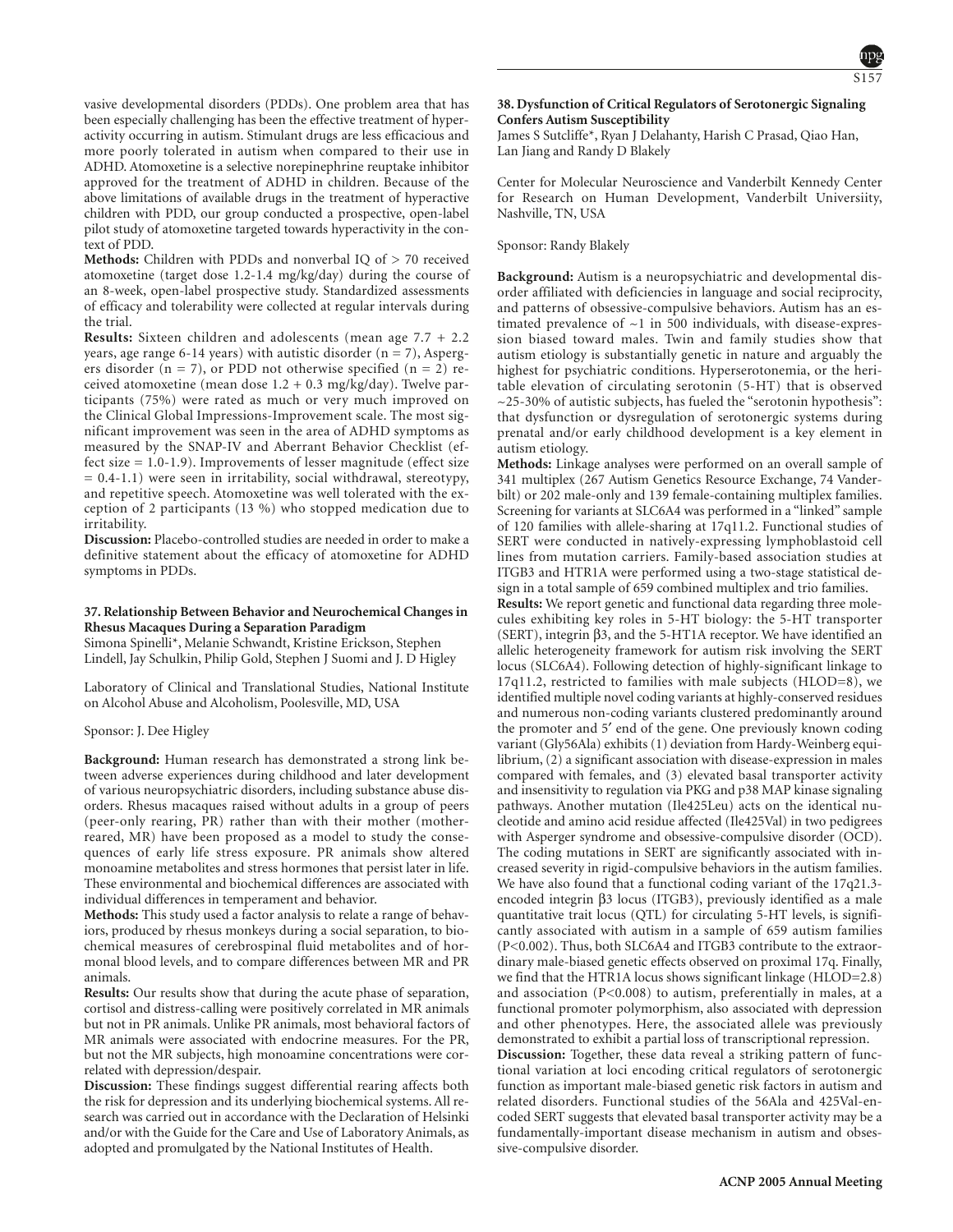# **39. Cortical and Amygdala Overgrowth in Autism Associated With 5-HTTLPR**

Thomas H Wassink\*, Heather Cody, Matthew Mosconi, Eric Epping and Joseph Piven

Psychiatry, Carver College of Medicine, Iowa City, IA, USA

# Sponsor: Raymond Crowe

**Background:** Individuals with autism have heavier post mortem brain weight, greater head circumference, and increased MRI volumes of various brain structures, compared to normal controls. We recently confirmed these data, finding enlargement of the cerebral cortex and amygdala in very young autistic children. Autism is also characterized by neurochemical abnormalities, particularly in the serotonin system. 5-HTTLPR potentially unites these findings, having been independently associated with autism, brain structure and activity, and SLC6A4 expression. In this study we tested, therefore, whether 5-HTTLPR was associated with volumes of the cerebral cortex and the amygdala in our sample of children with autism.

**Methods:** Subjects included 29 Caucasian males with autism who had received brain MRIs and provided DNA; their age was  $2.71 \pm 0.30$ years. Subjects were scanned on a 1.5 Tesla MRI scanner. Automated tissue segmentation generated gray and white matter volumes for the cerebral cortex and the frontal, temporal, and combined parietal-occipital lobes; the amygdala was manually traced. 5-HTTLPR was genotyped using a standard protocol. ANCOVAs were used to test genotype-volume relationships. ROI volumes were dependent, genotype was independent, and covariates included age and head circumference. For significant genotype F tests, we calculated omegasquared  $(\omega^2)$  to estimate the variance in ROI volume accounted for by genotype. Both additive and dominant genotype models were tested.

**Results:** The additive genotype effect was significant for total cortical volume ( $F = 3.29$ ,  $p = 0.05$ ). A separate test for cortical gray matter was significant (F = 4.41, p = 0.02), but for cortical white was not. Tests of the lobe-based subregions were significant for frontal  $(F =$ 5.17,  $p = 0.01$ ) and temporal gray matter volumes (F = 3.58,  $p =$ 0.04). For these ROIs, genotype  $\omega^2$  ranged from 5-9%. While these tests were significant, the least squares means pattern suggested a recessive effect of the short (S) allele to produce larger volumes or, conversely, a dominant effect of the long (L) allele to produce smaller volumes. In line with this, ANCOVAs comparing ROI volumes between S/S homozygotes and L carriers were substantially stronger for cortex (F = 6.82, p = 0.02), cortical gray (F = 8.64, p = 0.007), and all subregion gray matter volumes (frontal,  $F = 7.88$ ,  $p =$ 0.01; temporal, F = 4.94, p = 0.04; parietal-occipital, F = 4.77, p = 0.04);  $\omega^2$  values for these ROIs ranged from 3-8%. The ANCOVAs for amygdala also indicated an S/S effect. Testing S/S homozygotes against L carriers for total amygdala volume was significant ( $F =$ 4.83,  $p = 0.04$ ), while an additive model was not. Subsequent tests showed that the effect was stronger on the left ( $F = 5.90$ ,  $p = 0.02$ ) than on the right (n.s), and genotype  $\omega^2$  was substantial: 0.10 for total and 0.13 for left amygdala.

**Discussion:** We therefore find that variation in the 5-HTTLPR polymorphism is associated with the overgrowth in the cortex and amygdala that is characteristic of autism. These findings appear to have specificity for gray matter, given that genotype effects were not significant for cortical white matter and the amygdala comprises primarily gray matter nuclei. The findings also highlight the necessity of examining very young affected children, as the relative amygdala enlargement has been shown to be more pronounced early in the course of autism and to diminish with age. These data thus describe an independent biological predictor of developmental brain volume and they demonstrate the potential utility of brain endophenotypes in the search for autism susceptibility genes.

# **40. The Sp4 Transcription Factor Gene is Critical for Postnatal Development of Dentate Gyrus in Mice and Associated with Bipolar Disorder in Humans**

Xianjin Zhou\*, John Kelsoe and Mark A Geyer

Department of Psychiatry, University of California, San Diego, San Diego, CA, USA

#### Sponsor: Mark Geyer

**Background:** The hippocampus plays central roles in the formation of contextual memory and sensorimotor gating, a putative endophenotype for schizophrenia and related psychiatric disorders. Reduced hippocampal volume has recently been identified as an important susceptibility factor for schizophrenia, bipolar disorder, and major depression. Nevertheless, the underlying molecular pathways that link hippocampal abnormalities with sensorimotor gating deficits remain unclear. The Sp4 gene, a member of the Sp1 family, codes for a transcription factor recognizing the same GCrich binding sequence as Sp1, but is predominantly expressed in the nervous system. Previously, we reported that hypomorphic Sp4 mice, in which the Sp4 gene expression is partially reduced, display deficits in memory (fear conditioning) and sensorimotor gating (prepulse inhibition) associated with hippocampal vacuolization. The Sp4 mediated genetic pathway is therefore critical for the functional integrity of the adult hippocampus. Nevertheless, it is unclear whether the Sp4 gene is important for the development of the hippocampus, although the expression of Sp4 gene is abundant during the development.In humans, genome-wide linkage analysis identified a susceptibility locus, near the marker D7S1802 (700 kb away from SP4 gene), for bipolar disorder on human chromosome 7p15 in the families obtained from the NIMH Genetics Initiative for Bipolar Disorder first-wave pedigree collection.

**Methods:** Here, we analyzed the postnatal development of hippocampus in the complete absence of the Sp4 gene.To further examine whether human SP4 is a risk gene for bipolar disorder, we conducted association studies with bipolar disorder, most of the samples coming from the NIMH Genetics Initiative for Bipolar Disorder first-, second-, third-, and fourth-wave pedigree collections. Nine SNPs encompassing human SP4 genomic locus were selected for initial association studies.

**Results:** As expected, the hippocampal vacuolization observed in the hypomorphic Sp4 mice was verified in the Sp4 null mutant mice. In contrast to the Sp4 hypomorphic mice, the Sp4 null mutant adult mice displayed fewer dentate granule cells, and the reduced number of dentate granule cells appeared to result from a disorganization of the proliferative zone of the dentate granule layer during postnatal development. Despite the impaired postnatal development, the dentate granule cells displayed normal expression of Prox1 gene, a marker for the granule cell differentiation. In human studies, analysis of individual SNPs by ETDT revealed that the single SNP Marker 7 was significantly associated with bipolar disorder with a p value of 0.0008. This single SNP haplotype displays a transmission:non-transmission ratio of 251:181 in the triad families. In addition, we identified a three-SNP haplotype (rs40245-rs2282888 hCV2625432) in the middle of the human SP4 gene that displayed a significant association with bipolar disorder.

**Discussion:** Taken together, the data from Sp4 hypomorphic and null mutant mice suggested that the level of Sp4 expression is critical for hippocampal neurogenesis and function. Human genetic studies suggested that the Sp4 gene could be a susceptibility gene for bipolar disorder. Thus, further studies of Sp4 transgenic mice may provide novel insights for our understanding of the relationships among hippocampal development, sensorimotor gating, and bipolar disorder. All animal studies were conducted in accordance with the NIH Guide for the Care and Use of Laboratory Animals. This work was supported by NARSAD, the Veteran's Administration VISN 22 MIRECC, and NIH grant MH59567.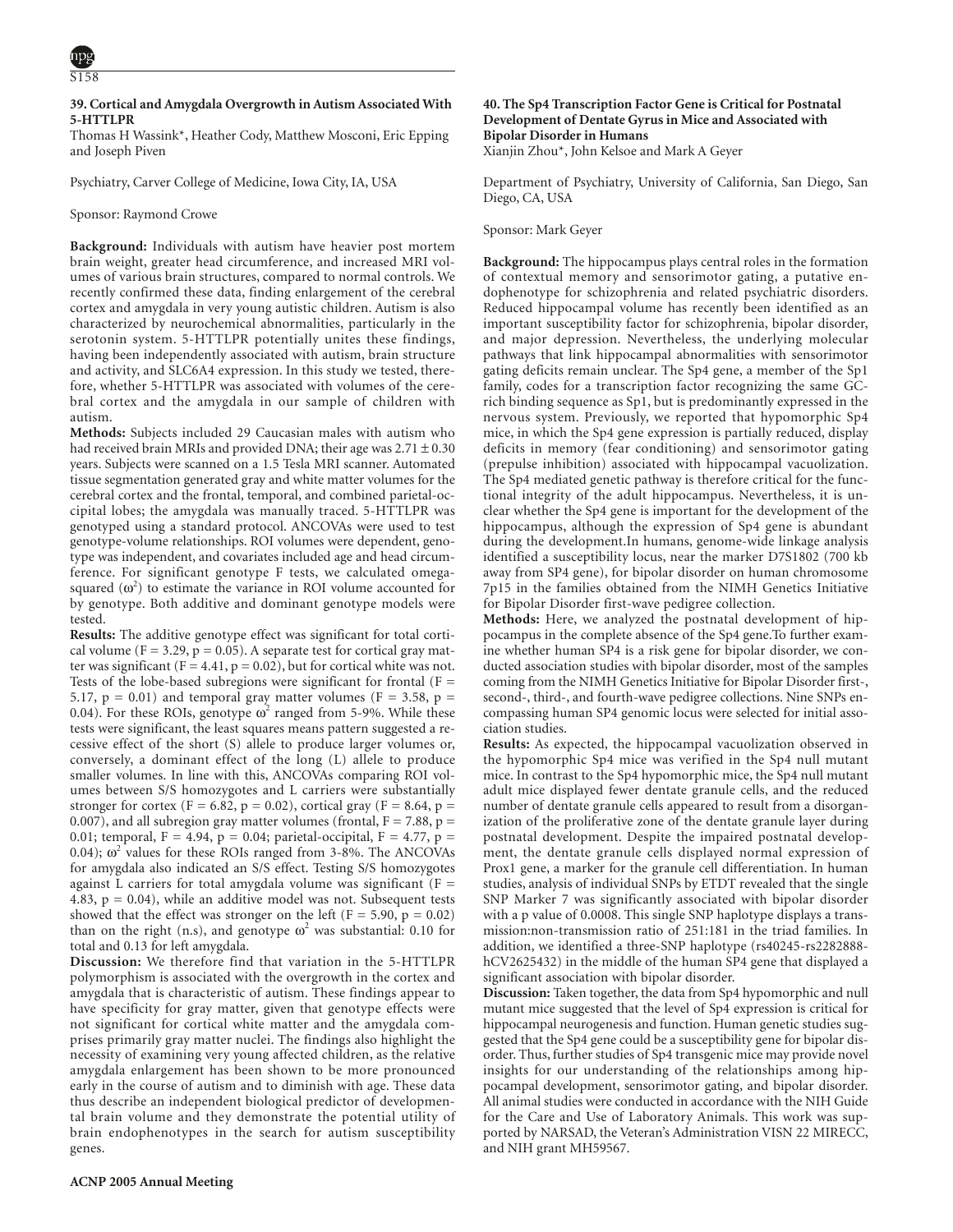# S159

# **41. Genetic Correlates of Cortico-Limbic Activity and Connectivity in Major Depression**

Amit Anand\*, Yu Li, Yang Wang, Sujuan Gao, Jingwei Wu, Mark J Lowe, Thomas Talavage, John I Nurnberger, David Goldman and Jill Murrell

Psychiatry, Indiana University School of Medicine, Indianapolis, IN, USA

# Sponsor: Christopher McDougle

**Background:** Genotypic variations of a common polymorphism in the promoter region of the serotonin transporter (5-HTT) gene SLC6A4 (5-HTTLPR) have been reported to be associated with differential vulnerability to depression. Individuals homozygous for the short (S) allele (population frequency 20%) and S/L genotypes (population frequency = 40 %) have reduced 5-HTT sites compared to individuals homozygous for the long allele (L/L) (population frequency  $= 40\%$ ) who have higher expression of 5-HTT (Lotrich et al 2001). Recently, a new low expressing variant of the long polymorphism of 5-HTTLPR (LG) has been reported (Hu et al 2005) which has a frequency of 10% in the general population. Therefore, a more appropriate classification of 5-HTTLPR polymorphisms is to divide them into groups of high expressing (HE, LA/LA; frequency 25%), medium expressing (ME, LA/S and LA/LG; frequency: 50%) and low expressing (LE, S/S, LG/LG and LG/S; frequency 25%) genotypes. Recent studies, in healthy subjects, have reported that 5-HTTLPR variation is associated with differences in amygdala activation in response to negative stimuli as measured with fMRI (Hariri et al 2005; Hariri et al 2002a). Furthermore, it has been reported that healthy subjects with one or two S alleles have decreased connectivity (as measured by co-activation of these brain regions in response to a facial emotion recognition task) between the ventral anterior cingulate cortex (vACC) and the amygdala (Heinz et al 2005; Pezawas et al 2005). Therefore, limbic activity and connectivity with the vACC may serve as plausible endophenotypes for depression (Hasler et al 2004). In this study, we investigated the relationship between 5-HTTLPR genotypes and corticolimbic activity and connectivity in unmedicated depressed patients.

**Methods:** Corticolimbic activation was measured as percent signal change in response to passive exposure to negative versus neutral pictures. Cortico-limbic connectivity was measured using a novel technique - correlation of resting state low frequency BOLD fluctuations (Anand et al 2005) between the vACC and amygdala. Data has been collected from 10 unmedicated depressed patients from two different studies on 1.5 T (5 patients) and 3.0 T (5 patients). Blood was genotyped for 5-HTTLPR using previously described methods (Hu et al 2005) and patients were divided into 3 genotypic groups - HE, ME and LE.

**Results:** Genotype distribution for the 10 patients was: 2 HE, 6 ME and 2 LE. Patients with the HE genotype had less  $(-0.02 + (-0.17))$  of an increase in left amygdala activation in response to negative versus neutral stimuli while ME  $(0.19 +/- 0.26)$  and LE  $(0.13 +/- 0.0)$  genotypes had similar activation. Conversely the HE genotype was associated with the highest vACC-left AMYG (define AMYG) connectivity  $(11.25 +/- 3.0)$  while the ME  $(1.0 +/- 6.0)$  and LE  $(4.0 +/- 2.5)$  genotypes had lower cortico-limbic connectivities.

**Discussion:** Preliminary data with a small number of patients is consistent with the hypothesis that depressed patients with the 5-HT-TLPR HE genotype may have higher cortico-limbic connectivity and less amygdala activation in response to negative stimuli. Data from more patients is presently being collected. Supported by an Independent Investigator Grant (AA) from National Alliance for Research in Schizophrenia and Affective Disorders (NARSAD) and Indiana University Genomics Initiative (INGEN) fund.

# **42. Comparison of the Effects of Tolcapone and Entacapone on Cognition and fMRI in Normal Volunteers**

Jose A Apud\*, Venkata Mattay, Jingshan Chen, Kolachana S Bhaskar, Joseph H Callicott, Guilna Alce, Jennifer Iudicello, Natkai Akbar, Michael F Egan, Terry E Goldberg and Daniel R Weinberger

Genes, Cognition and Psychosis Program, NIMH, Bethesda, MD, USA

#### Sponsor: Daniel Weinberger

**Background:** Neuroimaging studies have shown that variations in DA flux in PFC affects the efficiency or signal to noise of the physiologic response during the N-back working memory (WM) task, i.e. the degree of cortical activation. Moreover, recent evidence suggests that catechol-O-methyl transferase (COMT) may play a unique role in regulating DA flux in the PFC. Early studies showed that Tolcapone, a COMT inhibitor which penetrates the blood brain barrier, improves working memory and PFC efficiency as measured by BOLD fMRI in normal volunteers. Since Tolcapone also exerts a peripheral effect on dopamine metabolism, it is not yet clear whether the effect of Tolcapone on cognition and PFC efficiency is centrally mediated. **Methods:** We have performed in normal volunteers a double blind, parallel study against placebo to assess the effect of Tolcapone (n=47 for neuropsychological testing [NPT] and n=34 for fMRI) and Entacapone (n=16 for NPT and fMRI), a COMT inhibitor that does not readily crosses the BBB, on neuropsychological tasks and on BOLD fMRIs while performing a PFC-dependent task, the N-back WM task with increasing levels of task difficulty.

**Results:** Analysis of variance showed that Tolcapone enhances prefrontal efficiency on fMRI during 2-Back and 3-Back working memory tasks. Behavioral testing also indicated the presence of a main effect of Tolcapone (on Trail Making, n-Back RT, verbal episodic memory and attentional set shifting). On the contrary, Entacapone seems to display a paucity of effect with no significant changes observed in a preliminary analysis of variance for both the neuropsychological and Bold fMRI data.

**Discussion:** These results possibly confirm the hypothesis that Tolcapone exerts its effect of neurocognition as well as on PFC efficiency through a centrally mediated mechanism.

# **43. Altered Serotonin Transporter Binding After Recovery from Anorexia Nervosa Using PET and [11C]McN5652**

Ursula F Bailer\*, Guido F Frank, Shannan E Henry, Julie C Price, Carolyn C Meltzer, Angela Wagner, Claire W McCohana, Chester A Mathis and Walter H Kaye

General Psychiatry, Medical University of Vienna, Vienna, Austria

#### Sponsor: Walter Kaye

**Background:** Alteration of serotonin (5-HT) circuits are thought to contribute to disturbances of feeding, mood, and impulse control in eating disorders. While several lines of evidence implicate disturbances of the 5-HT transporter (5-HTT), this is the first study to use positron emission tomography (PET) and [11C]McN5652 to determine whether 5-HTT alterations persist after recovery from anorexia nervosa (AN).

**Methods:** To avoid confounding effects of altered nutrition, positron emission tomography (PET) with [11C]McN5652 was used to assess regional 5-HTT binding potential (BP) in 14 women recovered from AN [7 women recovered from bulimia-type AN (REC BAN) and 7 women recovered from restricting type AN (REC RAN)] and 10 healthy control women (CW). A 2-compartment, 3-parameter tracer kinetic model was used to determine [11C]McN5652 distribution volume (DV) in each region of interest (ROI) and specific 5-HTT binding was assessed using the binding potential  $(BP)$  measure  $[BP =$ (DVROI/DVCER) - 1].

**Results:** Compared to CW, the REC BAN had decreased [11C]McN5652 BP in the dorsal raphe  $(1.10 + 0.26 \text{ vs } 0.70 + 0.35; \text{p})$ = .02) and a trend (.07) towards decreased [11C]McN5652 BP in the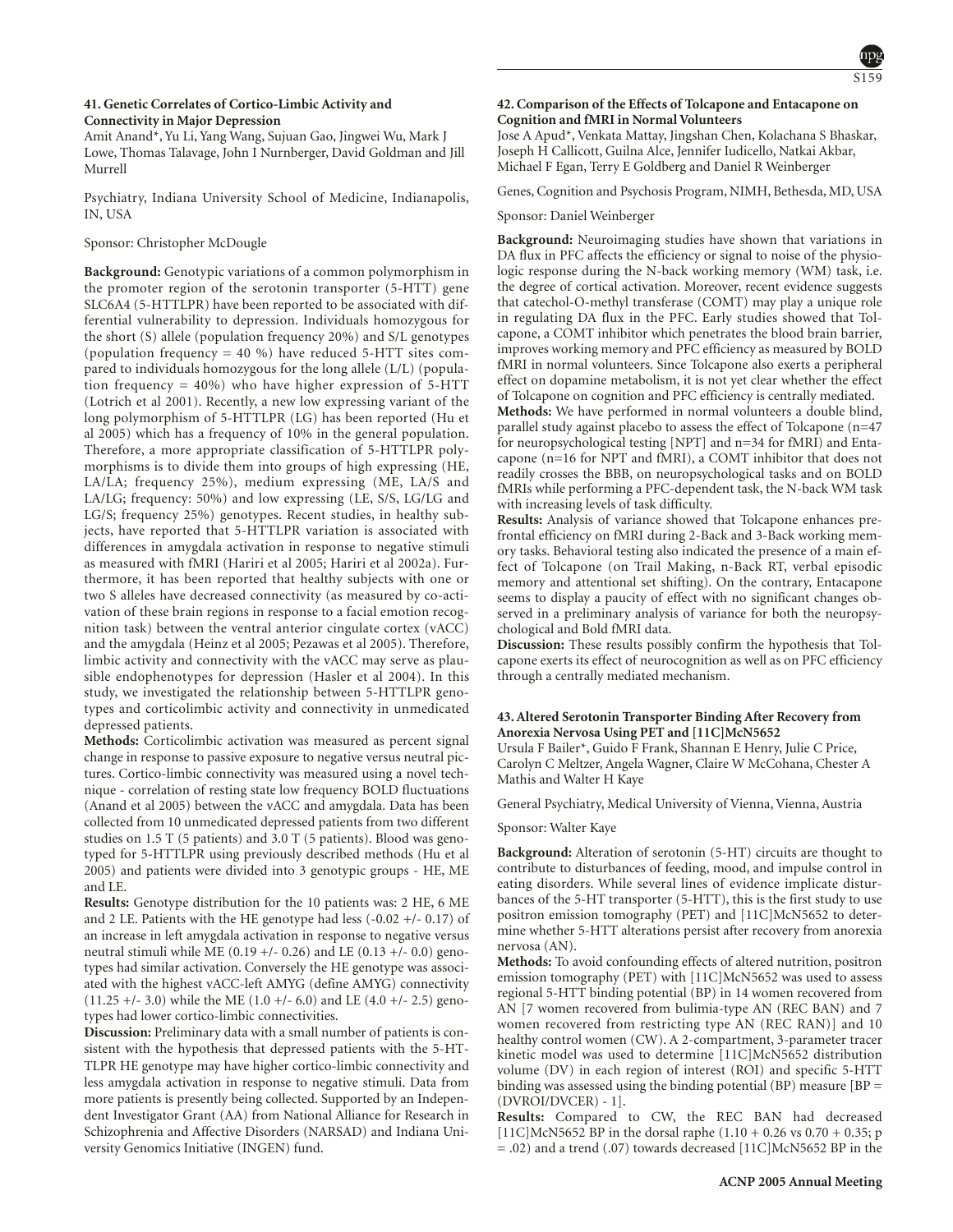mesial temporal cortex  $(0.37 + 0.12 \text{ vs } 0.26 + 0.13)$ . Compared to CW, REC RAN had a trend (.08) towards elevated (1.29 + 0.14,  $p =$ .08) [11C]McN5652 BP in the dorsal raphe. Compared to REC BAN, REC RAN had elevated [11C]McN5652 BP in the dorsal raphe (.04), mesial temporal cortex (.02) and thalamus (.002).

**Discussion:** These preliminary data raise the intriguing possibility that reduced 5-HTT binding may be associated with BAN and elevated 5-HTT binding associated with RAN. Extremes of 5-HTT binding between subgroups of anorexia nervosa might explain differences in response to SSRIs since there is limited evidence that BANs respond poorly to fluoxetine. These data contribute to a growing literature showing a disturbance of 5-HT neuronal function persisting after normalization of weight and nutritional status in people who have had AN.

## **44. CBT vs Sertraline in OCD: Effects on Brain Regional Serotonin Synthesis Index**

Igor Sibon, Marco Leyton, Paul Gravel, Debbie Sookman, Gilbert Pinard, Mirko Diksic and Chawki Benkelfat\*

Department of Psychiatry, McGill University, Montreal, QC, Canada

Sponsor: Claude de Montigny

**Background:** CBT and SSRI's are both effective treatments in Obsessive-Compulsive Disorder. Although a favorable treatment response to either of these two modalities has been reportedly associated with common regional brain metabolic changes, as indexed by the PET/FDG method, little is known about their corresponding neurochemical correlates. Here we have investigated one aspect of serotonin metabolism, regional 5HT synthesis index, using the 11C-AMT /PET method, prior and following a 12-week treatment with either of Sertraline or CBT, in OCD.

**Methods:** 16 un-medicated OCD patients were randomly assigned to a 12-week treatment with either CBT or Sertraline alone. CBT consisted of cognitive therapy with prolonged exposure and response prevention administered twice weekly in a specialized clinic. All subjects were medication-free for a minimum of three weeks and tested negative on a urine tox screen for drugs of abuse. OC symptoms (YBOCS), mood (BDI) and Go-No-Go performances were assessed prior to, during and at completion of the 12-weeks treatment, together with measurements of the regional brain uptake and trapping of α-[11C]-alpha-methyl-tryptophan (α-[11C]-MTrp) (K\*). All subjects completed two 60-min dynamic PET studies, using an ECAT-HR+ scanner and an MRI examination for PET-MRI co-registration. K\* was calculated by means of the Patlak plot method, using venous/sinus input function and time activity curves, extracted from dynamic PET. Comparisons of treatment-related changes in regional normalized K\* values, were carried out using a brain-wide voxel-byvoxel approach using Statistical Parametric Mapping (SPM99). Statistically significant regional differences were identified on the basis of an extent threshold of 40 voxels, with a peak threshold of p=0.002 uncorrected. SPM was also applied to identify regions where baseline regional α-MTrp K\* predicted outcome and treatment-related changes across and within each treatment modality, correlated with clinical change.

**Results:** 8 patients were treated with CBT ( $3$  F /  $5$  M; age =  $34.8 \pm 9.1$ y) and 8 with Sertraline (2 F / 6 M; age =  $33.4 \pm 8.5$  y). After 12 weeks of treatment, both treatments proved equally effective, with a mean decline in OC symptoms severity, as indexed by the change of YBOCS total score of  $30.9 \pm 33$  %. 5/8 and 4/8 were deemed responders, respectively to Sertraline and CBT. Both α-[11C]-MTrp -PET were obtained in all patients, except in one (CBT). In the CBT group, α-[11C]-MTrp trapping increased in the pons, the right cerebellum and the left inferior parietal lobule (BA 40) and decreased in the left hippocampus (BA 30), the left middle temporal gyrus (BA 22) and the left precuneus (BA 7/19), respectively. Chronic administration of Sertraline had little or no effect on regional  $\alpha$ -[11C]-MTrp trapping, except for a decrease in the right medial frontal gyrus (BA 10). In both treatment groups, a higher baseline  $\alpha$ -[11C]-MTrp trapping in the Pons (Raphe Nucleus), correlated with clinical improvement. Clinical improvement also correlated with a decrease in  $\alpha$ -[11C]-MTrp trapping in the left middle temporal gyrus (BA 22/39) after CBT and an increase in the right precuneus (BA 7) after Sertraline, respectively.

**Discussion:** Time-related changes in regional α-[11C]-MTrp trapping in response to either Sertraline or CBT, as a function of treatment in OCD, were more marked during CBT.

# **45. The Neural Correlates of Social Decision-Making: An Event-Related fMRI Study**

Joshua W Buckholtz\*, Qiang Chen, Steven Sust, Emily M Drabant, Beth A Verchinski, Giuseppe Blasi, Fabio Sambataro, Venkata S Mattay, Daniel R Weinberger and Joseph H Callicott

Genes, Cognition, and Psychosis Program, National Institute of Mental Health, National Institutes of Health, Bethesda, MD, USA

Sponsor: John Holaday

**Background:** The ability to flexibly alter prepotent emotional responses across a dynamic range of contexts is fundamental to the successful navigation of highly complex social landscapes. This faculty, a form of social decision-making, lies at the crossroads of cognitive control and emotion regulation. Recent evidence suggests that a neural network comprised, in part, of anterior cingulate and prefrontal cortex subserves both affect regulation and attentional control. However, the mechanisms underlying the regulation of affectively mediated social behavior have yet to be elucidated. We employed a novel social decision making task to examine neural activations associated with modifying prepotent responses to socially relevant emotional stimuli.

**Methods:** We studied ten healthy subjects (six female, four male) using 3T-fMRI. Subjects were presented with a series of facial expressions (fearful, happy, or neutral) from the NimStim/Macarthur faces set, on either a green, red, or blue background field. We instructed subjects to indicate whether or not they would approach or avoid the person presented on the screen by pressing the left or right button on a fiber-optic button box. We asked subjects to approach or avoid the face as they would normally if it was presented on a green background (congruent condition), to go against their natural response inclination if the face was presented on a red background (incongruent condition), and to indicate the gender of the face when on a blue background. The appropriate buttons for approach and avoid were kept constant across conditions.

**Results:** Regulating approach and avoidance invokes a distributed network of structures previously implicated in behavioral inhibition and cognitive control. Approaching fearful faces engaged anterior cingulate, posterior cingulate, lateral prefrontal cortex, thalamus, dorsal and ventral striatum, and insula. Avoiding happy faces activated a similar network, with some notable differences. The fusiform and parahippocampal gyri were deactivated in both conditions. Additionally, we observed an inverse correlation between dorsal cingulate and amygdala activation in the incongruent fearful (approach fearful faces) condition.

**Discussion:** These results demonstrate that successful social decision-making requires the coordinated activation of structures that are known to play a key role in inhibition, attention allocation, conflict monitoring and interference resolution. The present data also suggest that regulating prepotent affective responses to social stimuli involves the top-down suppression of regions that are responsive to affective facial expressions. We believe that this paradigm will be useful for investigating individual differences in social emotion regulation, and could also benefit neuroimaging investigations of social deficits in major depressive disorder, social phobia, autism and Williams syndrome.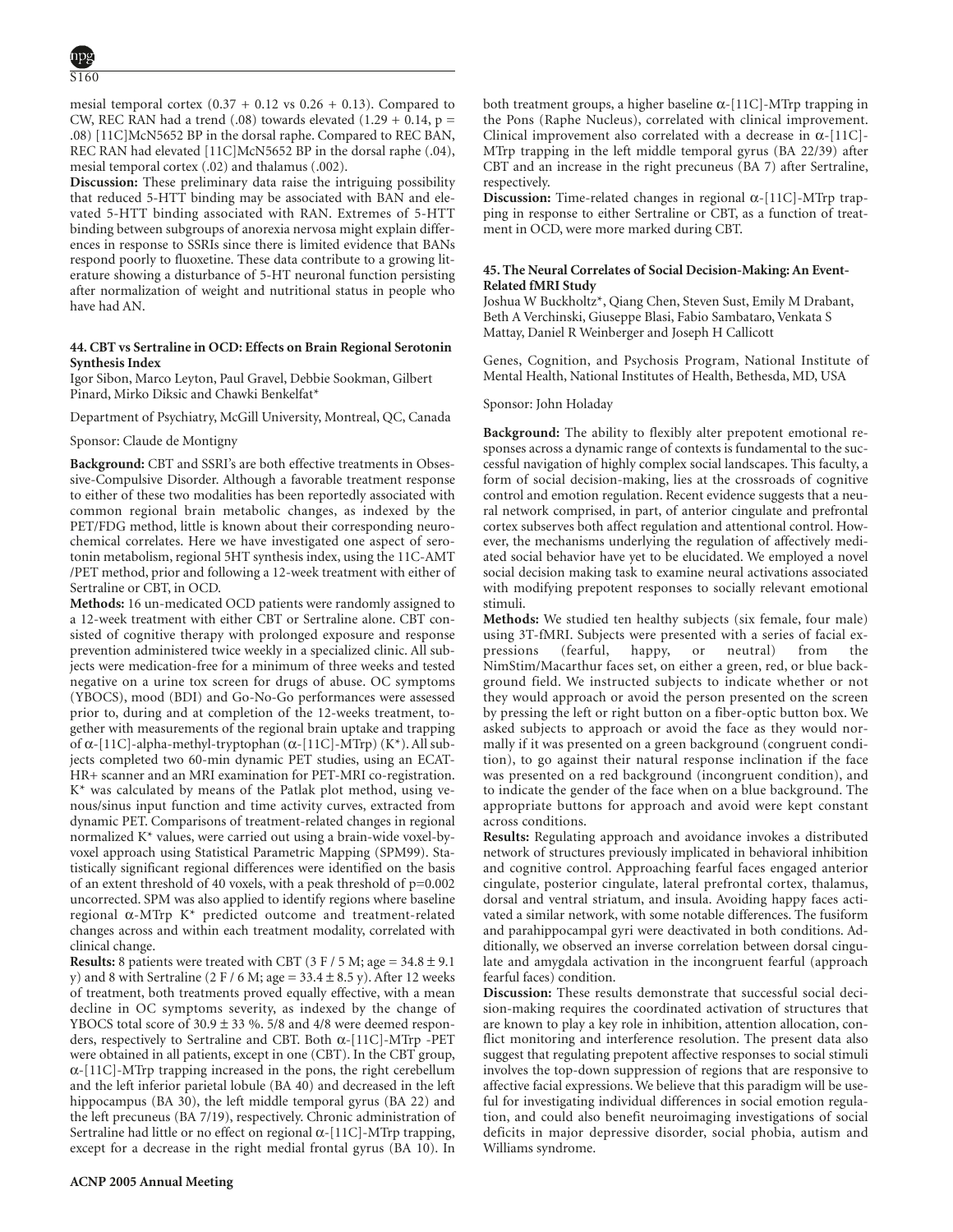# **46. Role of Medial Prefrontal Cortex in Intention Deficit in Schizophrenia**

Margaret A Cato\*, Bruce A Crosson, Eric L Granholm and Gregory G Brown

Psychology Service, MIRECC, VA San Diego Healthcare System, San Diego, CA, USA

# Sponsor: Ronald Kuczenski

**Background:** In schizophrenia, an intention disorder is revealed in many patients in the form of reduced spontaneous language and reduced task initiation. Likewise, the finding of reduced output during verbal fluency tasks is one of the most consistently reported neurocognitive deficits in schizophrenia. The intention deficit that underlies poor language and task initiation interferes with successful social and occupational functioning, as well as optimal utilization of healthcare services. The purpose of this study was to determine if this intention deficit is associated with disordered medial prefrontal function in the pre-supplementary motor area (pre-SMA), a region known to be consistently active during healthy word production performance, and during other cognitive tasks that place a heavy demand on internally mediated initiation.

**Methods:** An event-related overt word fluency paradigm and functional magnetic resonance imaging (fMRI) were used to investigate medial prefrontal function. Data was collected on 5 patients and 4 controls. Single word generation to semantic categories alternated with single word repetition and rest. Motion correction was applied after which time series analysis was performed using a deconvolution algorithm available through AFNI software. To generate a region of interest in medial prefrontal cortex, a one-sample t-test was used to identify brain regions in which the area under the curve (AUC) of the hemodynamic response (HDR) to generation trials was significantly different than zero across the groups. A functional region of interest was present in the pre-SMA. Averaged hemodynamic responses within this functional ROI were compared between groups.

**Results:** Relative to word repetition and rest, the semantic word generation task led to robust medial prefrontal activity in the pre-supplementary motor area for healthy comparison patients. In contrast, patients demonstrated significantly reduced or absent activity in this region despite behavioral performance equivalent to the healthy comparison group. Thus, a significant difference was observed between the averaged hemodynamic response in the pre-SMA between patients and controls.

**Discussion:** Preliminary findings are consistent to suggest that the pre-SMA region functions abnormally in chronic schizophrenia patients during a word production task. This likely relates to a more general deficit in intentional aspects of cognition. The intentional deficit has been linked to social skills deficits in this population. In conclusion, the pre-SMA region appears to be an excellent candidate as an outcome measure in pharmacological and psychosocial treatments that target the debilitating intentional disorder observed in many chronic schizophrenia patients.

# **47. Amygdala Hyperactivity to Angry Faces in Patients with Intermittent Explosive Disorder**

Emil F Coccaro\*, Michael S McCloskey, Daniel A Fitzgerald and K. Luan Phan

Psychiatry, The University of Chicago, Chicago, IL, USA

**Background:** Patients with intermittent explosive disorder (IED), characterized by impulsive aggression, exhibit affective dysregulation, lack of anger control, and impaired recognition of negative emotions in facial expressions. This social-emotional phenotype resembles the affective and behavioral patterns observed in humans with amygdala and orbitofrontal (OFC) lesions. However, little is known about the functional neuroanatomy these deficits in patients with IED, or about the neural mechanisms of human aggression.

**Methods:** The present study employed BOLD-sensitive whole-brain functional magnetic resonance imaging at 3Tesla (reverse spiral: TR=2s; TE=25ms) to examine the neural correlates of social-emotional processing. Ten patients with IED (5 females; age 34.3 ±7.3 years) were studied along with 10 healthy controls (HC) matched on gender, age, and socio-economic status. Subjects performed a gender identification task while viewing alternating 20-sec blocks of Ekman Faces expressing discrete emotions (anger, fear, disgust, happy, sad, surprise, neutral), interleaved with 20-sec blocks of blank screens. Imaging data were analyzed with a standard, random effects model (p<0.05, SVC) using statistical parametric mapping software (SPM2). Estimates of activation (e.g., BOLD response) were extracted from a priori atlas-based regions of interest (e.g., amygdala, OFC).

**Results:** Patients with IED had exaggerated activation of the left amygdala ([-14, -8, -18], Z=2.78) and OFC ([-12, 64, -6]; Z=2.60) in response to faces expressing harsh emotions (anger, fear, and disgust), relative to healthy controls. Follow-up voxel-wise analyses revealed that the amygdala hyperactivity was driven predominantly by faces of anger ([-22, 0, -26], Z=3.06), which was confirmed by extraction of BOLD parameter estimates of activation extracted from a 10mm atlas-derived amygdala ROI centered at [-20, -4, -20] showing a significant group-difference to anger (IED:  $0.32 \pm 0.19$  vs. HC: 0.05  $\pm$  0.22; t=2.93, df=18, p < 0.01, 2-tailed), but not to other emotional expressions.

**Discussion:** The results suggest that amygdala dysfunction in patients with IED is specifically linked to faces of anger. More generally, these preliminary findings suggest that altered responses in the amygdala and OFC, regions important for social cognition, threat perception, and emotion/anger regulation, may contribute to the deficits in social-emotional processing observed in impulsive aggression.

# **48. Prefrontal Neurochemical Abnormalities in Adolescent Bipolar Disorder**

Melissa P DelBello\*, Kim Cecil, Cal Adler and Stephen M Strakowski

Psychiatry, University of Cincinnati, Cincinnati, OH, USA

**Background:** Recent findings suggest that adolescents with bipolar disorder exhibit abnormalities in ventral prefrontal cortical development. Indeed, the results of magnetic resonance spectroscopy studies suggest that compared with healthy controls, bipolar youth have increased anterior cingulate myo-inositol (mI) levels and elevated ventral prefrontal glx (glutamate/glutamine), indicating abnormalities in putative biomarkers of second messenger and cell membrane metabolism and neuronal excitation, respectively. However, most of the patients in these studies were treated with a variety of medications and were in variable mood states making it difficult to interpret whether the neurochemical alterations were due to medication effects or an acute mood episode, or were core features of the underlying illness. The aim of our study was to examine neurochemical differences in glx and mI in prefrontal cortical regions among unmedicated bipolar adolescents with a mixed episode, unmedicated bipolar adolescents with a depressive episode, and healthy adolescents.

**Methods:** Unmedicated adolescents (ages 12-18 years) hospitalized for a mixed (N=18) or depressive (N=31) episode of bipolar I disorder were recruited. Demographically matched control adolescents without a psychiatric disorder (n=10) were also recruited. Three single voxels (8cc) were positioned from the sagittal T1 weighted series each based upon anatomical landmarks for the left and right ventral prefrontal cortex (VPFC) and anterior cingulate (ACC). Spectra were acquired using the point resolved spectroscopy (PRESS) sequence with the following parameters: TE=35 msec and TR=5 sec with 64 averages. Each of the spectral areas associated with mI and glx were quantified using the LC Model program. Gray and white matter and cerebral spinal fluid contribution to voxel volumes were determined and concentrations of metabolites were adjusted accordingly.

**Results:** There were no statistically significant group differences in gender, race, or socioeconomic status among the three groups, and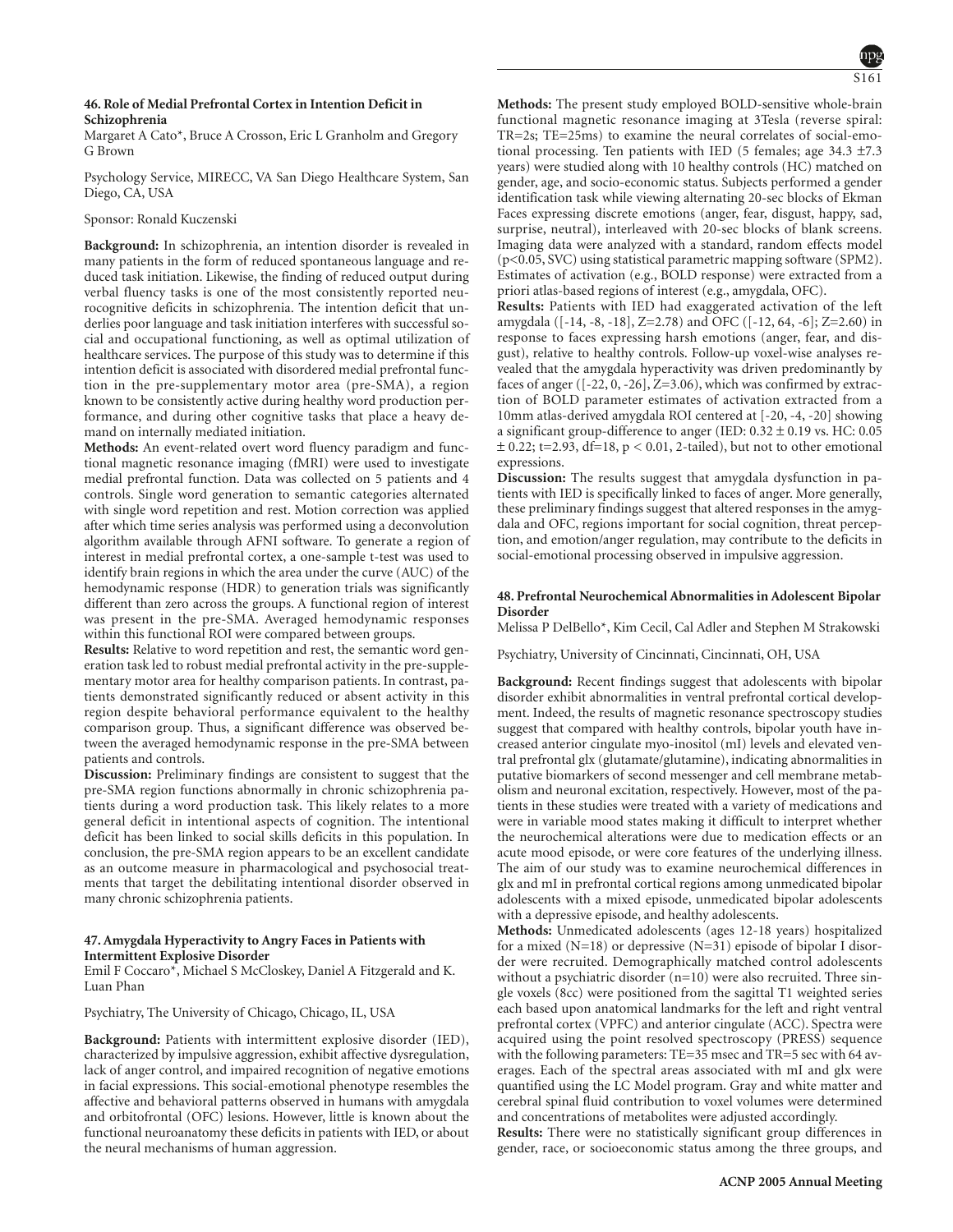rates of co-occurring ADHD or psychosis between patient groups. There was a statistically significant, although not clinically meaningful group difference in age. Specifically, bipolar mixed adolescents had a mean (SD) age of 15 (2) years, bipolar depressed adolescents has a mean (SD) age of 15 (2) and healthy controls has a mean (SD) age of 14 (2). Analyses of covariance adjusting for age revealed statistically significant group differences in mI levels in the ACC [F(2, 49)  $=$  2.3, p=0.05] as well as the left [F(2, 48) = 5.2, p=0.009] and right [F(2, 48) =3.4, p=0.04] VPFC. Specifically, in the ACC and left and right VPFC bipolar depressed adolescents exhibited elevated mI as compared to bipolar mixed adolescents (p=0.05, 0.006, 0.04, respectively) and healthy controls (p=0.05, 0.03, 0.04, respectively). Additionally, group differences in glx levels were observed in left [F(2, 49)=5.4, p=0.008] and right [F(2, 46)=5.9, p=0.006] VPFC. Specifically, in the left and right VPFC bipolar depressed adolescents exhibited elevated glx as compared to mixed bipolar (p=0.005 and  $p=0.007$ , respectively) and control ( $p=0.02$  and  $p=0.007$ , respectively) adolescents.

**Discussion:** Our results indicate that depressed bipolar adolescents exhibit abnormalities in prefrontal biomarkers of second messenger pathways and neuronal excitation that are distinct from those of bipolar adolescents in a mixed state, suggesting that there are mood state specific neurochemical abnormalities in adolescents with bipolar disorder. Future studies clarifying mood state dependent neurobiological abnormalities as well as abnormaliies that are independent of mood state and therefore, may underlie the neurophysiology of bipolar disorder are needed.

# **49. Low Frequency Oscillations of Oxy-Hemoglobin in Brain: A Near-Infrared-Spectroscopic Feasibility Study**

Adriana Di Martino\*, PaoloEmilio Barbano, Michael Milham, Christopher Hyde and F. Xavier Castellanos

Psychiatry, NYU Child Study Center, New York, NY, USA

# Sponsor: F. Xavier Castellanos

**Background:** Low frequency oscillations (LFO) (< 0.1 Hz) of regional cerebral blood flow have been used to map functional neuronal connectivity (Lowe et al., 1998; Hampson et al., 2002). Similar LFO in human DC-EEG correspond to K-complexes during sleep indicating a link to fluctuations in cortical excitability (Vanhatalo et al., 2004). Such LFO are present in most basal ganglia output neurons during wakeful baseline, and are exquisitely modulated by dopaminergic agonists (Ruskin et al., 2001). LFO spectral power in heart rate variability is inversely related to vigilance (Egelund, 1982) and is greater in children with attention-deficit hyperactivity disorder (ADHD) than in controls (Beauchaine et al., 2000; Borger & Van der Meere, 2000). Eriksen Flanker Task reaction time variability at frequencies between 0.02 - 0.07 Hz were significantly higher in children with ADHD compared to controls and were normalized by methylphenidate in a randomized placebo controlled study (Castellanos, 2005). In preparation for studying cerebral hemodynamic LFO in children and adolescents with ADHD, we are examining the feasibility of detecting LFO in cerebral hemoglobin fluctuations of healthy adults with a new near-infrared spectroscopic imager (NIRx, LLC; Glen Head, NY).

**Methods:** To date, 22 healthy young adult volunteers have been scanned while performing cognitive tasks such as the Eriksen Flanker task and modifications under varying conditions.Data are collected using a multichannel continuous-wave near-infrared optical tomographic imager operating at 760 nm and 830 nm. Six to 15 coaxial optical fibers are positioned on the forehead between Fp and Fp7. After normalization of raw detector readings, mean oxygenated hemoglobin (Oxy-Hb) concentrations in the illuminated tissue are estimated using a modified Beer-Lambert law. Areas under the curve of the power spectrum in the frequency band between .03 and .06 Hz are analyzed with Fast Fourier Transform.

**Results:** Analyses are in progress, as we proceed to develop relevant criteria in an iterative fashion. Preliminarily, we have some evidence that manipulating the level of cognitive challenge is associated with changes in the amplitude of the frequency of interest, with most subjects exhibiting an inverse relationship between LFO power and cognitive demands.

**Discussion:** Near-infrared spectroscopy allows the measurement of cerebral hemodynamic LFO that appear to be modulated by gross changes in cognitive activity. Application of this approach to the study of attention-deficit hyperactivity disorder is ongoing. The long term goal is to characterize LFO in cerebral oxygenated hemoglobin, heart rate variability, and reaction time as potential quantitative physiological endophenotypes in ADHD and related disorders.

### **50. Neural Activation During Encoding of Emotional Faces in Pediatric Bipolar Disorder**

Daniel P Dickstein\*, Brendan A Rich, Roxann Roberson-Nay, Deborah T Vinton, Lisa H Berghorst, Daniel S Pine and Ellen Leibenluft

Pediatrics & Developmental Neuropsychiatry Branch, NIMH, Bethesda, MD, USA

Sponsor: Travel Awardee, Young Investigator Memorial, 2005

**Background:** A major problem affecting research on pediatric bipolar disorder (BD) is that the pathophysiology of mania is difficult to study. Studies of the neural circuitry mediating the processing of happy or angry faces may help to address this problem. Happy face processing is relevant to euphoric mania because (a) euphoria involves aberrant pleasure-seeking and reward behavior, and (b) both happy faces and reward tasks activate striatum, orbitofrontal cortex (OFC), and anterior cingulate cortex (ACC). Similarly, angry faces are relevant to irritable mania because (a) irritability is characterized by a decreased threshold for experiencing anger, and (b) both angry face recognition and anger modulation involve the OFC. Therefore, we conducted an event-related fMRI study in pediatric BD to determine brain regions engaged when angry and happy faces are encoded, meaning the process through which perceived events are transformed into enduring cognitive representations.

**Methods:** In the GE 3 Tesla fMRI scanner, BD (N=23; mean age 14 years; 14 female 9 male) and control (N=22; mean age 14 years; 12 female 10 male) children completed an attentional task with emotional faces. Then, 30 minutes later, a surprise memory task was given asking them whether they had seen each of 48 faces in the scanner (24 novel and 24 previously viewed). Finally, fMRI events were binned based upon whether or not a face was remembered during the post-scan test. This provided tight experimental control for stimulus features, since we contrasted regions engaged by similarly appearing stimuli that either did, or did not, receive sufficient psychological processing to be remembered.

**Results:** During successful encoding of angry faces, BD subjects had greater activation than controls in the right OFC. During successful encoding of happy faces, BD subjects had greater activation than controls in the striatum bilaterally and right ACC. Post-hoc analyses to examine state effects showed that euthymic BD subjects (N=11) demonstrated increased striatal activation during successful encoding of happy faces compared to controls.

**Discussion:** Our study provides evidence that encoding of emotional faces particularly relevant to mania-e.g. happy (euphoria) and angry (irritability)-is associated with increased fronto-striatal activation in children with BD, compared to controls. Moreover, it also shows the utility of using positively- and negatively-valenced emotional faces to study emotion regulation in pediatric BD.

# **51. Altered Dorsal or Ventral Prefrontal Morphology May Differentiate Risk for Schizophrenia or Bipolar Disorder: Preliminary Evidence from** *in vivo* **MRI studies**

Vaibhav A Diwadkar\*, Boris Birmaher, Jeffrey J Nutche, Diana Dworakowski, David Axelson, David Brent, Debra M Montrose and Matcheri S Keshavan

Psychiatry, University of Pittsburgh School of Medicine, Pittsburgh, PA, USA

Sponsor: Past Travel Awardee, Bristol-Myers Squibb, 2003

**Background:** Both schizophrenia (SCZ) and bipolar disorder (BP) are thought to result in part from disruptions in neurodevelopment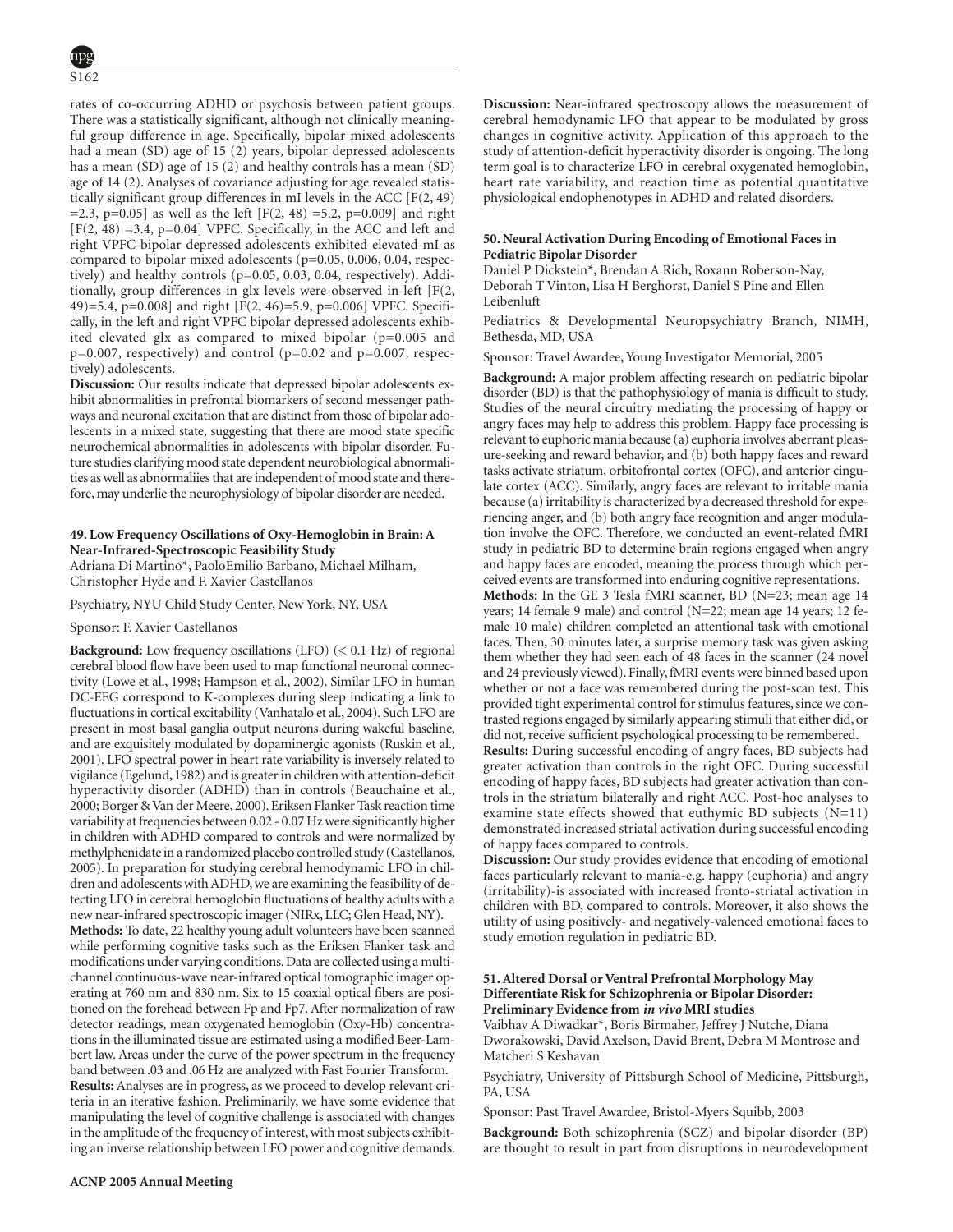(Blumberg et al., 2004; Murray & Fearon, 1999). However, how these illnesses gradually develop during their pre-morbid phase remains poorly understood. Characterizing the differences between the developmental bases of these illnesses may be crucial to understanding the differences in their expressed phenotypes (Murray et al., 2004). Adolescent offspring of SCZ and BP parents are at high risk for these illnesses and provide important samples in which to assess possible developmentally based deficits in brain morphology in individuals vulnerable to SCZ and BP. Understanding abnormalities in the prefrontal cortex may be particularly important. Whereas schizophrenia may particularly impact dorso-lateral prefrontal morphology (Lewis, 1997), bipolar disorder may particularly impact ventro-lateral and ventro-medial prefrontal morphology (Drevets, Ongur, & Price, 1998). We conducted preliminary voxel-based morphometric analyses on MRI images to assess whether adolescents at risk for illness for schizophrenia (HR-S) or bipolar disorder (HR-B) showed distinctions between dorsal and ventral impairment in prefrontal morphology compared to controls with no family history of psychosis (HC).

**Methods:** Voxel based morphometric analysis was conducted on T<sub>1</sub>weighted MRI images (acquired at 1.5 Tesla) of HC (n=48; mean age=16.3 yrs), HR-S (n=62; mean age=15.1 yrs), and HR-B (n=5; mean age=14.8 yrs) using SPM2's optimized protocol (Good et al., 2001). Smoothed gray matter maps (FWHM=12 mm) were analyzed in an analysis of covariance (age, gender, handedness as covariates). Relative reductions in gray matter concentration in HR-S and HR-B were identified by comparing with HC (*t*>3.38, *p*<.0005, extent threshold=50 voxels).

**Results:** Differentiated patterns of morphometric reductions in gray matter concentration were observed in HR-S and HR-B subjects compared to HC subjects. Particularly, in the frontal lobe, HR-S showed significant reductions primarily in dorso-lateral prefrontal cortex, including Brodmann areas 9 & 46. HR-B showed significant reductions primarily in ventro-lateral and ventro-medial prefrontal cortex, including Brodmann area 10. Differences in ventral prefrontal cortex in HR-B were observed even when analysis was restricted to age and gender matched subjects across each of the three groups (n=5 in each group; *t*=2.72, *p*<.01, extent threshold=50 voxels).

**Discussion:** These data while preliminary, suggest plausibly divergent pathways of vulnerability of prefrontal cortex to schizophrenia or bipolar disorder in offspring who are known to be at genetic and familial risk for the illness. Vulnerability to schizophrenia may be characterized by dorsal prefrontal deficits that may be correlated with the pattern of cognitive processing deficits associated with the illness (Murray et al., 2005). Vulnerability to bipolar disorder may be characterized by ventral prefrontal deficits that may be correlated with the pattern of emotional processing deficits associated with the illness (Phillips et al., 2004). Our ongoing work in these samples is further evaluating these distinctions using magnetic resonance spectroscopy, fMRI and neuropsychological measures.

# **52. Emotional Numbing in PTSD: fMRI Neuroimaging of Reward Circuitry**

Igor Elman\*, Blaise Frederick, Dan Ariely, Steven Dunlap, John Rodolico, David Penetar, Nina Mazar, Jeannette Cohan, Roger Pitman and Scott Lukas

# McLean Hospital/Harvard Medical School, Belmont, MA, USA

**Background:** PTSD is a complex mental disorder with features beyond anxiety. Among these are symptoms of "emotional numbing", which include diminished interest in significant activities, feelings of detachment or estrangement from others, restricted range of affect, and a sense of a foreshortened future. The pathophysiological significance of emotional numbing remains unclear. One interpretation posits that processing of emotional stimuli in PTSD is essentially normal, but expression of positive feelings is constrained by painful affects triggered by trauma-related memories. Our clinical data obtained by using validated probes of reward function (Elman et al,

Psychiatry Research 2005) suggest, however, an alternative explanation that similar to diminished hedonic capacity in substance use disorders (SUDs), emotional numbing in PTSD may result from deficits in reward mechanisms subserving enjoyment from naturally encountered pleasures and reinforcers.

**Methods:** To further explore this issue, we examined the effects of two distinct categories of reward (that were previously demonstrated to reliably activate reward centers in humans), one social and the other monetary, on local hemodynamic responses, using BOLD functional magnetic resonance imaging in 9 patients with PTSD and 22 healthy volunteers (matched by demographic and educational characteristics). The social reward was viewing female and male facial images that were categorized into "liked and non liked" and "wanted and unwanted" groups by employing computerized key-press and attractiveness rating tasks. The monetary reward involved financial incentives incorporated in a gambling-like game, which allowed assessment of signal changes that either anticipate or accompany monetary gains and losses under varying conditions of controlled expectation. All images were acquired on a 3 Tesla Siemens Trio MR imaging system; subjects responses were analyzed using the General Linear Model in BrainVoyager. An algorithm for acquisition of matchwarped images developed at McLean Brain Imaging Center was employed to allow exact registration of the functional and anatomic data in the presence of severe magnetic field inhomogeneities.

**Results:** Compared with healthy controls, patients with PTSD displayed significantly smaller signal changes in the nucleus accumbens, cingulate gyrus, insula and prefrontal cortex  $(p<0.05$ , corrected for multiple comparisons).

**Discussion:** These data implicate decreased reward functioning in the pathophysiology of PTSD and suggest that high comorbidity of SUDs in PTSD could be an attempt to artificially stimulate the reward system in order to compensate for the underlying deficit.

### **53. Influence of Low and High Dose Hydrocortisone Infusion on Hemodynamic Response in Amygdala While Viewing Emotional Faces**

Kristine Erickson\*, Maura L Furey, Jay Schulkin, Suzanne E Wood, Linda Mah, Allison C Nugent and Wayne C Drevets

SNMAD, NIMH, Bethesda, MD, USA

#### Sponsor: Wayne Drevets

**Background:** Increased glucocorticoid (GC) hormone secretion in response to stress differentially regulates glucose uptake in distinct tissues, and modifies gene expression in specific areas of the brain. The amygdala contains particularly high GC receptor concentrations, and plays a major role in modulating GC hormone secretion and resultant processes. The amygdala is a major mediator of the stressed component of GC secretion. Evidence exists that low versus high circulating levels of GCs may have differential behavioral effects; 5 mg of hydrocortisone (HC) increased while 20 mg decreased eyeblink startle reflex compared to placebo (Buchanan et al 2001). The current study investigated effects of low-dose compared to high-dose HC on the amygdala. We hypothesized that hemodynamic response of the amygdala would differ across low and high HC infusion.

**Methods:** 221 healthy volunteers (15 M; age 30.7±8.4, IQ 113.5±9.9) participated. Each received placebo and HC infusion (0.15 or 0.45mg/kg) on 2 separate visits in this double-blind randomized, cross-over study while in a 3-Tesla MRI scanner 10 min prior to an fMRI task. All infusions took place between 11:30 a.m. and 12:00 noon. 10 subjects were in the low-dose (0.15mk/kg) group and 11 were in the high-dose (0.45mg/kg) group. Anatomical T1-weighted axial MRI scans (.93 x .93 x 1.2 mm resolution) were acquired for registration with functional data. During the fMRI task, subjects made gender judgments of photographs of faces expressing sadness, happiness, fear, and a neutral expression. 40 faces of each emotion were shown once during 4 runs. Faces appeared for 750 ms with a 2.75-second ITI. Unique faces were shown at each visit. Axial EPI images were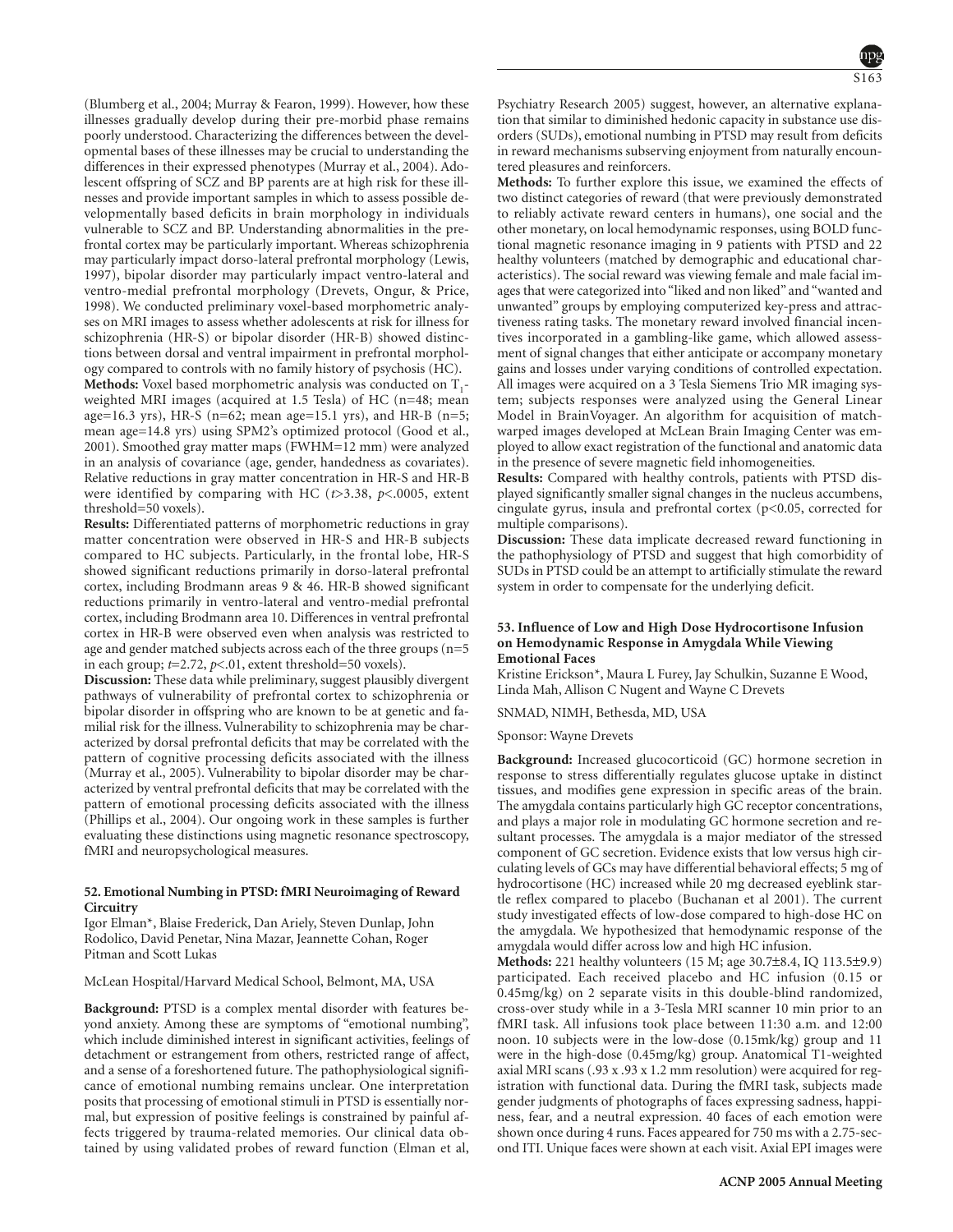acquired (TR =  $2.5$ ;  $3.75$  X  $3.75$  X  $3.3$  mm resolution). Using SPM2, ROI analyses of amygdala were performed with a height threshold of p=.05 for neutral, happy, sad and fear faces. 3-group ANOVAs were then performed to establish significant differences in regional BOLD activation during HC and placebo conditions within ROIs.

**Results:** Plasma cortisol increased to low- (to 32.1±22.1ug/dl) and high-dose (to 52.4±6.9ug/dl) infusion (p<.0001), but not placebo (8.8ug/dl). A significant dose by emotion (p=.01) interaction effect for gender judgment accuracy scores was observed; high-dose decreased accuracy to fear faces. ROI analyses of fMRI data revealed bilateral increases in amygdala hemodynamic response in placebo and high-dose conditions to neutral, happy, sad and fear faces compared to fixation point baseline; no significant amygdala responses were found following low-dose infusion to faces compared to baseline, although a trend for more activation was noted  $(p=.07)$  in right amygdala to fear faces. Amygdala activation was greater bilaterally during placebo compared to low-dose to all faces; in high-dose, right amygdala was more activated to all face categories compared to low-dose. **Discussion:** Our primary finding was that cortisol exerts a U-shaped effect on neurophysiological activity in the amygdala during exposure to emotional stimuli. Low doses of HC suppressed the hemodynamic responses to all emotional face categories, including fearful faces, while high-dose HC infusion (similar to severe stress cortisol levels) significantly increased right amygdala response to all faces compared to low-dose infusion. Although right amygdala activation to fearful faces as compared to fixation in the low-dose condition only trended toward significance, this difference may become significant in a larger sample. Such a finding would indicate that the right amygdala becomes selectively responsive to fearful stimuli when cortisol levels are moderately high.

# **54. Schematic Faces Evoke Exaggerated Regional Activation Within the Amygdala in Social Anxiety Disorder**

Karleyton Evans\*, Christopher I Wright, Michelle M Wedig, Mark H Pollack and Scott L Rauch

Division of Psychiatric Neuroscience, Massachusetts General Hospital, Charlestown, MA, USA

Sponsor: Travel Awardee, PMRTP, 2005

**Background:** The amygdala has been consistently implicated in the processing of human emotional facial expressions in neuroimaging studies of healthy subjects. Interestingly, recent imaging studies using contemptuous or angry (contrasted with happy or neutral) facial expressions have suggested abnormalities in amygdalo-cortical function in social anxiety disorder (SAD). Photographs of human facial expressions are complex, and recent neuroimaging studies demonstrate that these stimuli may introduce a number of confounds (e.g., race and or gender bias). We previously reported that line drawings of emotional expressions (schematic faces) evoke amygdala responses in healthy individuals. Given the likelihood that this approach may reduce the variance that could otherwise be introduced by photographs, the objective of the present study was to determine if schematic emotional expressions evoked exaggerated amygdalar responses in SAD patients compared to healthy control subjects (HC) using fMRI.

**Methods:** Eleven right-handed patients with a primary diagnosis of SAD (4 male, 7 female; ages 22-45, mean 29.0) and eleven age- and gender-matched HC subjects underwent fMRI scanning at 1.5 Tesla. All subjects viewed overt schematic emotional faces during scanning. The facial stimuli were simple line drawings of the happy, angry and neutral expressions, presented for 200ms with a 300ms inter-stimulus interval. Imaging data were pre-processed and analyzed with SPM99. Random-effects, voxel-wise tests of condition x diagnosis were performed to assess an a priori prediction of hyperresponsivity within the amygdala in SAD patients vs. HC.

**Results:** Compared to HC subjects, SAD patients failed to demonstrate exaggerated amygdala responses in the contrast of angry > **Discussion:** We have previously shown that the amygdala is responsive to emotionally valenced schematic faces, as well as to both masked and overtly presented emotional facial photographs, in healthy individuals. The finding of exaggerated amygdala activation in response to angry (vs. neutral) schematic emotional expressions in SAD patients converges with results from prior studies. Moreover, the identification of hypothesis-driven differences between a patient and control cohort illustrates the potential utility of using schematic faces in future clinical studies. By reducing the number of potential confounds, schematic faces may also decrease the variance of fMRI responses, leading to more consistent patterns of signal changes across subjects as well as between studies.

# **55. Medial Prefrontal Cortical Maturation: An fMRI Study of Interference Processing in Healthy Children**

Kate D Fitzgerald\*, Hannah F Chua, Robert C Welsh and Stephan F Taylor

Psychiatry, University of Michigan, Ann Arbor, MI, USA

Sponsor: Bernard Agranoff

**Background:** Evidence from functional neuroimaging studies of both children and adults demonstrates a key role for the posterior medial prefrontal cortex (pMFC, including dorsal anterior cingulate cortex) in response interference tasks; however, the neurodevelopmental trajectory of pMFC engagement by interference is not well-defined. We sought to map the functional development of the pMFC over the course of childhood and adolescence by using an fMRI paradigm designed to maximize the intensity of interference. We predicted that pMFC activation would increase with age, based on the improvements of inhibitory processing that occur through childhood and into adolescence (Luna and Sweeney, 2004).

**Methods:** 14 youth, ages 8-17 years, performed the Multisource Interference Task (MSIT), an fMRI paradigm shown to elicit single subject activation of the dorsal anterior cingulate in adults (Bush et al, 2004). Interference and control trials were presented in an event-related design. 470 T2\* spiral GRE volumes were acquired in 5 runs on a 3T GE scanner (TR = 2000, TE = 30). Data were realigned, normalized, and then analyzed using random effects models (SPM2) to examine the interference-related activations for older compared to younger subjects, as well as for the group of subjects as a whole. Correlations between age, accuracy and the magnitude/extent of pMFC activation were examined using SPSS.

**Results:** There were no correlations between age and accuracy or response latency on either interference or control trials. There was a significant correlation between accuracy and response time for incongruent trials ( $r = .666$ ,  $p = .009$ ), suggesting that the better performing subjects slowed their responses in order to achieve greater accuracy. Single subject pMFC activations were demonstrated in most (n=12), but not all of the subjects (n=2). Greater activation occurred in the 7 oldest subjects compared to the 7 youngest (Z=3.72;-3,15,51;k=85) in the same pMFC region that was activated by the group as a whole (z=4.08;-3,15,48). Older subjects also exhibited more activation deep in the motor strip (z=4.89; 24,9,48 and z=4.67, -27,3,51). Age tended to positively correlate with the magnitude of pMFC activation (r=0.431,p=.07), and accuracy on incongruent trials was negatively correlated with the extent of pMFC activation (r=-0.619, p=0.032).

**Discussion:** Posterior medial frontal cortical involvement in interference processing increased with age, suggesting functional maturation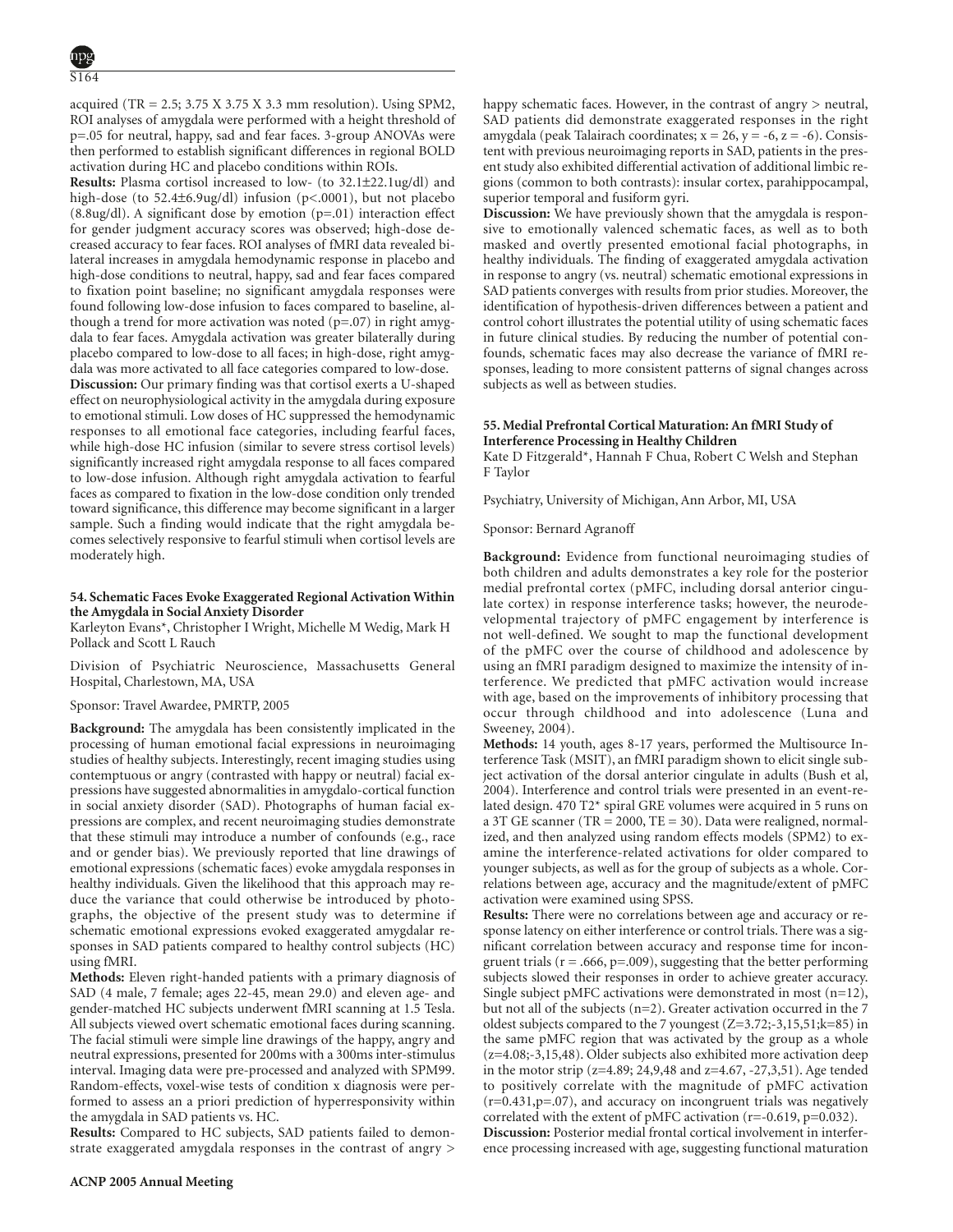of this region from childhood through adolescence. The inverse relationship between pMFC activation and performance suggests that inefficient use of this region may be linked to failures of interference processing.

# **56. Increased Dopamine D2/D3 Receptor Binding After Recovery from Anorexia Nervosa**

Guido K Frank\*, Ursula F Bailer, Wayne C Drevets, Carolyn C Meltzer, Julie C Price and Walter H Kaye

Child and Adolescent Psychiatry, University of California, San Diego, San Diego, CA, USA

Sponsor: Travel Awardee, Young Investigator Memorial, 2005

**Background:** Disturbances of dopamine function may contribute to alterations of motor activity, food reward and weight in anorexia nervosa (AN). Previously, our group showed reduced CSF homovanillic acid concentrations in recovered AN, suggesting altered dopamine brain-activity. We hypothesized that recovered AN (REC AN) would have increased availability of dopamine auto-receptors in reward related brain regions. Such a finding could be a trait disturbance related to anhedonic behavior and treatment resistance in AN.

**Methods:** In order to avoid the confounding effects of malnutrition, and to assess possibly trait related disturbances, we studied 10 women recovered from AN (REC AN) compared to 12 healthy agematched control women (CW). Brain imaging using positron emission tomography (PET) with [11C]raclopride was used to assess dopamine D2/D3 receptor binding. The Reference Tissue Model (SRTM, Lammertsma and Hume 1996) was used for PET data modeling. In addition, in subjects who could have arterial blood sampling, the Logan Graphical Method (LGM, Logan et al, 2001) was applied.

**Results:** Subject groups were of similar age (CW 27±6 years, REC AN 24±5 years, p=0.2) and body mass index (BMI, CW 23±2, REC AN 22±3, p=0.3). REC AN had significantly higher [11C]raclopride binding potential in the antero-ventral striatum (CW 1.98±0.4, REC AN 2.33±0.3, p=0.036, SRTM). SRTM and LGM were comparable. Cerebellar (LGM) and other striatal regional binding values (SRTM/LGM) were similar between groups. There was a trend toward higher binding in REC AN without history of binge eating behavior compared to REC AN with such a history. However, this was not statistically significant. The trait anxiety measure Harm Avoidance correlated with dorsal caudate [11C]raclopride binding potential in REC AN (rho=0.9, p=0.0004, p=0.008 Bonferroni corrected).

**Discussion:** These data lend support to the possibility that altered dopamine D2/D3 receptor binding is associated with AN and may contribute to the characteristically increased physical activity found in AN. Most intriguing is the possibility that AN may have a dopamine-related disturbance of reward or motivational mechanisms. This may contribute to altered hedonics of feeding-behavior and might play a role in the ascetic, anhedonic temperament in AN. We are currently expanding our sample in order to test the hypothesis that restricting and non-binge eating REC AN have greater dopamine D2/D3 receptor binding than REC AN with binge eating history. Preliminary results support this hypothesis. Recently, a polymorphism of the dopamine transporter gene has been found in Eating Disorder subjects with binge eating behavior (Shinohara et al, 2004). Such a disturbance could be related to different dopamine receptor expression across Eating Disorder sub-groups. Increased dopamine D2/D3 receptor binding in AN could be consistent with a continuum of reduced dopamine D2/D3 receptor binding found in substance use and obese subjects with behavioral under control and increased dopamine D2/D3 receptor binding in REC AN who present with an extreme capability of self denial and little hedonic experiencing.

# **57. PET Imaging of the Serotonin 2a Receptor (5-HT2a) and Sertonin Transporter (SERT) in Personality Disordered Subjects with Impulsive Aggressivity**

WG Frankle\*, PS Talbot, Y Huang, L Iskander, M Goodman, AS New, D-R Hwang, A Abi-Dargham, M Laruelle and LJ Siever

Psychiatry, Columbia University/NYS Psychiatric Institute, New York, NY, USA

#### Sponsor: Suzanne Haber

**Background:** Reduced activity of the serotonin system has been implicated in impulsive violence and aggression using a variety of paradigms. Studies of brain lesions and metabolic imaging studies point to the oribitofrontal cortex (OFC) and the anterior cingulated gyrus (ACC) as key areas regulating the generation of aggressive behaviors. Using PET imaging with [11C]McN 5652 we recently reported a decrease in SERT in the ACC in subjects with impulsive aggressivity (subject meeting criteria for intermittent explosive disorder-revised, IED-R). This study describes the measurement of the postsynaptic 5-HT2A receptors in this population using the radiotracer [11C]MDL 100907. We also report the confirmation of our previous finding of reduced SERT in a new cohort of subjects using a more recently developed radiotracer for the SERT, [11C]DASB.

**Methods:** 5-HT2a Receptors: Eighteen patients (35±9 years, 13M/5F) and eighteen healthy controls (34±11, 13M/5F) underwent a 90 min PET study after injection of [11C]MDL 100907. Regions of interest (ROI) included the dorsolateral, medial and orbital prefrontal cortices (DLPFC, MFC, OFC), the temporal, parietal and occipital cortices (TEM, PAR, OCC), the amygdala (AMY), entorrhinal cortex (ENT), hippocampus (HIP), parahippocampal gyrus (PHG) and the anterior cingulate cortex (ACC). SERT: Six patients (39±14 years, 4M/2F) and ten healthy controls (33±5, 7M/3F) underwent a 100 min PET study after injection of [11C]DASB. ROIs included the midbrain (MID), thalamus (THA), dorsal caudate (DCA), dorsal putamen (DPU), ventral striatum (VST), AMY, ENT, HIP, PHG and the ACC. For both radiotracers regional distribution volumes (VT, mL/g) were derived with 2 tissue compartment (2TC) kinetic analysis. VT in the cerebellum was used to estimate the nondisplaceable distribution volume, V2. Two parameters of sites availability were derived: BP (= VTROI-V2,  $mL/g$ ) and V3" (= BP/V2, unitless).

**Results:** 5-HT2A receptors: No significant differences in 5-HT2a receptor availability were noted in the sample as a whole. Examination of a subset of IED-R subjects exhibiting current physical aggression (n= 8, 4M/4F, defined as physical aggression towards other people, animals, or property occurring 2x/week on average or 3 episodes involving physical assault against other people or major destruction of property over 1-year), revealed significantly higher 5-HT2a receptor availability in the ENT compared to controls. 5-HT2A receptor binding in the ENT was also found to be significantly correlated with higher irritable assault scores (measured using the Buss-Durkee Hostility Inventory, BDHI) in patients with IED and controls  $(r = 0.492,$ p<0.05). SERT: SERT availability was significantly reduced in the ACC in individuals with IED-R compared with controls. This reduction was noted in V3" (IED-R subjects, 0.26±0.03; control subjects,  $0.31\pm0.04$ ,  $p = 0.04$ ). No significant differences in BP or V3" were observed in other ROIs.

**Discussion:** These results confirm our previous finding, in a new cohort, using a different radiotracer, of reduced SERT availability in the ACC in IED-R subjects. The 5-HT2A data demonstrates a significant correlation between degree of impulsive aggression as reflected in BDHI scores. Thus, while SERT binding appears to be reduced in our IED-R personality disordered patients and uncorrelated with severity of aggression, 5-HT2A binding appears associated with degree of aggression. If confirmed, these results may provide the basis for developing treatment strategies in pathological aggressivity.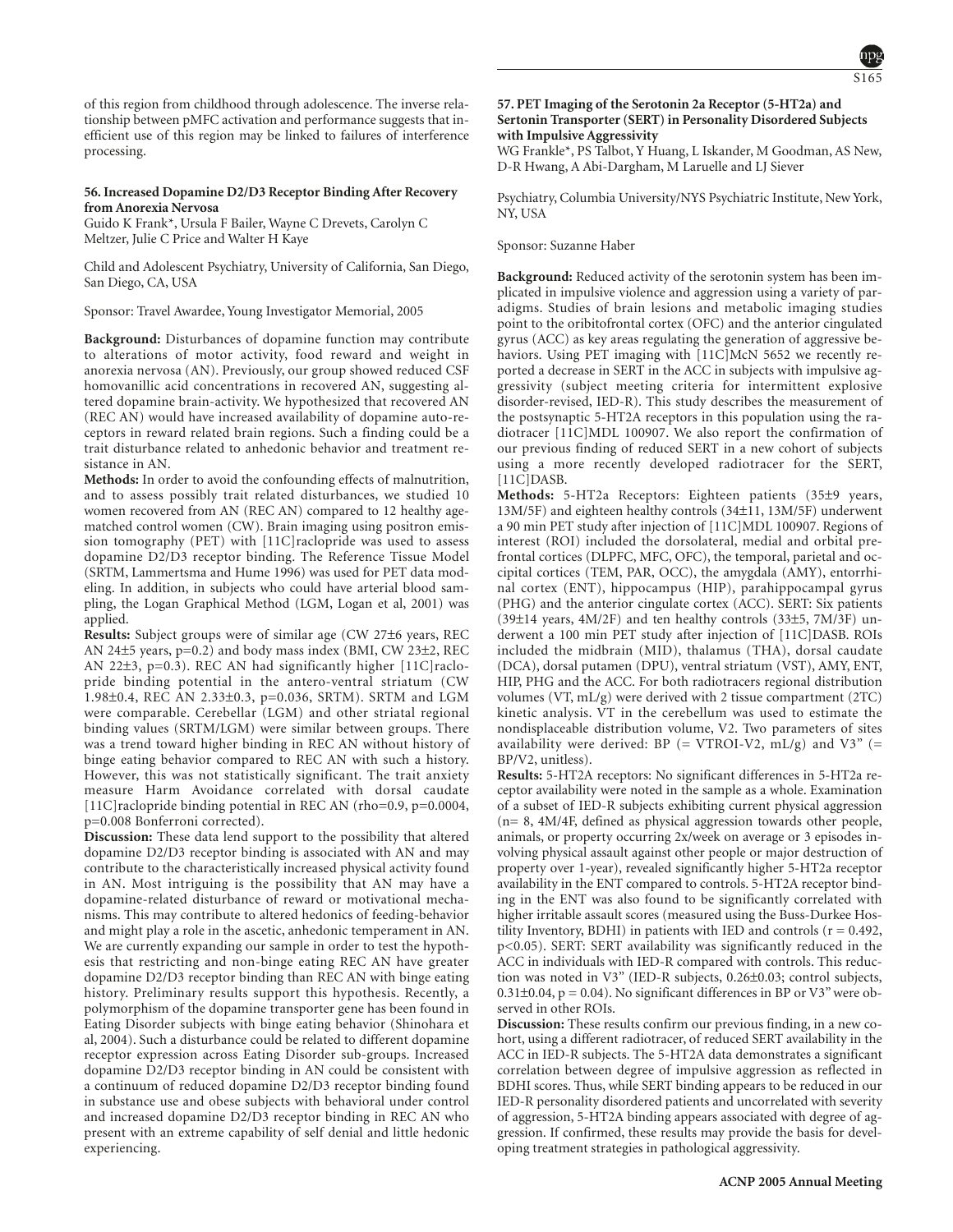# **58. Subcortical Asymmetries in Bipolar and Attention Deficit/Hyperactivity Disorders**

Jean A Frazier\*, Janis L Breeze, Nikos Makris, Martha R Herbert, David N Kennedy, Steven M Hodge, Megan E Dieterich, Joseph Biederman and Verne S Caviness

Psychiatry, Cambridge Health Alliance, Cambridge, MA, USA

**Background:** Youths with Bipolar Disorder (BPD) are diagnostically complex and a significant percentage have comorbid attention deficit hyperactivity disorder (ADHD). Magnetic Resonance Imaging (MRI) technology may afford a method for disentangling BPD and ADHD. Given reports of a reversal of caudate asymmetry in ADHD, this study sought to assess the morphometric asymmetries of subcortical structures, particularly the basal ganglia, in a sample of youths with ADHD, BPD without ADHD, BPD with ADHD, and healthy controls as measured on MRI scans. We hypothesized that if BPD ADHD youths had severe ADHD, then they would have morphometric findings similar to youths with ADHD; if the BPD ADHD group represented a disorder of two comorbid conditions, they would have neuroanatomic findings similar to youths with ADHD and to youths with BPD alone; if BPD ADHD youths had BPD, then their neurobiologic correlates would be similar to those with BPD alone.

**Methods:** Youths with DSM-IV BPD, ADHD and healthy controls, similar in age and sex, were enrolled in an anatomic MRI study. All youths underwent a direct abbreviated diagnostic structured and clinical interview, neurological examination, and cognitive testing. Youths and parents answered questions on syndromic rating scales. In addition, parents underwent a structured diagnostic interviewparent version. Imaging data were acquired at McLean Hospital on a 1.5 Tesla, General Electric Signa Scanner. All volumetric analyses were performed using the current methods of MGH Center for Morphometric Analysis. A symmetry index for each subcortical structure of interest (caudate, putamen, hippocampus, amygdala, ventral diencephalon and thalamus) was calculated as: (Right Volume - Left Volume) / [(Right Volume Left Volume)/2]. Linear regression modeling of these asymmetry indices, controlling for the effects of age, sex, and diagnosis, were performed using a two-tailed alpha level of 0.05.

**Results:** This analysis included data from 62 right-handed subjects including 21 girls: BPD youths with  $(n=16)$  and without  $(n=12)$  comorbid ADHD, ADHD youths (n=10), and healthy volunteers (n=24). The mean age of the sample was  $11.0 \pm 2.6$ . Significant between-group differences in asymmetry existed for the thalamus, caudate, and putamen. Specifically, youths with ADHD had left-sided thalamic asymmetry that differed from each of the other 3 groups (p<0.1), all of whom had right-sided thalamic asymmetry. The most pronounced thalamic asymmetry difference was observed between the ADHD and Bipolar (no ADHD) groups  $(t=3.073, p=0.003)$ . There were also other differences in basal ganglia asymmetry between the ADHD and control groups: putamen  $(t=2.111, p=0.039)$ , caudate (t=  $-1.970$ , p=0.053), and ventral diencephalon (t= $-2.245$ , p=0.029).

**Discussion:** Our findings support the findings of other groups indicating that youths with ADHD have a reversal of the normal asymmetry of the caudate. In addition, the ADHD group had a reversal of normal asymmetry of the putamen and ventral diencephalon. Neither the BPD alone group nor the BPD ADHD group showed a similar pattern of subcortical asymmetries to the ADHD group, particularly in the basal ganglia. These data suggest that the morphometric subcortical asymmetry findings of youths with BPD ADHD are more consistent with the findings of youths with BPD alone, and are similar to those found in healthy controls. In addition, these findings may indicate that a reversal of asymmetry of the basal ganglia structures in particular may constitute a risk factor for ADHD. More work is needed with greater numbers to confirm these initial findings.

# **59. Increased GABAergic Activity Modulates MR-Visible Glutamate and Glutamine: Studies with High Resolution Magic Angle Spinning Proton Magnetic Resonance Spectroscopy (HR-MAS 1 H-MRS)**

Matthew P Galloway\*, Navid Seraji-Bozorgzad, Kerry L Murphy, Shonagh K O'Leary Moore, Kristen M Haubenreich, George M McKelvey, Aliaksei Pustavoitau, John H Hannigan and Harold M Marsh

Psychiatry, Wayne State Univ Sch Med, Detroit, MI, USA

Background: Clinical proton magnetic resonance spectroscopy (<sup>1</sup>H-MRS) provides an unprecedented non-invasive assessment of glutamate (GLU), glutamine (GLN), and GABA; however, the neurobiological mechanisms responsible for changes in these neurotransmitters remains to be determined since the MR-visible concentration represents a unique measure distinct from either microdialysis or a tissue extract. Therefore, using HR-MAS <sup>1</sup>H-MRS at 11.7T with intact tissue from rat brain, we determined the acute effect of increasing GABAergic tone *in vivo* on the MR-visible neurochemical profile.

**Methods:** Endogenous GABAergic tone was enhanced in male S-D rats (n=5-8/group) by treatment with the GABA transaminase inhibitor gabaculine (100 mg/kg i.v. 3 hrs), the GABA transporter inhibitor NO711 (5mg/kg, i.p.1 hr), ethanol (6 m/kg, p.o. 6 hrs), or the GABA-A receptor ligand propofol (15m/g kg i.v. x5, 75 min). After sacrifice, tissue punches were rapidly obtained then frozen until <sup>1</sup>H-MRS analysis. Acquisition of MRS spectra consisted of high resolution, magic angle spin spectroscopy using standard CPMG pulse sequences at 11.7T, followed by automated quantification (nmol/mg) of neurochemicals using LCModel.

**Results:** Inhibition of GABA transaminase by gabaculine was evident by a significant (p<0.05) 2-3 fold increase in striatal, cortical, and hippocampal GABA. In contrast, gabaculine decreased GLN (p<0.05) and GLU (ns, p>0.05) as well as the GLN/GLU ratio. Pretreatment with the GABA-A antagonist bicuculline (0.5 mg/kg i.v) partially reversed the GLN/GLU decrease. Inhibition of GAT decreased GABA and increased cortical glutamine levels, consistent with an autoreceptor mediated decrease in GABA synthesis. Propofol treatment significantly decreased MR-visible GLU in cingulate and prefrontal cortices and medial dorsal thalamus; the GLU/GLN ratio was consistently decreased in the majority of brain regions. In the same animals, propofol increased striatal dopamine levels, consistent with on-going tyrosine hydroxylation in the absence of impulse dependent release subsequent to GABA-A mediated inhibition of DA cell firing. Similarly, ethanol significantly decreased GLU/GLN in the thalamus, hippocampus, and striatum, an effect that was driven primarily by increases in GLN.

**Discussion:** The results suggest that direct potentiation of GABA-A receptor mediated inhibition decreases MR-visible GLU. Increasing GABA transmission via presynaptic mechanisms (i.e. inhibition of catabolism or reuptake) primarily affects MR-visible GLN. The results also highlight the importance of measuring appropriate metabolic ratios when studying GABA-ergic agents with mixed pharmacological properties (e.g. vigabatrin). Supported by NIDA R01 DA-16736 (MPG) F31 AA015224 (SOL).

# **60. Computational Anatomy to Assess Growth Pattern of Early Brain Development in Healthy and Disease Populations**

Guido Gerig\*, John H Gilmore, Matthieu Jomier, Sarang Joshi and Joseph Piven

Psychiatry, The University of North Carolina at Chapel Hill, Chapel Hill, NC, USA

# Sponsor: John Gilmore

**Background:** Imaging studies of early brain development get increasing attention as improved modeling of the pattern of normal development might lead to a better understanding of origin, timing and nature of morphologic differences in neurodevelopmental disorders.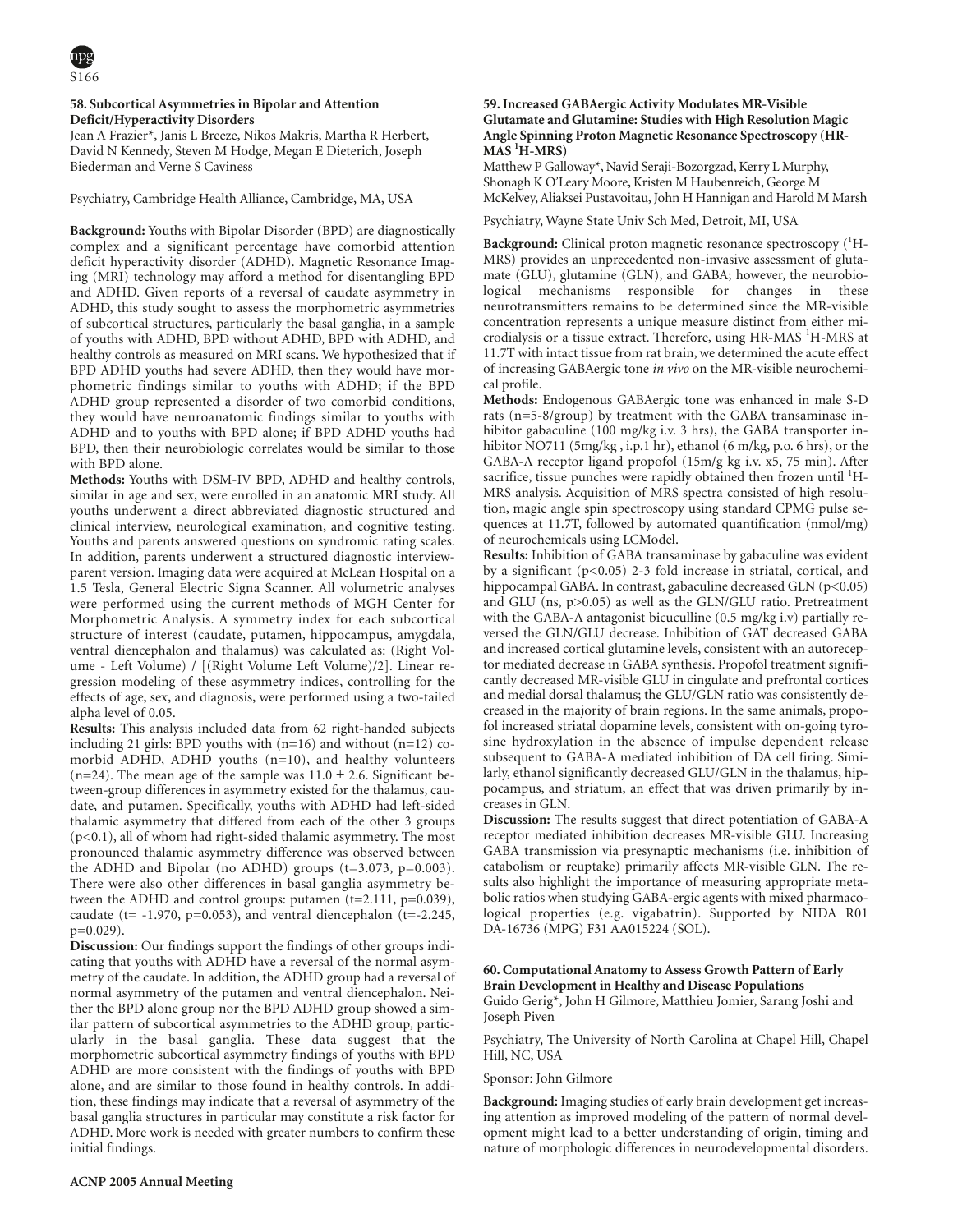It is our goal to model the trajectory of early brain development, primarily focusing on the most challenging group of very young children in the age range from birth to 6 years, as a 4-dimensional atlas represented by a time series of 3-D images and quantitative description of local growth. In addition, the same technique is applied to generate representative group-specific atlases, e.g. for female/male populations and for healthy controls and patients.

**Methods:** The new computational anatomy tool is based on the concept of unbiased atlas building. A group of 3-D images is simultaneously deformed to build a new average center image, which is a sharp MR image encoding the average structures of the whole population. Longitudinal change is assessed by quantifying local deformation between pairs of atlases at consecutive time points. Morphological differences between groups are analyzed by the same concept but comparing group-specific atlases. This new method is not limited to the analysis of the cortex, e.g., but extends to a fully volumetric description of the growth pattern, including subcortical structures, fluid spaces, and white matter. This project is driven by the needs of several clinical pediatric studies at UNC Chapel Hill. This includes a longitudinal study of neonatal brain development in high risk children and controls (N total =134), with follow-up at 1 year of age, and an autism study (51 autistic (AUT) and 25 control individuals (TYP, DD)) with baseline scans at 2 years and follow-up at 4 years. So far, the new method has been applied to a subset of subjects from the autism study. We have selected 5 subjects each from the TYP and AUT groups, with MRI at 2 and 4 years. We applied the unbiased atlas building procedure to these 4 groups and computed image deformation longitudinally (comparing the 2yrs and 4yrs atlases for AUT and TYP) and cross-sectionally (TYP versus AUT at 2yrs and 4yrs).

**Results:** The most striking result of the longitudinal growth analysis between 2 and 4 years is the apparent cerebral asymmetry. There is a consistent right frontal > left frontal and a left posterior parietal/occipital > right posterior parietal/occipital pattern, commonly called torque or brain torsion. This growth trajectory finding is consistent for the TYP and AUT groups. The temporal lobes also show a right temporal > left temporal growth pattern. Local growth is mostly evident in cortical gray, which seems to account for the major brain growth. Lateral ventricles are stable, but the third ventricle illustrates a significant width reduction. Group tests between TYP and AUT subjects reveal a strong size difference of the cerebellum, which is much more pronounced at age 2 and lessens towards age 4. These exploratory findings need to be confirmed with independent samples.

**Discussion:** Our preliminary findings indicate that the new methodology shows excellent potential to explore longitudinal change, difference between groups, and differences between growth trajectories between groups. The simultaneous analysis of the whole volumetric brain is a major strength, as it will reveal morphometric changes of structures with embedding context, e.g. studying cortical growth in relationship to adjacent white matter, and examining groups of subcortical structures and even whole circuits.

# **61. Altered Pain Processing in Veterans with Posttraumatic Stress Disorder**

Elbert Geuze\*, Anja Jochims, Christian Schmahl, Herman Westenberg and Eric Vermetten

Military Psychiatry/ Division of Neuroscience, Central Military Hospital/ Utrecht University Medical Centre, Utrecht, Netherlands

# Sponsor: James Douglas Bremner

**Background:** PTSD is a chronic and invalidating anxiety disorder. In patients with PTSD, the ACC, which is involved in affective pain processing, is morphologically and functionally altered, and thus there is reason to believe that PTSD patients not only perceive, but also process pain differently than healthy individuals. As of yet, no study has discussed whether PTSD patients experience and process pain in a different way than healthy controls.

**Methods:** Ten male Dutch veterans with PTSD, and 10 male Dutch veterans without PTSD, were recruited, and matched for age. The experimental procedure consisted of a pain threshold determination, and neuroimaging with fMRI. During the fMRI acquisition, sensory blocks of 30 seconds in length were applied on the dorsal hand either with a temperature equalling 40% of the subjective pain intensity, or a fixed temperature of 43 °C.

**Results:** In the 43°C condition, patients with PTSD revealed increased activation in the superior and medial frontal gyri, and left parahippocampal gyrus, and decreased activation in the bilateral insula compared to controls. In the subjective temperature condition patients with PTSD showed increased activation in the right postcentral gyrus, left middle frontal gyrus, and left middle temporal gyrus. Stimuli subjectively experienced as more painful result in increased activation of the caudal ACC, whereas less painful stimuli result in increased activation of the rostral ACC in both groups.

**Discussion:** Patients with PTSD reveal altered pain processing in the insular cortex, medial, and dorsolateral prefrontal regions. Rostral ACC activation appears to be related to less painful stimuli, whereas more painful stimuli results in increased activation of the caudal ACC.

# **62. Frontal Dopamine D2 Receptor Binding in Neuroleptic-Naive First-Episode Schizophrenic Patients Correlates with Positive Psychotic Symptoms and Predicts Treatment Outcome** Birte Y Glenthoj\*, Hans Rasmussen, Torben Mackeprang, Claus Svarer, William Baare, Lars Pindborg, Lars Friberg, Ralf

Hemmingsen and Charlotte Videbaek

Center for Neuropsychiatric Schizophrenia Research, University of Copenhagen, Bispebjerg Hospital, Copenhagen, Denmark

#### Sponsor: Svein Dahl

**Background:** The aim of the study was to investigation extrastriatal D2 receptor binding potentials (BP) and psychopathology in neuroleptic naive schizophrenic patients. Additionally, we wanted to examine whether extrastriatal BP values in the neuroleptic-naive state could predict treatment outcome with regard to positive and negative psychotic symptoms - and, finally, to relate extrastriatal and striatal D2 receptor occupancy to the effect of antipsychotic treatment on positive and negative psychotic symptoms after 3 months of treatment with either a typical or an atypical antipsychotic compound.

**Methods:** Twenty-five neuroleptic-naive first-episode schizophrenic patients and 20 matched healthy controls were examined with psychopathological ratings and single-photon emission computerized tomography (SPECT) using the D2/3-receptor ligand [123I]epidepride and a previously validated bolus/infusion approach. Positive and negative psychotic symptoms were assessed with the PANSS-positive and PANSS-negative subscales. After baseline examinations the patients were randomized to treatment with either risperidone (mean dose 3.8 mg) or low doses of the typical antipsychotic drug, zuclopenthixol (mean dose 9.6 mg, comparable to haloperidol 3 mg). All examinations were repeated after 3 months of treatment.

**Results:** In the hitherto largest study on extrastriatal D2 receptors we found a significant correlation between frontal D2 BP values and positive schizophrenic symptoms. No significant differences in BP values were observed between patients and controls; the patients, however, had significantly higher BP in the right compared to the left thalamus, whereas no significant hemispheric imbalances were observed in the healthy subjects. The data did not reveal significant between-group differences in receptor occupancy in any of the examined regions (frontal cortex, temporal cortex, thalamus, caudate nucleus, and putamen) following 3 months of treatment nor did the relative distribution differ between the typical and the atypical drug.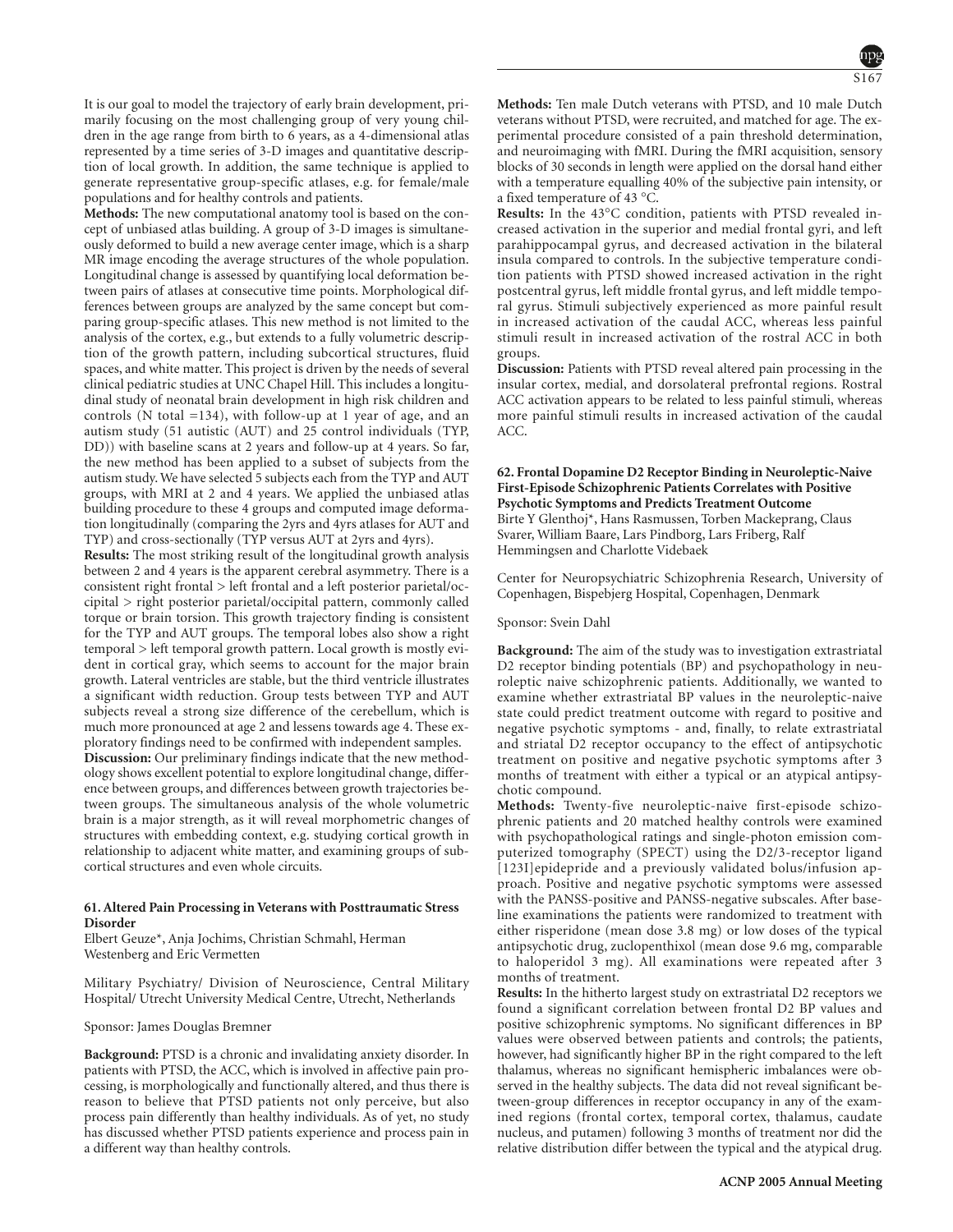In the total group of patients and in the group randomized to treatment with risperidone we found a highly significant positive correlation between frontal D2 receptor BP in the neuroleptic-naive state and treatment outcome with regard to positive schizophrenic symptoms whereas high D2 BP in the left thalamus predicted outcome regarding negative symptoms. The data further confirmed a negative correlation between treatment-effect on negative symptoms and blockade of frontal as well as thalamic D2 receptors. In contrast, we observed a negative correlation between striatal D2 receptor occupancy and treatment outcome with regard to negative symptoms in the (smaller) subgroup of patients treated with low, uniform doses of zuclopenthixol.

**Discussion:** The study is the first longitudinal with-in group trial of neuroleptic-naive schizophrenic patients to measure the relation of extrastriatal D2 receptor activity to psychopathology. The data strongly supports that schizophrenic symptomathology is influenced by frontal and thalamic D2/3 receptor activity. The implications and possible explanations will be discussed i the presentation.

# **63. White Matter Integrity in Kleptomania: A Pilot Study** Jon Grant\*, Stephen Correia and Thea Brennan-Krohn

Psychiatry, University of Minnesota, Minneapolis, MN, USA

Sponsor: Past Travel Awardee, Bristol-Myers Squibb, 2003

**Background:** Kleptomania is characterized by the impulse to steal objects not needed for personal use or their monetary value and the inability to control that impulse. Although there have been no brain imaging studies of kleptomania, the literature suggests that damage to orbitofrontal-subcortical circuits may result in kleptomania.Studies of white matter microstructure in impulsive schizophrenia patients using diffusion tensor imaging (DTI) showed that lower fractional anisotropy (i.e. axonal disorganization) and higher trace (increase in extracellular space) in the right inferior frontal area was associated with greater impulsivity. Because frontal brain circuits, particularly the orbitofrontal circuit, are important in behavioral regulation, we examined inferior frontal white matter in kleptomania subjects compared to controls using DTI. We hypothesized that kleptomania subjects would show compromised white matter integrity (i.e. increased Trace and decreased FA) in inferior frontal regions compared to a healthy comparison group.

**Methods:** 10 females with DSM-IV kleptomania and no other psychiatric comorbidity and 10 healthy, nonpsychiatric females, matched to the kleptomania group on key demographic variables, underwent diffusion tensor imaging. Inferior frontal white matter was the a priori region of interest. An experienced rater, blind to group assignment, analyzed images. Trace and fractional anisotropy (FA) were calculated. Group differences were compared using students t-test and analysis of covariance.

**Results:** The kleptomania group had higher mean frontal Trace  $(F(1, 14) = 24.90, p < .001$ ; effect size = .640) and lower mean frontal FA (F(1,14) = 13.22, p = .003; effect size = .488). Group differences remained significant when right and left frontal Trace and FA were analyzed (all  $p < .01$ ).

**Discussion:** These findings of compromised white matter microstructure in the inferior frontal regions of kleptomania subjects using DTI are consistent with results reported previously in other impulsive behaviors and with the hypothesis that the inferior frontal brain region is involved in impulsive behaviors that involve poor decision-making, such as stealing unnecessary items. Shoplifting may reflect an inability to balance the desire for immediate reward with punishment, an activity thought to involve prefrontal cortical function. These DTI findings in the inferior frontal regions may therefore reflect impaired connectivity in the tracts running from the limbic region to the thalamus and to the prefrontal region. These findings may also have clinical and forensic implications.

# **64. Prevention of Relapse in MDD: An Investigation of the Neural Basis of Self-Regulation of Emotion**

Merida M Grant\*, Steven D Hollon, Richard C Shelton and Elizabeth Stringer

Psychology, Vanderbilt University, Nashville, TN, USA

#### Sponsor: Richard Shelton

**Background:** Findings suggest prior treatment with cognitive therapy (CT) is associated with a decreased risk of relapse when compared with prior antidepressant use (ADM) and is as effective as continuation ADM. It has been hypothesized that the reduction of risk following CT is due to improved self-regulation of emotion associated with the acquisition of compensatory reappraisal strategies. The goal of the current study was to identify the neural substrate of this experience-induced change in modulation of emotion and cognitive control in patients treated to remission with either CT or ADMs.

**Methods:** Medication-free previously depressed subjects (n=5) who completed a randomized 16-week study of CT or ADM (paroxetine augmented with lithium or desipramine if non-responsive) followed by a 12 month follow up were recruited for the study along with matched controls (n=5). We used an fMRI paradigm to assess efficiency of self-regulation of emotion in an event-related design to determine both spatial localization and temporal dynamics of reappraisal processes. All subjects were taught to up-regulate or down-regulate their response to IAPS scenes (negative or neutral) through the use of structured reappraisal strategies that involved reinterpretation. Subjects then returned to perform the scan session where they were presented with 200 randomly intermixed trials. The trials consisted of an instruction cue to either increase or decrease their emotions or simply look at the stimulus. This was followed by the presentation of the image, a rating period and the instruction to relax prior to the next trial. Behavioral data were also acquired assessing post-trial ratings for each scene. Thirty-three axial slices were acquired on a Philips Intera Achieva 3T scanner using a spiral in/out pulse sequence.

**Results:** Preliminary analysis in our control subjects partially confirmed prior findings in healthy volunteers that the circuitry involved in self-regulation of emotion includes dorsal lateral PFC, dorsal anterior cingulate, dorsal medial PFC and amygdala. Findings from the current replication set found up-regulation of negative affect was associated with medial and superior frontal gyrus activity  $(p<0.05)$ . In contrast, down-regulation of negative affect was associated primarily with increased hippocampal and cingulate activity (p<0.05) when controlled for the false discovery rate. Further analysis will be presented including the spatial and temporal dynamic comparisons with remitted depressives.

**Discussion:** Identifying the neural mechanism(s) underlying experience-induced modulation of emotion in depression will have important implications for understanding both the basic pathophysiology of depression, as well as mapping long-term changes in prefrontallimbic dynamics.

# **65. What Is the "Therapeutic Window" of Risperidone Long-Acting Injectable (RLAI)? A Meta-Analysis of Published and Unpublished Data**

Gerhard Grunder\*, Erik Mannaert, Dean F Wong and Rossella Medori

Psychiatry and Psychotherapy, RWTH Aachen University, Aachen, Germany

Sponsor: Dean F. Wong

**Background:** Positron emission tomography (PET) is now a valuable tool in the process of finding dosing regimens for antipsychotic agents. Relationships have been established between receptor occupancy and/or drug plasma concentrations with clinical/side effects for antipsychotics. However, it is presently unclear whether depot formulations of antipsychotics follow the same relationships as their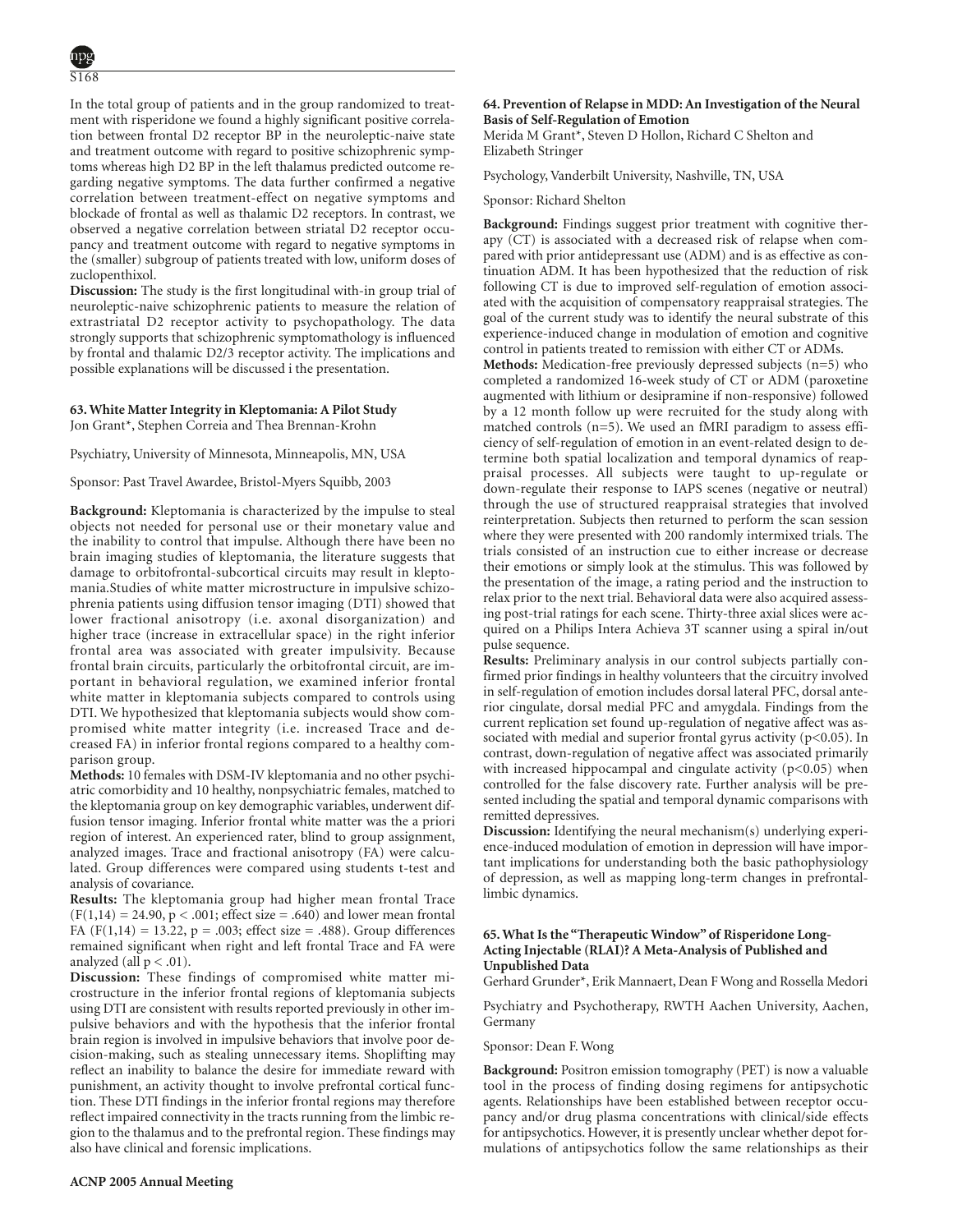oral analogs. Here we present a systematic analysis of published and unpublished data on the association between  $D<sub>2</sub>$  receptor occupancy/plasma concentrations and clinical/side effects for oral risperidone (RIS) and risperidone long-acting injectable (RLAI). We hypothesized that RIS and RLAI are characterized by the same relationship between plasma and brain concentrations.

**Methods:** We analyzed all published (PET) studies on the relationship between striatal  $D<sub>2</sub>$  receptor occupancy/plasma concentrations and antipsychotic/extrapyramidal side effects both for oral (RIS) and long-acting injectable risperidone (RLAI).

**Results:** Plasma concentrations of RIS and its active metabolite 9- OH-risperidone (the "active moiety") in patients on long-term oral therapy could not demonstrate a correlation with dosage, but there was a curvilinear relationship between plasma concentration and clinical improvement (Olesen et al., 1998; Mauri et al., 2001). Patients who improved most on the PANSS had plasma-active-moiety concentrations of 15-30 ng/mL. At a daily oral dosage of 6 mg/day 90% of patients had plasma active moiety concentrations of 21-62 ng/mL. PET studies show that at that dose a significant proportion of patients have striatal  $D<sub>2</sub>$ -like occupancies sufficient to cause EPS, while a daily oral dose of RIS of 3 mg produces a striatal D<sub>2</sub>-like occupancy in the range 70-80% in most patients (Farde et al., 1995; Nyberg et al., 1996). At the end of an open-label, 1-year study (Kane, et al. 2003), the mean pre-dose plasma concentrations of the active moiety ranged from 18.1 ng/mL for the 25-mg dose to 47.4 ng/mL for the 75-mg dose (Johnson & Johnson, data on file). At the end of a 12-week double-blind, placebo-controlled study (Fleischhacker et al., 2003), the mean pre-dose plasma concentrations of the active moiety ranged from 18.7 ng/mL (25 mg) to 44.7 ng/mL (75 mg, data on file). Striatal D<sub>2</sub>-like occupancy was 25%, 40% and 48% in three patients given 25 mg of RLAI (Gefvert et al., 2005). 50 mg RLAI led to occupancies of 59%, 71% and 83%, and 75 mg to 62% and 72%. The corresponding active-moiety concentrations were 5.2-7.4 ng/mL, 15.0-37.0 ng/mL, and 20.9-22.5 ng/mL, respectively. Farde et al. reported plasma activemoiety concentrations of 5.0-46.6, 13.4-92.6 and 13.3-93.4 ng/mL at the same doses, respectively (Farde et al., 2002).

**Discussion:** Oral RIS and RLAI can be described by the same relationship between plasma concentration and striatal  $D<sub>2</sub>$  receptor occupancy. The available data suggest that the 80% threshold which is associated with a higher probability of EPS is reached with approximately 40 ng/mL of both RIS and RLAI, respectively. A plasma concentration of approximately 15 ng/mL of both formulations is associated with 60% striatal D<sub>2</sub> occupancy. The likelihood to be treated within the "therapeutic window" increases for patients on the 25 mg dose to the 50 mg dose. The 75 mg adds no benefit in most patients. Thus, the lower EPS incidence of RLAI compared to RIS which is observed in clinical studies might be attributed to a smoother pK profile (with less fluctuation between peak and trough plasma concentrations) of the RLAI formulation.

### **66. MAOA Polymorphism Affects BOLD Responses During Behavioral and Emotional Regulation**

Mary Heitzeg\*, Zucker A Robert, Elzbieta Sliwerska, Margit Burmeister and Jon-Kar Zubieta

Psychiatry, The University of Michigan, Ann Arbor, MI, USA

Sponsor: Jon-Kar Zubieta

**Background:** A common functional polymorphism in the promoter region of the gene encoding the enzyme monoamino oxidase A (MAOA) has been found to modulate the risk of developing antisocial behavior in male children, a risk factor for substance use disorders (SUDs), interacting with childhood maltreatment (Caspi et al 2002). Low functional variants were associated with a higher likelihood of antisocial problems in male children subject to maltreatment, while the higher function forms provided higher levels of resiliency. Since this enzyme is capable of metabolizing catecholamines (dopamine, noradrenaline, and adrenaline) as well as the indolamine serotonin, the brain nuclei mediating these variations in risk, and stress by risk interactions are presently unknown. They may include both impulse control mechanisms (for example, associated with dopaminergic function) and affective responses (more prominently modulated by serotonin).

**Methods:** The present study investigated the effect of MAOA genotype on blood oxygen level dependent (BOLD) responses to an impulse control task and to positive and negative stimuli, using wholebrain voxel-by-voxel analyses. Fourteen males and females between the ages of 15 and 20 years were scanned during the go-no-go task and while passively reading positive, negative and neutral words from the Affective Norms for English Words (ANEW) list from the NIMH Study of Emotion and Attention (University of Florida). Six volunteers had the low functioning variant and 8 had the high functioning variant.

**Results:** Statistical Parametric Mapping (SPM) analysis revealed an increase in prefrontal cortex and basal ganglia activation during the reading of negative versus neutral words in those volunteers with the high activity variant. A similar pattern was found for positive versus neutral words. During impulse control, BOLD activation was increased in those with the low functioning variant in the brainstem and extended amygdala.

**Discussion:** These findings suggest that MAOA genotype influences risk factors for SUDs broadly, affecting both affective and behavioral regulation.

# **67. Brain Glycine Increases Detected During Oral Glycine Supplementation with TE-Averaged Proton Spectroscopy**

Marc J Kaufman\*, Andrew P Prescot, Dost Ongur, A. Eden Evins, Tanya Barros, Julie Covell, Liqun Wang, John Brown, Maurizio Fava and Perry F Renshaw

Neuroimaging Center, McLean Hospital, Belmont, MA, USA

**Background:** Pharmacological agents are being developed to target the Gly regulatory (co-agonist) site on NMDA receptors, to treat disorders involving glutamatergic N-methyl-D-aspartate (NMDA) signaling abnormalities. These include addictive disorders, which are associated with NMDA hyperactivity<sup>1</sup>, and schizophrenia, which may involve NMDA receptor hypofunction<sup>2</sup>. Recent work indicates that cortical synaptic Gly levels are maintained at equilibrium by glycine transporters. Thus, pharmacological attempts to regulate NMDA receptors via glycinergic mechanisms may be limited by synaptic compensation. Brain Gly dynamics are difficult to study in vivo because of a lack of suitable noninvasive methods. Conventional proton magnetic resonance spectroscopy (1HMRS) is limited in its ability to measure brain Gly, because the chemical shift of the 1HMRS Gly resonance is coincident with dominant *myo*-inositol (mI) resonances<sup>3</sup>. Accordingly, we developed a novel, noninvasive Gly detection method based on echo time (TE)-averaged (TEAV) 1HMRS, which involves averaging of multiple 1HMRS spectra acquired at different TEs<sup>4</sup>. Our method capitalizes on the fact that mI resonances are strongly *J*-coupled and, when averaged from spectra acquired at multiple TEs, their signals are reduced by destructive interference. By contrast, the Gly resonance is not *J*-coupled and is relatively unaffected by TEAV. Our initial phantom studies showed a direct correlation between Gly concentration and TEAV 1HMRS Gly signal<sup>4</sup>. Presently, we acquired TEAV spectra from occipital cortex in healthy young subjects to determine a) test-retest stability of the brain Gly signal and b) whether oral Gly loading increases the brain Gly resonance.

**Methods:** All studies were conducted on a 4.0 Tesla Varian scanner, using TEAV 1HMRS<sup>4</sup>. Spectra were analyzed using LC-Model v. 6.0-1. Healthy adults were recruited either for test-retest scans or for Gly loading studies. Gly loading was accomplished with a modification of a paradigm shown previously both to increase plasma Gly levels (3.5 to 6.5-fold) and to improve negative symptoms of schizophrenia<sup>5-7</sup> Our 13-day protocol involved BID consumption of a Gly-enriched lemon drink. Initial Gly doses were 10 g/day for 2 days, followed by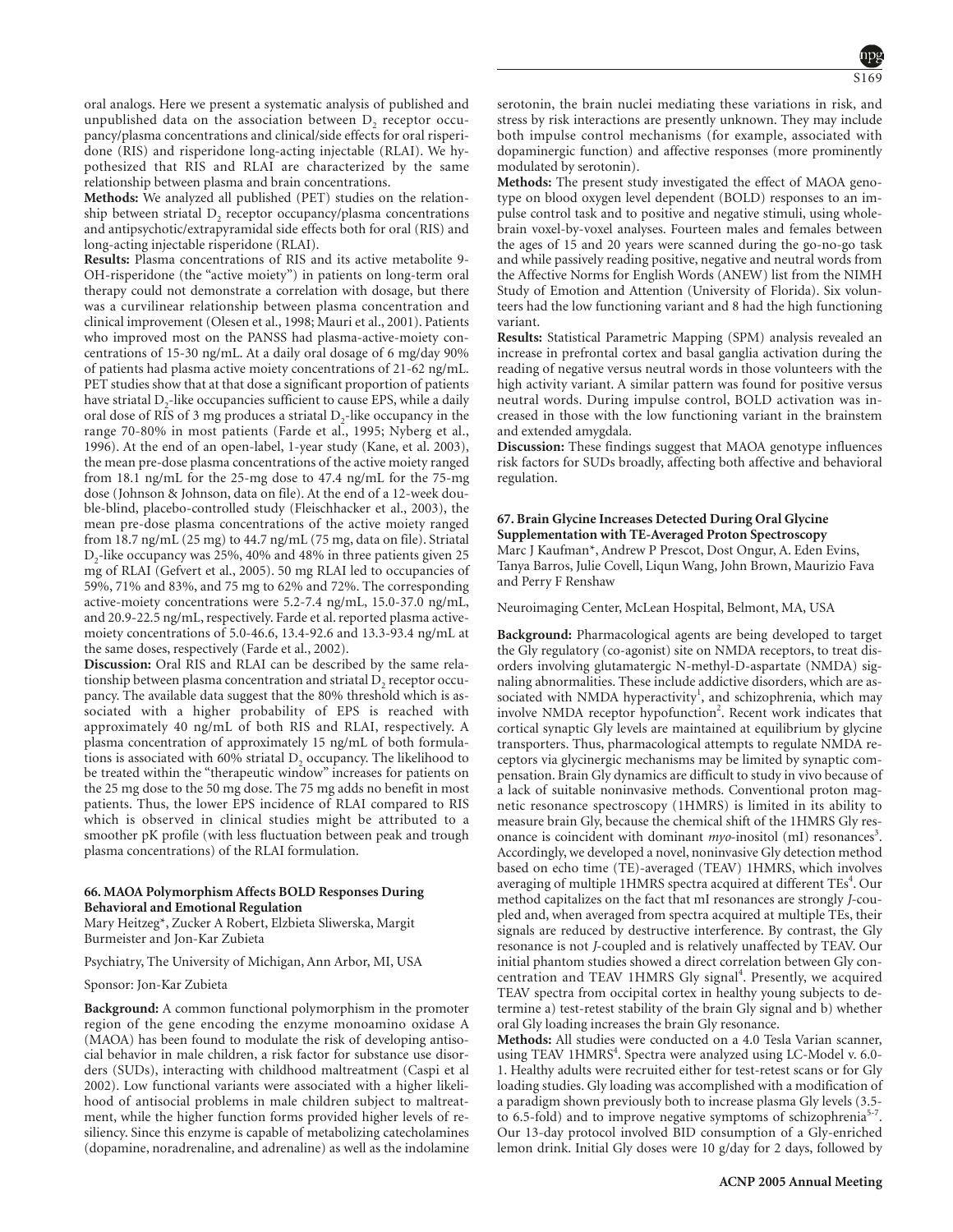0.2, 0.4, and 0.6 g/kg/day each for 2 days, with the terminal dose of 0.8 g/kg/day (~60 g) maintained for 5 days.

**Results:** In repeat scans from 6 subjects, brain Gly levels averaged 99.4±8.8% (mean±SE) of initial scan levels indicating good test-retest reliability. For the 2 subjects to date who completed the Gly loading protocol, brain Gly levels increased to 152±33% baseline levels (mean $\pm$ SD,  $F_{1,6}$ =7.3, *P*<0.04 versus test-retest variation). Studies in additional healthy subjects are underway.

**Discussion:** These data suggest that TEAV 1HMRS may be useful for quantifying treatment-induced brain Gly changes. They also suggest that there may be substantial variation in the degree of brain Gly increase induced by oral Gly loading, which may in part account for variability in the clinical response to Gly therapy in schizophrenia<sup>5-7</sup>. References: <sup>1</sup>Bisaga A, et al Drug Alcohol Depend. 59:1, 2000; <sup>2</sup>Olney J, et al J. Psychiatry Res. 33:523, 1999; <sup>3</sup>Govindaraju V, et al NMR Biomed. 13:129, 2000; <sup>4</sup>Prescot A, et al ISMRM Proc. 2005:138; <sup>5</sup>Leiderman E, et al Biol. Psychiatry 29:213, 1996; <sup>6</sup> Heresco-Levy U, et al Arch. Gen. Psychiatry 56:29, 1999; <sup>7</sup>Evins AE, et al Am. J. Psychiatry 157:826, 2000; Support: NIDA grants DA15116, DA09448, DA14178, DA19378, DA14013, DA14674, DA17324, DA00510, the Office of National Drug Control Policy, and GlaxoSmithKline.

# **68. DTI of Cerebellar and Basal Ganglia Pathways in OCD**

Yijun Liu\* and Wayne K Goodman

Psychiatry, University of Florida, Gainesville, FL, USA

# Sponsor: Wayne Goodman

**Background:** Few diffusion tensor imaging (DTI) studies have yet examined cerebellar pathways, despite recent fMRI evidence for cerebellar dysfunction, in OCD individuals. Although the cerebellum is possibly best known for its involvement in motor control, evidence suggests that the cerebellum also modulates a wide range of cognitive functions. Using DTI, this study aims in part to investigate the possibility that cerebellar connections as well basal ganglia connections are disrupted in OCD. Another prominent regional finding in OCD subjects was an enlarged prefrontal cortical volume relative to controls. However, the finding derived mostly from larger prefrontal regions in younger children. In fact, age correlated inversely with prefrontal volume in OCD patients, so that by adulthood OCD patients had smaller prefrontal volumes than did controls. We also aim to use DTI to identify a structural basis for functional compensation that may be shown in fMRI studies. Based on the previous fMRI findings suggesting that the prefrontal area is strongly activated when suppressing tic symptoms, it was suggested that the larger prefrontal volumes in children probably represented an activity-dependent plastic change of prefrontal tissues that helped individuals with tics to suppress and compensate for their symptoms. It was speculated that the relatively smaller prefrontal volumes in older OCD patients represent a marker for symptom persistence into adulthood. OCD children who have relatively small prefrontal volumes may be likely, if followed into adulthood, to have enduring symptoms. Reduced prefrontal volumes in OCD subjects would then signal a decreased capacity or limited reserve in their neocortical neuromodulatory systems that presumably help to compensate for the presence of tics.

**Methods:** Using high angular resolution diffusion imaging (HARDI) techniques, we have reconstructed the white matter fibers in four patients with OCD and gender- and age-matched healthy controls. In these adults with OCD, three of them are without tics and one with tics (male, age 33, not on medication). We have employed an ROI analysis method for comparing the focal fractional anisotrosopy (FA), ADC, and R2 ratio (our newly developed HARDI measurement for fiber complexity, i.e. in the region having fiber crossing or branching).

**Results:** We found that all these OCD patients show an enhanced R2 ratio as well as FA (but not ADC) in the left prefrontal cortex. But only the increase in R2 ratio (not FA) in OCD ( $n = 4$ ) reached a statistical significance ( $P < 0.05$ ) compared to the healthy controls (n

=12), indicating a possible higher sensitivity of our R2 measurement relative to FA. There are no significant differences in FA, R2 or ADC at the corpus callosum and cerebellum between the OCD group (n  $=$ 4) and healthy group (n = 12) when data were analyzed collectively. However, the ADC value in the OCD patient with tic is significantly larger (by 3SD) than the mean of ADC in the healthy group at the corpus callosum and cerebellum. There is also a trend of increases in R2 ratio and FA at the basal ganglia (especially at the internal capsules) in this patient (but not in other OCD patients) compared to the healthy group.

**Discussion:** These preliminary results may implicate region-specific and symptom-specific abnormalities regarding the white matter changes measured by DTI. Future studies will examine a larger number of subjects with different but specific subtypes of OCD.

# **69. The Old Drug Scopolamine Offers New Promise as a Potent Antidepressant Agent: A Randomized, Placebo-Controlled Clinical Trial**

Maura L Furey\* and Wayne C Drevets

Section on Neuroimaging in Mood and Anxiety Disorders, NIH/ NIMH, Bethesda, MD, USA

#### Sponsor: Phillip Gold

**Background:** The need to develop improved therapeutic agents that more quickly and effectively treat depression is critical. Here we introduce a highly promising new treatment capable of inducing rapid antidepressant effects. In a pilot study we evaluated the role of the cholinergic system in cognitive symptoms of depression using the antimuscarinic, scopolamine (n= 8). Unexpectedly, we observed significant reductions in depression severity during scopolamine (4 ug/kg ) versus placebo (p= 0.002), suggesting antidepressant responses. A second experiment was designed to more specifically evaluate scopolamine as a potential antidepressant agent.

**Methods:** Nineteen currently depressed individuals with major depressive disorder or bipolar disorder (thirteen with poor prognoses) entered a double-blind, placebo-controlled, cross-over clinical trial, involving multiple sessions with i.v. infusions of placebo or scopolamine (4 ug/kg). Individuals were randomized into either a P/S or  $S/P$  sequence (P= three placebo sessions; S= three scopolamine sessions). Psychiatric interviews utilizing the Montgomery & Asberg Depression Rating Scale (MADRS) and Hamilton Anxiety Rating Scale (HARS) occurred prior to each infusion.

**Results:** Eighteen patients completed the protocol. The P/S group showed no significant change during placebo versus baseline; significant reductions in MADRS (p< 0.0001) and HARS (p< 0.0001) scores were observed following the administrations of scopolamine versus placebo. The S/P group also showed significant reductions in MADRS (p<0.0001) and HARS (p<0.0001) scores following the administration of scopolamine, relative to placebo. In both groups, improvement was significant at the first evaluation after the administration of scopolamine (p< 0.002).

**Discussion:** These results provide three independent samples each showing rapid, robust antidepressant responses to the antimuscarinic, scopolamine. Importantly, these responses occurred in patients with predominantly poor prognoses.

# **70. Genetic Analysis of Dorsal Raphe Tph2 Expression: Potential Interaction with Antidepressant Responsive Gene Kf1 (Rnf103)** Steven J Garlow\*, Ericka Boone and Wei Li

Psychiatry& Behavioral Science, Emory University, Atlanta, GA, USA

**Background:** The goal of this investigation was to use BxD recombinant inbred mice to conduct quantitative trait genetic mapping of dorsal raphe Tph2 expression. Tph2 is the gene that encodes the neuron specific isoform of tryptophan hydroxylase. The ultimate objective of the project is to identify the trans elements that regulate expression of this gene in the CNS.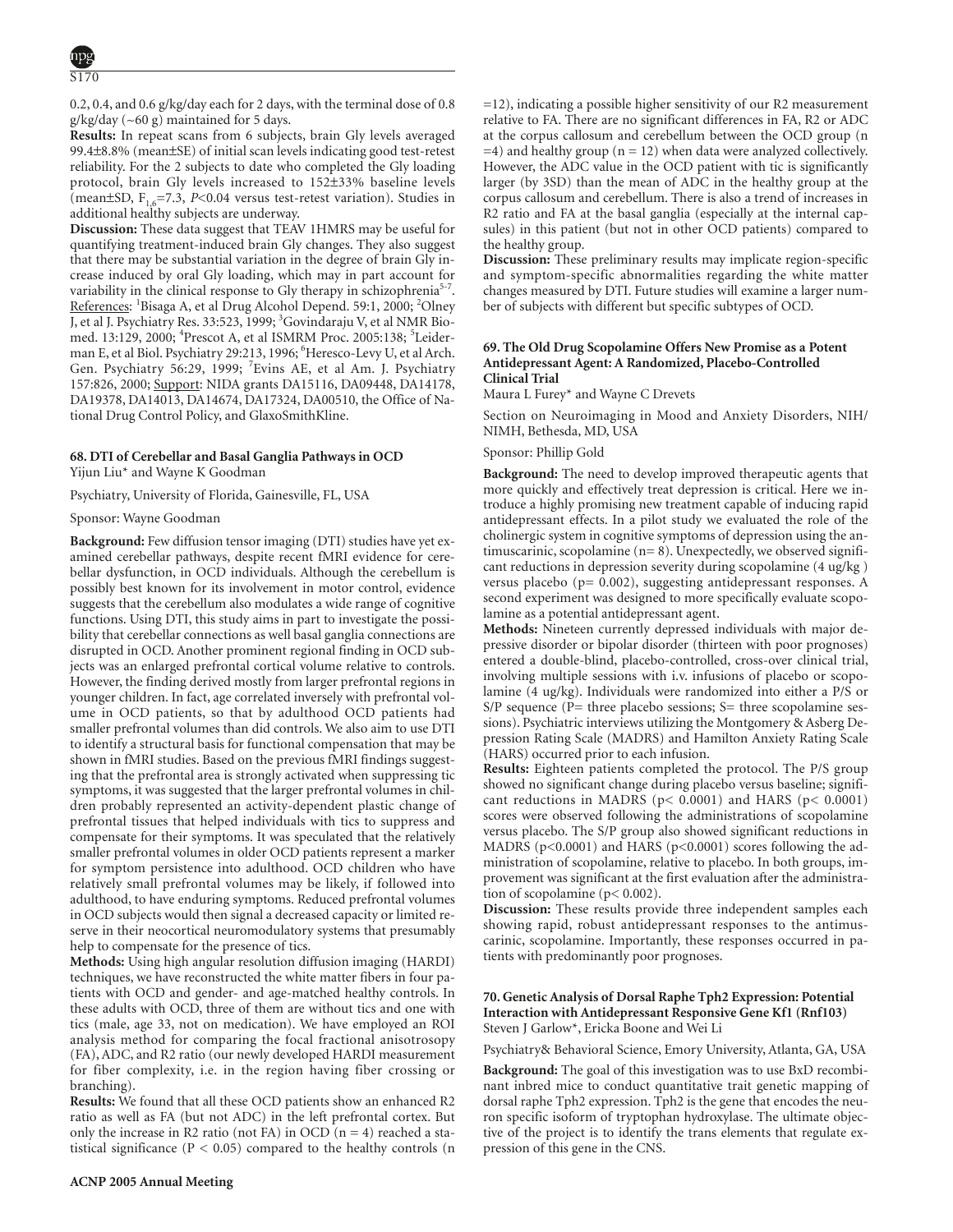**Methods:** The general phenotype that we are quantifying is abundance of the transcript that encodes a gene of interest in total RNA isolated from a brain region of interest. Transcript abundance is quantified with real time RT-PCR in a relative abundance assay and the read-out measure is detection threshold cycle (Ct), which is the PCR cycle in which the transcript is detected. Our standard method is to quantify transcript levels from six individual, male animals from each line and then establish the strain mean transcript abundance by averaging the Ct values prior to conducting the genetic analysis, so the actual phenotype is strain mean Ct value for that particular transcript and brain region. Genetic analysis is conducted with the QTX computer program and the genetic marker set is from Dr. Robert Williams at the University of Tennessee Health Science Center, School of Medicine (Memphis, TN).

**Results:** QTL analysis of Tph2 transcript data revealed a highly significant association (p<0.001 genome wide) on chromosome 6 at D6Mit16 and a significant association (p<0.05 genome wide) on chromosome 9 at S09Gnf007.700. Scrutiny of the genes on chromosome 6 at D6Mit16 revealed the Kf1 structural gene (also known as Rnf103) residing at this same location. Expression of the Kf1 gene has been shown to be responsive to the SSRI type of antidepressants, ECT and repeated transcranial magnetic stimulation. We therefore generated transcript abundance data for this target and the SDP was clearly biallelic. QTL mapping of Kf1 data revealed significant associations at D6Mit16 on chromosome 6 and at S09Gnf007.700 on chromosome 9. Even at the low stringency, point significance of  $p<0.001$  only these two associations were returned in marker regression of Kf1 transcript data.

**Discussion:** Kf1 is a member of the RING-H2 family of molecules and may be part of the ubiquitin-mediated proteolysis pathway and we believe that this is a very high probability candidate gene for the chromosome 6 QTL impacting Tph2 transcript levels.

# **71. Genetic Analysis of Dorsal Raphe 5-HT1A, SERT and Glucocorticoid Receptor Expression: Potential Shared Genetic Regulation**

Ericka Boone, Wei Li and Steven J Garlow\*

Psychiatry & Behavioral Science, Emory University, Atlanta, GA, USA

**Background:** The goal of this investigation was to use BxD recombinant inbred mice to conduct quantitative trait genetic mapping of dorsal raphe 5-HT1A and SERT expression. The 5-HT1A receptor is the autoreceptor that resides on serotonergic neurons in the DR and the SERT is the specific serotonin reuptake pump that clears 5HT from the synapse. The ultimate objective of the project is to identify the trans elements that regulate expression of these genes in the CNS.

**Methods:** The general phenotype that we are quantifying is abundance of the transcript that encodes a gene of interest in total RNA isolated from a brain region of interest. Transcript abundance is quantified with real time RT-PCR in a relative abundance assay and the read-out measure is detection threshold cycle (Ct), which is the PCR cycle in which the transcript is detected. Our standard method is to quantify transcript levels from six individual, male animals from each line and then establish the strain mean transcript abundance by averaging the Ct values prior to conducting the genetic analysis, so the actual phenotype is strain mean Ct value for that particular transcript and brain region. Genetic analysis is conducted with the QTX computer program and the genetic marker set is from Dr. Robert Williams at the University of Tennessee Health Science Center, School of Medicine (Memphis, TN).

**Results:** QTL mapping of 5-HT1A transcript abundance data revealed significant associations (p<0.05 genome-wide) on chromosome 12 at D12Mit222 and on chromosome 18 at 20 cM with the marker D18 Mit17. Only suggestive level QTL were detected for SERT transcript abundance, but there was one on chromosome 12, coincident with the QTL detected for 5-HT1A transcript abundance. The addictive regression coefficients of the SERT and 5- HT1A QTL were opposite each other, indicating that high expression of 5-HT1A is associated with low expression of SERT. The Nr3c1 gene (glucocorticoid receptor structural gene) resides at 20 cM on chromosome 18 and we immediately considered this as a potential candidate gene for this QTL, as the GR is known to impact transcription of the 5-HT1A gene. So we generated transcript abundance data for GR and QTL mapping revealed three significant associations, on proximal chromosome 1 at D01Msw003, on chromosome 6 at D6mit16, the location of Kf1 and on chromosome 9 at S09Gnf007.700. Examination of the genes on proximal chromosome 1 reveals that the Ncoa2 (nuclear receptor co activator 2) gene, also known as glucocorticoid receptor interacting protein-1 (GRIP-1) resides at 1 cM on this chromosome. The sequences on chromosome 9 around S09Gnf007.700 contain a number of potential candidate genes including Zfp653, which encodes a zinc-finger, DNA binding protein that interacts with nuclear receptors including the GR, to repress transcription of GR responsive genes.

**Discussion:** Interestingly, Zfp653 and GRIP-1 appear to oppose each other, with GRIP-1 mediating transcriptional activation and Zfp653 blocking that activation of GR responsive genes. These results seem to indicate a significant amount of shared genetic regulation between the serotonergic system and the glucocorticoid receptor systems in the dorsal raphe.

# **72. Glucocorticoid Receptor Transgenic Mice as Models for Depression**

Peter Gass\*, Sabine Chourbaji, Stephanie Ridder, Rainer Hellweg, Alexandre Urani, Christiane Zacher, Wolfgang Schmid, Mathias Zink, Heide Hortnagl, Herta Flor, Gunther Schutz and Fritz A Henn

Central Institute of Mental Health, Mannheim, Germany

Sponsor: Fritz Henn

**Background:** Altered glucocorticoid receptor (GR) signalling is a postulated mechanism for the pathogenesis of major depression. To mimic the human situation of altered GR function claimed for depression we have generated mouse strains that under- or overexpress GR, but maintain the regulatory genetic context controlling the GR gene.

**Methods:** We generated: i) GR heterozygous mutant mice (GR+/-) with a 50% GR gene dose reduction; and ii) mice overexpressing GR by a yeast artificial chromosome resulting in a 2-fold gene dose elevation. These strains were subjected to a large battery of basal and stress-related behavioral tests. Furthermore, they were analysed for neuroendocrinological and neurochemical alterations.

**Results:** GR+/- mice exhibit normal baseline behaviors, but demonstrate increased helplessness after stress exposure, a behavioral correlate of depression in mice. Similar to depressed patients, GR+/- mice have a disinhibited HPA system and a pathological DEX/CRH test. Thus, they represent a murine depression model with good face and construct validity. Overexpression of GR in mice evokes reduced helplessness after stress exposure, and an enhanced HPA system feedback regulation. Therefore they may represent a model for a stress-resistant strain.

**Discussion:** These mouse models can now be used to study biological changes underlying the pathogenesis of depressive disorders. As a first potential molecular correlate for such changes we identified a downregulation of BDNF protein content in the hippocampus of GR+/- mice, which is in agreement with the so-called neurotrophin hypothesis of depression. Furthermore, these strains may represent a tool to detect pharmacological mechanisms or develop new psychopharmacological principles for the treatment of depression.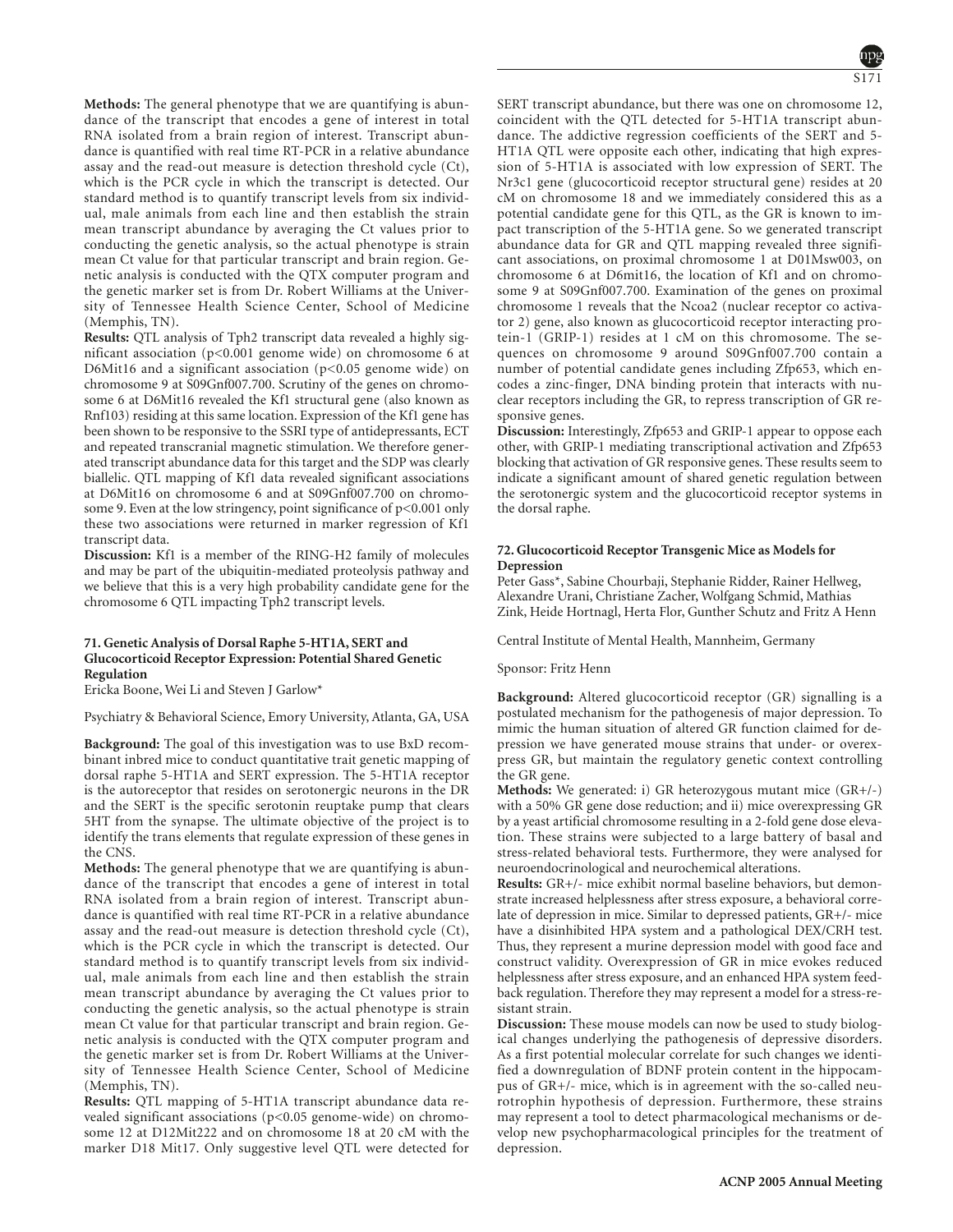# **73. Integration of Emotion-Laden and Working Memory-Related Information in the Prefrontal Cortex**

Aaron L Goldman\*, Lukas Pezawas, Gang Chen, Andreas Meyer-Lindenberg, Terry E Goldberg, Ziad S Saad, Venkata S Mattay and Daniel R Weinberger

Genes, Cognition and Psychosis Program, National Institute of Mental Health, Bethesda, MD, USA

# Sponsor: Robert Friedel

**Background:** Emotion is not only central to the quality and range of everyday human experience, but also to the core symptoms of depression and anxiety disorders. An emerging theme is the question of how emotion modulates cognition. Mood symptoms are frequently accompanied by cognitive symptoms, suggesting that emotion-processing limbic circuits may also affect cognitive function through interactions with cortical circuits.

**Methods:** To investigate this topic, we studied 82 healthy volunteers using event-related fMRI. All subjects performed a working memory and control task using unpleasant, pleasant, and neutral IAPS images. Since the cortex is parcellated into highly-specialized neuronal networks, we hypothesized that it is possible to identify two spatially distinct cortical domains, one for emotional and one for cognitve processing. Further, we wanted to explore to what degree the amygdala is functionally connected with prefrontal areas. To provide the topological accuracy necessary, we used a surface-based fMRI approach.

**Results:** Differential locales of activation related to cognitive and emotional processing were found in distinct PFC regions, with the cognitive component of task processing primarily activating dorsolateral prefrontal (DLPFC, BA 46), while the contrasts that isolated the emotional component revealed activation primarily in ventromedial and dorsomedial prefrontal cortex (BA 9). Functional connectivity showed a strong inverse relationship between amygdala and DLPFC activation, suggesting top-down regulation of amygdala activity during a resting neuronal network. Consistent with previous studies of memory retrieval, a similar inverse relationship was found between hippocampus and DLPFC. Preliminary data indicate that this principle is reversed during emotion processing.

**Discussion:** These data suggest spatially distinct cognitive and emotional domains in the PFC. Furthermore, we conclude that a resting neuronal network leads to a top-down control of limbic cortex, whereas emotional engagement of neural networks inverts this principle.

# **74. Neural Correlates of Anxiety in Serotonin 1A Receptor-Deficient Mice**

Joshua A Gordon\*, Clay O Lacefield, Clifford G Kentros and Rene Hen

Psychiatry, Columbia University, New York, NY, USA

Sponsor: Past Travel Awardee, Bristol-Myers Squibb, 2003

**Background:** Mice lacking the serotonin 1A receptor (5-HT1AR) show increased levels of anxiety-related behavior across multiple tests and background strains. Tissue-specific rescue experiments, lesion studies, and neurophysiological findings all point towards the hippocampus as a potential mediator of the phenotype. Serotonin, acting through 5-HT1ARs, can suppress hippocampal theta-frequency oscillations, suggesting that theta oscillations might be increased in the knockouts.

**Methods:** To test this hypothesis, local field potential recordings were obtained from the hippocampus of awake, behaving knockouts and wild-type littermates. Tungsten microelectrodes were implanted in the pyramidal layer of the CA1 region of the dorsal hippocampus. Field potential recordings were made while animals explored an elevated plus maze and foraged for food pellets in a familiar environment, as well as during REM sleep. Power spectra from the field potential recordings were used to compare the magnitude of theta frequency oscillations across genotypes and environments.

**Results:** The magnitude of theta oscillations was increased in the knockouts, specifically in the anxiety-provoking elevated plus maze and not in a familiar environment or during REM sleep. The increase in the knockouts was seen regardless of location within the maze or speed of the animal. The increase persisted on multiple exposures to the maze, suggesting that the increase was not due to novelty. Theta power in the elevated plus maze correlated with the fraction of time spent in the open arms, an anxiety-related behavioral variable, in both genotypes.

**Discussion:** These experiments demonstrate significant abnormalities in hippocampal activity in awake, behaving 5-HT1AR knockout mice. The findings suggest a role for hippocampal theta oscillations in the expression of anxiety-related behaviors in 5-HT1AR knockout mice. The results form a framework for further study into the consequences of 5-HT1AR deletion on the neurophysiology of the neural circuits underlying anxiety.

### **75. Mouse Strain Differences in Single Dose Lithium Attenuation of Amphetamine Hyperactivity**

Todd D Gould\*, Alyssa M Picchini, Kelley C O'Donnell, Robert J Schloesser and Husseini K Manji

Lab Mol Pathophysiology, NIMH, Bethesda, MD, USA

Sponsor: Travel Awardee, Young Investigator Memorial, 2005

**Background:** Inbred and outbred mice have historically been utilized to compare effects of variations in biology and genetics in behavioral models. More recent advances in neurobehavioral genetics have increased our awareness of the behavioral patterns of different mouse strains and characterized essential neural processes that are influenced by strain-dependent inheritable traits. As examples, mouse strain differences have been identified in hippocampal-dependent spatial learning behaviors, adult neurogenesis, and the forced swim and tail suspension tests. These studies highlight the utility of studying strain differences to elucidate the molecular/cellular underpinnings of complex behaviors and predictive responses to current medications. We have undertaken a comparison of inbred and outbred mouse strains to delineate the range of performance and pharmacological effects in paradigms that are responsive to lithium. Lithium attenuation of stimulant-induced hyperactivity represents a rodent model for the mechanism of lithiums therapeutic action, the development of novel lithium mimetic compounds, and models a clinical endophenotype.

**Methods:** We studied activity in 10 (3 outbred) mouse strains that received 1) no drugs, 2) lithium only, 3) amphetamine only, or 4) lithium (100mg/kg) 15 minutes prior to amphetamine (2mg/kg).

**Results:** There was a large degree of strain variation in the effects of lithium in this model. For example, C57/BL5J mice were among the best responders to lithium while CD-1 mice, which were responsive to amphetamine, showed no response to lithium.

**Discussion:** These results will allow for biological and genetic studies to determine the molecular and cellular underpinnings of the strain dependent behavioral differences in this lithium responsive model.

# **76. Prevalence of Metabolic Syndrome in Partial Responders to Selective Serotonin Reuptake Inhibitors with Major Depressive Disorder**

Tracy L Greer\*, Madhukar H Trivedi, Timothy S Church, Bruce D Grannemann, Daniel I Galper and Prabha Sunderajan

Psychiatry, University of Texas Southwestern Medical Center, Dallas, TX, USA

#### Sponsor: Madhukar Trivedi

**Background:** Major depressive disorder (MDD) is associated with increased risk for cardiovascular disease (CVD). Emerging evidence also suggests a link between cardiovascular disease, metabolic syndrome and depression. The metabolic syndrome, a strong CVD risk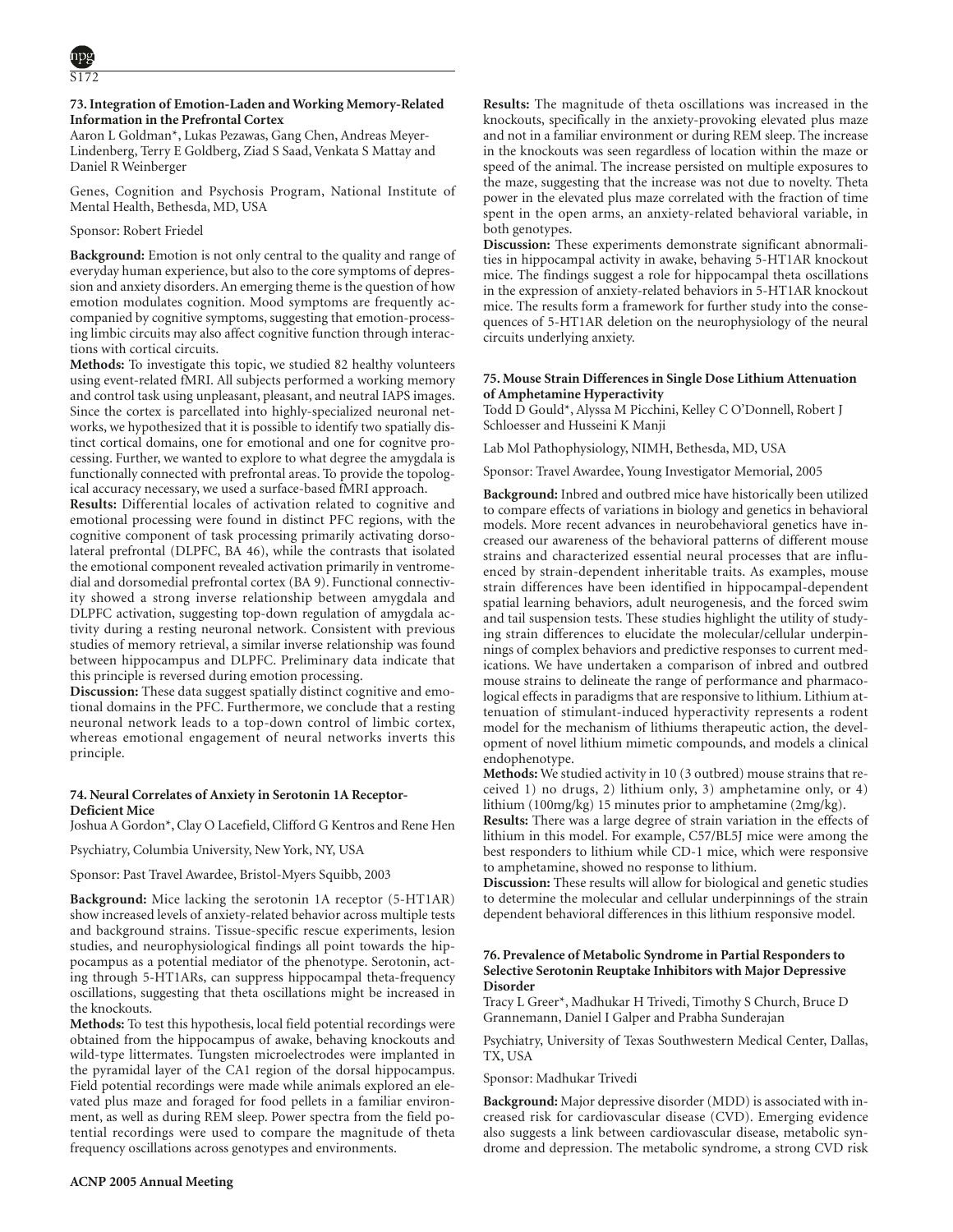factor, is characterized by elevated abdominal obesity, triglycerides, blood pressure, and fasting glucose, and by low levels of high-density lipoprotein (HDL) cholesterol. There are limited data evaluating the prevalence of metabolic syndrome in individuals with depression.

**Methods:** We determined the prevalence of the metabolic syndrome in 71 individuals screened to participate in the TReatment with Exercise Augmentation for Depression (TREAD) study, an NIMH-funded randomized, controlled trial. This trial is investigating exercise as an augmentation strategy in partial responders to an adequate dose and duration of selective serotonin reuptake inhibitor (SSRI) treatment. Participants are sedentary individuals with a diagnosis of Major Depressive Disorder based on a structured clinical interview. Participants have reported improvements with SSRI treatment, but still have residual symptoms, quantified by a score of 14 or greater on the 17 item Hamilton Rating Scale for Depression (HRSD<sub>17</sub>). Blood pressure, anthropometry, and laboratory analyses were measured at a screening visit for the TREAD study. Metabolic syndrome was defined by the Adult Treatment Panel III (ATP III) criteria.

**Results:** While patients reported depressive symptom improvement prior to entry, metabolic syndrome and cardiovascular disease risk factors were still of concern in this sample. Twenty-four percent of the sample with all relevant data points met ATP III criteria for metabolic syndrome (i.e., 3 or more determinants). When assessed by gender, 43% of men met criteria (6/14) compared to 19% of women (10/53), and this difference approached statistical significance ( $\chi^2$  = 3.5, p=0.07). When each component of metabolic syndrome was assessed, fifty-seven percent of the sample met criteria for abdominal obesity, 24% had triglyceride levels  $\geq$  150 mg/dL, 30% had low HDL cholesterol, 38% had blood pressure  $\geq$  130/  $\geq$  85 mm Hg or were taking blood pressure medication, and 13% had fasting glucose  $\geq$ 110 mg/dL. Men were more likely to have elevated blood pressure (or blood pressure medication use) ( $\chi^2$  = 5.3, p=0.02) and elevated blood glucose ( $\chi^2$  = 6.4, p=0.01).

**Discussion:** There is a clear need to address CVD risk factors in depressed individuals, as supported by these data, and to further explore the important gender differences in metabolic syndrome that may be present in MDD. Current treatment approaches for depression are not designed to improve determinants of the metabolic syndrome or cardiovascular disease risk factors. Thus, there is need to examine non-pharmacological treatment modalities for depression, such as exercise, that not only effectively treat depressive symptoms, but can also improve CVD risk factors including many of the components of the metabolic syndrome.

# **77. Surinabant, a New CB1 Receptor Antagonist, Displays Efficacy in Animal Models of Attention Deficit/Hyperactivity Disorder**

Caroline Louis, Jean-Paul Terranova, Michel Decobert, Jean-Charles Bizot, Dominique Francon, Craig Karson, Richard Alonso, Caroline Cohen and Guy Griebel\*

Psychopharmacology, sanofi-aventis, Bagneux, France

# Sponsor: Craig Karson

**Background:** There is growing evidence that CB1 receptor antagonists may be useful for the treatment of hyperkinetic syndrome associated with attention deficit (AD/HD).

**Methods:** We investigated the effects of the novel CB1 receptor antagonist, surinabant (SR147778) in several experimental situations that have been claimed to model certain aspects of the AD/HD pathology in rodents: spontaneous hyperactivity in mice for the hyperkinetic syndrome, delayed choice paradigm for impulsivity, and distractibility for attention deficit in rats. An EEG profile was performed to compare the electrocortical activity of surinabant with that of the psychostimulant, amphetamine.

**Results:** Results showed that surinabant (3 mg/kg, ip) was able to normalize spontaneous locomotor hyperactivity of BALB/c mice habituated to their environment, an effect shared by low doses of amphetamine. The effects of surinabant were not due to a non-specific change in muscular tone. In the T-maze model of impulsivity in rats, surinabant (0.3 mg/kg, ip) increased the number of choices for a large but delayed reward vs. a small immediate one, an effect interpreted as an increased capacity to wait for a reward. In a distractibility paradigm, surinabant (0.1-1 mg/kg, ip), like methylphenidate, was found to increase selective attention of adult rats towards a novel juvenile, in the presence of a familiar one. Results from the EEG study revealed that at a high dose (10 mg/kg, ip), surinabant increased wakefulness duration (determined by the theta rhythm in rat), in the absence of other EEG modifications.

**Discussion:** Together, these findings suggest that the CB1 receptor antagonist surinabant may represent a new therapeutic approach for the treatment of AD/HD, with an efficacy against the three main symptoms of this condition - namely the hyperkinetic syndrome, impulsivity and attention deficit. Furthermore, at high doses, surinabant should be devoid of amphetamine-like side effects, such as agitation.

# **78. The Dexamethasone/CRF Test in Men with Major Depression: Role of Childhood Trauma**

Christine Heim\*, Tanja Mletzko, David Purselle, Dominique L Musselman and Charles B Nemeroff

Psychiatry & Behavioral Sciences, Emory University School of Medicine, Atlanta, GA, USA

### Sponsor: Charles Nemeroff

**Background:** The combined dexamethasone/CRF test is generally considered to be the most sensitive measure of hypothalamic-pituitary-adrenal (HPA) axis hyperactivity in patients with major depression. Moreover, this test possesses high sensitivity to detect familial depression risk in asymptomatic first-degree relatives of depressed patients, serves as surrogate marker for treatment responsiveness of depressed patients, and demonstrates variation with polymorphisms of genes involved in HPA axis regulation and depression course. Because stress, especially early in life, is a major risk factor for depression that has been shown to impact on HPA axis activity, we sought to determine the effects of childhood abuse on dexamethasone/CRF test results in depressed patients. We have previously reported that several of the neurobiological alterations of depression indeed are secondary to early-life stress and likely induce the increased vulnerability of victims of child abuse and neglect to develop depression. In the current study, we tested the hypothesis that early-life stress is associated with increased HPA axis activity as assessed in the dexamethasone/CRF test.

**Methods:** Fifty healthy men, 18 to 60 years of age, with no history of mania or psychosis, no active substance abuse or eating disorder within 6 months, and medication-free were recruited into four study groups: (1) normal volunteers with no history of childhood abuse or psychiatric disorder (n=14); (2) current major depression with a history of child abuse (n=14); a history of child abuse without current major depression (n=16); and (4) current major depression but no history of childhood abuse (n=6). Plasma cortisol and adrenocorticotropin (ACTH) concentrations were measured in response to 1 microgram/kg oCRF administered intravenously at 3 p.m. after overnight pretreatment with oral 1.5 mg dexamethasone.

**Results:** When comparing depressed versus non-depressed men, regardless of childhood trauma, we observed a trend for increased cortisol secretion in response to dexamethasone/CRF in the depressed group  $[F(8,352)=1.927, P=0.055]$ . Comparison of abused versus non-abused men, regardless of depression, revealed a highly significant effect reflecting increased cortisol responses in the abused group  $[F(8,360)=4.251, P<0.001]$ . Accordingly, when stratifying groups by both major depression and histories of childhood trauma, the four comparison groups significantly differed in terms of responsiveness to dexamethasone/CRF administration [F(24,344)=2.180, P=0.001], with only abused men with current depression, but not depressed men without childhood trauma, demonstrating increased cortisol responses. Concordant results were found for ACTH concentrations.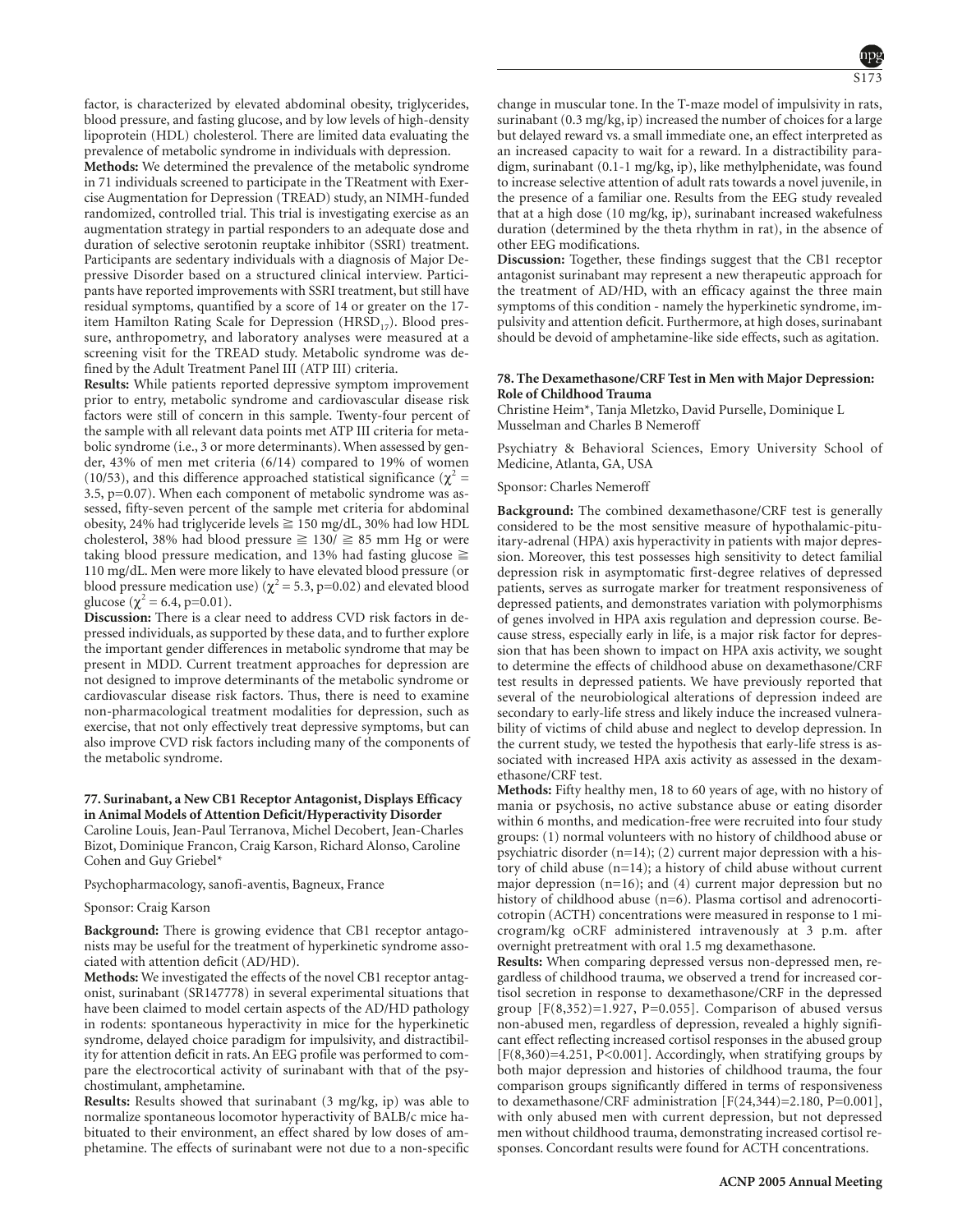**Discussion:** Our results suggest that childhood trauma has a marked influence on results of the dexamethasone/CRF test in depressed patients. This finding is of interest because the test is generally considered a marker of depression risk in the literature. We suggest that the test is not only sensitive to detect familial or genetic risk, but also detects environmental risk secondary to early-life stress. Previous findings in depression research might have been significantly confounded by lack of consideration of early-life stress history. In addition, our findings represent the first demonstration of persistent HPA axis hyperactivity after childhood abuse in adult male subjects.

#### **79. Regulation of 5-HT1A Receptor Function in Inducible BDNF Knock-Out Mice Following Administration of Fluoxetine or Corticosterone**

Julie G Hensler\* and Lisa M Monteggia

Pharmacology, University of Texas Health Science Center, San Antonio, TX, USA

#### Sponsor: David Morilak

**Background:** Brain-derived neurotrophic factor (BDNF) plays a fundamental role in promoting the structural plasticity of neurons in the adult brain. A variety of types of stress reduce BDNF expression in brain and therefore BDNF may be involved in the pathophysiology of stress-related psychiatric disorders. Antidepressant treatments upregulate the levels of BDNF in specific brain regions, most notably the hippocampus. 5-HT $_{1A}$  receptors, implicated in affective disorders, are found in high density in cortical and limbic structures (e.g. hippocampus), as well as in serotonergic cell body areas where they function as the somatodendritic autoreceptor.

**Methods:** To examine the interaction between forebrain BDNF and 5-HT $_{1A}$  receptor function, we used an inducible knockout (KO) system to delete BDNF selectively in forebrain regions during embryogenesis. These mice show a 70% reduction in BDNF mRNA in hippocampus, cortex, nucleus accumbens and basolateral amygdala. Using quantitative autoradiography,  $5-HT<sub>1A</sub>$  receptor function, at the level of receptor-G protein interaction, was assessed by measuring [ 35S]GTPγS binding stimulated by 8-OH-DPAT (1 µM).

**Results:** In dentate gyrus of hippocampus, there was a significant decrease in 5-HT<sub>1A</sub> receptor-stimulated  $[^{35}S]GTP\gamma S$  binding in BDNF KO versus control mice. Chronic administration of fluoxetine (10 mg/kg, i.p., 21 days) to control mice did not alter  $5-HT<sub>1A</sub>$  receptorstimulated  $[35S]GTP\gamma S$  binding in this brain region. By contrast, chronic fluoxetine treatment of BDNF KO mice resulted in a significant increase in 5-HT<sub>1A</sub> receptor-stimulated  $[^{35}S]GTP\gamma S$  binding in dentate gyrus. In the dorsal and median raphe nuclei where the 5-  $HT<sub>1A</sub>$  receptor functions as the somatodendritic autoreceptor, there was no difference in 5-HT<sub>1A</sub> receptor-stimulated [<sup>35</sup>S]GTP $\bar{y}$ S binding in control vs. BDNF KO mice. Chronic administration of fluoxetine or corticosterone (10 mg/kg, s.c., 21 days) resulted in a significant decrease of 5-HT<sub>1A</sub> receptor-stimulated  $[^{35}S]GTP\gamma S$  binding in the dorsal and median raphe of control, but not BDNF KO mice.

**Discussion:** These findings suggest that loss of BDNF in forebrain regions during embryogenesis prevents the attenuation of  $5-HT<sub>1A</sub>$  receptor function in serotonergic cell body areas following chronic corticosterone or fluoxetine treatment, and differentially influences the regulation of 5-HT $_{1A}$  receptor function in hippocampus.

#### **80. Demonstration on PET of a Widespread Deficiency in Serotonin Transporter Binding in Bipolar Depression**

Maria A Oquendo, Ramin S Hastings, Yung-yu Huang, Norman Simpson, R Todd Ogden, Ronald L Van Heertum, J John Mann\* and Ramin V Parsey

Psychiatry, Columbia University College of Physicians and Surgeons, New York, NY, USA

**Background:** Postmortem brain and platelet studies and the efficacy of serotonin reuptake inhibitors for bipolar depression suggest that the serotonin transporter (5-HTT) plays a key role in Bipolar Disorder (BD). Based on this and the similarities in the presentation of major depressive episode in BD and Major Depressive Disorder (MDD), we hypothesized that depressed BD patients would have lower 5-HTT binding potential in amygdala and midbrain compared with healthy volunteers, as we have shown in depressed subjects with MDD. We also explored 5-HTT BP in anterior cingulate cortex, hippocampus, putamen, and thalamus because of their potential role in mood disorders, as well as the relationship between 5-HTTLPR genotype and BP across regions.

**Methods:** In vivo brain 5-HTT binding potential was compared in 18 depressed, medication-free bipolar subjects and 41 healthy volunteers. 5-HTT binding potential (BP1 = f1Bmax/KD) was determined using [11-C]McNeil 5652 and positron emission tomography. Each subject had a metabolite-corrected arterial input function and magnetic resonance image for the delineation of regions of interest. We also determined the 5-HTTLPR genotype for all subjects, based on triallelic determination. Data was analyzed using a linear mixed effects model.

**Results:** As hypothesized, we found that depressed BD subjects had lower 5-HTT BP1 in midbrain (27%) and amygdala (26%) compared with healthy volunteers. 5-HTT BP1 was also lower in BD subjects in hippocampus (23%), thalamus (23%), putamen (16%), and anterior cingulate cortex (23%) (F = 5.41, df = 1, 58, p = 0.024). There was no evidence that the deficit in 5-HTT BP1was different across the studied regions (F = 1.34, df = 5, 285, p = 0.247). There was also no difference between BD subjects who had previously attempted suicide and subjects who had not. There was no effect of 5-HTTLPR genotype on 5-HTT BP1 across regions within the bipolar group.

**Discussion:** Lower 5-HTT BP1 in Bipolar Depression appears both more extensive and more pronounced compared with MDD. The lack of effect of 5-HTTLPR genotype on 5-HTT BP1 in the bipolar group is in agreement with our findings in suicide victims, MDD and healthy volunteers. Nonetheless, widespread deficits in 5-HTT BP1 in Bipolar Depression suggest that serotonergic dysfunction has a role in its pathophysiology. Whether this effect is state dependent or persists into euthymia or mania remains to be determined. This work was supported by PHS Grants: MH62185, MH59710, Stanley Medical Research Foundation, and American Foundation for Suicide Prevention.

# **81. Anxiolytic-Like Effects of a DNA Enzyme Targeting the** Corticotropin-Releasing Factor 2(a) Receptor (CRF<sub>2(a)</sub>) in the Rat **Lateral Septum**

Steve A Nanda, Ned H Kalin\*, Dimitri E Grigoriadis and Patrick H Roseboom

Promoter Neurosciences, LLC, Madison, WI, USA

**Background:** The corticotropin-releasing factor system (CRF) integrates the body's response to psychological stress. The CRF system is composed of the CRF peptide and three urocortin peptides. These peptides can interact with two CRF receptors, termed  $CRF<sub>1</sub>$  and CRF<sub>2</sub>. Multiple receptor isoforms exist, with the CRF<sub>2(a)</sub> being the predominate  $CRF_2$  isoform expressed in the brain. While much is known about the biological actions of  $CRF<sub>1</sub>$ , the  $CRF<sub>2</sub>$  is less characterized resulting in part from the lack of a selective small molecule CRF<sub>2</sub> antagonist. To further understand the role of the CRF<sub>2</sub> receptor in mediating the actions of CRF and the urocortins the present study utilized a catalytic DNA enzyme that targets the  $CRF_{2(a)}$  receptor mRNA. This enzyme should cleave the  $\text{CRF}_{2(a)}$  mRNA resulting in mRNA degradation and subsequent decease in  $CRF_{2(a)}$  protein levels. The behavioral consequences of the treatment were assessed in the elevated plus-maze, which can measure anxiety-like behaviors. Preliminary studies showed that DNA enzymes directed against CRF receptors produced anxiolytic-like effects.

**Methods:** A 31 base DNA enzyme was designed to hybridize to 16 bp surrounding the translation start site of the rat  $CRF_{2(a)}$  mRNA. The DNA enzyme (20 µg/side) was infused into the lateral septum (LS, 20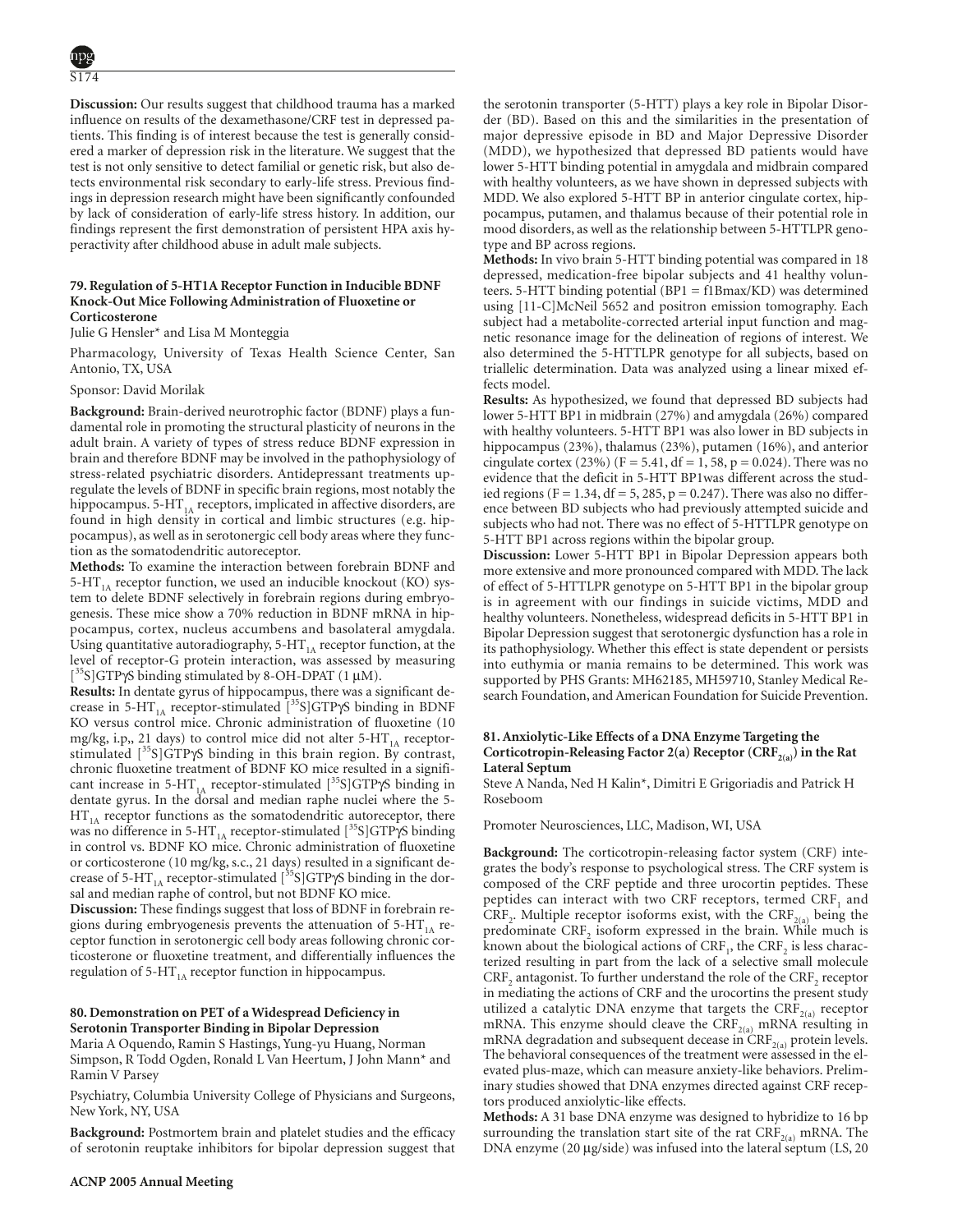S175

 $\mu$ g/ $\mu$ l, 0.65  $\mu$ l/min), once a day for either two or five consecutive days; control rats were infused with saline. Two hours after the last infusion rats were tested in the elevated plus-maze for 5 min. Studies are currently in progress to identify the biochemical changes that underlie the DNA enzyme-induced behavioral effects.

**Results:** DNA enzyme treatment for 5 days resulted in an increase in % open arm time in the elevated plus-maze from 32.1±3.4% for vehicle-infused  $(n=6)$  to 64.4 $\pm$ 3.4% for the DNA enzyme-infused  $(n=6)$ ;  $t_{10}$ =6.69; p < 0.0001). The number of open arm entries also increased from 4.2±0.5 for the vehicle-infused to 9.8±1.1 for the DNA enzymeinfused ( $t_{10}$ =4.59; p < 0.001). Similarly, DNA enzyme treatment for 2 days increased % open arm time from 26.7±6.6% for vehicle-infused (n=4) to 62.3±6.0% for DNA enzyme-infused (n=5; t<sub>7</sub>=4.00; p < 0.01). The 2 day experiment was repeated in a separate study with a similar increase in % open arm time from 19.9±2.8% for vehicle-infused  $(n=14)$  to 53.1 $\pm$ 3.5% for DNA enzyme-infused  $(n=12;$  $t_{24}$ =7.50; p < 0.0001).

**Discussion:** Infusion into the LS of a DNA enzyme targeting the  $CRF_{2(a)}$  for 2 or 5 days resulted in a significant increase in % open arm time in the elevated plus-maze that is consistent with an anxiolyticlike effect. This result agrees with previous reports on the anxiolyticlike effects of blocking CRF<sub>2</sub> receptors in the LS with pharmacological antagonists (Bakshi et al, J Neurosci 22:2926-2935, 2002) or decreasing  $CRF<sub>2</sub>$  receptor levels with centrally administered antisense oligonucleotides (Ho et al, Molec Brain Res 89:29-40, 2001). In conclusion, these data provide further evidence supporting an anxiogenic role for the  $CRF_{2(a)}$  receptor in the rat LS. This research was supported by NIH grants MH070077 (SAN), MH040855 (NHK) and the University of Wisconsin Health Emotions Research Institute.

# **82. A Randomized Placebo-Controlled Trial of Risperidone Augmentation for Patients with Difficult-to-Treat Unipolar, Nonpsychotic Major Depression**

G I Keitner\*, P T Ninan, C E Ryan, S Garlow, D A Solomon, C B Nemeroff and M B Keller

Brown University, Providence, RI, USA

# Sponsor: Martin Keller

**Background:** 30-50% of patients with major depression fail to respond to an adequate trial of antidepressant pharmacotherapy. Pharmacological treatment options available for nonresponders or partial responders include increasing the dose of the antidepressant, switching to another antidepressant, or augmenting with lithium, thyroid hormone, a second antidepressant, or an antipsychotic medication. This two-site study evaluated the use of risperidone as an augmenting agent in a double-blind placebo controlled design.

**Methods:** 97 patients (age 18-65 years) who met criteria for unipolar nonpsychotic major depression and failed to respond, or only partially responded, to at least a five week trial of an adequate dose of antidepressant monotherapy were randomized in a 2:1 ratio to receive adjunctive risperidone (n=67) (0.5-3 mg/day) or placebo (n=33) for an additional 4 week treatment trial. Primary outcome (remission status) was determined by a Montgomery-Asberg Depression Rating Scale (MADRS) rating ≤10 to denote remission. Secondary outcome measures included Hamilton Rating Scale for Depression (HRSD) scores, Clinical Global Impression (CGI) ratings, adverse events, and quality of life ratings (Q-LES-Q). Analytic strategies included modified intent-to-treat (i.e., patients received at least one dose of study medication, n=96) and completer analysis (i.e., patients received four weeks of study medication, n=82).

**Results:** At baseline the severity of depression was comparable between patients receiving risperidone augmentation vs. placebo augmentation, measured by the MADRS (mean, sd = 25.8, 5.7 vs. 25.5, 5.4), the HRSD (19.5, 4.7 vs. 18.6, 4.3), or the CGI ratings (moderatemarkedly ill: 92.2% vs. 90.9%). Overall, the modified ITT analysis showed that subjects in both groups improved significantly over time in the MADRS scores, but the odds of remitting were significantly better for patients in the risperidone treatment group (odds ratio = 3.33, 95% CI = 1.303, 8.526, p=.011). At the end of four weeks of treatment 51.6% of the risperidone augmentation group (32/62) remitted compared to 24.2% of the placebo augmentation group (8/33) (CMH  $(1) = 6.48$ , p=.011). Results based on HRSD scores showed that at endpoint, 35.5% of the risperidone augmentation group (22/62) remitted (HRSD  $\leq$  7) compared to 18.2% of the placebo group (6/33) (CMH (1) = 3.10, p=.078). CGI change scores also improved for both groups (Risp: 4.2 to 2.8, Pla: 4.1 to 32.) but did not reach significance (F $(1,91) = 2.92$ , p=.091) in between-group comparisons. There was no significant difference between groups in the overall number of adverse events reported. Patients in the risperidone group were significantly more likely to report increased appetite while patients in the placebo group were significantly more likely to report fatigue and abdominal gas. Overall quality of life and satisfaction with medication improved over time as well as between groups, with patients in the risperidone group reporting significantly higher (better) scores compared to the placebo group (Risp 1.3 to 2.5, Pla: 1.2 to 1.7,  $F(1,62) = 6.44$ ,  $p = .014$ ).

**Discussion:** Augmenting an antidepressant with risperidone for patients with difficult-to-treat depression leads to a significantly higher remission rate, significantly better quality of life, significantly better odds of remission without an increase in overall side effect burden. Augmentation with risperidone appears to be an efficacious treatment option for patients with difficult-to-treat depression.

**83. Placebo-Controlled Trial of Venlafaxine ER in Prevention of Recurrence in Patients with Recurrent Unipolar Major Depression** Martin B Keller\*, Bing Yan, Saeed Ahmed, Erika Parker-Zavod and Ron Pedersen

Brown University, Providence, RI, USA

**Background:** This was a long-term, 3-phase, double-blind, placebocontrolled study in patients with major depressive disorder (MDD). The 2-year maintenance phase of study evaluated the long-term efficacy and safety of venlafaxine extended release (VEN XR) in preventing recurrence of depression.

**Methods:** During the double-blind acute treatment phase of this study, 1096 patients were randomly assigned in a 3:1 ratio to receive treatment with VEN ER (75-300 mg/day) or fluoxetine (20-60 mg/day) for 10 weeks. Patients in both treatment groups who achieved a satisfactory therapeutic response (17-item Hamilton Rating Scale for Depression [HAM-D<sub>17</sub>] total score ≤12 and ≥50% decrease from baseline) entered a 6-month double-blind continuation phase remaining on the same medication. Patients responding at the end of the continuation phase were then enrolled into the maintenance phase of the study, which consists of 2 consecutive 12-month periods. At the start of each maintenance period, VEN ER responders were randomly assigned to receive double-blind treatment with VEN ER or placebo, and fluoxetine responders were continued for each period. We report results from the first 12-month maintenance period, which was designed to compare the time to recurrence of depression with VEN ER versus placebo. The primary definition of recurrence was a HAM- $D_{17}$  total score >12 and  $<$  50% reduction from baseline (acute phase) HAM-D<sub>17</sub> for 2 consecutive visits, or for 1 visit if these criteria were met at the last valid visit prior to early discontinuation. An additional definition, based on a consensus of a panel of expert psychiatrists upon review of the blinded data, included patients who met the criteria for the primary definition, as well as those who met the above criteria at 1 visit, and who were determined to have had a recurrence. The primary efficacy measure?time to recurrence?was evaluated using Kaplan-Meier methods and compared between the VEN ER and placebo groups using log rank tests. Secondary outcome measures included rates of response and remission (defined as HAM-D<sub>17</sub>  $\le$ 7). Safety evaluations included spontaneous adverse event reporting as well as electrocardiographic and laboratory tests.

**Results:** Patients responding to VEN ER at the end of continuation phase were randomly assigned to treatment with VEN ER (n=164) or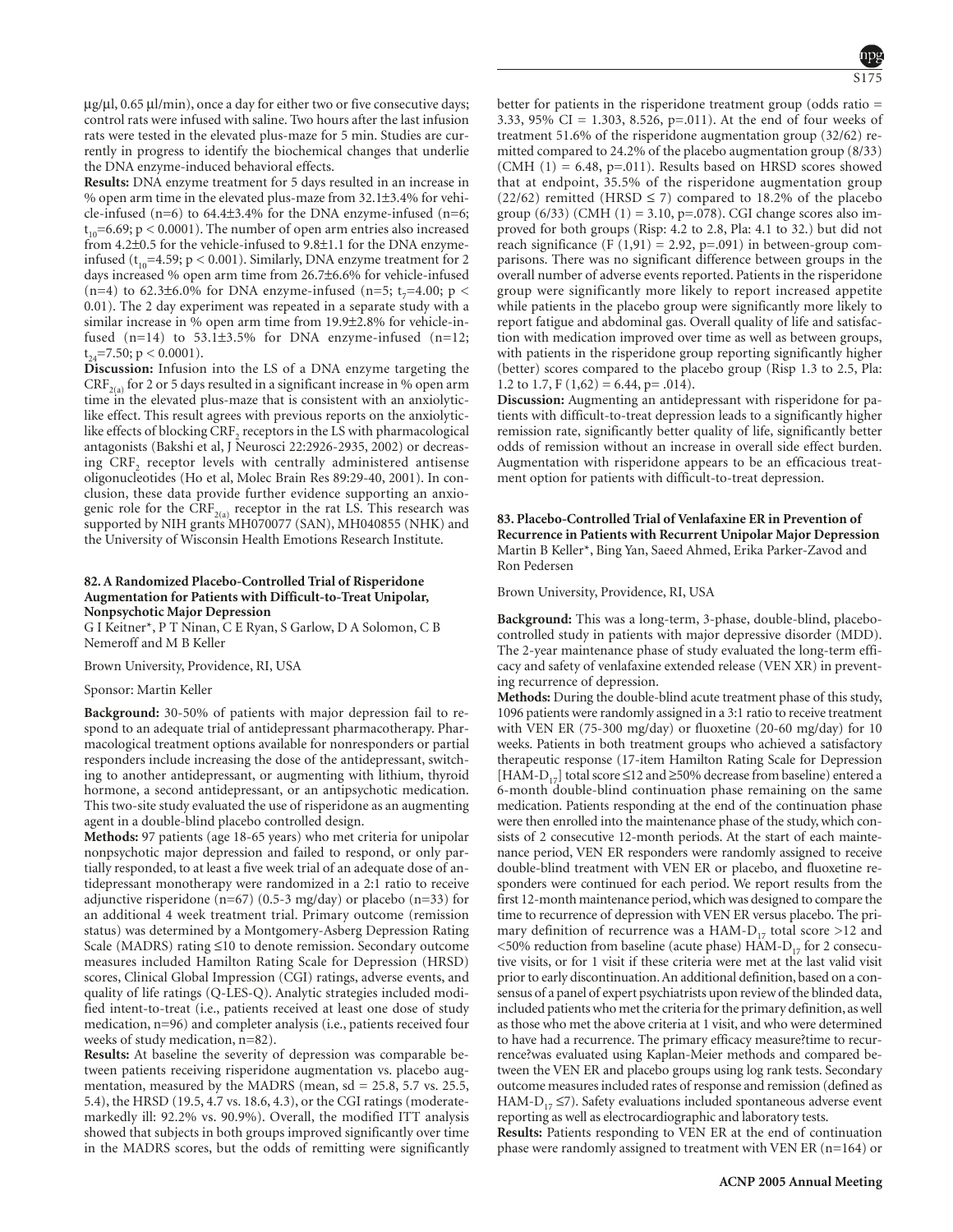placebo (n=172) for the first 12-month maintenance period; 129 patients in each group were evaluable for efficacy assessments. The mean daily dose of VEN ER in this period was 224.7 mg (SD=66.7). The cumulative probability of recurrence through 12 months, based on the primary definition, was 23.1% (95% CI: 15.3, 30.9) for VEN ER and 42.0% (95% CI: 31.8, 52.2) for placebo (cumulative recurrence comparison P=0.005, log rank test). Based on the alternative definition, the cumulative probability of recurrence was 26.5% (95% CI: 18.4, 34.6) for VEN ER and 53.7% (95% CI: 41.8, 65.6) for placebo (cumulative recurrence comparison P<0.001, log rank test). At month 12, using last-observation-carried-forward analysis, the rate of response or remission was significantly higher in patients who continued treatment with VEN ER (80%) than in those with placebo (69%; P=0.012). Overall discontinuation rates were 49% for VEN ER and 73% for placebo. Rates of discontinuation due to adverse event were 4% for VEN ER and 8% for placebo, and due to unsatisfactory response were 17% for VEN ER and 27% for placebo.

**Discussion:** The study demonstrated that 12-month VEN ER maintenance treatment was effective in preventing recurrence of depression in patients with MDD who had been successfully treated with VEN ER during acute and continuation therapy.

# **84. Rapid Cycling Differentially Exacerbates Bipolar II Compared to Bipolar I Disorder: Implications for Adjunctive Antidepressant Therapy**

Terence A Ketter\*, Joseph Calabrese, Charles Bowden, Lauren Marangell, Laszlo Gyulai, Andrew Nierenberg, Stephen Wisniewski and Gary Sachs

Psychiatry and Behavioral Sciences, Stanford University School of Medicine, Stanford, CA, USA

# Sponsor: David Spiegel

**Background:** Emerging data suggest differential roles for adjunctive antidepressants in patients with bipolar I disorder (BPI) versus bipolar II disorder (BPII), and in patients with rapid cycling (RC) and without rapid cycling (Non-RC). We explored this issue considering both bipolar disorder subtype and illness course.

**Methods:** In 1,071 patients in the Systematic Treatment Enhancement Program for Bipolar Disorder, measures of depressive burden and antidepressant intolerance were assessed at intake and during 18 months longitudinal monitoring, and compared in patients with BPI versus BPII, in patients with RC versus Non-RC, and considering both disorder subtype and course in patients with RC BPI, Non-RC BPI, RC BPII, and Non-RC BPII.

**Results:** Depressive burden tended to be greater in patients with BPII compared to BPI and in patients with RC compared to Non-RC. The presence of RC in BPI patients increased depressive burden to a level close to that seen in BPII. Antidepressant intolerance was significantly worse in patients with BPI compared to BPII and non-significantly worse in patients with RC compared to Non-RC. The presence of RC in BPII patients tended to increase antidepressant intolerance to a level close to that seen in BPI.

**Discussion:** RC may differentially exacerbate subtypes of bipolar disorder, by increasing depressive burden in BPI, and by increasing antidepressant intolerance in BPII.This may yield risk:benefit ratios for adjunctive antidepressants that vary from less favorable in RC BPI and Non-RC BPI, to intermediate in RC BPII, to more favorable in Non-RC BPII.

# **85. The REVAMP Medication Algorithm for Chronic Depression: Preliminary Results**

James H Kocsis\*, Martin B Keller, Daniel N Klein, Philip T Ninan, Alan F Schatzberg, Michael E Thase, Madhukar H Trivedi, Steven Wisniewski and Alan J Gelenberg

Psychiatry, Weill-Cornell Medical, New York, NY, USA

**Background:** REVAMP (Research Evaluating the Value of Augmenting Medication with Psychotherapy) is an NIMH sponsored multisite study of psychotherapy augmentation (Phase 2) in chronically depressed patients who respond incompletely to an initial antidepressant trial (Phase 1). We have developed a pharmaco-therapy strategy based on a combination of empirical data and expert consensus. The algorithm is designed to be flexible and clinically relevant. This sequenced approach to treatment is consistent with other empirically derived algorithms and the recommendations of the TMAP and STAR-D studies. We will present results of the use of this algorithm in the first 613 patients entering the study.

**Methods:** Patients must have a current major depressive episode, as defined by DSM-IV, and report depressive symptoms persistent for more than 2 years without periods of remission. Subjects may be included if they meet criteria for double depression or recurrent major depression with incomplete recovery between episodes. Patients are assigned to open-label treatment for a twelve-week period based on prior history of antidepressant response or failure obtained using the ATHF. The treatment sequence includes two SSRIs, sertraline and escitalopram. Sertraline in particular has documented efficacy in chronic depression. Bupropion SR is intended for patients who have a history of failed response to two adequate trials of SSRIs or to augment those who achieved only partial response on an SSRI. Those patients who have not benefited from the above medications move on to dual action antidepressants (venlafaxine XR and mirtazepine) and lithium augmentation. Standard antidepressant dosing strategies are employed. The 24 item HAM-D is done every 2 weeks. . Criteria for defining response categories for purposes of augmentation differ somewhat from traditional treatment outcome category definitions. The rationale for this is that many patients traditionally categorized as "responders" (e.g., 50 % reduction in HAMD) continue to have significant residual symptoms, which could benefit from augmentation and are often so treated in clinical practice. Therefore in the current study definitions of response at the end of phase 1 were as follows: NR = less than 30% reduction of HAM-D from baseline and meets DSM-IV MDD criteria for 2 consecutive visits during weeks 6 to 12; FR= 60% or greater reduction HAM-D and HAM-D <8 and does not meet DSM-IV criteria for MDD for 2 consecutive visits during weeks 6 to 12; PR= not meeting criteria for either NR or FR by week 12.

**Results:** Of the first 613 patients entering the algorithm, 76% received sertraline, 13% escitalopram, 8% bupropion, 4% venlafaxine and one patient mirtazepine. Eighty percent of the 581 patients who have exited the first phase of treatment completed. ITT outcomes - 21% were FR, 48% were PR and 31% NR. Although unblinded the rate of NR among the first 208 patients completing phase 2 has been 8%.

**Discussion:** 1) A surprisingly high percentage of patients with chronic forms of major depression have not previously failed treatment with SSRIs; 2) 79% had a less than complete remission after an initial trial of pharmaco-therapy; 3)The vast majority of patients were substantially helped by treatment by the end of phase 2.

# **86. Olanzapine in the Treatment of Acute Mania in Adolescents with Bipolar I Disorder: A 3-Week Randomized Double-Blind Placebo-Controlled Study**

Mauricio Tohen, Ludmila Kryzhanovskaya, Gabrielle Carlson, Melissa DelBello, Janet Wozniak, Robert Kowatch\*, Karen Wagner, Robert Findling, Daniel Lin, Carol Robertson-Plouch, Wen Xu, Xiaohong Huang, Ralf Dittman and Joe Biederman

University of Cincinnati College of Medicine, Cincinnati, OH, USA

**Background:** To date, there is limited data from large-scale controlled trials concerning the efficacy of treatments for bipolar disorder in adolescents.

**Methods:** In this 3-week, multicenter, randomized, double-blind, parallel trial, patients 13-17 years of age with a diagnosis of bipolar disorder manic or mixed received either olanzapine (2.5-20 mg/day;  $N=107$ ) or placebo (N=54). The primary efficacy analysis was mean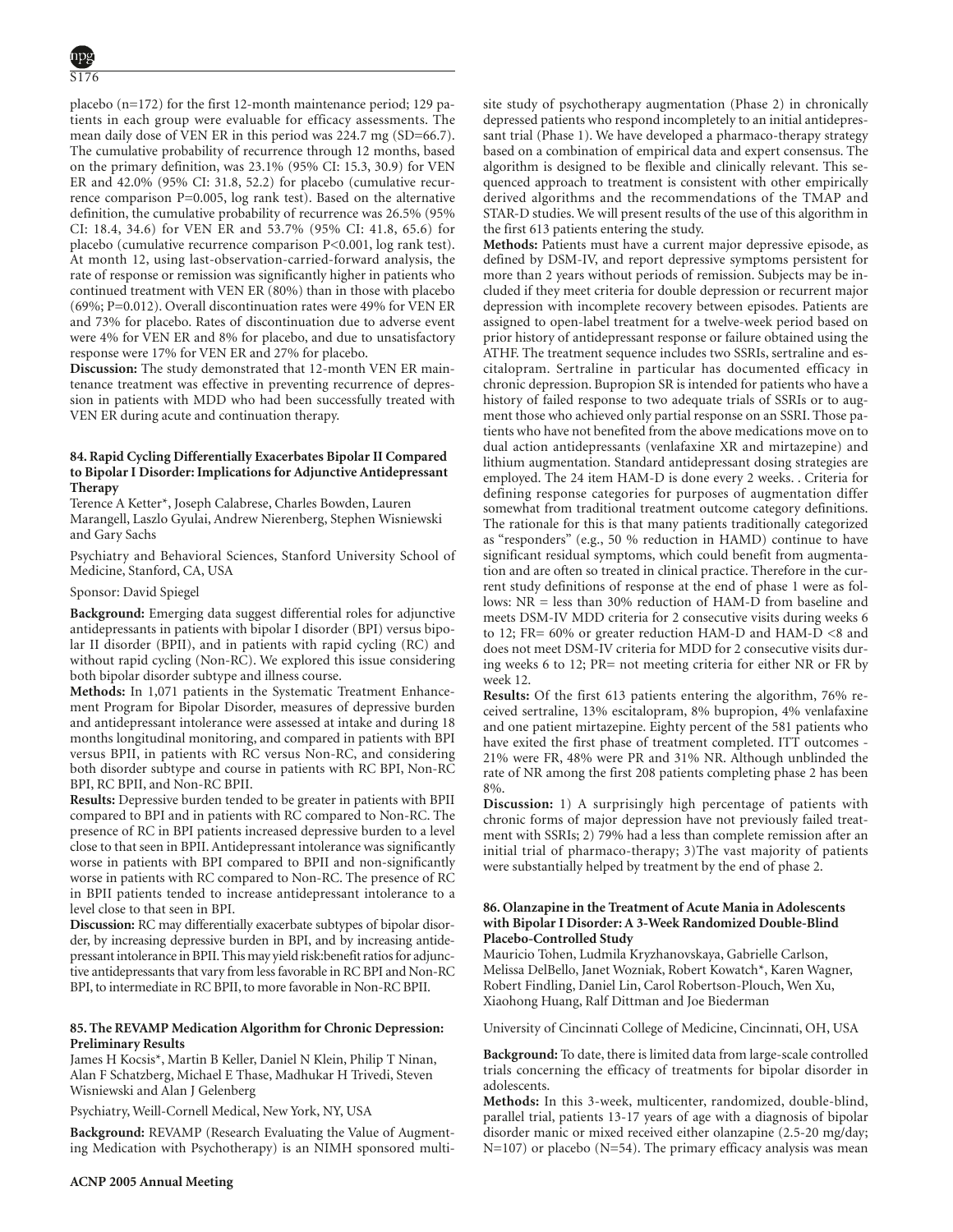change from baseline to endpoint in Young Mania Rating Scale (YMRS) total score. Additional efficacy analyses included rates of response (≥50% decrease in YMRS total score and CGI-BP Severity of Mania score ≤3) and remission (YMRS total <12 and CGI-BP Severity of Mania score ≤3), time to response and remission, and baseline to endpoint changes on the Clinical Global Impression Scale (CGI-BP overall, mania and depression severity), Children's-Depression Rating Scale-Revised (CDRS-R), Overt Aggression Scale (OAS), and Attention-Deficit/Hyperactivity Disorder Rating Scale (ADHDRS). **Results:** The rates of study completion were 79.4% for patients treated with olanzapine, and 64.8% for those treated with placebo (p=.056). Olanzapine-treated patients experienced a significantly greater baseline to endpoint reduction in YMRS total score relative to placebo (-17.7 vs -10.0, p<.001; Effect Size, 0.84), and a greater proportion of olanzapine patients met response and remission criteria (44.8% vs 18.5%; p=.002 and 35.2% vs 11.1%; p=.001, respectively). Patients in the olanzapine group reached response and remission criteria significantly more rapidly (p=.003 and p=.002, respectively) relative to placebo. For nine of the eleven individual YMRS items, improvements were significantly greater with olanzapine compared to placebo. Significantly greater improvements with olanzapine treatment were also observed relative to placebo on the CGI-BP (overall and mania severity)(-1.6 vs -1.0; p<.001 and -1.7 vs -1.1; p<.001, respectively), ADHDRS (-11.4 vs -7.4; p=.048), and OAS (-3.6 vs -1.9; p<.001) scales. The types of adverse events among adolescent patients appear to be similar to those observed in adults. Somnolence, sedation, increased appetite and weight gain were treatment-emergent adverse events reported significantly more frequently among patients in the olanzapine-treatment group. Mean baseline to endpoint weight change was significantly greater for patients treated with olanzapine relative to placebo (3.7 vs 0.3 kg, p<.001). Significantly more olanzapine-treated patients experienced treatment-emergent weight gain ≥7% of baseline relative to placebo (41.9% vs 1.9%; p<.001). Treatment-emergent hyperprolactinemia was also significantly higher in olanzapine-treated patients. The incidence of treatment-emergent abnormal levels at any time during the study among olanzapine- and placebo-treated patients under fasting conditions was 1.2% vs 0.0%, n.s. for glucose; 1.3% vs 0.0%, n.s. for total cholesterol; 7.7% vs 0.0%, n.s. for triglycerides, or uric acid 7.8% vs 6.8%, ns, respectively. **Discussion:** Other safety information including laboratory values and vital signs will be presented in the poster.

#### **87. Paroxetine-Induced Increase in LDL Cholesterol Levels**

Jean-Michel Le Melledo\*, Kevin Mailo, Maria Castillo Abadia, Lucas Gil, Nathalie Lara, Stephen Newman, Glen Baker, Stephen Archer and Mickael Van Ameringen

Psychiatry, University of Alberta, Edmonton, AB, Canada

Sponsor: Past Travel Awardee, ADAA, 2001

**Background:** Paroxetine, a selective serotonin reuptake inhibitor, is widely prescribed since it is indicated for multiple psychiatric disorders including major depression and anxiety disorders such as panic disorder. Our objective was to assess the effect of short-term administration of paroxetine on the lipid profile, particularly low-density lipoprotein cholesterol (LDL-C) levels.

**Methods:** Blood samples for measurement of lipid profile were collected at baseline, after 8 weeks of paroxetine administration, and post-discontinuation in 33 male subjects [24 male healthy controls (HCs) and 9 male patients suffering from panic disorder (PD)].

**Results:** Paroxetine treatment, both in HCs and PD patients, induced a mean 9.35% increase in LDL-C that normalized post-discontinuation, suggesting causality. Potential confounding factors such as exercise, diet, and body mass index (BMI) did not explain such alterations in LDL-C.

**Discussion:** The LDL-C levels reached after 8 weeks of paroxetine treatment were above 2.59 mmol/L in 36% of our low cardiovascular (CV) risk subjects. This increase in LDL-C in this subgroup would be S177

associated with a minor increase in coronary heart disease (CHD) risk that would not warrant therapeutic intervention according to the National Cholesterol Education Program (NCEP) guidelines. A similar 9.35% paroxetine-induced increase in LDL-C observed in the large number of psychiatric patients suffering from comorbid established CHD would be detrimental from a CV perspective and would oppose the new NCEP therapeutic goals of decreasing LDL-C levels by 30 to 40% in high and moderately high-risk patients.

# **88. Reduced Brain Docosahexaenoic Acid Content After a Single Reproductive Cycle in Female Rats Maintained on a Diet Deficient in n-3 Polyunsaturated Fatty Acids**

Beth Levant\*, Jeffery D Radel and Susan E Carlson

Pharmacology, University of Kansas Medical Center, Kansas City, KS, USA

Sponsor: Salvatore Enna

**Background:** Low levels of n-3 polyunsaturated fatty acids (PUFAs), particularly docosahexaenoic acid (DHA, 22:6n-3), are implicated in postpartum depression, non-puerperal depression, and schizophrenia and affect the serotonergic and dopaminergic systems in animals. Long-chain polyunsaturated fatty acids (LC-PUFAs; 20+ carbons), are a major component of the phospholipids that form cell membranes, serve as precursors for prostaglandins and other signaling molecules, and affect gene transcription. The phospholipid fatty acid composition of various tissues, including brain, can vary over time depending on the availability of specific fatty acids. In humans, the nutritional demands of pregnancy can deplete maternal plasma DHA levels, but little is known about the effects of reproduction on LC-PUFA composition of the maternal brain. In this study, a rat model was used to determine whether brain phospholipid LC-PUFA composition is altered in female rats after pregnancy and lactation under dietary conditions supplying adequate or inadequate n-3 PUFAs.

**Methods:** The control diet was prepared from Harlan Teklad Basal Diet (TD00235 with mineral, vitamin, and choline additives) by adding 7% by weight of pure soybean oil (without partial hydrogenation). The n-3 PUFA-deficient diet was prepared by adding 7% by weight of pure sunflower oil to the basal diet. The fat composition of the control diet was 7.4% α-linolenic acid (18:3n-3) and 59.5% linoleic acid (18:2n-6), respectively, whereas the deficient diet contained 0.5% and 67.4%, respectively, of these fatty acids. DHA and other LC-PUFAs were not detectable in either diet. Female Long-Evans rats (14 weeks old;  $n = 5$  per group) were mated and placed on the diets at the time conception was noted. Age-matched, virgin rats maintained on the control or deficient diets for 6 weeks served as nopregnancy controls. At weaning (postnatal day 21), total phospholipid fatty acids were measured in whole brain by GC as area percent and compared between groups by ANOVA and Tukey's test.

**Results:** Virgin rats on the deficient diet had no alterations in brain content of any of the major n-3 and n-6 LC-PUFAs compared to virgin rats on the control diet. Likewise, the fatty acid composition of postpartum rats on the control diet was not different from virgin controls. In contrast, postpartum rats on the deficient diet exhibited decreased brain DHA content of 21 and 20% compared to virgin rats on the control and deficient diets, respectively (P<0.01). An increase in brain docosapentaenoic acid (DPA, 22:5n6) content to 243% of that in control virgin rats (P<0.01) was also observed, indicating a substitution of n-6 for n-3 fatty acids in cell membranes.

**Discussion:** The present findings indicate that, in our animal model, maternal brain DHA content can be reduced after a single reproductive cycle under dietary conditions with reduced availability of n-3 PUFAs. This depletion may alter neuronal function and consequently affect the sensitivity of the postpartum organism to stress. In view of the low levels of n-3 PUFAs, relative to n-6, in the North American diet, this finding identifies a candidate environmental risk factor for postpartum neuropsychiatric disorders.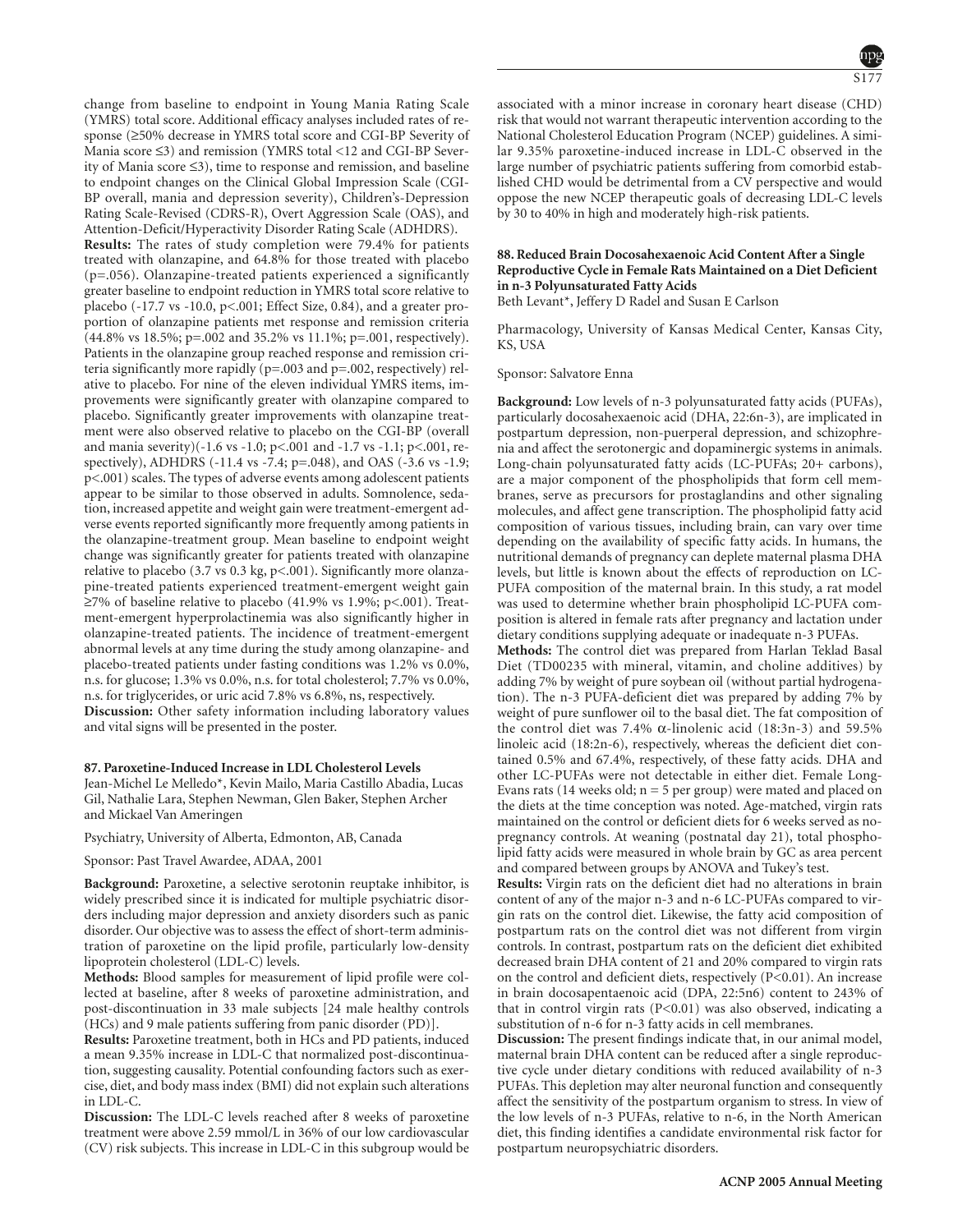# **89. Pooled Analysis of Response and Remission Rates with Venlafaxine ER in Social Anxiety Disorder**

Michael Liebowitz\*, Jonathan R Davidson, Carlos Blanco, Raj Tummala and Qin Jiang

# New York State Psychiatric Institute, New York, NY, USA

**Background:** To compare the efficacy of venlafaxine extended release (ER) versus placebo in the treatment of social anxiety disorder (SAD). **Methods:** Data were pooled from 5 randomized studies of patients with DSM-IV SAD (N=1459) treated with venlafaxine ER (flexible dose 75-225 mg/day in 4 studies; fixed dose 75 mg/day and flexible dose 150-225 mg/day in 1 study; n=772), or placebo (n=687) for 12 weeks; 1 study lasted 28 weeks. Efficacy assessments included the Liebowitz Social Anxiety Scale (LSAS) and the Clinical Global Impressions-Improvement (CGI-I) scale. Rates of response (CGI-I =1 or 2) and remission (LSAS ≤30) were determined at week 12 for the full data set and at week 28 for the single long-term study. Severity of physical symptoms was determined using the sum of the scores on 4 items (sweating, blushing, palpitations, and tremor) from the Social Phobia Inventory (SPIN). Response and remission rates were calculated for the overall population, as well as stratified by gender and level of physical symptom severity at baseline, based on the median split in SPIN physical symptoms score. Response and remission rates were compared between the venlafaxine ER and placebo groups using the Fisher's exact test. Data were from the intent-to-treat population, and the last-observation-carried-forward method was used to account for missing data. The number needed to treat and 95% confidence interval (CI) were calculated based on remission rates at week 12.

**Results:** In the overall population, response rates were 55% for venlafaxine ER and 33% for placebo (P<0.0001); remission rates were 25% and 12%, respectively (P<0.0001). Women comprised 46% of the population. Response and remission rates among men and women did not differ. Response rates were 55% and 32% among venlafaxine ER- and placebo-treated women, respectively (P<0.0001); remission rates were 26% and 12%, respectively (P<0.0001). Among men, response rates were 52% and 34% for the venlafaxine ER and placebo groups, respectively (P<0.0001); remission rates were 25% and 12%, respectively (P<0.0001). The median baseline SPIN physical symptoms score was 9. Response and remission rates did not differ based on severity of physical symptoms. Among patients with less severe physical symptoms (ie, baseline score ≤9; n=661), response rates were 52% and 32% for venlafaxine ER and placebo, respectively (P<0.0001); remission rates were 27% and 14%, respectively (P<0.0001). Response rates for the population with more severe physical symptoms (ie, baseline score >9; n=794) were 56% for the venlafaxine ER group and 33% for the placebo group (P<0.0001); remission rates were 24% and 11%, respectively (P<0.0001). In the long-term study, response rates for venlafaxine ER and placebo were 53% and 28%, respectively, at week 12 (P<0.0001), and 58% and 33%, respectively, at week 28 (P<0.0001). Remission rates in the longterm study were 23% for the venlafaxine ER group and 11% for the placebo group at week 12 (P=0.005) and 31% and 16%, respectively, at week 28 (P=0.0023). For the overall population, the number needed to treat for remission at week 12 was 8 (95% CI: 6.5, 8.9). **Discussion:** The results of this analysis demonstrate that venlafaxine ER is effective in the treatment of SAD, regardless of gender or severity of physical symptoms.

# **90. Randomized Controlled Trial of the Cognitive Side Effects of Magnetic Seizure Therapy and Electroconvulsive Shock**

Sarah H Lisanby\*, Tammy D Moscrip, Bruce Luber, Matthew Truesdale, Niko Reyes, Louis Trotman and Herbert S Terrace

Brain Stimulation & Neuromodulation Division, Department of Psychiatry, Columbia University, New York, NY, USA

**Background:** Magnetic seizure therapy (MST) is under development as a means of improving the cognitive side effect profile of electroseizures that spare cortical regions involved in memory. Previously we reported fewer acute cognitive side effects following individual MST and ECT sessions. Here we report on cognitive outcomes following a full course of MST and electroconvulsive shock (ECS) in a validated nonhuman primate model for the cognitive consequences of convulsive therapy, and present the first data on the safety of high dose MST. **Methods:** We tested whether MST had a cognitive side effect profile distinct from ECS in a nonhuman primate model, using the Columbia University Primate Cognitive Profile, which has been shown to be sensitive to the cognitive effects of ECS. Using a within-subject crossover design, daily ECS, MST, and sham (anesthesia-only) were administered in 5-week blocks. ECS and MST were administered at 2.5 x seizure threshold under general anesthesia (methohexital and succinylcholine). Behavioral training to permit venipuncture in the home cage obviated the need for pre-sedation with ketamine, which represented a confound of prior work. Rhesus macaques were trained on a long-term memory task, an anterograde learning and memory task, and a combined anterograde and retrograde task where learning and memory were evaluated for new and previously learned 3-item lists. Acutely following each intervention, monkeys were tested on the cognitive battery twice daily, separated by a 3-hour retention interval. **Results:** Monkeys were least accurate following ECS (p's<0.05) as compared to sham and MST. This effect was most marked for longterm memory of a constant target, short-term memory of a variable target and recall of previously learned 3-item lists. Monkeys were slowest to complete all tasks following ECS (p's=0.0001). Time to task completion following MST did not differ from sham. An additional subject was tested with MST delivered at 6 x seizure threshold using a new device capable of delivering 100 Hz stimulation at maximal output for up to 10 seconds, and advantages of MST were still seen, even when contrasted with ECS at 2.5 x seizure threshold. Intracerebral recordings of ictal EEG induced by ECS and MST in hippocampus are consistent with these results, showing less intense seizure spread to hippocampus during MST.

convulsive therapy (ECT) by inducing more spatially delimited

**Discussion:** These findings suggest that MST has a more benign acute cognitive side effect profile than ECS in the monkey model, consistent with observations from human MST. These data add to evidence for the safety of MST and support further human testing with this intervention. This work was carried out in accordance with the Declaration of Helsinki and/or with the Guide for the Care and Use of Laboratory Animals, as adopted and promulgated by the National Institutes of Health.

# **91. The Familial Aggregation Anxiety Disorders Ascertained from the Community versus Clinics**

Nancy C Low\*, Lihong Cui and Kathleen R Merikangas

SDGE, NIMH, Bethesda, MD, USA

#### Sponsor: Kathleen Merikangas

**Background:** The vast majority of literature on the familial aggregation of mental disorders has focused on probands (and their relatives) recruited from clinical settings. Sparse research exists that examines clustering of psychiatric illnesses among families ascertained from the community. Although family ascertainment from the community is not feasible for rare diseases, systematic recruitment from the community increases the generalizability of the estimates and the validity of the components of familial aggregation. Such observations have important implications in the search and understanding of the etiological role genetic factors play in the pathogenesis of psychiatric illness.

**Methods:** Probands with panic disorder with or without agoraphobia and/or social phobia were recruited from outpatient specialty clinics for anxiety disorders and from the same community using a random digit dialing procedure. All probands, controls, and their relatives were assessed using the Schedule for Affective Disorders and Schizophrenia (SADS) and the Family History Research Diagnostic Criteria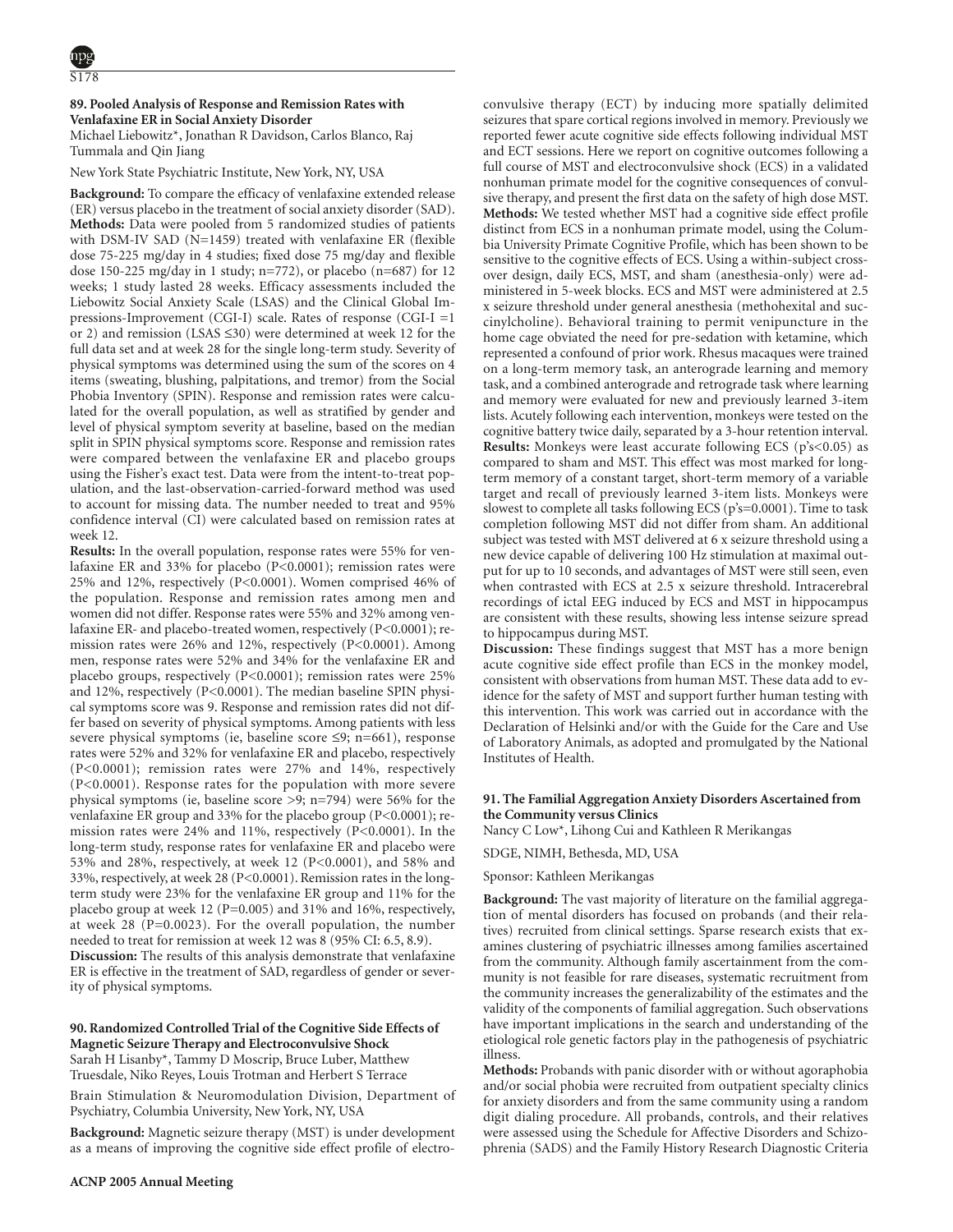(FHRDC), both of which were modified for DSM-III-R criteria. Best estimate diagnoses of probands, controls and relatives were made by experienced clinicians. Lifetime prevalence rates of anxiety disorders were obtained among the relatives of probands recruited from anxiety disorder clinics ( $N=182$ ), from the community ( $N=171$ ), and controls  $(N= 267)$ .

**Results:** The rate of anxiety disorders among the relatives of clinic probands was two-fold that of anxiety rates among relatives of community probands (36.5% vs. 16.2%, p<0.0001). The clinical profile of clinic- versus community-ascertained anxiety probands was not different. To explain what accounted for the difference in the familial aggregation of aggregate anxiety disorders, the differential distribution of specific anxiety disorders between the clinic and community was examined. There was a great preponderance of panic disorder probands from clinic (92.5%, 37/40) compared to the community (27.8%, 10/37) (p<0.0001). Therefore, the source of panic disorder probands was examined as a confounder for the differential anxiety rates among relatives. The relative rate of panic disorder among the clinic- versus community-probands was statistically different - 12% (21/174) versus 10.8% (10/37), respectively (p<0.0008). Sixty-five percent (26/40) of the clinic probands had generalized anxiety disorder (GAD) versus 30.6% (11/36) of the community probands (p<0.003). The relative rates of GAD among the clinic families was 20.3% (37/112) compared to 1.8% (3/48) among community (p<0.007). In contrast, rates of social phobia among the probands were 40.0% (16/40) and 72.2% (26/36) from the clinic and community, respectively (p=0.005) and the corresponding relative rates were 18.6% (13/70) compared 11.5% (15/130) (p=0.149).

**Discussion:** The familial aggregation of anxiety disorders ascertained from clinics is two-fold that of those families ascertained from the community. The difference is mainly explained by the differential distribution of specific anxiety disorder among the clinics versus the community. There was a greater degree of familial aggregation of panic disorder and generalized anxiety disorder among probands from clinics compared to those from the community. In contrast, the familial aggregation of phobic states including social phobia, agoraphobia and simple phobia did not differ among clinic vs community probands. The source of ascertainment of probands may have major impact on the results of studies investigating the role of genetic factors in the etiology of psychiatric disorders.

#### **92. Increased Neurogenesis in CREB-Deficient Mice is Associated with Antidepressant-Like Behavior**

Jessica E Malberg\*, Alana C. C Conti, Anita J Bescholt, Irwin Lucki and Julie A Blendy

Neuroscience Discovery, Wyeth Research, Princeton, NJ, USA

#### Sponsor: Irwin Lucki

**Background:** Chronic antidepressant administration increases hippocampal neurogenesis. To date, the mechanisms involved in antidepressant-induced changes in neurogenesis and related synaptic plasticity are unknown. Pharmacological and molecular studies have identified a role for cAMP response element binding protein (CREB) in the mechanism of action of antidepressant drugs. The role of CREB in antidepressant-induced neurogenesis and behavior, using a CREB-deficient mouse model (CREBα∆ mutant), was examined. In addition, noradrenergic and serotonergic modulation of CREB was investigated in this mouse model.

**Methods:** In the first set of studies, the role of noradrenergic modulation of CREB on cell proliferation and neurogenesis was studied. 5 bromo-2-deoxyuridine (BrdU) was used to label dividing cells after 21-day desipramine (DMI) treatment. Animals were sacrificed 1 day (proliferation) or 28 days (survival and neurogenesis) after the BrdU injection. In the next set of studies, the role of serotonin in sustaining behavior and cell proliferation in CREBα∆ mutants was studied. Animals were administered PCPA to deplete serotonin. They were subsequently analyzed for immobility behavior on the tail suspension test and injected with BrdU for neurogenesis studies.

**Results:** In the first set of studies, saline-treated CREBα∆ mutant mice had increased cell proliferation (52% increase in BrdU-positive cells) compared to wild-type controls. DMI treatment increased the number of proliferating cells in wild-type mice compared to saline control by the same magnitude (51%). However, DMI treatment did not alter cell proliferation in CREBα∆ mutant mice. At the 28-day timepoint to study cell survival, the same pattern of BrdU labeling was seen. CREBα∆ mutant mice exhibited a 139% increase in BrdUpositive cells compared to wild-type controls. DMI treatment increased the number of BrdU-positive cells (79%) in wild-type mice compared to saline treated controls. There was no effect of DMI in the CREBα∆ mutant mice at this timepoint. Triple-labeling studies demonstrated that in all genotype and treatment groups, the majority of BrdU-positive cells had a neuronal phenotype (Wild-Type-saline or DMI: 67 and 66% respectively; CREBα∆-saline or DMI: 70 and 76% respectively), indicating that CREB-deficient mice and DMItreated wild-type mice had increased neurogenesis. In the second set of studies, animals were analyzed on the tail suspension test for antidepressant activity. CREBα∆ mutant mice had reduced baseline levels of immobility compared to wild-type mice. While depletion of 5-HT with PCPA had no effect on immobility time in wild-type mice, PCPA treatment significantly increased the immobility time of CREB-deficient mice to wild-type levels. In addition, PCPA treatment reduced the level of cell proliferation in CREB-deficient mice to wildtype levels.

**Discussion:** This data demonstrate a complex interaction of CREB with the noradrergic and serotonergic systems in mediating antidepressant-like behavior and neurogenesis. CREB-deficient mice displayed an antidepressant-like phenotype that is associated with increased neurogenesis. However, an intact CREB system is necessary for DMI-induced increases in cell proliferation and neurogenesis. Moreover, serotonin transmission sustains increases in neurogenesis in CREBα∆ mutant mice and antidepressant-induced behavior, since 5HT depletion prevented both the morphological and behavioral effects in mutant mice but not in wild-type controls. This research was supported by NCDDG program MH 72832 between the University of Pennsylvania and Wyeth Neuroscience.

# **93. Lithium Increases Gray Matter in the Prefrontal and Subgenual Prefrontal Cortices in Treatment Responsive Bipolar Disorder Patients**

Gregory J Moore, Bernadette M Cortese, Debra A Glitz, Caroline Zajac-Benitez, Jorge A Quiroz, Thomas W Uhde, Wayne C Drevets and Husseini Manji\*

Mood and Anxiety Disorders Program, National Institute of Mental Health, Bethesda, MD, USA

**Background:** Recent molecular, preclinical, and preliminary clinical studies suggest long term therapeutic effects of mood stabilizers may be mediated by modulating expression of potent neurotrophic and neuroprotective factors having the potential to reverse impairments of cellular resilience, reductions in brain volume, and cell death or atrophy hypothesized to underlie the pathophysiology of bipolar disorder **Methods:** To investigate the clinical significance of these findings we performed a longitudinal study exploring neurotrophic effects of the mood stabilizer, lithium, via high resolution volumetric MRI in well characterized bipolar depressed subjects (n=28) at baseline (medication free), and following chronic lithium (Li) administration (4 wks). Total brain gray matter (GM), prefrontal GM, and left subgenual prefrontal GM were determined using validated semi-automated segmentation and region of interest methodology.

**Results:** Significant increases in total brain GM in bipolar subjects were observed following chronic Li administration, confirming our previous preliminary study. Regional analyses in the bipolar subjects revealed significant differences between responders (>50% decrease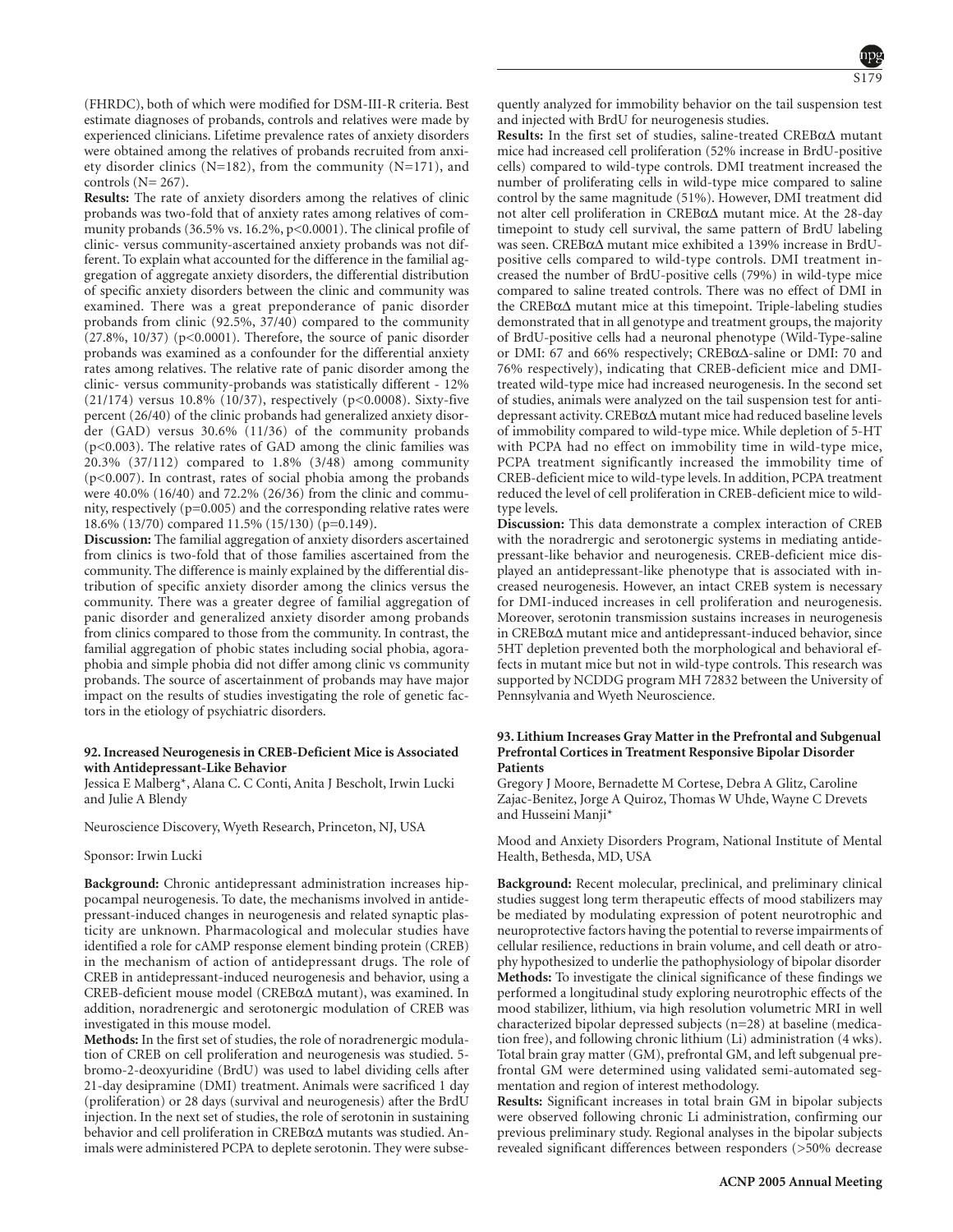in HAM-D) and non-responders; only responders showed increases in GM in the prefrontal cortex and left subgenual prefrontal cortex. Our finding of an increase in prefrontal gray matter structures in clinical responders to mood stabilizer treatment is of particular interest. Specifically, the data from our longitudinal study suggests a regionally-specific, pharmacologically-induced increase in human gray matter volume, but not white matter, following 4 weeks of treatment with lithium in bipolar depressed patients who clinically respond to treatment.

**Discussion:** This observation provides the first direct in vivo human evidence that medications with neurotrophic effects are capable of increasing gray matter volumes in the adult human brain in regions implicated in the neuropathophysiology of bipolar disorder. These observed changes occur on a time scale associated with increased bcl-2 expression and GSK-3 inhibition, suggesting that these neurotrophic signaling cascades may be responsible for at least some of lithiums therapeutic effects. The data also support the notion that future development of treatments that more directly target molecules in critical CNS pathways that regulate cellular plasticity and resilience hold promise as novel, improved long-term treatments for severe mood disorders.

### **94. Vagus Nerve Stimulation for the Treatment of Rapid Cycling Bipolar Disorder**

Lauren Marangell\*, Trisha Suppes, Holly Zboyan, Grace Fischer, James Martinez, Diane Snow and Suresh Sureddi

Psychiatry, Baylor College of Medicine, Houston, TX, USA

Sponsor: Trisha Suppes

**Background:** Background: Vagus nerve stimulation (VNS) delivered by an implantable, programmable pulse generator was recently approved by the United States Food and Drug Administration as an adjunctive long-term treatment for patients with recurrent or chronic depression. We hypothesized that VNS might be effective in the treatment of rapid cycling bipolar disorder.

**Methods:** Methods: Ten adult outpatients (8 females and 2 males) with treatment-resistant rapid cycling bipolar disorder (BP1= 8; BPII= 2) were implanted with the VNS device following 60 days of prospective observation with stable pharmacotherapy. One patient was found to not meet study criteria post-implantation and was discontinued from the study. The nine other subjects received ongoing treatment with VNS and concomitant psychotropic medications for one year. The primary *a priori* endpoint was the change in severity of symptoms, as assessed by prospective Life Charting Methodology (LCM). Secondary outcomes included the MADRS and YMRS.

**Results:** Results: Over one year of follow-up, the mean percentage change from the two-month baseline period was found to be statistically significant for overall illness,  $32\%$  ( $\pm 32.3$ ) p=0.02, for depression symptoms,  $30\%$  ( $\pm 31.7$ ) p= 0.02, and for manic symptoms,  $32\%$ (±35.9), p=0.03, as assessed by the LCM. Statistically significant improvements were also seen in MADRS scores. Over one year, mean change from the 2-month baseline was 9.3 points  $(\pm 6.7)$  p< 0.01, and mean percentage change was  $40\%$  ( $\pm$ 25.3), p<0.01.

**Discussion:** Conclusions: This open trial in treatment-resistant patient group suggests that long-term VNS may be a useful treatment in rapid cycling bipolar disorder.

# **95. A Randomized, Double-Blind, Placebo-Controlled, Flexible-Dose, Trial of Augmentation with OROS Methylphenidate in Treatment Resistant Depression**

Prakash S Masand\*, Ashwin A Patkar, Kathleen Peindl, Christa Hooper-Wood, Patrick E Ciccone and Daniel Blazer

Psychiatry, Duke University, Durham, NC, USA

Sponsor: Daniel Blazer

**Background:** About 60% of patients with major depression treated with antidepressants respond at 8 weeks and only 30% achieve remission. Patients who experience partial or no response to antidepressant treatment, are considered to experience treatment resistant depression (TRD). In the first double-blind, placebo-controlled study of stimulant augmentation in TRD, we examined the efficacy and safety of augmenting with OROS® methylphenidate (MPH) for non or partial responders to antidepressants

**Methods:** 60 subjects with an a priori defined TRD were enrolled in a 4-week double-blind, placebo controlled trial of OROS (18 mg to 54 mg per day). The preexisting antidepressant dose was kept unchanged. The primary efficacy measure was a change in scores on the Hamilton Depression Rating Scale (HAM-D) from randomization to end of treatment. Treatment response was defined as a ≥ 50% reduction in HAM-D scores during treatment. Secondary efficacy measures included changes in Clinical Global Impression- Improvement (CGI-I) and severity (CGI-S) scores and Beck Depression Inventory (BDI) scores. Data was analyzed with Intent to Treat (ITT) with Last Observation Carried Forward (LOCF) approach.

**Results:** 83% of subjects completed the study. The mean dose of methylphenidate ER was  $34.2 \pm 16.1$  mg/day. There were no statistically significant differences between the OROS MPH (n=30) and placebo (n=30) groups in reduction in HAMD scores (-6.9 in drug and -4.7 in placebo) from baseline to end of treatment  $(F(1,47)=1.24,$ p =.22, repeated measure ANOVA). Although there were numerically more responders  $(≥ 50%$  reduction in HAM-D) in the drug group (40%) compared to placebo group (23.3%), this difference did not reach statistical significance (chi2= 2.34, p=0.12). On the secondary efficacy measures of changes in CGI-I, CGI-S and BDI, the drug failed to separate from placebo, however the proportion of responders (CGI-I score of 1 or 2) in the drug group (43.3%) were numerically higher than placebo  $(26.6\%)$  (chi2= 1.32, p=0.32). There were no significant differences in weight, heart rate and blood pressure changes between the drug and placebo groups. The common adverse events were loss of appetite, nausea, headache and anxiety.

**Discussion:** The study failed to show a statistically significant benefit for augmentation with OROS MPH in patients with TRD. Combination of OROS MPH with antidepressants was well tolerated in the patients. A lack of power due to a small sample size could be one explanation of the negative findings. Suboptimal dosing could be another possible reason because the mean dose of OROS MPH (32  $\pm$  16 mg/day) was less than that shown to be effective for treatment of adults with ADHD (82  $\pm$  22 mg/day) (Spencer et al, 2005). Finally depressed patients were not screened for co-morbid ADHD and it is possible this subgroup could have shown a more favorable response to a combination of antidepressants and OROS MPH (Biederman, 2004). Adequately powered, randomized, placebo controlled trials with comorbid ADHD as a stratifying variable are necessary to fully evaluate the efficacy of OROS MPH in treatment-resistant depression.

# **96. A Genome-by-Genome Interaction Linkage Scan of Bipolar Disorder**

Melvin McInnis\*, Peter Zandi, Anjene Addington, Carl Langefeld, John Nurnberger, Bill Byerley, Elliot Gershon, John Kelsoe, John Rice, Bill Scheftner, Bill Coryell, Wade Berrettini and Francis McMahon

U Michigan, Ann Arbor, MI, USA

Sponsor: John Nurnberger

**Background:** Bipolar disorder (BPD) is a severe psychiatric illness characterized by pathological swings of mood, from mania to depression. There have been several genome-wide scans of BPD with a number of regions implicated, but no one gene has been consistently implicated in the pathophysiology of BPD. It is highly likely that BPD results from interactions between two or more genes along the genome, and attempts have been made to identify interactions between two genomic regions that associate with BPD.

**Methods:** The sample consisted of the 644 pedigrees from waves 1-4 of the NIMH Genetics Initiative for Bipolar disorder. Analyses were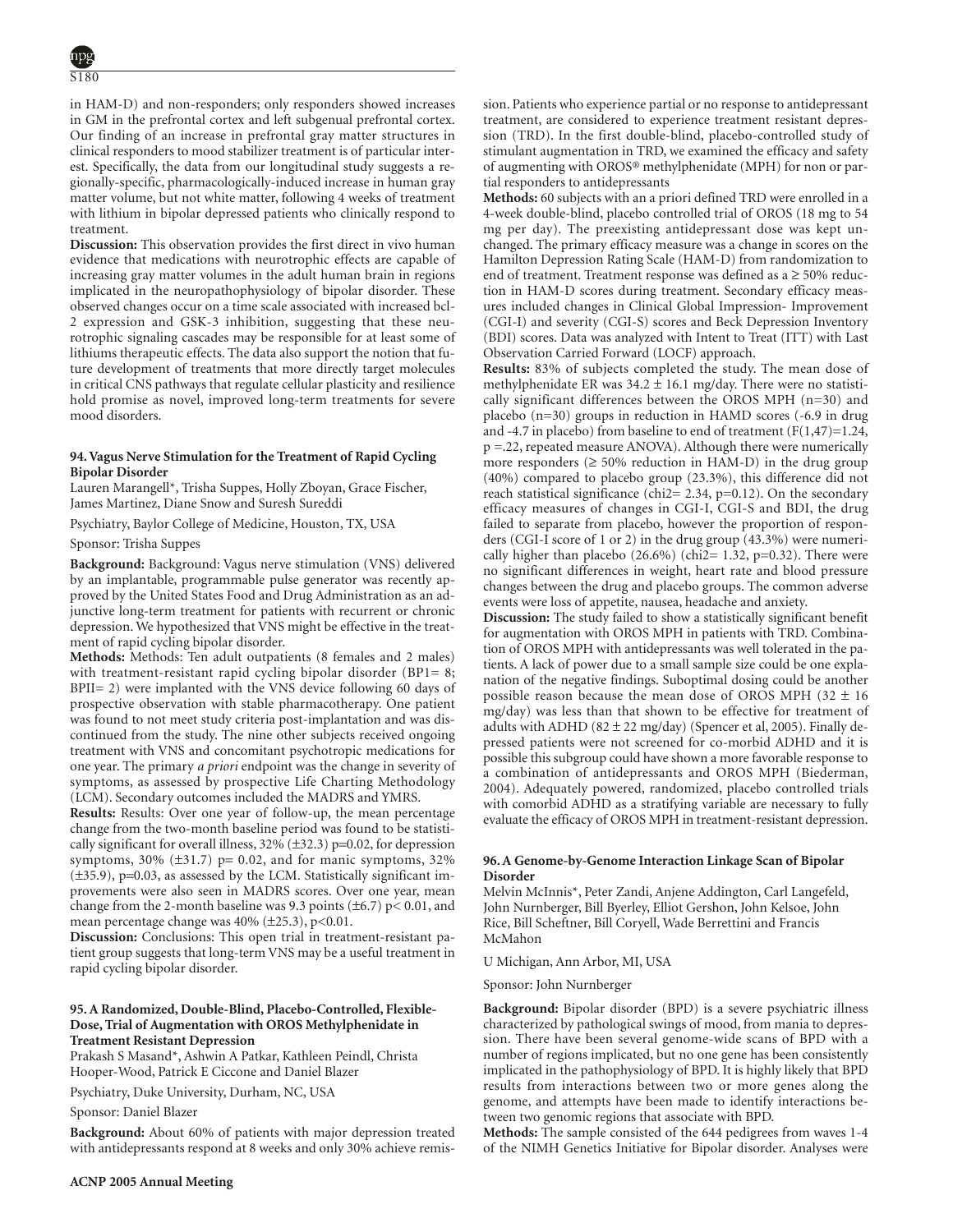performed using a narrow phenotype definition, including BPI and schizoaffective mania. There were 796 all possible sib-pairs and 1,119 all possible relative pairs. Families were genotyped in four separate samples; waves 1 and 2 were genotyped by the collaborating institutions and waves 3 and 4 (77% of the families) were genotyped by CIDR. In total, 685 micro-satellite markers were genotyped in the sample across the genome at an average interval of 5.09 cM. Genotype data were combined from all waves 1-4. Several steps were taken to check the genotype data for quality control; UNKNOWN and PEDCHECK to check for inheritance errors, PREST to check for unlikely relationships, and the output from CRIMAP for unlikely double recombinations. The genetic map was the framework deCode map. We then analyzed the data using an NPL regression approach. This approach is based on the NPLpairs statistics computed in Genehunter. It uses a conditional logistic regression framework in which the family-specific NPL statistic at a locus is modeled as a predictor variable. It can be shown that the score test from the likelihood of such a model is asymptotically equivalent to Whittemore and Halpern's class of tests. The primary advantage of this approach is

that it allows us to evaluate simultaneously, either by joint or conditional hypothesis tests, the effects of multiple loci (heterogeneity) and test for interactions among sets of loci (epitasis). We used this approach to first conduct a single-locus genome-wide scan of the combined data, and then systematically test for genome-wide by genomewide interaction between pairs of loci.

**Results:** In the initial genome-wide scan analysis there were 5 regions with a  $LOD > 1.0$ . They include (in rank order of significance)  $17q24$ (p=0.0009), 17q25 (p=0.001), 6q21 (p=0.001), 17q12 (p=0.009), and 16q24 (p=0.01); the regions on 17 were all separated by a distance of 50 cM or greater. There were 7 regions with nominally significant evidence (p<10-4) of genetic interaction resulting in the Bipolar phenotype. In rank order of significance they include: 3q25-6p22 (p=.00003), 8q24-13q12 (p=.00005), 10p12-14q22 (p=.00005), 8p21-19q13 (p=.00006), 6q25-11p15 (p=.00007), 10p13-11p11  $(p=.00009), 3q13-18p11 (p=.00009).$ 

**Discussion:** The findings in the current analyses represent the first genome-by-genome analyses of the waves 1-4 NIMH. In the initial genome-wide analyses the regions that had been identified in previous analyses of subsets were supported. There were additional regions that were identified when interaction between genomic regions was studied. Several of the regions showing interaction had been identified in independent genome wide scans of bipolar disorder (e.g. 8q24, 13q12, 18p11, and 10p12). Future analyses of BPD will include genomic interactions and study of regional genes.

### **97. Behavioral and Anatomical Interactions Between Dopamine and Corticotropin-Releasing Factor (CRF)**

Edward G Meloni\*, Lyle P Gerety, Allison T Knoll, Bruce M Cohen and William A Carlezon

Psychiatry, Harvard Medical School at McLean Hospital, Belmont, MA, USA

# Sponsor: William Carlezon

**Background:** The neuropeptide corticotropin-releasing factor (CRF) is believed to play a role in a number of psychiatric conditions including depression, anxiety disorders, and eating disorders. Found in neurons of the paraventricular nucleus of the hypothalamus (PVN), a critical component of the hypothalamic-pituitary-adrenal (HPA) axis, as well as brain structures such as the central nucleus of the amygdala (CeA) and bed nucleus of the stria terminalis (BST), CRF is in a position to play an important role in the modulation of mood and emotional affect. As such, dysfunction within CRF brain circuits, a condition that has be linked putatively to chronic stress exposure, may underlie such psychiatric conditions as depression and anxiety disorders. In the present study, we examined the effects of altering dopamine transmission on CRF-enhanced startle, a behavioral assay used as an animal model of anxiety-disorder. In addition, because previous studies have shown that the BST is a critical brain area mediating CRF-enhanced startle, we attempted to identify the extent and source of dopaminergic innervation to this brain area using immunohistochemical and retrograde tracing techniques.

**Methods:** *Behavioral studies*: Male Sprague-Dawley rats (400 g) were implanted with a single infusion cannula (23-guage) into the lateral ventricle. One week later, rats received subcutaneous injections of the selective dopamine D1 receptor antagonist SCH 23390 (0, .01, .05, .1 or 5 mg/kg) followed by intracerebroventricle infusion of either vehicle (artificial cerebrospinal fluid,  $aCSF$ ) or CRF (1  $\mu$ g). Rats were then placed in the test cages and the amplitude of their startle reflex was measured in response to 400 startle-eliciting acoustic stimuli at each of three different intensities (95, 100 and 105 dB; 30-s interstimulus interval). *Anatomical studies*: Fluorescent immunohistochemistry was used to double-label CRF-containing cells and tyrosine hydroxylase (TH, an enzyme involved in catecholamine synthesis)-positive fibers in the dorsolateral BST (BSTld). Intra-BSTld injections of the retrograde tracer Fluorogold were then used to identify the source of the TH-positive fibers from the major dopaminergic (A8-A10) and noradrenergic areas (A5-A7).

**Results:** Behavioral results showed that the startle-enhancing effect of CRF was dose-dependently blocked by the dopamine D1 receptor antagonist SCH 23390 (.05 and .1 mg/kg) at doses that had no effect on baseline startle. Immunohistochemical studies showed that most CRF-containing cells in the BSTld were covered by a dense plexus of TH-positive fibers. Retrograde tracing studies identified neurons in the major dopaminergic areas, but not the major noradrenergic areas as a significant source of TH-positive innervation to the BSTld; the majority of Fluorogold-filled cells double labeled for TH were found in the A10dc periaqueductal gray area.

**Discussion:** Our behavioral data suggest that compounds with dopamine D1 receptor antagonist properties may have anxiolytic-like effects that could be useful for treating psychiatric symptoms associated with hyperactive CRF systems. Identification of a heavy dopamingeric input to the BST, a brain area shown to be critical for mediating effects of CRF on behavior, suggests that regulation of neurons in the BSTld by specific dopaminergic pathways (e.g. from the A10dc periaqueductal area) may be an important mechanism for controlling CRF-dependent mood and affective states.

# **98. Amyloid PET Imaging with Pittsburgh Compound-B in Late Life Depression with Cognitive Impairment**

Carolyn C Meltzer\*, Meryl A Butters, William E Klunk, Chester A Mathis, Julie C Price, Brian J Lopresti, Scott K Ziolko, Jessica A Hoge, Charles F Reynolds and Steven T DeKosky

Radiology, University of Pittsburgh, Pittsburgh, PA, USA

**Background:**Cognitive impairment — whether reversible or irreversible by antidepressant therapy — appears to be the single strongest predictor of the development of Alzheimers disease (AD) in late-life depressed patients. Further, cognitive impairment appears to enhance the morbidity, brittleness of treatment response, and risk of relapse associated with depression in late life. Increasing evidence supports the concept that latelife, and particularly late-onset, depression may be a prodrome of AD. The development of Pittsburgh Compound-B (PIB) presents the opportunity to investigate the relationship among cognitive impairment, subclinical AD pathology, and dementia risk in patients with depression of late life. The objective of this study was to investigate the underlying pathophysiology of the empirical link between late-life depression and AD using PET imaging and the beta-amyloid binding agent, PIB.

**Methods:** We studied 5 subjects with treated major depression (3M:2F, mean age 71.4, sd 4.0) who also qualified for a diagnosis of mild cognitive impairment (MCI). Three of these subjects recently presented to a late-life depression clinic and acutely remitted with citalopram therapy; the remaining two subjects presented to a memory disorders clinic and had a history of mid/late-life-onset depression. PIB-PET data from age matched controls (n=6; mean age 72.5,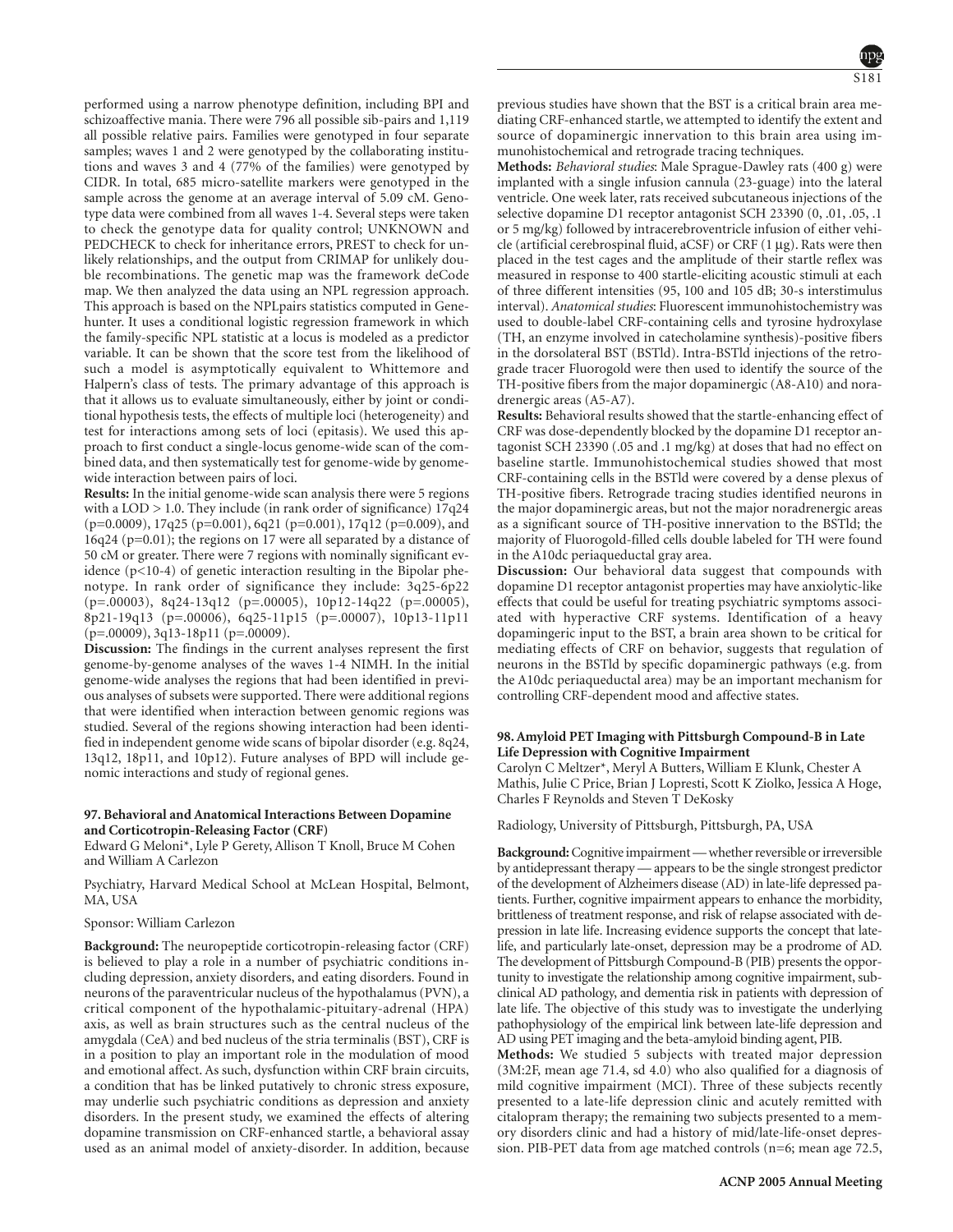sd 6.3), AD disease patients (n=8; mean age 68.3, sd 7.4), and MCI subjects without depression (n=8; mean age 70.9, sd 9.9) were used for comparison. Following injection of 15mCi PIB, dynamic PET imaging (90min) was performed with arterial sampling using a Siemens HR tomograph. Regional time-activity data were generated from magnetic resonance imaging (MRI)-guided regions-of-interest, including the posterior cingulate, prefrontal cortex, mesial temporal cortex, parietal cortex. The Logan graphical analysis was applied to the data for determination of regional PIB retention (distribution volume, DV), normalized to the cerebellar reference region DV to yield DV ratios (DVRs). MRI-based partial volume correction was applied to regional DVR values.

**Results:** Regional PIB DVR values in cortical areas in the 5 elderly subjects with depression and MCI spanned the range of values from control-like to AD-like; 3/5 subjects demonstrated PIB retention above the range of control subjects, indicative of the presence of amyloid in the posterior cingulate, prefrontal cortex, and parietal cortex. The mesial temporal lob demonstrated low DVR values in all subjects, as expected.

**Discussion:** We have demonstrated elevated PIB retention reflective of brain beta amyloid in non-demented late-life depressed subjects relative to controls. These preliminary findings are consistent with and supportive of the hypothesis that late-life depression may herald the development of AD. Future studies will further explore to what degree AD pathology may contribute to individual long-term prognosis, as well as the course, and treatment response characteristics of depression in late life.

# **99. Familial Patterns of Comorbidity of Migraine and Affective Disorders**

Kathleen R Merikangas\*, Nancy C Low and Lihong Cui

Intramural Research Program, National Institute of Mental Health, Bethesda, MD, USA

**Background:** Comorbidity between affective disorders and migraine has been well-established in clinical and community studies. However, the cause of this association is still unknown. Prospective studies have shown that the order of onset of these conditions is characterized by anxiety disorders in childhood and adolescence followed by the onset of migraine and the subsequent development of mood disorders. Recent findings have demonstrated that migraine is particularly associate with the bipolar subtype of mood disorders and atypical depression.

**Methods:** Data from a controlled family study of mood and anxiety disorders and migraine and a prospective high risk study of young offspring of parents with these conditions will be used to investigate the causes of comorbidity of these conditions. There were a total of 260 probands and 1615 first degree relatives who were directly interviewed using standardized diagnostic methods for both migraine and psychiatric disorders.

**Results:** The results demonstrate that both migraine and mood disorders are highly familial and that they co-aggregate in families. Bipolar disorder is associated with a 3.0-fold increased risk of migraine in relatives, irrespective of the presence of migraine in the bipolar probands. However, there is no concomitant increase in the rates of bipolar disorder among relatives of probands with migraine. 5This suggests that migraine may be an index of a subtype of bipolar disorder. There was also a familial association between panic disorder and migraine; however, this was explained in part by comorbidity between panic disorder and bipolar disorder in probands. Investigation of the high risk sample revealed that there is there is maternal transmission of migraine. Offspring also demonstrate comorbidity between migraine and anmxiety disorders, with an increasing association with mood disorders with increasing age. **Discussion:** These findings suggest that there may be a discrete subtype of bipolar disorder that is indexed by migraine. The implications of these results for identifying sources of heterogeneity in genetic studies of bipolar disorder and potential endophenotypes underlying this syndrome are discussed.

# **100. Emergence of Anhedonia in Laboratory Rats During Continuous Subordination Stress: Relevance to Antidepressants and Stimulant Abuse**

Klaus A Miczek\*, Herbert E Covington, Artur K Kieres, Jasmine J Yap and Ella M Nikulina

Psychology, Tufts University, Medford, MA, USA

**Background:** The development of experimental conditions for the study of anhedonia with relevance to affective disorders, drug abuse and schizophrenia remains a challenge for preclinical work. We now report evidence for the gradual emergence of loss of appetite, psychomotor retardation and anhedonic responses to rewards over time and their pharmacological reversal using chronic subordination stress in common strains of laboratory rats.

**Methods:** Breeding pairs of Long-Evans rats confront an intruder rat who lives in a protective cage with free access to food and water in the residents' home cage. Once a day, the protective cage is briefly removed and the ensueing aggressive confrontation is terminated when the intruder displays a submissive-supine posture and emits ultrasonic distress calls. Subsequently, body weight gain, sucrose intake and preference, exploratory behavior, psychomotor stimulant response to cocaine challenge, intravenous cocaine self-administration, cellular activation via c-fos in mesocorticolimbic areas are studied.

**Results:** In the course of the second week of continuous subordination stress, decreases in body weight, exploratory behavior and sucrose intake and preference begin to emerge. These behavioral indices of psychomotor retardation, loss of appetite and anhedonia persist for five weeks of continuous subordination stress. When challenged with cocaine (10 mg/kg) 10 days after the end of the continuous subordination stress, the typical motor activation was absent. By contrast, the same stimulant challenge resulted in sensitized locomotion in intruder rats that were intermittently stressed by brief defeat episodes. The intruder rats were subsequently fitted with permanently indwelling intravenous catheters and conditioned to activate a pump for cocaine self-administration. When compared to nonstressed control rats, a smaller proportion of continuously subordinate rats (a) acquired cocaine self-administration, (b) achieved lower break points when cocaine was available after progressively higher response requirements, and (c) stopped taking cocaine when the drug was available continuously for a 24-h "binge." By contrast, animals that experienced social defeat stress intermittently, self-administered cocaine more intensely, as evidenced by a significantly higher "breakpoint". Moreover, intermittently stressed animals take more drug and self-administer for longer time when cocaine is available continuously for a 24-h "binge."

**Discussion:** These results provide evidence for gradually emerging anhedonia-like responses in continuously subordinate animals, and this pattern contrasts with the sensitized response to cocaine due to intermittent social defeat stress. Both intermittent defeat stress and continuous subordination stress activate the HPA axis. Enduring cellular activation in the VTA, central amygdala and prefrontal cortex characterizes the intermittently stressed animals, as indicated by increased c-Fos immunohistochemistry. Antagonism at NMDA and mGluR5 receptors attenuate the sensitizing effects of intermittent social defeat stress. The physiological and behavioral deficits resulting from continuous subordination stress offer the opportunity to investigate the mechanisms by which antidepressant treatments achieve their effects.

# **101. The Anxiolytic Opipramol Affects Calcium Signalling via Sigma Receptors**

Walter E Muller\*, Bettina Henke and Kristina Treiber

Pharmacology, Biocenter University Frankfurt, Frankfurt, Germany

Sponsor: Peter T. Loosen

**Background:** While sigma receptors have been found in many neuronal as well as non-neuronal tissues, their molecular mechanisms on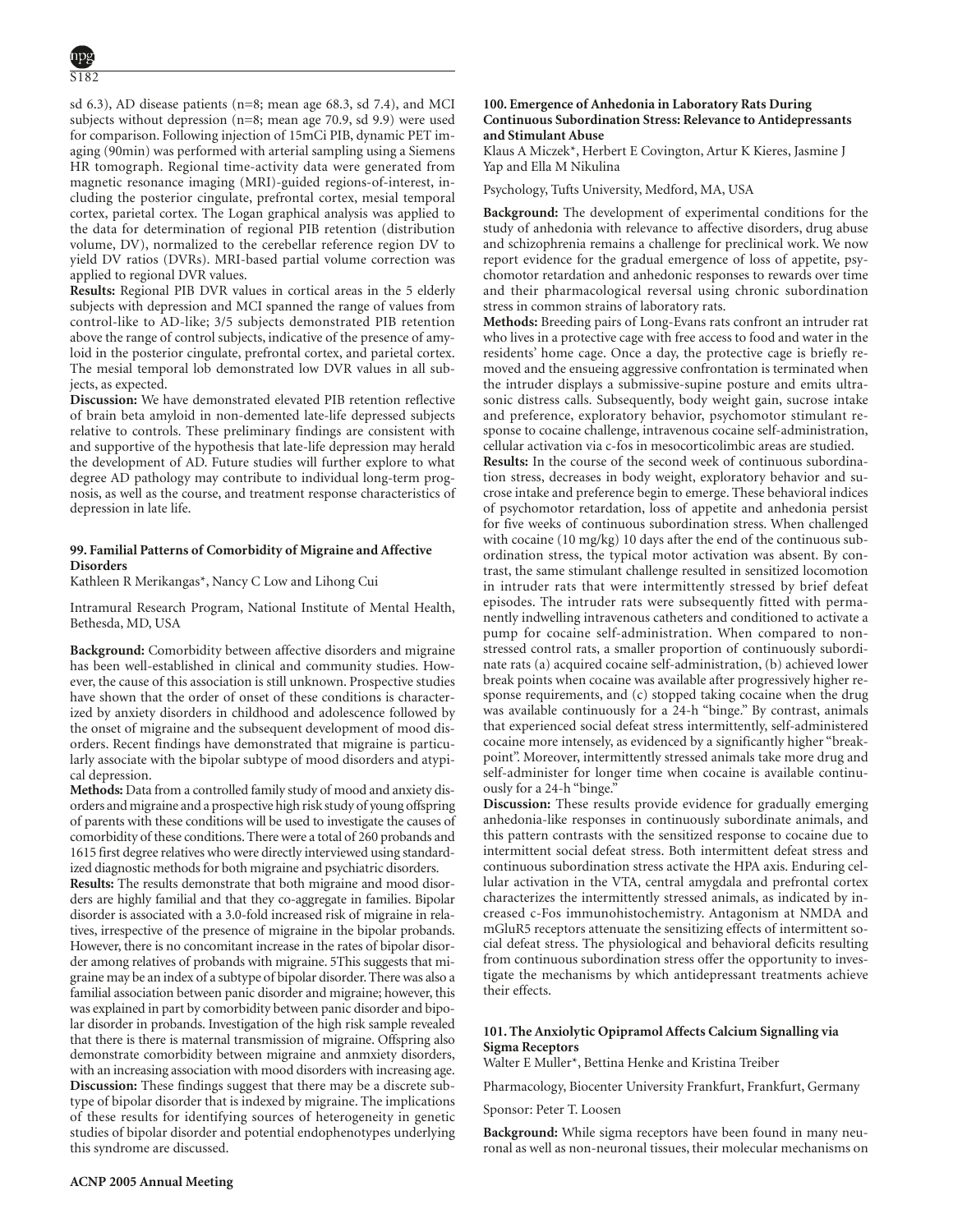cellular function are still not clear. Increasing evidence suggests that sigma sites are involved in the regulation of cellular calcium signalling where elevations but also reductions of the free intracellular calcium concentrations (Ca2+)i have been found (1,2). Although the final relevance of these effects might be still under discussion, modulation of calcium signalling represents an interesting model to study functional aspects of sigma ligands. An example is the anxiolytic drug opipramol (3), which is structurally related to the tricyclic imipramine, but does not inhibit the reuptake of serotonin and norepinephrine. Unlike imipramine, opipramol is a rather potent sigma ligand in vitro and in vivo and is active in several behavioural paradigms indicative for anxiolxtic activity at doses also needed to occupy sigma sites in vivo (4). However, very little is know about sigma sites mediated cellular effects of opipramol except that opipramol specifically down-regulates sigma2-sites after chronic administration (5).

**Methods:** Accordingly, we investigated possible effects of opipramol in comparison to other sigma ligands on calcium signalling using PC12 and SH-SY5Y cells.

**Results:** Similar to other sigma ligands, opipramol affected the elevation of (Ca2+)i induced by depolarization or by the cholinergic agonist carbachol dose dependently. The response was mainly mediated by effects on calcium influx rather than on intracellular mobilazation. In respect to other sigma ligands like haloperidol, (+)pentazocine, and di-o-tolylguanidine, similarities but also distinct differences were observed. Opipramol, like haloperidol strongly reduced the depolarisation (KCl 60mM) induced elevation of (Ca2+)i, while (+) pentazocine was less and DTG nearly not effective . On the other site, all three drugs reduced similarly the carbachol (100mM) induced increase of (Ca2+)i although to a lesser extent.

**Discussion:** The data are in line with the assumption of sigma receptor mediated responses as part of the mechanism of action of the anxiolytic drug opipramol. 1. Hayashi et al., J. Pharmacol. Exp. Ther. 293:788-798, 2000; 2. Hong and Werling, Eur. J. Pharmacol., 436:35- 45, 2002; 3. Muller et al., J. Clin. Psychopharmacol., 21:217-226, 2003; 4. Muller et al., Pharmacopsychiatry, 37:S189-S197, 2004; 5. Holoubek and Muller, J. Neural Transm., 111:1169-1179, 2003.

# **102. Antidepressant Prescribing Trends Pre and Post-Black Box Warning: A Review of the Medicaid Database**

Meera Narasimhan\*, Richard Rech and Richard Harding

Department of Neuropsychiatry and Behavioral Science, University of South Carolina School of Medicine, Columbia, SC, USA

Sponsor: Richard Rech

**Background:** Objective: This study examines the effects of black box warning on the frequency of antidepressant prescriptions for Medicaid clients in the state of South Carolina. Childhood and adolescent depression is a serious public health problem given the risk of suicide. The past year has brought much turmoil to child and adolescent psychopharmacology in the form of reports of increased suicidal behavior in children and youth taking antidepressants. Data that was analyzed from all antidepressant trials (n=4400) demonstrated an average risk of suicide for patients' on antidepressants was 4% in the studies, versus a 2% risk on placebo, with no suicides occurring during the medication trials. This resulted in the Food and Drug Administration issuing a black box warning for all antidepressants on October 14th, 2004. Although the mechanisms underlying increased suicidality in those taking antidepressants is unclear, complex interactions between biological and psychosocial factors seem to play a role. The risk of adverse events associated with antidepressant use requires caution when these medications are prescribed to children and adolescents. As mental health providers one also needs to acknowledge the unmet need of treating depression in this population given an inherent 10-15% risk of suicide if patients' are left untreated.

**Methods:** This study examined the prescribing trends pre and postblack box warning of Medicaid antidepressant prescriptions in South Carolina by comparing the prescriptions written from May 2004

through October 2004 (n=2900) to those from November 2004 to April 2005 (n=2678). This study was approved by the Medicaid review board. Only Medicaid claims with a mental/behavioral diagnosis listed were considered. Age,gender,race,past history of suicide attempt were some of the variables that were looked at. For the purposes of this study, the data was grouped into psychiatry providers versus non-psychiatry providers that included pediatrics, family practice, multiple specialty groups and rural health clinics). The medications were grouped by mechanism of action (SSRIs, SNRIs (venlafaxine and mirtazapine), bupropion and tricyclics.

**Results:** 1. Preliminary analysis of the six month prescription data showed that the overall number of children who were prescribed antidepressants during the six months pre-black box warning (n=2900) versus the six months post-black box warning (n=2678) decreased by 7.66%. 2. 81.2% of the total reduction was attributable to a decrease in antidepressant prescriptions by the non-psychiatric specialty providers. 3. Overall number of recipients who received one or more antidepressants (SSRIs, SNRIs, bupropion and others (TCA's)) preblack box warning (n=4622) versus post-black box warning (n=3285) decreased by 33.0% for SSRIs, 35.7% for SNRIs, and 25.4% for buproprion. 4. Data on other variables including age, sex and prior attempts is being analyzed.

**Discussion:** The preliminary data from these six month is a snapshot that suggests antidepressant prescriptions for children and adolescents has decreased since the black-box warning, both in terms of the number of individuals receiving the medications as well as the number of non-psychiatrists prescribing them. Since suicide occurs commly in untreated depression, accurate diagnosis and treatment of depression needs urgent attention. Clinicians need to be practice prudently weighing the risks and benefits of available treatments. Further analysis will need to be done to determine whether the trend is continuing, leveling off, or reversing.

# **103. Cognitive Function in Patients with Resistant Depression: Effects of Antidepressant Monotherapy and Risperidone Augmentation**

Philip D Harvey, Robert Bilder, Georges M Gharabawi, Carla M Canuso, Gahan J Pandina, Ibrahim Turkoz and Charles Nemeroff\*

Department of Psychiatry and Behavioral Sciences, Emory University, School of Medicine, Atlanta, GA, USA

**Background:** Neurocognitive function was evaluated in patients with resistant major depressive disorder (MDD) who received standard antidepressant monotherapy followed by risperidone augmentation. **Methods:** Data were from a study that included an open-label phase and a double-blind maintenance phase. The open-label phase included 4-6 weeks of citalopram monotherapy to confirm treatment nonresponse and 4-6 weeks of risperidone augmentation of citalopram in patients who did not respond to citalopram. The subjects were aged 18-85 years with a DSM-IV diagnosis of MDD and a score of ≥20 on the 17-item Hamilton Rating Scale for Depression (HAM-D) at entry. Computerized cognitive tests evaluated 5-domains of function.

**Results:** Cognitive data were available for 297 patients assessed at the citalopram monotherapy baseline, risperidone augmentation baseline (monotherapy endpoint), and risperidone augmentation end point. Mean (±SD) doses were 37.6±11.0 mg/day of citalopram during monotherapy and 49.4±12.6 mg/day of citalopram and 0.9±0.4 mg/day of risperidone during augmentation. The patients' mean HAM-D score improved at citalopram monotherapy endpoint (P<0.0001) and at risperidone augmentation endpoint (P<0.0001 vs augmentation baseline). On Auditory Number Sequencing (attention/working memory), significant improvements were seen from the citalopram monotherapy baseline to the monotherapy endpoint (P<0.05) and the risperidone augmentation endpoint (P<0.0001), and from the augmentation baseline to endpoint  $(P<0.01)$ . On the Continuous Performance Test (attention–distractibility), significant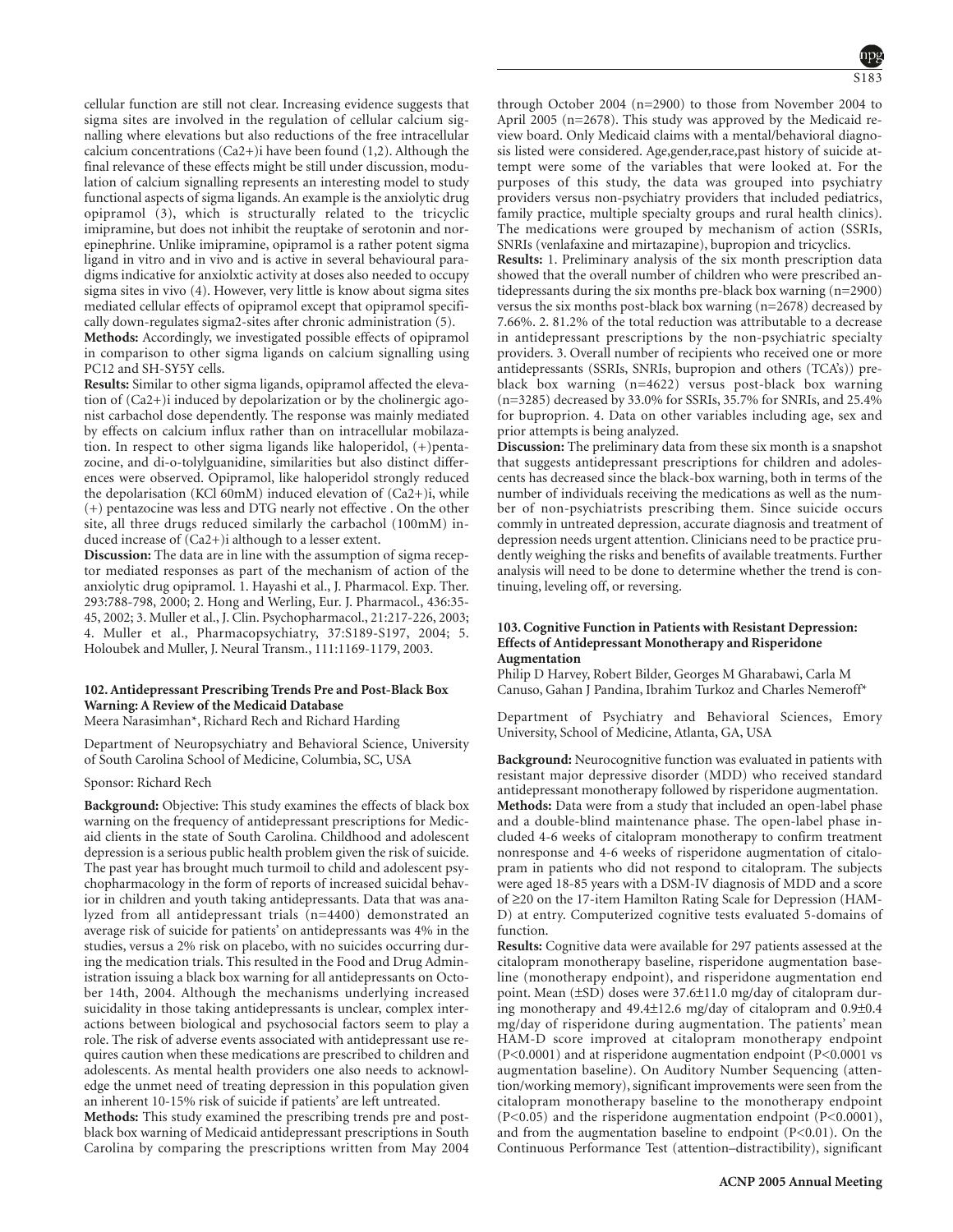improvements (P<0.0001) from the citalopram monotherapy baseline to the monotherapy and risperidone augmentation endpoints were seen in the congruent, incongruent, and neutral conditions. Significant improvement was also seen in the neutral condition with risperidone augmentation (P<0.05). On the Faces Memory Test (secondary memory), improvement (P<0.05) was seen only from the citalopram monotherapy baseline to the monotherapy endpoint. On the Set-Shifting Test (procedural learning/executive function/processing speed), significant improvements were seen on 1 of the 5 measures from the citalopram monotherapy baseline to the monotherapy endpoint ( $P < 0.01$ ), and on 3 of the 5 measures from the monotherapy and risperidone augmentation baselines to the augmentation endpoint (P<0.05). On the Tapping Speed Test, significant improvements were seen from the citalopram monotherapy baseline to the monotherapy and risperidone augmentation endpoints (P<0.01). Of the 64 correlations tested between depressive symptoms (HAM-D subscales) and cognitive function, few were significant (P<0.05), and these showed generally weak correlations. Data from an ongoing normative study will evaluate baseline cognitive impairment in depressed patients and the extent to which cognitive functions normalize with risperidone augmentation.

**Discussion:** Improvements on some measures of cognitive function were seen with both citalopram monotherapy and risperidone augmentation in patients with resistant depression. No worsening in cognitive measures was observed during risperidone augmentation. This is a clinically relevant finding given the potential sedative and motor effects of risperidone and the substantial clinical improvements observed with risperidone. Supported by Janssen L.P.

# **104. Alterations of Cortico-Limbic Responsiveness to Emotional Valenced Stimuli in Alpha2CDel322-325 Carriers with Depression and Controls**

Alexander Neumeister\*, Wayne C Drevets, David Luckenbaugh, David Goldman, Inna Belfer, Peter Herscovitch and Dennis S Charney

Psychiatry, Yale University School of Medicine, New Haven, CT, USA

**Background:** Consistent with the hypothesis that alterations in noradrenaline function characterize patients with major depressive disorder (MDD) are studies showing alterations in receptor/transporter expression and function in depressed people. Current studies have not yet, however, sufficiently addressed the contribution of noradrenaline related genes and their polymorphisms to central noradrenaline transmission. We tested the functional relevance of a common coding polymorphism of the gene for the alpha2C-adrenoreceptor (AR), the deletion of four consecutive amino acids at codons 322-325 of the alpha2C-AR (alpha2CDel322-325), on processing of emotional valenced stimuli in MDD.

**Methods:** We studied 26 medication-free, fully remitted patients with MDD, and 26 matched healthy control subjects. To measure cerebral blood flow (CBF), 0-15 PET studies were conducted while subjects were exposed to emotionally valenced stimuli (happy, sad and fearful faces). CBF in predefined regions of interest (orbitofrontal cortex, amygdala, hippocampus, ventral striatum, subgenual and pregenual anterior cingulate cortices) was examined using a MANOVA and subsequent Bonferroni-corrected simple effect tests.

**Results:** In response to fearful faces, healthy controls show blunted CBF activation in the amygdala, subgenual and pregenual cingulate cortices when carrying at least one copy of the alpha2CDEL322-325 relative to wild-type (WT) carriers. MDD WT carriers show blunted CBF activation relative to WT healthy control subjects. In response to sad faces, MDD patients show exaggerated CBF activation in the right orbitofrontal cortex and the left ventral striatum relative to controls. No effects of genotype were noted. MDD alpha2CDEL322-325 carriers show elevated CBF in the pregenual and subgenual anterior cingulate cortices relative to healthy alpha2CDEL322-325 carriers, and relative to MDD WT carriers.

**Discussion:** These data suggest a functional role of the alpha2CDEL322-325 polymorphism in MDD. Pregenual and subgenual hyperresponsiveness to sad faces appears to be a trait abnormality in MDD alpha2CDEL322-325 carriers. The question remains as to whether there is increased vulnerability to future depressive episodes in these patients. Future studies will determine influences of recently described haplotypes of the alpha2CDEL322-325 polymorphism in MDD to further substantiate the present findings.

# **105. Fluoxetine and Triiodothyronine Reduce 5-HT1A and 5- HT1B Receptor Activites and mRNA Levels in Male but Not in Female Rats**

Michael E Newman\*, Ronen Segman, Tsuri Lifschytz, Galit Shalom, Tanya Golzer, Eitan Gur and Bernard Lerer

Biological Psychiatry Labortory, Hadassah University Hospital, Jerusalem, Israel

Sponsor: Bernard Lerer

**Background:** There are marked sex differences in the incidence of depression, responses to antidepressant (AD) agents in patients, and parameters of serotonergic functioning as measured in brains of experimental animals. Triiodothyronine (T3) is more effective in potentiating the actions of AD agents in females than in males. SSRIs act by inducing subsensitivity of 5-HT1A and 5-HT1B autoreceptros in brain, but experiments showing this have only been performed in male rats.

**Methods:** We have used in vivo microdialysis to measure 5-HT1A and 5-HT1B autoreceptor activities in frontal cortex and hypothalamus of rats treated with these agents either alone or in combination. In addition we hve measured mRNA levels for these receptors in various brain areas.

**Results:** In frontal cortex of male rats, fluoxetine at 5 mg/kg given daily for 7 days reduced 5-HT1B autorecptor activity as measured by the action of the agonist CP 93129 to reduce 5-HT release. In hypothalamus of male rats, 5-HT1B autoreceptor activity was not affected by fluoxetine or by T3 at 20 mcg/kg given daily for 7 days alone, but was reduced after administration of both drugs together. mRNA levels for both 5-HT1A and 5-HT1B receptors in raphe nuclei were slightly reduced after fluoxetine and after T3, and significantly reduced (30%) after the combination treatment.In female rats, neither 5-HT1A nor 5-HT1B autoreceptor activity was affected by fluoxetine, T3 or the combination in either frontal cortex or hypothalamus. Similarly, mRNA levels for these receptors were not reduced, and indeed fluoxetine increased mRNA levels for the5-HT1A and 5-HT1B receptors in raphe nucleus by 32% and 30% respectively.

**Discussion:** SSRIs do not appear to act by inducing subsensitivity of 5-HT1A and 5-HT1B autoreceptors in female rats. The therapeutic effect of T3, either given alone or together with an SSRI, does not appear to involve 5-HT autoreceptors, nd other mechanisms are presumably involved.

# **106. Sleep EEG Response to Metyrapone May be a Measure of Hypothalamic CRF Activity: A Study of Women with and Without Posttraumatic Stress Disorder**

Thomas Neylan\*, Christian Otte, Rachel Yehuda and Charles Marmar

Psychiatry, University of California, San Francisco, San Francisco, CA, USA

#### Sponsor: Laurence Tecott

**Background:** Metyrapone blocks the conversion of 11-deoxycortisol to cortisol, leading to a reduction in feedback inhibition of the HPA axis In the absence of cortisol feedback inhibition, CRF and ACTH levels are increased as are levels of 11-deoxycortisol. Metyrapone reduces delta sleep activity in humans (1) and rats (2). The effect in rats is presumably under the influence of CRF as it was reduced by anti-CRF antibodies. We have previously shown that metyrapone reduces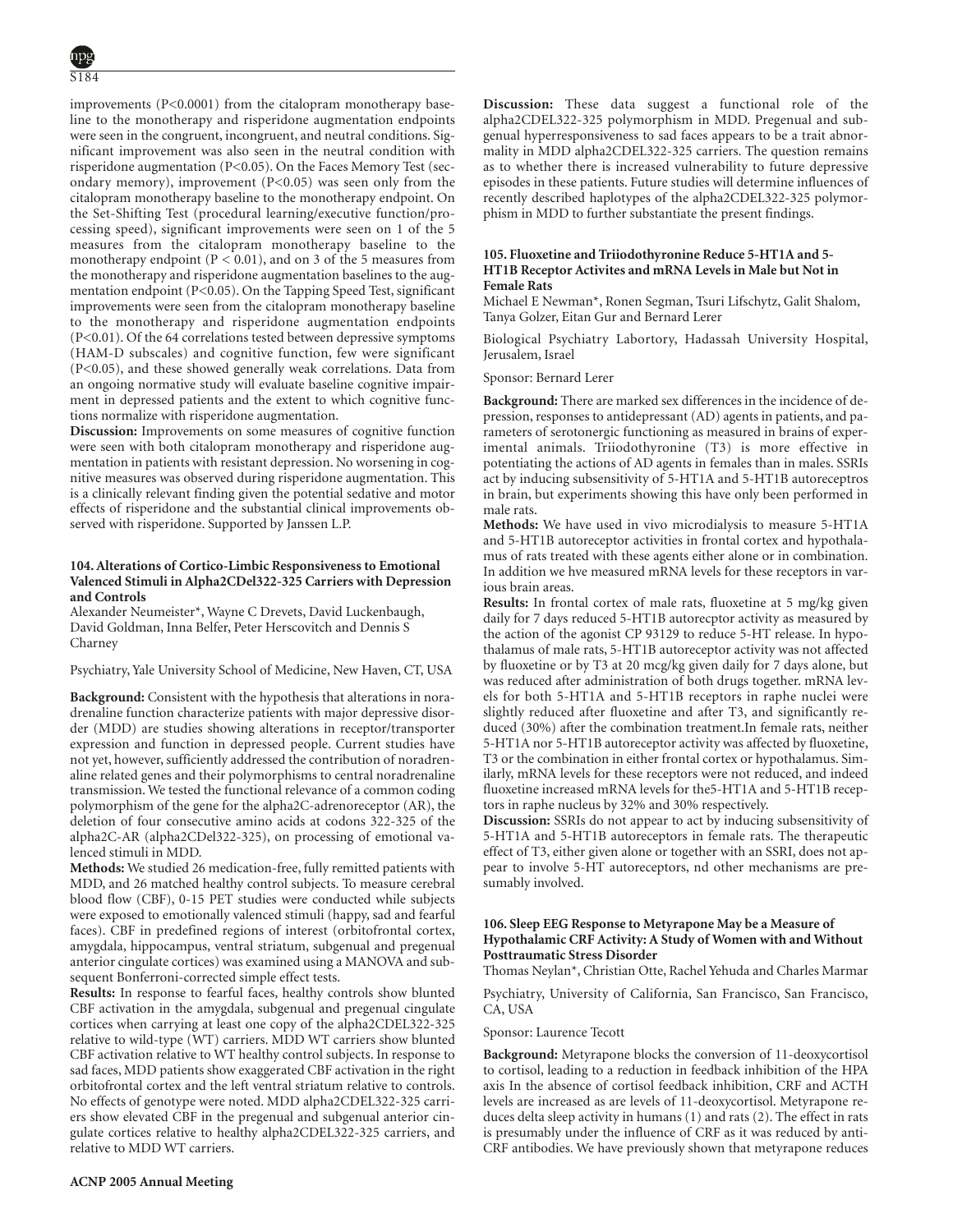delta sleep in both male PTSD and control subjects, though this effect greater in the control group. The decrease in delta sleep was significantly associated with the endocrine (increased 11-deoxycortisol & ACTH) response. This is supportive evidence that the delta sleep response to metyrapone is a measure of the brain response to a hypothalamic CRF challenge (1). The attenuated delta sleep and endocrine response to metyrapone challenge is consistent with a model of downregulation of CRF receptors in an environment of chronically increased CRF activity in PTSD. Due to gender and age effects on HPA activity and sleep, we aimed to extend these findings to younger women. Based on our results in middle-aged men with PTSD, we hypothesized that 1) compared to controls, women with PTSD would show a diminished ACTH and delta sleep response to metyrapone, and 2) the delta sleep response would be correlated with the ACTH response.

**Methods:** Three nights of polysomnography were obtained in 17 women with PTSD and 16 controls. On day 3, metyrapone was administered throughout the day up until bedtime. Plasma ACTH, cortisol, and 11-deoxycorticol were obtained the morning following sleep recordings the day before and after metyrapone administration. Delta sleep was measured by period amplitude analysis.

**Results:** There was a significant effect of metyrapone on reducing total sleep time indicating the arousing effect of metyrapone. The effect of metyrapone was predominantly driven by the drop of total sleep time in controls and not in PTSD. Further, there were significant group by condition effects of metyrapone for total sleep time, minutes of stage 2 sleep, delta integrated amplitude, delta time in band, and delta baseline crossing driven by the larger reduction of stage 2 and delta sleep in controls compared to PTSD. There was a significant effect of PTSD status on the ACTH and 11-deoxycortisol response, in that PTSD subjects had less of an ACTH and 11-deoxycortisol rise compared to controls. The effect of metyrapone on reducing delta integrated amplitude was significantly associated with the magnitude of increase in both 11-deoxycortisol ( $r = -.38$ ,  $p = .03$ ) and ACTH ( $r = .41, p = .02$ ).

**Discussion:** Consistent with our hypotheses, we found an attenuated increase of ACTH and reduction in delta sleep after administration of metyrapone in women with PTSD compared to controls. The decline in delta sleep after metyrapone was significantly correlated with the increase in ACTH. This study extends our earlier findings in men with PTSD and demonstrates that the sleep EEG can be utilized as a proxy measure of hypothalamic CRF in response to endocrine challenges. References: 1. Neylan TC, Lenoci M, Maglione ML, Rosenlicht NZ, Metzler TJ, Otte C, Schoenfeld FB, Yehuda R, Marmar CR: Delta sleep response to metyrapone in posttraumatic stress disorder. Neuropsychopharmacology 2003; 28:1666-1676; 2. Burade VS, Jain MR, Khan FA, Saha SG, Subhedar N: Involvement of corticosteroid-like neurosteroids in pentobarbital-induced sleep. Neuroreport 1996; 8(1):139-141.

# **107. CSF 5-HIAA, Suicide Intent and Hopelessness in the Prediction of Suicide in High Risk Suicide Attempters** Peter Nordstrom\*, Jussi Jokinen, Mats Samuelsson, Anna-Lena Nordstrom and Marie Asberg

Dept. of Clinical Neuroscience/Psychiatry, Karolinska Institutet, Stockholm, Sweden

#### Sponsor: Goran Sedvall

**Background:** Prediction of suicide risk is important for suicide prevention and suicide attempters are the obvious high-risk group. There is a need for predictors among suicide attempters to assist the clinician to focus on those most at risk. The aim of the present study was to assess the predictive value of the Beck Suicide Intent Scale (SIS), the Beck Hopelessness Scale (BHS) and of 5-hydroxyindoleacetic acid (5-HIAA) in the cerebrospinal fluid for future early suicide in a group of high risk male suicide attempters.

**Methods:** Fifteen consecutive male patients not receiving any antidepressant treatment admitted to the department of Psychiatry at the Karolinska Hospital after a suicide attempt were included. Index episode suicide attempts included self-poisoning, asphyxiation, cuts and stabs, incineration and electricity. Most patients fulfilled DSM criteria for mood disorders, two for psychotic disorder, seven patients had comorbidity for alcohol abuse and eight patients for a personality disorder. The patients were assessed with SIS and BHS and submitted to lumbar puncture. All patients were followed up for cause of death. **Results:** At follow-up, five out of fifteen patients had committed suicide within two years after the index suicide attempt. Mean CSF 5- HIAA distinguished between suicides and survivors (unpaired t-test two-tailed P value < 0.05). Low CSF 5-HIAA identified all men who committed early suicide. However, neither the Suicide Intent Score nor the Hopelessness Score distinguished suicides from survivors in this sample of high risk suicide attempters.

**Discussion:** The finding that low CSF 5-HIAA predicts future suicide is in line with previous reports of low post-mortem brain serotonin findings in suicide completers. The study gives further support to the suggested association between CSF 5-HIAA and future suicide. Further, in high suicide risk hospitalized male psychiatric patients CSF 5- HIAA may be a better predictor of early suicide after attempted suicide than SIS or BHS.

# **108. Association of the Down-Regulation of the Norepinephrine Transporter in Rat Brain with the Persistent Behavioral Effects Observed Following Repeated Treatment with Desipramine** James M O'Donnell\*, Alicia M Crissman and Zaorui Zhao

Behavioral Medicine and Psychiatry, WVU Health Sciences Center, Morgantown, WV, USA

**Background:** The actions of antidepressants develop over time with repeated treatment, suggesting the importance of neuroadaptation. For the antidepressants that inhibit the reuptake of norepinephrine or serotonin, down-regulation of the norepinephrine or serotonin transporter (NET, SERT) is one such type of adaptation. However, it has not been demonstrated that this contributes to the behavioral effects of antidepressants.

**Methods:** Rats were treated repeatedly with the tricyclic antidepressant desipramine (DMI), which is a relatively selective inhibitor of the NET. At different times after the discontinuation of repeated treatment, three indices were measured: 1) plasma concentrations of DMI and desmethyl-DMI (DDMI), the major active metabolite; 2) behavior in the forced-swim test; and 3) the expression of the NET in cerebral cortex and hippocampus.

**Results:** Two days after discontinuation of repeated DMI treatment (15 mg/kg/day), no residual plasma concentrations of DMI or DDMI were detected. However, at this time, there was a residual antidepressant-like effect on behavior, as indicated by reduced immobility in the forcedswim test. Further, there was a leftward shift in the DMI dose-response function. Coincident with the persistent behavioral effect of DMI following its repeated treatment and withdrawal, a reduction in the NET was observed in preparations of cerebral cortex and hippocampus. This was evidenced by reduced binding of 3H-nisoxetine and reduced density of the NET band observed by immunoblot analysis following SDS-PAGE. Overall, comparison of the dose-response and time-course functions for the effects of repeated DMI treatment and withdrawal on forced-swim behavior and NET expression exhibited a high level of concordance. Further, inhibition of tyrosine hydroxylase with alpha-methyltyrosine, which would be expected to reverse enhanced noradrenergic neurotransmission that would result from DMI-induced down-regulation of the NET, inhibited the persistent effect of this treatment in the forced-swim test.

**Discussion:** The present data demonstrate that the behavioral effects of DMI persist beyond the time when plasma and brain concentrations of the parent compound or its active metabolite DDMI are detectable. This action appears to be due, at least in part, to reduced expression of the NET, which would have the overall effect of enhancing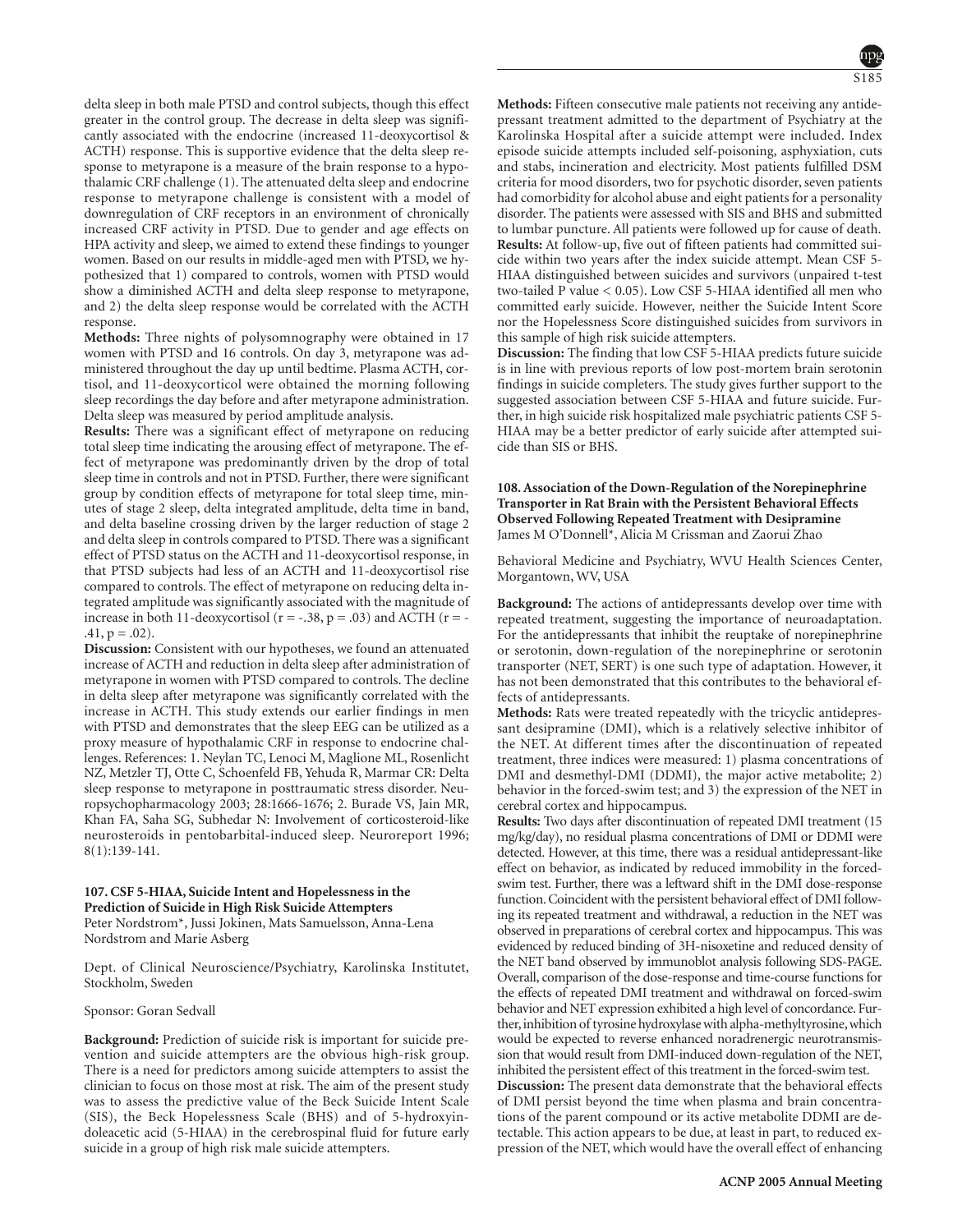S186

noradrenergic neurotransmission, even in the absence of acute pharmacological antagonism of the transporter. Consistent with this interpretation, it was found that blocking the enhanced neurotransmission by inhibiting tyrosine hydroxylase blocked the persistent antidepressant-like behavioral effects that are observed following repeated DMI treatment. The present results are in line with clinical observations showing that, while acute activation of monoaminergic neurotransmission is not sufficient for producing antidepressant efficacy, it is necessary to maintain it following repeated treatment.

# **109. Transmission of Mood Disorders to the Offspring of Parents with Bipolar Disorder and Major Depressive Disorder**

Maria A Oquendo\*, Boris Birmaher, Adrienne Tin, Jamie Zelazny, Barbara H Stanley, Nadine Melhem, Laurence Greenhill, Steven P Ellis, David Kolko, Beth S Brodsky, J. John Mann and David A Brent

Neuroscience, New York State Psychiatric Institute/Columbia University, New York, NY, USA

**Background:** Mood disorders run in families and offspring of depressed parents have higher rates of depression than offspring of non-depressed parents. The transmission rate has been reported to vary between 5% and 67% in Bipolar Disorder (BD) and 2% and 74% in unipolar major depression. Whether there are differences in the rate of transmission of mood disorders in probands with bipolar and unipolar mood disorders has received scant attention, but Major Depressive Disorder (MDD) may be more likely to occur sporadically than BD.

**Methods:** We studied 347 parents with severe mood disorders (53% inpatients; 41% suicide attempters) and their 703 offspring. We hypothesized that bipolar spectrum mood disordered parents (BD I, II, NOS and unipolar parents with first degree relatives with BD) would more frequently transmit mood disorders to offspring compared to unipolar depressed parents (MDD).

**Results:** Most parents had MDD (n=265) and 82 parents had BD. The parents with BD had a total of 137 offspring (mean age: 20 + 10.4; 40% female). The parents with MDD had 566 offspring (mean age:  $19.6 + 8.7$ ;  $51\%$  female). Among the families with BD, 38% of the offspring had a history of mood disorder (MDD, BD, Depression NOS, Dysthymia), 23% had a history of any substance misuse disorders and 4% had a history of disruptive disorders (conduct or antisocial personality disorders). Among the families with MDD, 39% of the offspring had a history of mood disorder (MDD, BD, Depression NOS, Dysthymia), 21% had a history of any substance misuse disorders and 8% had a history of disruptive disorders (conduct or antisocial personality disorders). Suicidal behavior was present in 8% of the BD offspring and 7% of the MDD offspring.

**Discussion:** There were no differences in the rates of Axis I or suicidal behavior in the offspring of BD spectrum individuals or MDD subjects. Mood disorders are highly heritable independent of whether the condition in the parent is unipolar or bipolar.

#### **110. Brain Derived Neurotrophic Factor (BDNF) is Decreased in Platelets and Lymphocytes of Pediatric Patients with Bipolar Disorder**

Ghanshyam N Pandey\*, Yogesh Dwivedi, Hooriyah S Rizavi, Xinguo Ren, Amal C Mondal and Mani Pavuluri

Department of Psychiatry, University of Illinois at Chicago, Chicago, IL, USA

**Background:** Brain derived neurotrophic factor (BDNF) is a member of the neurotrophin family of growth factors, which are critical for the development and functioning of the nervous system. They promote the growth and development of immature neurons and enhance the survival and function of specific neuronal populations and maintain the structural integrity of neurons. That BDNF may be involved in the pathophysiology of mood disorders is derived from many evidences. Chronic treatment with almost all antidepressants including ECS and mood stabilizing drugs cause an increase in BDNF levels in the rat brain, suggesting that the expression of BDNF may be a common mechanism through which antidepressants and mood stabilizing drugs may produce their therapeutic effects. We have also recently reported that protein and mRNA expression of BDNF is decreased in the postmortem brain of depressed suicide victims. Some investigators have also observed a decreased level of BDNF in the plasma of depressed patients. Whereas, BDNF has been studied in the serum of patients with depression, however BDNF in bipolar patients has not been studied.

**Methods:** In order to examine the role of BDNF in the bipolar illness, we have determined the protein expression level of BDNF in the platelets and mRNA levels in lymphocytes of drug free patients with bipolar disorders and normal control subjects. The patients were studied in the pediatric mood disorders clinic of the University of Illinois at Chicago with IRB approval. Blood was drawn from drug-free pediatric patients and normal control subjects who were diagnosed according to WASH-U-KSADS and mania was rated according to Young Mania Rating Scale (KYMRS). The mean age for the control group was 12.5 years and the mean age for bipolar patients was 10.5 years. The mean KYMRS score was 27 for bipolar subjects. After blood was drawn, platelets and lymphocytes were separated from the blood according to standard procedures. The protein levels of BDNF were determined in the platelets using the ELISA kit provided by Chemicon International. The mRNA levels of BDNF was determined using a quantitative RT-PCR method.

**Results:** We found that the mean protein level of BDNF in the platelets of bipolar patients ( $n = 10$ ) was significantly lower as compared to normal control subjects ( $n = 10$ ). The mRNA levels of BDNF in the lymphocytes of 10 bipolar patients were significantly decreased as compared to the mRNA levels of BDNF in the lymphocytes of 10 normal control subjects.

**Discussion:** These studies thus indicate a significant decrease in the protein and mRNA expression levels of BDNF in bipolar patients. The source of BDNF in the platelets and/or serum is unclear at this time. However, some studies indicate that BDNF in serum and platelets are derived from the brain since BDNF has been shown to cross blood brain barrier. A correlation between changes in the serum and brain levels of the BDNF in rats has been reported. It is therefore quite possible that the level of BDNF in platelets or lymphocytes may be an appropriate marker for the BDNF level in the brain and that BDNF could be a suitable marker for pediatric bipolar illness.

# **111. Resolution of Sleepiness and Fatigue in the Treatment of Major Depressive Disorder: A Comparison of Bupropion and the Selective Serotonin Reuptake Inhibitors**

George I Papakostas\*, David J Nutt, Vivan L Tucker, Alok Krishen and Maurizio Fava

Depression Clinical and Research Program, Massachusetts General Hospital, Harvard Medical School, Boston, MA, USA

Sponsor: Travel Awardee, Young Investigator Memorial, 2005

**Background:** Although the biologic basis of excessive sleepiness and fatigue in patients with Major Depressive Disorder (MDD) has not been fully elucidated, a number of studies suggest that the neurotransmitters dopamine and norepinephrine play a key role in the patho-physiology of these symptoms (1, 2). However, to date, it is unclear whether the treatment of MDD with antidepressants which also possess noradrenergic and/or dopaminergic activity can result in a greater resolution of sleepiness and fatigue than the selective serotonin reuptake inhibitors (SSRIs).

**Methods:** Data from all double-blind, randomized clinical trials conducted to date comparing the norepinephrine-dopamine reuptake inhibitor (NDRI) bupropion with an SSRI for the treatment of MDD were pooled. Hypersomnia scores were defined as the sum of scores of HDRS items #22, 23 and 24. Fatigue scores were defined as the score of HDRS item #13. Remission was defined as an HDRS-17 score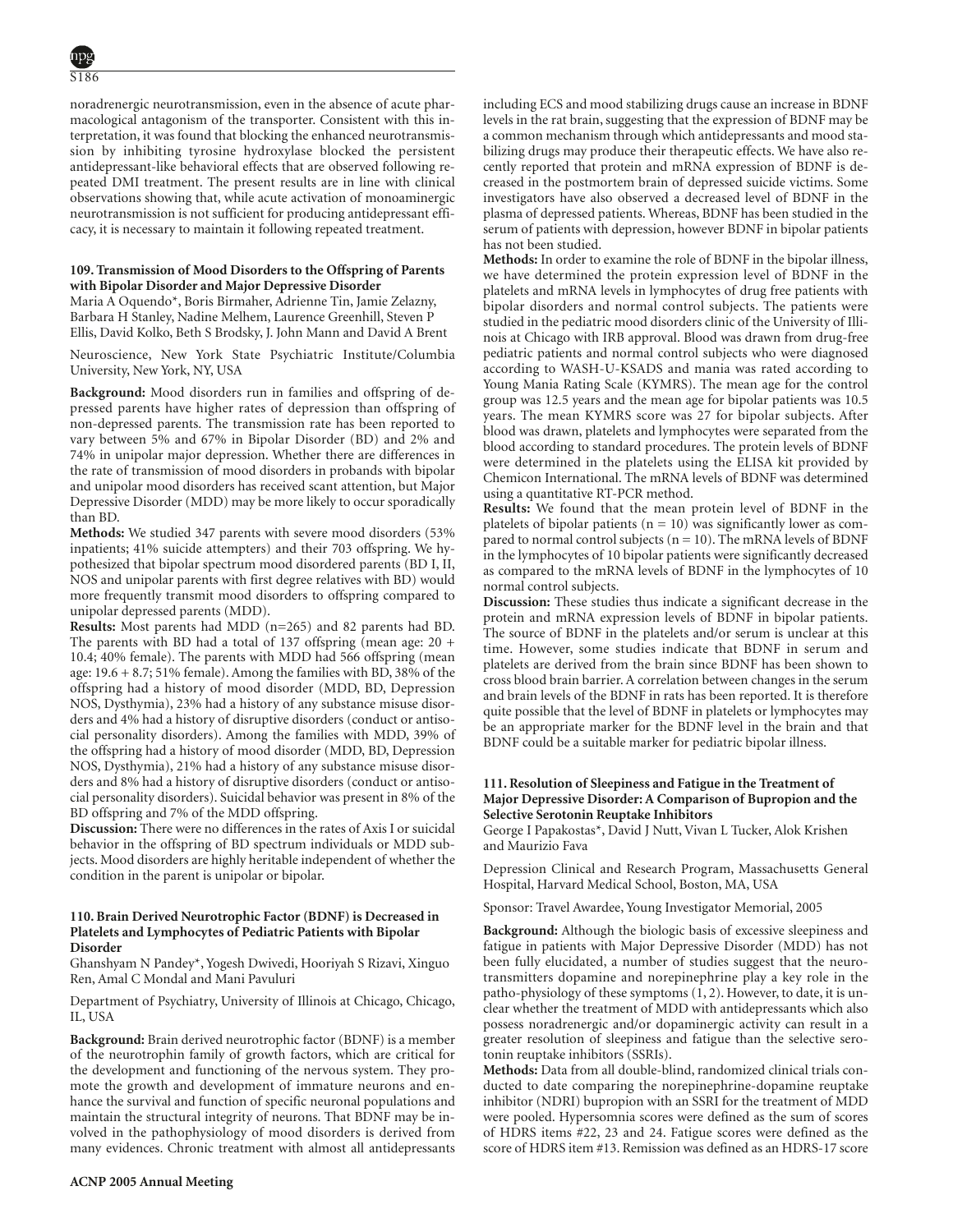equal to or less than 7 at endpoint. Resolution of a symptom was defined as an endpoint score of 0, while residual symptomatology was defined as an endpoint score >0. Cochran-Mantel-Haenszel tests for the change in each symptom (hypersomnia, fatigue) adjusting for the baseline level of severity of that symptom were conducted to compare the degree of improvement of symptom scores among groups.

**Results:** 6 double-blind studies involving a total of 662 patients randomized to bupropion, 655 to SSRIs, and 489 to placebo were included in the pooled analysis. There was a greater improvement in hypersomnia scores among bupropion- than SSRI- (p<0.0001) or placebo-treated patients (p=0.0008). There was no statistically significant difference in the degree of improvement of hypersomnia scores between SSRI- and placebo-treated patients (p=0.8320). Similarly, there was a greater improvement in fatigue scores among bupropion-  $(p<0.0001)$  and SSRI-  $(p=0.0004)$ , than placebo-treated patients as well as a greater improvement in fatigue scores among bupropionthan SSRI- treated patients (p=0.0088). Fewer bupropion-remitters experienced residual hypersomnia (19.9%) than SSRI-remitters (32.0%) (p=0.005), and fewer bupropion-remitters experienced residual fatigue (19.4%) than SSRI-remitters (30.2%) (p=0.0004).

**Discussion:** Treatment of MDD with bupropion resulted in a greater resolution of sleepiness and fatigue than SSRIs treatment. Less than one in five bupropion-remitters compared to nearly one-third of SSRIremitters experienced residual sleepiness and fatigue at endpoint.

# **112. Proton Magnetic Resonance Spectroscopy Study of the Effects of Lithium on** *Myo***-Inositol in Bipolar Depressed Adolescents** Nick C Patel\*, Melissa P DelBello, Kim M Cecil, Holly S Bryan, Caleb M Adler, Kevin E Stanford and Stephen M Strakowski

Division of Bipolar Disorders, Department of Psychiatry, University of Cincinnati College of Medicine, Cincinnati, OH, USA

Sponsor: Travel Awardee, NIMH, 2005

**Background:** Lithium′s mood stabilizing effects may result via depletion of neuronal *myo*-inositol (mI) levels through inhibition of inositol monophosphatase. The primary objective was to use proton magnetic resonance spectroscopy (<sup>1</sup>H MRS) to identify the *in vivo* effects of lithium on mI concentrations in adolescents with bipolar depression. A secondary aim was to identify neurochemical predictors of successful lithium treatment.

**Methods:** Twenty-seven adolescents (12-18 years old) with a depressive episode associated with bipolar I disorder received open-label lithium 30 mg/kg, which was adjusted to achieve a therapeutic serum level (1.0-1.2 mEq/L). Clinical remission was defined as a Children′s Depression Rating Scale - Revised score ≤ 28 and a Clinical Global Impressions Improvement Scale for Bipolar Disorder score of 1 or 2. <sup>1</sup> <sup>1</sup>H MRS scans were acquired on a 1.5 T Signa General Electric MR scanner. For each subject, a three plane echo localizer was performed and an axial three-dimensional, inversion recovery prepped, fast spoiled gradient echo (TE=5.4 msec, TR=12.5 msec, TI=300 msec, FOV=24 cm, 1.5-mm thick with contiguous slices) was also acquired for voxel placement. All spectra were acquired using point resolved spectroscopy (TE=35 msec, TR=2 sec with 64 averages) and data were processed using the LC Model program. Medial and left and right lateral ventral prefrontal mI concentrations were measured at baseline, prior to receiving medication, and on days 7 and 42 of lithium treatment. Changes in mI concentrations over the three visits were analyzed. Baseline mI concentrations were compared between remitters and non-remitters of lithium treatment.

**Results:** The mean±SD age of subjects was 15.6±1.4 years and the majority were female (82%) and white (82%). A significant visit effect in medial and right lateral prefrontal mI concentrations was observed ( $F_{2,49.5}$ =3.7, p=0.03 and  $F_{2,65.5}$ =3.3, p=0.04, respectively). There was no significant difference in medial prefrontal mI concentration at baseline (4.86±0.53) and day 7 (4.70±0.54). A significant increase from day 7 to day 42 (4.96 $\pm$ 0.56) was observed (p=0.01). There were no significant differences in right lateral prefrontal mI concentration at baseline (4.29±0.65), day 7 (4.04±0.67), and day 42 (4.43±0.71). There was no significant visit effect in left lateral prefrontal mI concentration. Lithium remitters (4.56±0.17) had significantly lower baseline medial prefrontal mI concentration compared to non-remitters (4.98±0.51) ( $t_{24.4}$ =3.2, p=0.004).

**Discussion:** Acute reductions in mI may represent the initiation of secondary changes in signaling pathways and gene expression that may be associated with the antidepressant activity of lithium in bipolar depressed adolescents. Successful lithium treatment may be able to be identified by baseline medial prefrontal mI concentrations. Additional studies examining lithium′s effect on ventral prefrontal mI concentrations in adolescent bipolar depression are needed.

# **113. Electroconvulsive Seizures Increase Cell Proliferation in the Adult Monkey Cortex**

Tarique D Perera\*, Michael Persky, Michele Insanally, Alexander Sackeim, Jeremy Coplan, Andrew Dwork and Harold Sacheim

Biological Psychiatry, Columbia University/NYSPI, New York City, NY, USA

Sponsor: Past Travel Awardee, Young Investigator Memorial, 2004

**Background:** New neurons are generated in the hippocampus of adult mammals. Chronic stress and drugs of abuse suppress neurogenesis. In contrast, all classes of antidepressants stimulate neurogenesis and their therapeutic effects in a mouse stress model were abolished when neurogenesis was blocked by the irradiation of hippocampal precursor cells. These findings lead to the view that induction of neurogenesis is a necessary condition for antidepressant effects. We recently showed that electroconvulsive seizures (ECS), the animal analogue of ECT significantly increases neurogenesis and endothelial cell proliferation in the adult monkey hippocampus within a clinically relevant time frame. It is widely accepted that adult neurogenesis occurs in the subgranular zone of the hippocampus and the olfactory bulb-stemming from precursors in the subventricular zone. Neurogenesis outside these regions however, is a controversial topic. While some groups claim evidence of extra hippocampal or cortical neurogenesis, most investigators have not found this to occur either under baseline conditions or after treatment with ECS in rodents. Among antidepressants, ECS is the most robust stimulator of neurogenesis, thus provides the optimal method of ruling in or out the possibility of extra-hippocampal neurogenesis. In this study, we determined whether ECS increases cell proliferation and neurogenesis specifically in the frontal cortex because of its potentially key role in the mechanism of antidepressant action. Our subjects were Old World monkeys because of their similarities to humans.

**Methods:** Young adult (3-6yrs), age and weight matched, male bonnet macaque monkeys (Macaca radiata) were given 11 treatments of bilateral ECS at 350% above threshold (n=6) or sham (anesthesia only) (n=6), over a 4-week period. A control group received neither ECS nor sham (n=3). After the treatment course, the subjects received 4 daily IV injections of 100mg/kg of bromodeoxyuridine (BrdU), a thymidine analogue that is taken up by newly dividing cells. Four ECS, 4 sham, and 2 control subjects were transcardially perfused 2 hours after the last BrdU injection (immediate sacrifice group) and 2 ECS, 2 sham, 1 control were perfused 4 weeks later (delayed sacrifice group). Brains were post-fixed, cut into 40mm sections, and immunostained. A rater masked to treatment conditions determined the rate of cell proliferation outside the hippocampus by counting BrdU labeled cells and quantified the rate of neurogenesis by determining the percentage of BrdU cells that double labeled with a marker of mature neurons (NeuN) in the delayed sacrifice group. In addition, we assessed gliogenesis by double labeling with CNP (oligodendrocytes) and GFAP (astrocytes), and angiogenesis by labeling with CNP (endothelial cells). StereoInvestigator software was used to count the cells and record their regional distribution. Double labeling was confirmed by confocal microscopy.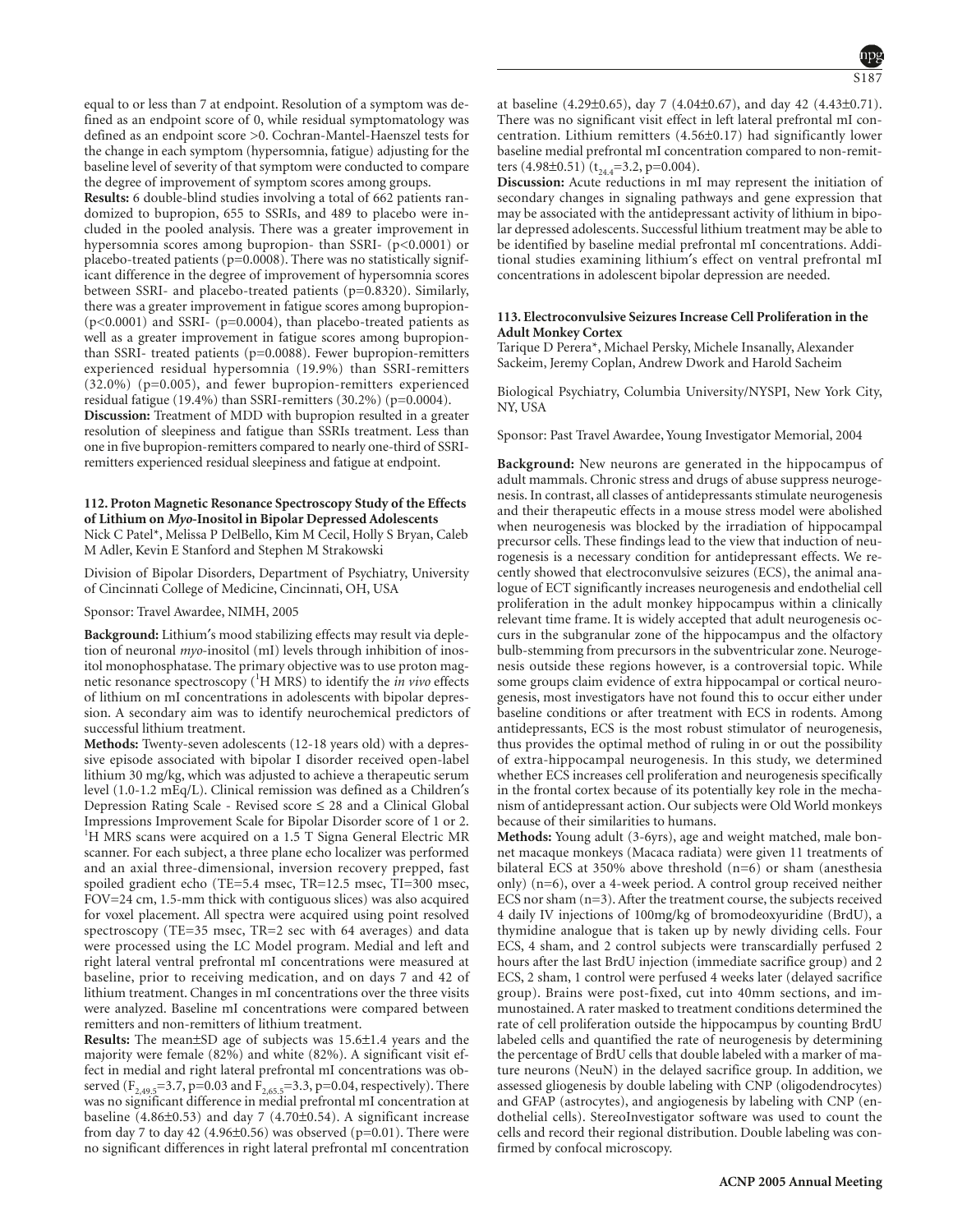**Results:** There was an approximately 200% increase in the number of BrdU-labeled cells in the extra hippocampal regions in the delayed sacrifice subjects. A few of these cells double labeled for both BrdU and NeuN, and this double labeling is currently being confirmed with by confocal microscopy. We are also assessing the regional distribution of the extra hippocampal proliferating cells and determining if they mature into glial or endothelial cells.

**Discussion:** ECS robustly stimulates cell proliferation in adult nonhuman primate cortex. Based on preliminary evidence, most of these cells do not mature into neurons. We are currently confirming the maturational lineage of these cells and their regional distribution.

# 114. Pharmacological Characterization of the Novel 5-HT<sub>2C</sub> **Agonist SCA-136: Antidepressant-Like Effects**

Sharon Rosenzweig-Lipson\*, Jack Bergman, John Dunlop, Karen Marquis, Jean Zhang, Siva Ramamoorthy, Jessica Malberg, Claudine Pulicicchio, Hossein Mazandarani, Steve Grauer, Paul J Mitchell, Boyd Harrison, Menelas N Pangalos, Lee Schechter and Gary Stack

Discovery Neuroscience, Wyeth Research, Princeton, NJ, USA

# Sponsor: Jack Bergman

**Background:** Selective serotonin reuptake inhibitors (SSRIs) increase levels of synaptic serotonin, which acts at the different 5-HT receptor subtypes (as many as 14 different receptors). The antidepressant effects of SSRIs are likely mediated by one or more of these receptors, but it is unlikely that all 14 play critical roles. One candidate 5-HT receptor for mediating the antidepressant-like effects of SSRIs is the 5-  $\mathrm{HT}_{\mathrm{2C}}$  receptor. The present studies describe the novel 5-HT $_{\mathrm{2C}}$  recepagonist SCA-136 and demonstrate its rapid onset antidepressant-like effects in preclinical models.

**Methods:** In vitro characterization of SCA-136 was performed in CHO lines stably expressing the human 5-HT<sub>2C</sub>, 5-HT<sub>2A</sub> or 5-HT<sub>2B</sub> receptors. In binding studies, the ability of SCA-136 to displace  $\left[1^{25}I\right]$ -DOI (5-HT<sub>2C</sub> and 5-HT<sub>2A</sub> cell lines) or [<sup>3</sup>H]5-HT (5-HT<sub>2B</sub> cell line) was investigated and Ki values were determined. In functional studies, the ability of SCA-136 to mobilize intracellular calcium in a FLIPR assay was evaluated in all 3 cell lines. In vivo characterization of SCA-136 was conducted in animal models of antidepressant activity. In the forced swim test, day 1 consisted of a 15 min swim pretest and day 2 consisted of a 5 min swim test session. SCA-136 was administered 23.5, 5, and 1 hour prior to the test session and immobility time was measured in the test session. In the resident-intruder model, the effects of SCA-136 were evaluated on the observable behavior of the resident rat following the placement of an intruder in the residents home cage. In the olfactory bulbectomy (OB) model, removal of the olfactory bulbs results in hyperactivity (2 weeks post surgery). The effects of SCA-136 on OB-induced hyperactivity were assessed.

Results: SCA-136 is a novel compound that displaces [<sup>125</sup>I]-DOI binding from human 5- $HT_{2C}$  receptor sites in CHO cell membranes with a Ki value of 3 nM. Binding affinities determined for the human 5- $HT_{2A}$  and 5- $HT_{2B}$  receptor subtypes were 152 and 14 nM, respectively. In functional studies, SCA-136 stimulated the mobilization of intracellular calcium in CHO cells stably expressing the human 5-HT<sub>2C</sub> receptor with an EC<sub>50</sub> value of 8 nM, and Emax relative to 5-HT of 100%. SCA-136 failed to stimulate calcium mobilization in cells expressing the human  $5-HT_{2A}$  or  $5-HT_{2B}$  receptor subtype (EC<sub>50</sub> >> 10 µM). In the rat forced swim test, SCA-136 produced dose-dependent decreases in immobility. In the residentintruder model, acute administration of SCA-136 decreased aggression at doses lower than those required for decreasing total behavior. Chronic administration of SCA-136 showed rapid onset effects with antidepressant-like increases in aggression observed by Day 3. In the olfactory bulbectomy model, SCA-136 was administered to Sham and OB rats for a 3 day to 3-week period starting 2 weeks post surgery. SCA-136 produced a dose-dependent decrease in olfactory bulbectomy-induced hyperactivity in rats, consistent with antidepressant-like effects. Importantly, the effects of SCA-136 were evident following (3-21 days) of administration, indicative of rapid onset effects without tolerance.

**Discussion:** The present studies identify SCA-136 as a novel and potent 5-HT5-HT<sub>2C</sub> selective receptor agonist with rapid onset antidepressant-like effects.

### **115. Constitutive Activation of the G-Protein Subunit G αs Causes Behavioral and Biochemical Deficits Due to a PKA-Dependent Upregulation of PDE Activity**

Michele Kelly, Michael Esposito, Jan Tokarczyk, Steve Siegel, Steve Kanes and Ted Abel\*

Department of Biology, University of Pennsylvania, Philadelphia, PA, USA

**Background:** Abnormalities within the cAMP/PKA pathway, along with changes in G-protein signaling, have been noted in patients with schizophrenia. Our laboratory has developed transgenic mice that express a constitutively active isoform of the G-protein subunit Gs (Gαs \*) within forebrain neurons (driven by the CaMKII|α promoter), to test the hypothesis that altered G-protein signaling contributes to specific endophenotypes associated with schizophrenia, including deficits in sensorimotor gating and memory. Previously, G αs\* transgenic mice showed impaired sensorimotor gating, as measured by prepulse inhibition of acoustic startle (PPI; Gould et al., Neuropsychopharmacology, 2004, v29, p494), which was rescued by treatment with the antipsychotic haloperidol. G αs\* transgenic mice also showed impaired memory for conditioned fear. These behavioral deficits appear to be due to decreases in cAMP levels within cortex and/or hippocampus that are caused by a compensatory upregulation of phosphodiesterase (PDE) activity. Given evidence in the literature that upregulation of PDE activity is dependent on PKA signaling, we tested the hypothesis that inhibition of PKA in our G αs\* transgenic mice would rescue both the behavioral and biochemical deficits exhibited by these mice.

**Methods:** To inhibit PKA activity within the same forebrain neurons that express  $G \, \alpha s^*$ , we crossed  $G \, \alpha s^*$  transgenic mice with another line of transgenic mice expressing R(AB), an inhibitor of PKA activity (Abel et al., Cell, 1997, v88, p615).

**Results:** Co-expression of G αs\* and R(AB) rescued the PPI deficits caused by expression of G  $\alpha s^*$ . Co-expression of G  $\alpha s^*$  and R(AB) also rescued the decrease in cAMP levels measured in cortex of G αs\* transgenic mice, but did not attenuate the increase in cAMP levels measured in striatum. This suggests that inhibition of PKA activity rescued the PPI deficits caused by G  $\alpha s^*$  expression by specifically blocking the upregulation of PDE activity, not the increase in adenylyl cyclase activity caused by the transgene. In fact, pharmacological inhibition of PDE activity by rolipram (0.66 mg/kg) also rescued the PPI deficits exhibited by G αs\* transgenic mice. PKA signaling also appears to contribute to the memory deficits caused by G αs\* expression. Co-expression of G αs\* and R(AB) rescued the impairments in pavlovian fear conditioning caused by Gαs\* expression and fully restored expression of activityregulated cytoskeleton-associated protein (Arc), a memory-related immediate-early gene.

**Discussion:** Together, these results suggest that constitutive activation of G αs\* results in behavioral endophenotypes associated with schizophrenia due to a PKA-dependent upregulation of PDE activity, and point to a novel therapeutic application of phosphodiesterase inhibitors as antipsychotics. Supported by: Merck Foundation, NIH, the Packard Foundation, the University of Pennsylvania Research Foundation, Whitehall Foundation, and the Tourette's Syndrome Association. The authors affirm that this work has been carried out in accordance with the NIH Guide for the Care and Use of Laboratory Animals and was fully approved by the IACUC of the University of Pennsylvania.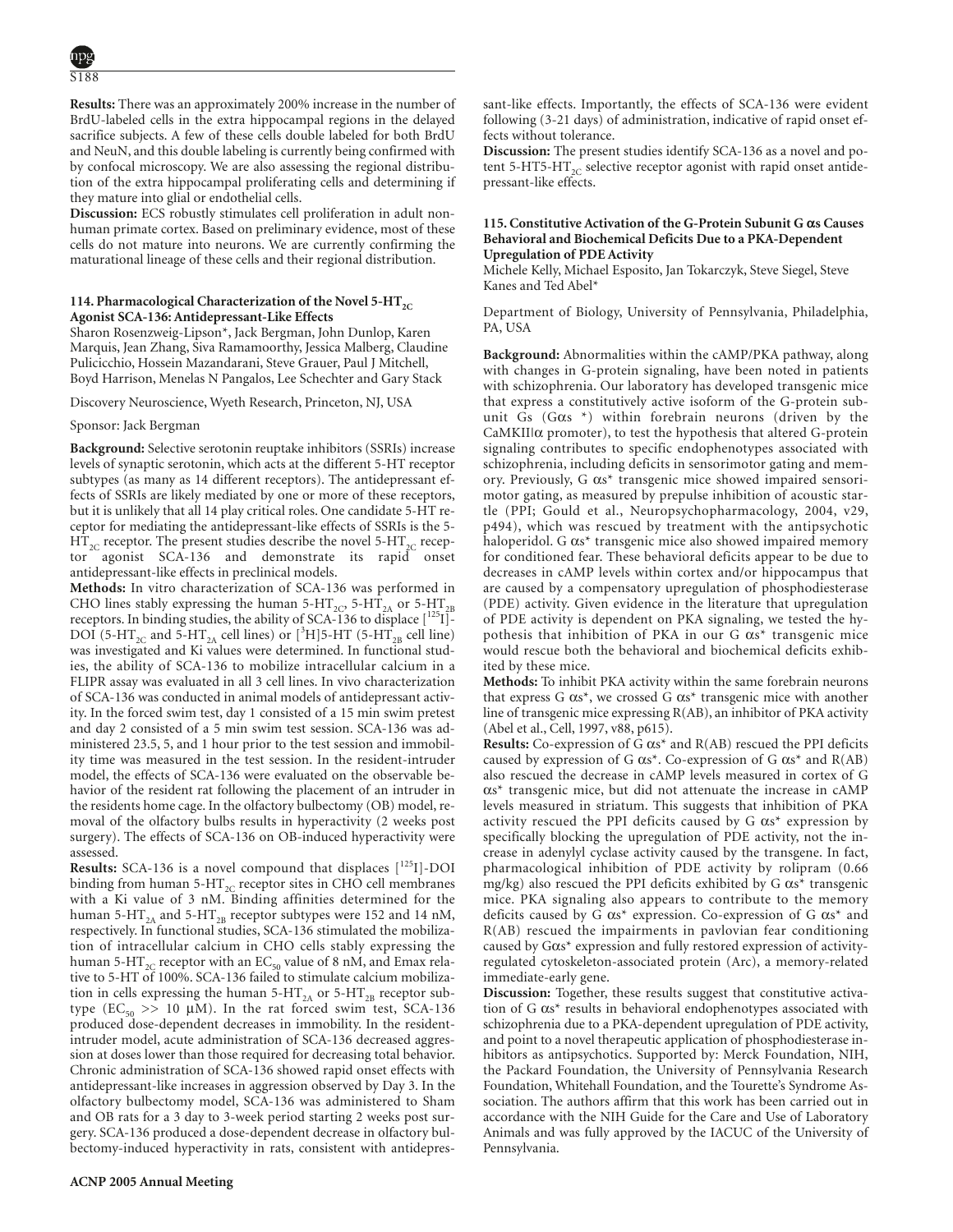

**116. Does Maintenance Treatment with Atypical Antipsychotics Worsen Quality of Life Among Stable Patients with Schizophrenia?** Charles M Beasley, Jr.\*, Virginia K Sutton, Cindy Taylor, Gopalan Sethuraman, Martin Dossenbach, Dieter Naber and David Pickar

Lilly Research Laboratories, Eli Lilly and Company, Indianapolis, IN, USA

Sponsor: David Pickar

**Background:** Some controversy continues to exist over whether patients with schizophrenia should be maintained on continuous longterm antipsychotic treatment. We assessed whether maintenance treatment with an atypical antipsychotic agent worsens quality of life (QOL) relative to placebo treatment among stable, minimally symptomatic patients with schizophrenia.

**Methods:** This was a post-hoc analysis of our 52-week doubleblind trial, which consisted of 4 phases: 1) 4- to 9-day screening and evaluation phase, 2) 6-week conversion to open-label olanzapine 10-20 mg/day, 3) 8-week stabilization on olanzapine 10-20 mg/day, and 4) 52-week randomized (2:1), double-blind maintenance with olanzapine 10-20 mg/day (N=224) or placebo (N=102). Baseline-to-endpoint mean changes on the Heinrichs-Carpenter Quality of Life scale (QLS) Total were analyzed for olanzapine- or placebo-treated patients during the maintenance phase. Relapse criteria included a pre-specified increase in positive symptoms, as measured by the BPRS Positive; hospitalization due to positive psychotic symptoms; or a completed suicide or serious attempt. An exacerbation criterion was a ≥10% increase in PANSS Total score (≈4 points, on average). An analysis of covariance was performed between treatment groups for non-relapsing patients and a non-inferiority test was performed for QLS data collected while patients were non-exacerbating. QLS change scores in the non-exacerbating non-inferiority analysis were computed based on the QLS scores collected 1 visit before exacerbation of psychotic symptoms, or endpoint, whichever was sooner. A 2-sided 95% confidence interval (CI) for treatment difference in change in QLS scores was computed from these changes. A delta of 6 points was specified (5% of maximum possible score), thus setting a lower limit of the 95% CI for the olanzapine-placebo treatment difference of  $> -6$ .

**Results:** The study was terminated early (longest double-blind treatment ≈35 weeks). For non-relapsing patients, QLS scores improved for those treated with olanzapine  $(4.9 \pm 10.1; N=203)$  and worsened for those given placebo (-3.3  $\pm$  11.1; N=70); these differences were significant (p<0.001). When restricting consideration to non-exacerbating periods, QLS scores were improved for both olanzapine (5.7 ± 8.9; N=174) and placebo  $(2.7 \pm 11.0; N=40)$  groups. The 95% CI for QLS mean change treatment differences was (-0.2, 6.2), thus non-inferiority was demonstrated. During the non-exacerbating period, both the olanzapine- and placebo-treated groups showed slight, but similar, improvement in psychopathology (0.2-point greater PANSS Total improvement among olanzapine-treated patients), suggesting no bias against the placebo group on the basis of psychopathology. These findings were supported by a path analysis for all patients over the entire study period, which indicated a partial direct effect of treatment (29%) on QOL that was not accounted for by differential changes in psychopathology.

**Discussion:** This report showed no worsening of QOL among stable, minimally symptomatic patients with schizophrenia who were continued on antipsychotic treatment relative to those who were discontinued from active medication and maintained a relatively minimally symptomatic state over a maximum duration of approximately 35 weeks. These data suggest that to preserve the QOL of patients with schizophrenia, who have had their illness for a significant period of time and have received chronic antipsychotic medication, treatment with antipsychotic medication should continue, even when symptoms are under control.

# **117. Dopaminergic Modulation of Excitatory and Inhibitory Transmission in the Basolateral Amygdala-Prefrontal Cortex Pathway**

Stan B Floresco\* and Maric T Tse

Department of Psychology, University of British Columbia, Vancouver, BC, Canada

**Background:** Projections from basolateral amygdala (BLA) and dopamine (DA) inputs converging in the medial prefrontal cortex (PFC) form a neural pathway implicated in a number of cognitive and emotional processes. Perturbations in these neural circuits are thought to underlie emotional and learning disturbances in diseases such as schizophrenia and drug addiction. Activation of the BLA can evoke two distinct types of electrophysiological responses in subpopulations of PFC neurons; a monosynaptic, excitatory response and a presumably polysynaptic inhibition of spontaneous firing. However, the role that DA plays in modulating these differential effects is currently unknown.

**Methods:** The present study assessed the effects of intravenous administration of selective DA receptor agonists on inhibitory and excitatory responses in PFC neurons evoked by BLA stimulation, using extracellular single-unit recordings in urethane-anesthetized rats. Single pulse stimulation of the BLA (0.2-0.8 mA) revealed two distinct responses in PFC neurons. In the majority of PFC neurons (>75%), activation of the BLA caused an 80% reduction in the spontaneous firing rate of these cells, with a complete suppression of firing occurring ~30 ms after stimulation and lasting  $\sim$ 170 ms. In a separate population of cells, BLA stimulation evoked a robust, monosynaptic excitatory response with an onset latency of  $\approx$  15 ms.

**Results:** For PFC neurons inhibited by BLA stimulation, administration of either the D2 agonist bromocriptine (0.5 mg/kg), the D2/D4 agonist quinpirole (0.2 mg/kg) or the D4 receptor agonist PD168,077 (1 mg/kg) dramatically reduced the inhibitory influence that BLA inputs exerted over PFC neural activity. This was indexed by an increase in onset latency and decreases the magnitude and duration of the suppression of spontaneous firing following BLA stimulation. Moreover, in some neurons, administration of quinpirole revealed a monosyaptic excitatory response that was not apparent prior to drug administration. In comparison, the D1 receptor agonist SKF81297 (0.5 mg/kg i.v.) caused only a slight reduction in the duration of the inhibition. For PFC neurons excited by BLA stimulation, D1 receptor stimulation caused a significant (>40%) reduction in spike firing evoked by single-pulse stimulation of the BLA, but did not alter spontaneous activity. However, the inhibition of BLA-evoked firing by SKF 81297 was frequency dependent. Firing evoked by stimulation of the BLA with a 20 Hz train of pulses was less affected by D1 receptor stimulation as compared to firing evoked by single-pulse stimulation. In contrast to these findings, administration of quinipirole or PD168,077 produced no reliable effect on evoked firing, but caused a slight increase in spontaneous activity.

**Discussion:** Taken together, the present findings highlight the dissociable DA receptor mechanisms that regulate excitatory and inhibitory transmission in the BLA-PFC pathway. Activation of D2/D4 receptors attenuates inhibitory transmission in this pathway, promoting an increase in the activity of PFC neurons. On the other hand, D1 receptors reduce the excitatory responses that BLA inputs exert on PFC neural firing, but do so in a frequency-dependent manner. These data suggest that perturbations in these DA receptor mechanisms may disrupt in the normal inhibitory influence that BLA inputs exert over PFC neural activity, leading to an aberrant increase in frontal lobe activity. Alterations in the dopaminergic regulation of BLA-PFC circuits may underlie some of the disturbances in decision making and emotional processing observed in schizophrenia. (Conducted in accordance with the Guide for the Care and Use of Laboratory Animals, supported by CIHR).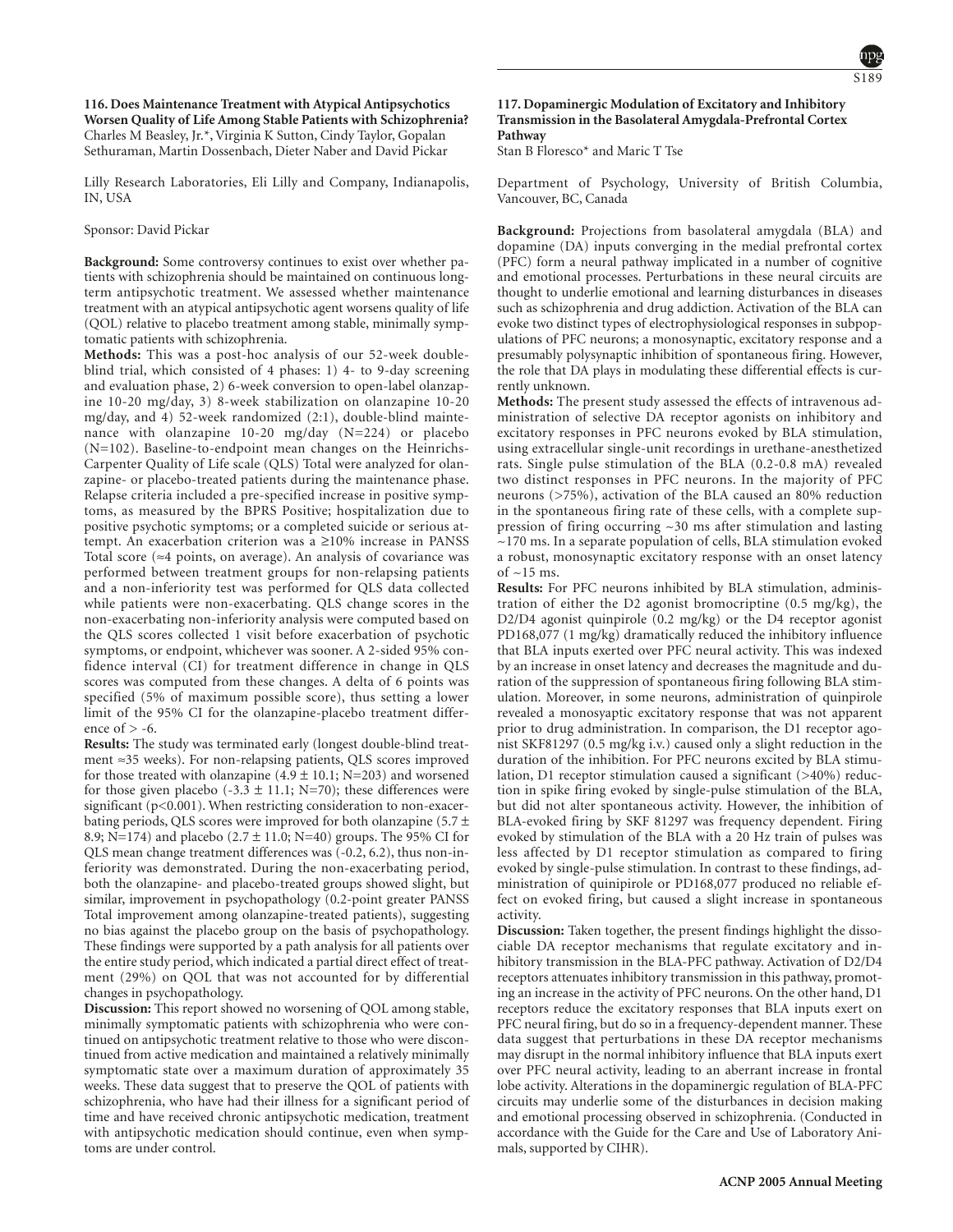$\overline{S190}$ 

# **118. Schizophrenia, Diabetic Ketoacidosis and Atypical Antipsychotic Agents**

David C Henderson\*, Enrico Cagliero, Paul M Copeland, Pearl M Louie, Christina P Borba and Donald C Goff

Psychiatry, Massachusetts General Hospital, Harvard Medical School, Boston, MA, USA

# Sponsor: Donald Goff

**Background:** There have been several reports of diabetic ketoacidosis (DKA) associated with treatment with atypical antipsychotic agents, most notably clozapine and olanzapine. DKA is the result of an absolute or relative insulin deficiency usually associated with increased levels of counter-regulatory hormones such as catecholamines, glucagon, cortisol, and growth hormone.

**Methods:** We conducted a retrospective epidemiological study assessing the incidence of new onset DM presenting as DKA in schizophrenia patients treated with atypical antipsychotic agents. The patient population studied included patients that attended Massachusetts General Hospital (MGH) between January 1, 1995 and December 31, 2001. Following Institutional Review Board (IRB) approval, identification of the patients was achieved by using the Research Patient Data Registry (RPDR), an electronic database linking administrative and clinical laboratory data following.

**Results:** 819,308 attended the hospital during the seven year period with 51% female and 53942 (6.6%) received the diagnosis of diabetes mellitus. There were 4,850 patients with the diagnosis of schizophrenia that attended the hospital during this time period and represented only 0 .6% of the general hospital population. 893 (18.4%) of patients with the diagnosis of schizophrenia were also diagnosed with DM, compared to 6.6% in the general hospital population (p<0.001). There were 1132 of 819,308 (0.138%) patients in the general hospital population that received the diagnosis of DKA, while 1.1% (51 of 4850) of patients with schizophrenia received the diagnosis of DKA. Of 23 schizophrenia patients identified with DKA, eleven were new onset DM presenting as DKA; eight were DKA in patients with known DM two were HHS without prior history of DM; and two were HHS with a known history of DM. Thus, the incidence of DKA in schizophrenia patients was 19/1132 or 1.67% during the 7 year period. Three patients with new onset DM presenting as DKA went on to have additional episodes of DKA within the 7 year period of follow-up. Of the 11 patients with new onset DM presenting as DKA, the mean age was  $42 +1$ - 12 years (range 26-64), the mean BMI was 29.9 +/- 4.5 (range 24-35), six (55%) were female, 73% were white, 18% black, and 9% Hispanic. Eight (73%) were diagnosed with chronic schizophrenia and three (27%) with schizoaffective disorder. The mean glucose at the time of presenting with DKA was 795 +/-328 mg/dl; the bicarbonate was 13.1 +/- 5.4 mmol/L (range, 5-21); anion gap 20.1 +/-4.6 (15-30), pH was 7.22 +/- 0.17; HbA1c 13.3 +/- 1.9% (10.4-16.9). There was a known family history of DM in 27%. The incidence of DKA in schizophrenia patients without a prior diagnosis of diabetes was more than ten fold higher than that reported in the general population: 14.93 per 10,000 patient years (schizophrenia) vs. 1.4 per 10,000 patient years (p<.000001). The incidence of DKA for each drug over the seven year period was clozapine 2.2%, olanzapine 0.8%, risperidone 0.2%, quetiapine and ziprasidone, none. If HHS cases were included then incidence with olanzapine rose to 1.0%. After up to six years of follow-up, three of 11 new onset DM-DKA and one of two new onset DM-HHS the DM resolved completely upon switching antipsychotic agents.

**Discussion:** The incidence of DM and new onset DM presenting as DKA in schizophrenia patients is much higher than in the general hospital population and differs across atypical antipsychotic agents. The most striking finding was consistent, grossly elevated hemoglobin A1c in patients with new onset DM-DKA. This suggests that these patients had undiagnosed DM for at least several weeks before experiencing a DKA episode.

# **119. DISC1 Polymorphism in Schizophrenia: Associations with Cognition and MRI Brain Morphology** Beng-Choon Ho\* and Thomas H Wassink

Psychiatry, University of Iowa, Iowa City, IA, USA

**Background:** Cytogenetic studies and linkage studies have implicated disrupted-in-schizophrenia 1 (DISC1) as a candidate gene for schizophrenia. Although the functions of DISC1 remain unclear, allelic variations at or close to the DISC1 locus have been associated with working memory and visual span performance and with reduced P300 amplitudes; all of which are endophenotypic features of schizophrenia. Association studies investigating DISC1 SNPs have also found over-transmission of specific alleles in schizophrenia and relationships with hippocampus cognitive functions and gray matter (GM) volumes. The aim of this study is to systematically examine the effects of DISC1 Cys704Ser polymorphism on neurocognition and MRI brain morphology in schizophrenia.

**Methods:** A comprehensive battery of standardized neuropsychological tests was administered to 150 healthy volunteers and 302 schizophrenia patients. Approximately 60% of the sample also received multi-spectral MRI brain scans. Using general linear models, we examined the effects of genotype (Ser homozygotes versus Cys carriers) on five cognitive domain scores (covariates: FSIQ, gender and age), and on MRI lobar GM volumes (covariates: intracranial volume and age).

**Results:** There were significant genotype effects on language domain scores ( $F=3.91$ ,  $p=0.05$ ), such that Ser homozygous patients had poorer language scores than Cys-carrier patients. Healthy volunteers did not differ across genotype groupings on language test performance. No statistically significant genotype effects were observed with regard to full scale IQ, or with the other 4 cognitive domain scores. Again, when component neuropsychological tests within the language cognitive domain were examined, only Ser homozygous patients had significantly lower WAIS Vocabulary subtest and Shipley Institute of Living Scale Vocabulary scores than Cys-carrier patients (F's≥4.02, p's≤0.04). Consistent with being associated with language abilities, there was a significant main genotype effect on MRI frontal lobe GM volumes (F=8.13, p=0.005). Ser homozygous patients had significantly smaller frontal GM volumes than Cys-carrier patients (p=0.02). The differences in frontal GM volumes across healthy volunteer genotype groupings approached but did not achieve statistical significance (p=0.07). No statistically significant genotype effects were seen with temporal, parietal or occipital lobar GM volumes. **Discussion:** The associations between DISC1Ser variant with poorer language abilities and with smaller frontal lobar GM volumes appear

to be specific to schizophrenia patients. Our findings provide additional support for DISC1 as a candidate gene that mediates particular phenotypic features of schizophrenia.

# **120. Temporal and Prefrontal Cortex Gray Matter Abnormalities in Patients with Schizophrenia and Their Unaffected Siblings; An Optimized Voxel-Based Morphometry Study**

Robyn A Honea\*, Andreas Meyer-Lindenburg, Katherine Hobbs, Lukas Pezawas, Beth A Verchinski, Aaron L Goldman, Venkata S Mattay, Daniel R Weinberger and Joseph H Callicott

Clinical Brain Disorders Branch, National Institutes of Mental Health, Bethesda, MD, USA

#### Sponsor: Jack Durell

**Background:** Patients with schizophrenia have known decreases in volume in gray matter, most often in the lateral and medial temporal lobes, as well as frontal and anterior cingulate cortices. These alterations in structure are not only related to clinical phenotype, but also may be endophenotypic markers of liability. First-degree relatives are useful in this search for endophenotypes, as there is evidence that unaffected siblings of patients with schizophrenia share ventricular enlargement as well as selective decreases in the temporal and frontal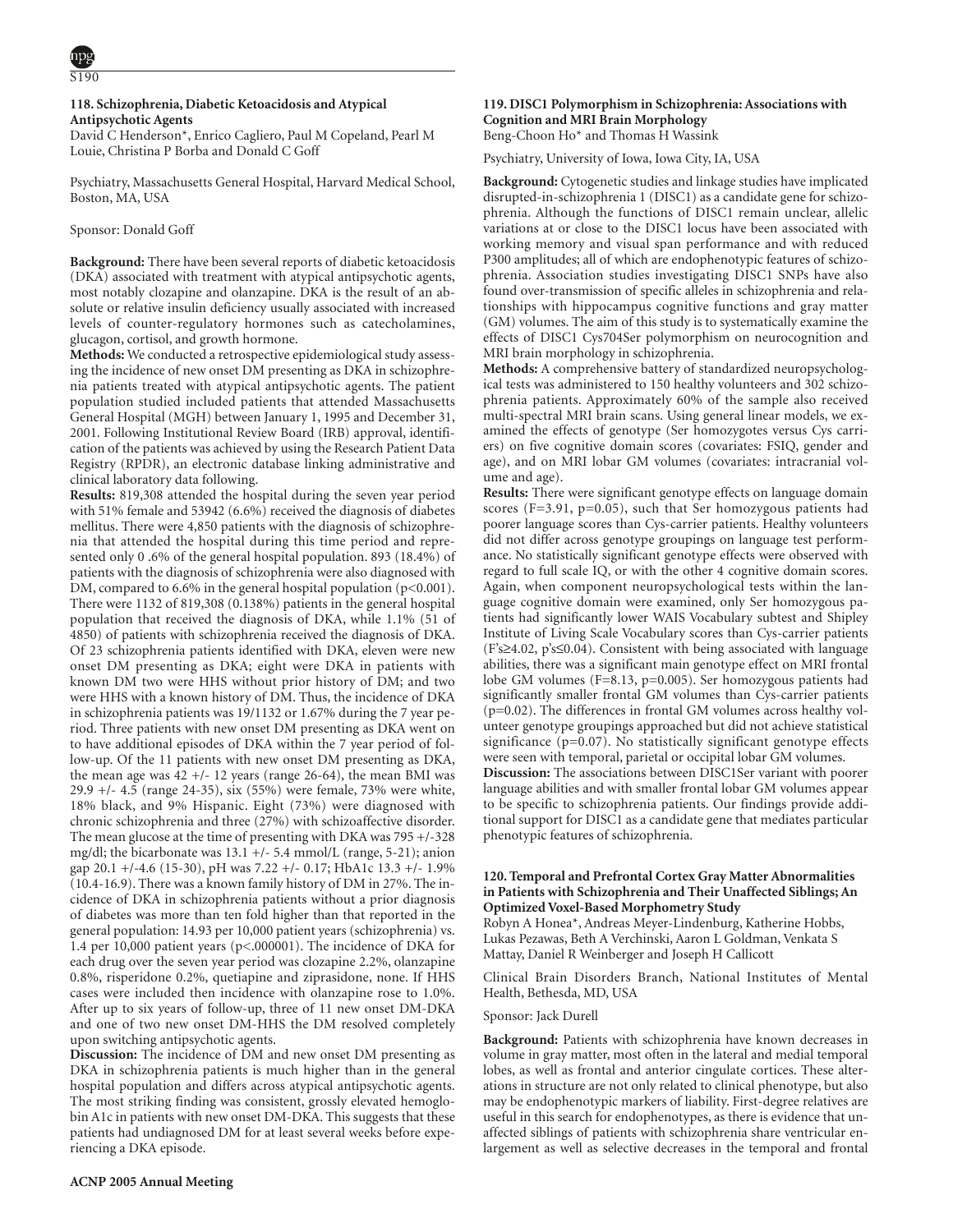cortices. Optimized voxel-based morphometry (VBM) has the advantage of facilitating whole brain, unbiased analyses on a large group of subjects. The aim of this study was to compare the gray matter volume in a large cohort of patients with schizophrenia and their unaffected siblings to normal controls using VBM.

**Methods:** Magnetic resonance images and optimized voxel-based morphometry (VBM) were used to measure relative gray matter volumes in 169 patients with schizophrenia (mean age  $36 \pm 9$ ; 78% male ), 213 of their siblings (mean age  $36 \pm 10$ ; 42% male), and 212 control subjects (mean age  $33 \pm 10$ ; 49% male). All subjects were Caucasian of European ancestry, and normal controls had no current or prior history of psychiatric or neurological illness, while siblings had no current psychiatric illness. T1-weighted SPGR MRIs were acquired on a 1.5T GE scanner with a voxel resolution of 0.975 x 0.975 x 1.5 mm3. For data processing, VBM was performed in SPM2 using an optimized VBM protocol with customized apriori templates. Data were analyzed using the General Linear Model, as implemented in SPM2, with linear and nonlinear age expansions, as well as sex and total gray matter volume, used as covariates.

**Results:** Significant group differences in gray matter volume were seen between the patients with schizophrenia and control subjects (voxel-level, p<.001 corrected), with decreased volume in the thalamus, left insula, right superior and bilateral middle temporal cortices, prefrontal and frontal cortices, and the parahippocampal gyrus. Siblings of patients shared significant decreases (voxel-level, p<.005 uncorrected) in the left thalamus, left insula, left middle temporal, prefrontal and frontal cortices, and the right parahippocampal gyrus. Patients also had significantly increased volume (voxel-level, p<.001 corrected) in the cerebellum, lentiform nucleus, caudate, medial prefrontal cortex, and left amygdala. There were no increases in gray matter in the siblings relative to the control group.

**Discussion:** These regional decreases in patients with schizophrenia are compatible with and extend the relevant findings of previous volumetric analyses. Unselected siblings of patients with schizophrenia have gray matter abnormalities in the prefrontal and temporal cortices, revealing a familial element to brain structure abnormality in schizophrenia. Thus gray matter loss as seen using imaging and VBM may add another element to genetic studies in schizophrenia. Further investigation using whole brain analysis of relative risk will further elucidate the significance of these shared structural abnormalities.

# **121. Identification of a Novel Genetic Locus at 7q36.1 in Strong LD with Schizophrenia and the Differential Expression of the Flanking Genes, NOS3 and KCNH2**

Stephen J Huffaker\* and Daniel R Weinberger

CBDB, NIMH, Bethesda, MD, USA

#### Sponsor: Daniel Weinberger

**Background:** Increases in the level of nitric oxide synthase (NOS) activity and products of NO synthesis in the brains and periphery of individuals with schizophrenia have previously been reported. While NOS1 has been investigated at the protein and mRNA level, finding slight increases in patients with schizophrenia, increases in NOS3 were only recently observed using microarray technology.

**Methods:** Using TaqMan assays we genotyped SNPs in the region of KCNH2 and NOS3 in individuals from 297 affected families as well as in 712 case/control samples (including 329 affected individuals). Quantitative real-time PCR was performed using RNA isolated from the dorsolateral prefrontal cortex of 114 post-mortem brain samples (including 39 schizophrenia patients).

**Results:** We confirmed significantly increased levels of NOS3 mRNA in post-mortem brains of schizophrenia patients. Furthermore, genetic screening of SNPs in the area surrounding this gene found highly significant association within the families of schizophrenic individuals. Interestingly, this signal is located 16.7 Kb upstream of NOS3 in a neighboring gene, KCNH2. Nonetheless, an effect of genotype on NOS3 mRNA expression was observed suggesting that the re-

gion of association may, in part, elicit effects on the regulation of NOS3 expression. Changes in KCNH, or the ERG family, potassium channels have not previously been investigated with relation to neuropsychiatric illnesses. Here we describe significantly decreased levels of KCNH2 mRNA within the post-mortem schizophrenia brain.

**Discussion:** These findings provide both genetic and expression level evidence of two new genes previously unreported as being involved with schizophrenia. Though it is unclear what precise mechanisms might cause or be affected by these changes, the possibility of their functional involvement in glutamatergic signaling and neuronal regulating activities offers interesting avenues of further investigation for their involvement in the development and prognosis of schizophrenia.

**122. Allelic Variations in NRG1 Affect Region-Specific Expression of Low Affinity Nicotinic Acetylcholine Receptors in the Human Brain** Thomas M Hyde\*, Shiny V Mathew, Barbara K Lipska, Shruti N Mitkus, Radhakrishna Vakkalanka, Richard E Straub, Daniel R Weinberger and Joel E Kleinman

Section on Neuropathology, Clinical Brain Disorders Branch, IRP, NIMH, NIH, Bethesda, MD, USA

#### Sponsor: Joel Kleinman

**Background:** The prevalence of cigarette smoking in schizophrenic patients is much higher than that in the general population. While an ongoing debate exists on the underlying etiology for nicotine addiction among schizophrenics, a neuronal basis is suggested by evidence of a decrease in high and low affinity nicotinic acetylcholine receptors (CHRNA4 and CHRNA7, respectively) in brains regions implicated in the pathogenesis of schizophrenia. Rodent studies suggest that the expression of CHRNA7 is regulated by neuregulin-1 (NRG1), a putative susceptibility gene for schizophrenia. In this study, we tested the hypothesis that allelic variations in NRG1 will lead to altered mRNA expression of CHRNA7 in the human hippocampus and dorsolateral prefrontal cortex (DLPFC).

**Methods:** The NRG1 SNPs examined in this study are in a tight LD block in the 5′ region of the gene and are contained within the region spanned by the original at-risk haplotype identified by Stefansson, et al. (2002); thus, an effect of haplotype on mRNA expression was also explored. Using postmortem hippocampal (N= 62 normal controls; N=29 schizophrenics) and DLPFC (N=63 normal controls, N=35 schizophrenics) tissue samples, we measured the common transcript of the CHRNA7 subunit using RT-PCR.

**Results:** In the hippocampus, there was a main effect of genotype on single SNPs (SNP8NRG221533 and SNP8NRG243177) with those alleles initially found to be associated with the disease having a lower CHRNA7 mRNA expression. In the same brain region, normal controls who carry the disease associated haplotype have a significantly lower expression of CHRNA7 (p=0.007) but when schizophrenics are included in the analysis, only a trend for significance remained (p=0.08). In contrast, neither an effect of genotype nor haplotype was observed on mRNA expression in the DLPFC.

**Discussion:** Our studies provide evidence, for the first time in human brain tissue, that polymorphisms in the NRG1 gene are associated with region specific alterations in CHRNA7 expression and add to other evidence that the deCode risk haplotype identifies a functional element controlling NRG1 expression.

#### **123. Treatment of Patients with Acute Schizophrenia Using Paliperidone Extended-Release Tablets: A 6-Week Placebo-Controlled Study**

John M Kane\*, Michelle Kramer, Lisa Ford, Christiana Gassmann-Mayer, Pilar Lim and Marielle Eerdekens

Department of Psychiatry, The Zucker Hillside Hospital, New York, NY, USA

**Background:** Future therapies for schizophrenia need to address efficacy and tolerability, as well as functioning to ensure progress in the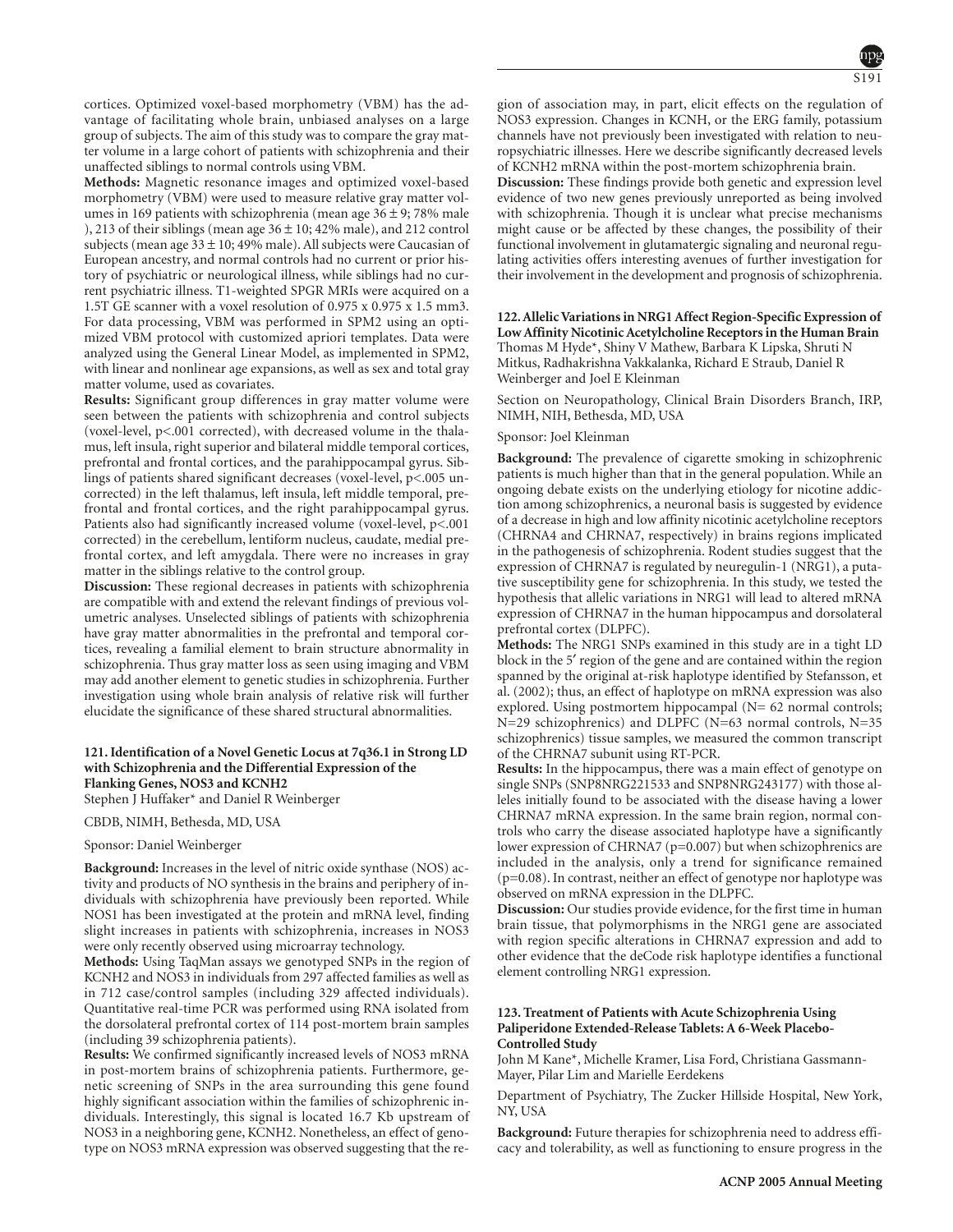treatment of this disease. The objective of this study was to evaluate the efficacy, tolerability and effect on functioning of three fixed doses of the investigational psychotropic agent, paliperidone extended-release tablets in patients with schizophrenia.

**Methods:** In this international, 6-week, multicenter, double-blind, randomized, placebo- and active-controlled, parallel-group, dose-response study, patients with schizophrenia (n=630, age ≥18 years) were randomized to receive daily doses of paliperidone ER 6mg, 9mg, or 12mg, placebo or olanzapine 10mg. Patients enrolled were experiencing an acute episode of schizophrenia (Positive and Negative Syndrome Scale [PANSS] score=70—120) and agreed to protocol-specified hospitalization for the first 14 days. The Intent-to-Treat (ITT) analysis set=patients who received ≥1 dose of double-blind study medication and had ≥1 post-baseline efficacy measurement. The primary efficacy measure=change from baseline to endpoint in total PANSS score in the ITT group. The olanzapine group was included for assay sensitivity and was not included in the statistical model. Other efficacy analyses included responder rates (RR=improvement at endpoint in PANSS total score by ≥30%) and change in baseline to endpoint score on the Personal and Social Performance (PSP) scale. Safety assessments included treatment-emergent adverse events (TEAE) and vital signs including bodyweight.

**Results:** The ITT population (n=628) was 86% white, 52% male, age=37.1±10.9 years and had a baseline PANSS total score of 93.9±11.0. There was a significant reduction in mean PANSS total score at endpoint for all paliperidone ER doses vs placebo (6mg= 17.9±22.2, 9mg=—17.2±20.2, 12mg=—23.3±20.1, placebo=— 4.1±23.2; p<0.001). The change in mean PANSS total score at endpoint in the olanzapine group=—19.9±19.0. A significant improvement in mean PANSS total score for paliperidone ER vs placebo was evident at every post-baseline time point from Day 4 for paliperidone ER 12mg (p<0.01), and from Day 8 for the 6mg and 9mg groups ( $p<0.05$ ). RR were significantly higher in all treatment groups vs placebo (6mg=56%, 9mg=51%, 12mg=61%, placebo=30%; p≤0.001). RR for olanzapine was 52%. PSP scale scores improved significantly from baseline to endpoint vs placebo for the 3 paliperidone ER groups (6mg=9.1±15.5, 9mg=8.1±14.5, 12mg=11.5±16.0, placebo=0.5±15.5; p<0.001). TEAE were observed in 63%, 60%, 63%, 73% and 63% of patients treated with placebo, paliperidone ER 6mg, 9mg and 12mg and olanzapine, respectively. TEAE that occurred >3% more frequently than with placebo were tachycardia, extrapyramidal disorder and hyperkinesia for paliperidone ER, and somnolence, tachycardia and postural hypotension for olanzapine. TEAE-extrapyramidal symptom rates were comparable for paliperidone ER 6mg, olanzapine and placebo with dose-related increases for paliperidone ER 9mg and 12mg groups. The mean change in bodyweight (kg) at endpoint with placebo, paliperidone ER 6mg, 9mg and 12mg and olanzapine groups were —0.7±2.4, 0.2±2.4, 0.6±2.7, 0.5±2.6 and 1.3±2.8, respectively.

**Discussion:** This study shows that paliperidone ER is an effective psychotropic in the treatment of schizophrenia, which also results in functional improvements and is generally well tolerated.

# **124. A Comparison of the Effects of Olanzapine, Quetiapine, and Risperidone on Neurocognitive Function in First-Episode Psychosis**

Richard Keefe\*, Hongbin Gu, Diana Perkins, Joseph McEvoy, Robert Hamer and Jeffrey Lieberman

Psychiatry and Behavioral Sciences, Duke University Medical Center, Durham, NC, USA

**Background:** Patients with schizophrenia and first-episode psychosis perform poorly (one to two standard deviations below the baseline of control participants) on a variety of neurocognitive measures. Interventions that may reduce these deficits are crucial, as neurocognitive improvement may enhance patients' recovery and functional life outcomes. While olanzapine and risperidone have been shown to improve

**Methods:** In this 52-week, randomized, double-blind, multicenter study, patients with first-episode psychosis were randomized to treatment with olanzapine (2.5 to 20 mg/d), quetiapine (100 to 800 mg/d), or risperidone (0.5 to 4 mg/d). Patients completed neurocognitive assessments at baseline and at 12 and 52 weeks of treatment. Neurocognitive composite scores were calculated from a battery of tests compiled for the Clinical Antipsychotic Trials of Intervention Effectiveness (CATIE) schizophrenia clinical trial and from the Brief Assessment of Cognition in Schizophrenia (BACS), and these two composite scores were averaged for the summary analyses.

**Results:** The mean (SD) modal prescribed daily dose of medication in the 400 patients randomized to treatment was 11.7 (5.3) mg for olanzapine, 506 (215) mg for quetiapine, and 2.4 (1.0) mg for risperidone. At Week 12, there was significant improvement in cognitive measures for each of the treatments (P<0.01), with mean composite score improvements of 0.18 for olanzapine, 0.34 for quetiapine, and 0.27 for risperidone. There was no significant overall difference between the treatments. However, pairwise comparisons of betweengroup differences suggested trends for quetiapine to improve cognition more than olanzapine on the CATIE composite score (P=0.080) and on the BACS composite score  $(P=0.059)$  after 12 weeks of treatment. The magnitude of improvement in the mean of the two composite scores was slightly smaller for patients who stayed in the study through to Week 52 (0.13 for olanzapine, 0.28 for quetiapine, and 0.30 for risperidone), and the within-group treatment effects were no longer statistically significant. Quetiapine improved cognition more than olanzapine on five of the 15 individual measures (P<0.05) and more than risperidone on four of the 15 measures at 12 weeks (P<0.05). Risperidone improved cognition more than olanzapine at 12 weeks on one measure (P<0.05). Cognitive improvement was not significantly related to anticholinergic treatment, sleepiness, akinesia, Abnormal Involuntary Movement Scale scores, or Barnes Akathisia Scale scores, but correlated with Simpson Angus Scale scores (r=- 0.16, P=0.020). At Week 52, statistically significant relationships emerged between the BACS composite score and vocational outcome in patients treated with quetiapine  $(r=0.49, P=0.012)$ , and between the CATIE composite score and social outcome in patients treated with olanzapine  $(r=0.61, P=0.002)$ .

**Discussion:** Atypical antipsychotics significantly improve neurocognitive function in patients with first-episode psychosis. These improvements are related to changes in functional outcome after one year of treatment. While overall composite scores did not differentiate treatments, individual measures appeared more sensitive to quetiapine treatment.

# **125. Relationship of Paternal Age to N-Acetyl-Aspartate in the Prefrontal Cortex in Schizophrenia**

Lawrence S Kegeles\*, Dikoma C Shungu, Xiangling Mao, Raymond Goetz, Charles B Mikell, Anissa Abi-Dargham, Marc Laruelle and Dolores Malaspina

Psychiatry, Columbia University, New York, NY, USA

Sponsor: Herbert Pardes

**Background:** Recent epidemiologic and genetic studies have shown that increasing paternal age is an independent risk factor for sporadic or nonfamilial schizophrenia. A proton magnetic resonance spectroscopy (1H MRS) measure of neuronal functional integrity, the ratio of N-acetyl-aspartate (NAA) to creatine-containing compounds (Cr), has been found in some but not all studies in schizophrenia to be in deficit in the dorsolateral prefrontal cortex (DLPFC), consistent with a possible deficit of glutamatergic function in that region. In this study, we investigated the relationship between paternal age and this MRS measure in a group of hospitalized patients with schizophrenia.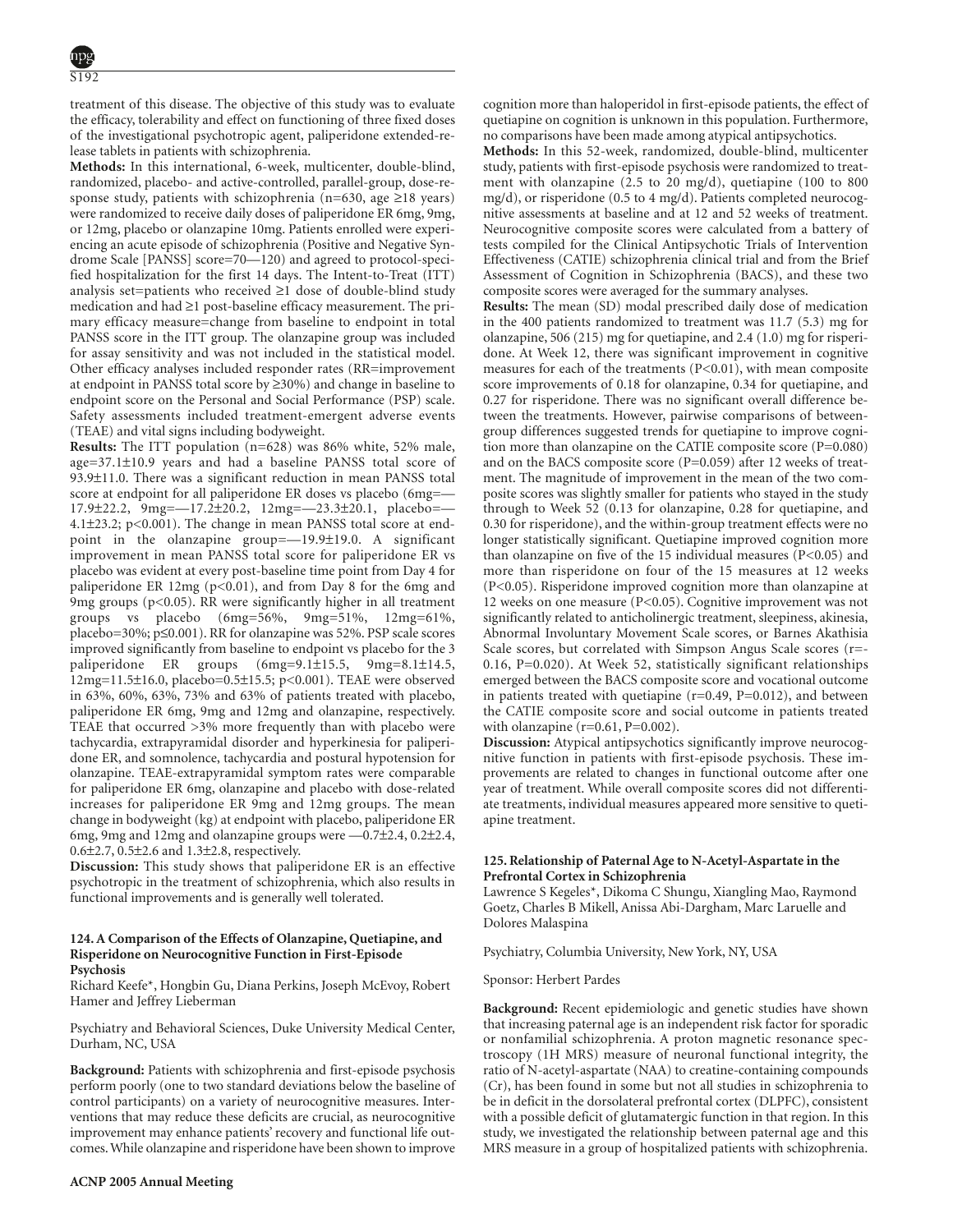**Methods:** We studied 34 patients with DSM-IV schizophrenia and 34 group-matched healthy control subjects using MRS to determine NAA/Cr in the DLPFC. Twenty-five of the 34 patients had sporadic illness. The acquisition protocol consisted of a multislice spin-echo sequence with outer volume suppression. A DLPFC region of interest (ROI) was defined, and the ROI mean of the ratio of NAA/Cr was computed as outcome measure. We examined the effects of paternal age on this outcome measure, controlling for maternal age and subject age, using multiple regression analysis within the sporadic and familial patient groups separately.

**Results:** The patients with sporadic illness (n=25) showed a significant decline in DLPFC NAA/Cr with increasing paternal age  $(df =$  $(3,20)$ , F=3.94, p=.017, after controlling for subject age (p=0.436) and maternal age  $(p=0.550)$ ). The effect of paternal age was not significant among the familial cases of schizophrenia. DLPFC NAA/Cr did not differ between the patients and control subjects by two-tailed t test.

**Discussion:** These data show that among sporadic cases of schizophrenia, advancing paternal age is associated with decreased DLPFC NAA/Cr, even after accounting for the effects of subjects' age and maternal age. While the familial group may be underpowered to detect this relationship, the data suggest that sporadic, paternal age-related schizophrenia may involve distinct neurochemical alterations. Support: NIMH, NARSAD, Irving Center, Lieber Center

# **126. Cardiac-Related Mortality in People with Schizophrenia**

Deanna L Kelly\*, Robert R Conley, Robert P McMahon, Raymond C Love, Yang Yu and Tara Wagner

Maryland Psychiatric Research Center, University of Maryland, Baltimore, MD, USA

#### Sponsor: Robert Conley

**Background:** Deaths from cardiovascular-related events are believed to occur more frequently in patients with schizophrenia than in the normal population and the risk may be up to 5x greater than in the general population. Others have reported this risk to be rising annually, possibly due to newer second-generation antipsychotic (SGA) medications. Thus, we examined cardiovascular mortality associated with a sample of patients with chronic schizophrenia receiving clozapine to a sample with chronic schizophrenia who have never received clozapine and who were identified as having risperidone treatment.

**Methods:** Between 1994 and 2000 we included 1122 people with schizophrenia treated with clozapine and 915 treated with risperidone and never receiving clozapine treatment. We eliminated 274 subjects in the risperidone group who had received olanzapine also during treatment thus, producing a sample of 641 subjects on risperidone during this time period

**Results:** The sample was 62% male and this did not differ by drug group. Among all deaths on clozapine, 51% (18/35) were cardiovascular as were 38% (8/21) on risperidone. The mean age of death for those dying from cardiovascular disease was 54.1 +/- 10.0 years for those who were treated with clozapine vs.  $68.9 +/- 16.6$  years (p=0.0094), however, the mean age of starting risperidone was older (41.5 +/- 15.3 [82% under age 55] vs. 38.8 +/- 10.8 years [92% under age 55]; p<0.001). The risk for cardiovascular death was driven primarily by age  $(p<0.01)$  and male sex  $(p=0.04)$  and antipsychotic treatment was not found to be significant. In treating people younger than 55 years the five-year estimated rate of death from cardiovascular disease is 3.7% on clozapine and 2.1% on risperidone. (P=NS). Additionally, in a random sample of clinical charts audited, 104/378 (27.5%) of all patients had a comorbid diagnosis of cardiovascular disease/cardiac condition at the time of drug initiation. Also, 20/379 (5.3%) had diabetes mellitus (DM)/glucose dysregulation and 33/328 (10.1%) had a family history of DM. A significantly larger proportion of those who died from a cardiac-related death on risperidone had preexisting cardiac disease (50%) as compared to the clozapine group (13%) (p<0.019). People who died from a cardiac-related death in either drug group did not have higher BMI or lipids as compared to those who did not die.

**Discussion:** It is well known that weight and cardiovascular disease is highly related to increased mortality. However, the risk of cardiovascular mortality associated with schizophrenia may be maximized by disease-related risk, poor lifestyles and high rates of preexisting obesity. The risk of cardiovascular-related mortality does not appear to largely differ by antipsychotic treatment, including an agent (clozapine) that is known to be associated with changes in weight and metabolic status. We are currently adding data on another 364 deaths from this sample for a longer follow-up (through 2004) that will increase the power of this study to detect any differences in mortality between these two drug groups.

# **127. Cognitive Remediation and Social Cognition in Early Schizophrenia: Preliminary fMRI Data**

Matcheri S Keshavan\*, Vaibhav A Diwadkar, Jeffrey J Nutche and Gerald E Hogarty

Psychiatry & Behavioral Neuroscience, Wayne State University School of Medicine, Detroit, MI, USA

**Background:** Schizophrenia patients frequently have impairments in social cognition, i.e. the mental processes by which people make sense of themselves, others, and their social situations. Remediation approaches such as Cognition Enhancement Treatment (CET) can potentially improve such deficits, by comparison with Enriched Supportive Therapy (EST) (Hogarty et al, 2004) and may lead to superior and more efficient processing of socially-relevant information. The neurobiologic correlates of treatment related improvements in these domains have not been investigated. We report preliminary results of the first fMRI study to examine the efficacy of CET or EST, and their effects on the neural circuitry underlying social cognition. Social cognition was assessed using the Baron Cohen "eyes" task in a series of stable early-course patients with schizophrenia following treatment with either EST or CET.

**Methods:** Subjects were scanned using a 3T G.E. MRI Scanner at the University of Pittsburgh's MR Research Center. For each subject, 283 axial images were collected over 26 slices using a T2\* spiral sequence (TE=18 ms, TR=1500 ms, flip angle=70 $^{\circ}$ , size: 3.125 x 3.125 x 3.2 mm, 0 gap). The pictures were sampled from the data set used to study "theory of mind"in autism (see: www.autismresearchcentre.com; Baron-Cohen, Wheelwright, Hill, Raste, & Plumb, 2001). Pictures were presented in 36 sec epochs (5 sec/face, inter-stimulus interval=1 sec) organized by condition (judging conveyed emotion vs. gender). Each picture was seen in a given condition only once. Response for the emotion condition was two-alternative forced choice (modal response vs. a randomly picked alternative based on the original study). Subjects signaled responses using a response glove. Fixation epochs (30 sec) were used as a baseline control. Stimuli were rear projected through a two-way mirror system using E-prime. Data from fourteen subjects following a year of randomization to EST (n=5) or CET (n=9) were analyzed. fMRI images were processed using SPM2. Volumes were realigned and resliced and slice acquisition was time-corrected. Volumes were normalized to the standard Montreal Neurological Institute (MNI) template for group analysis and smoothed by voxel dimensions (FWHM=3.125 x 3.125 x 3.2 mm). The fMRI response was modeled separately for each condition used SPM's basic haemodynamic response function (HRF). Individual contrasts (Emotion > Gender; Emotion > Fixation) for each subject were analyzed in group analysis and clusters were identified using directional contrasts (CET vs. EST) using preset thresholds (*p*<01; extent=25 voxels).

**Results:** Behavioral performance for the gender task between the two groups was comparable (>90%, n.s.). CET subjects performed more accurately on the emotions task than their EST counterparts (82.9% vs. 67.5%,  $t_7 = 2.44$ ,  $p<0.05$ ) indicating superior ability to assign emotion to faces. Importantly, CET subjects performed the task more efficiently than their EST counterparts: Comparing fMRI activation during the emotion vs. the gender conditions, EST subjects needed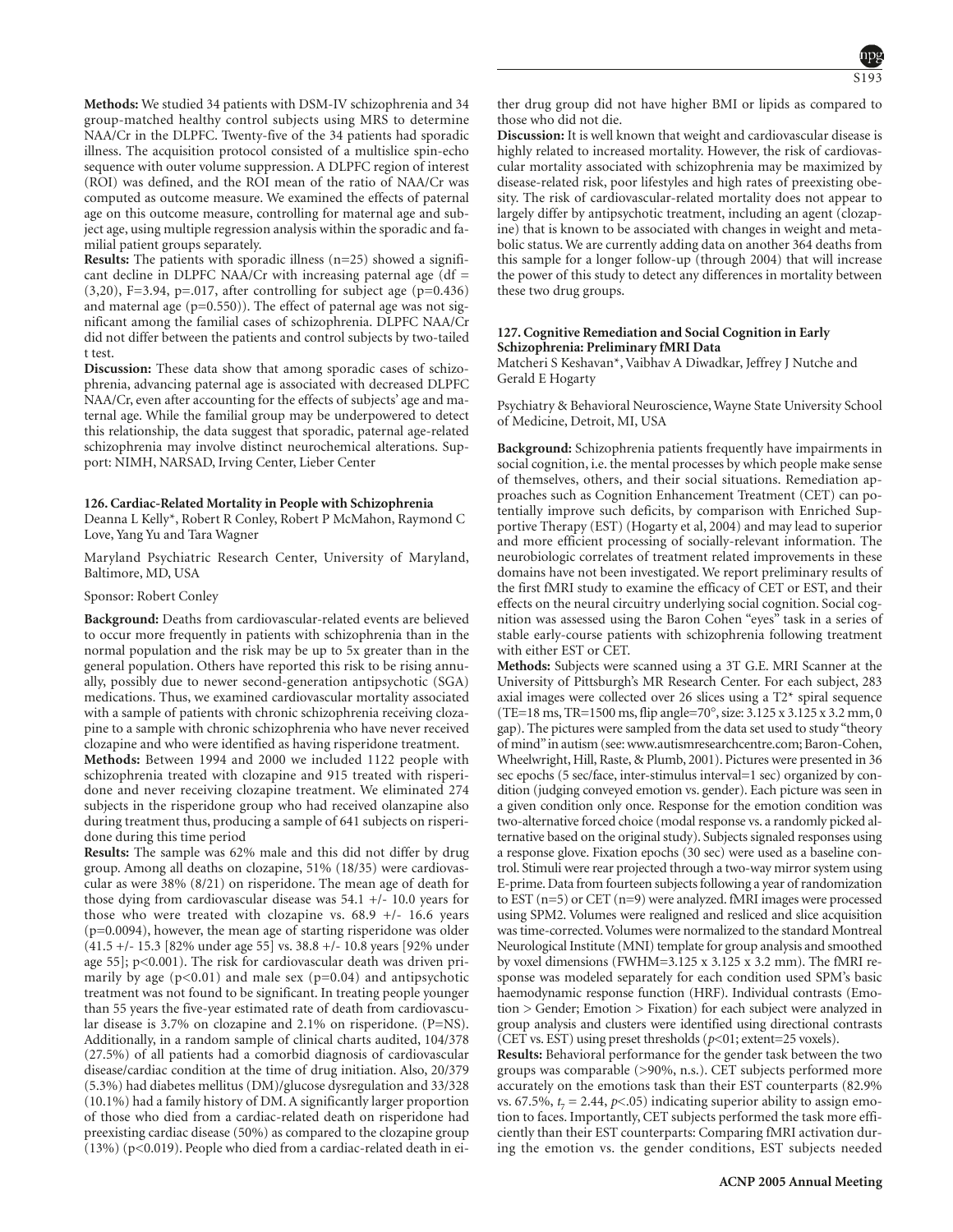significantly more activation ( $t$ >2.68,  $p$ <.01), particularly in the dorsolateral prefrontal cortex to complete the task.

**Discussion:** These preliminary results are consistent with behavioral data using social cognition measures, and suggest increased accuracy and efficiency of social processing following CET than EST in our sample of early course schizophrenia patients.

# **128. Factorial Structure of the Schedule for Deficit Syndrome in Schizophrenia**

David Kimhy\*, Scott Yale, Raymond R Goetz, Lynn Marcinko McFarr, Cheryl Corcoran and Dolores Malaspina

Psychiatry, Columbia University, New York, NY, USA

#### Sponsor: Dolores Malaspina

**Background:** Deficit Schizophrenia (DS) is considered a distinct subtype within the diagnosis of schizophrenia and is characterized by the presence of negative symptoms that are primary, enduring, and at least moderate in severity. DS patients have been reported to differ from non-deficit (ND) schizophrenia patients with regard to risk factors, symptom profiles, neuropsychological functioning, family history, course of illness, treatment response, and structural and functional neurobiology. While the common assumption is that the DS represents a single, cohesive domain of psychopathology, the factorial structure of the DS has not been investigated. Thus, our aim is to investigate the factor structure of the DS. We hypothesized that the DS may have two distinct factors: one factor relating to volition and a second factor relating to affect. A clear delineation of specific areas of psychopathology will facilitate discovery of links between symptoms and putative neurobiological mechanisms, possibly indicating that these phenomena are separate targets for treatment studies.

**Methods:** We assessed 52 individuals with DSM-IV diagnosis of schizophrenia with DS as assessed by the Schedule for the Deficit Syndrome (SDS). A Principal Component Analysis (PCA) with varimax rotation was conducted on the six symptoms of the SDS.

**Results:** On average, participants had 4.19 symptoms (S.D.=1.39) that were primary, enduring and at least moderate in severity. The mean severity of all symptoms was 2.25 (S.D.=1.06), indicating a predominance of symptoms with moderate severity. The only symptom with a mean smaller than two was poverty of speech, which was also the least prevalent symptom (41% of participants). Diminished emotional range was the most prevalent symptom (80% of participants). The PCA resulted in two distinct factors explaining 73.8% of the variance. Factor 1 (Avolition; 37.1% of variance) comprised by symptoms of curbing of interests, diminished sense of purpose, and diminished social drive. Factor 2 (Emotional Expression; 36.7% of variance) comprised by symptoms of restricted affect, diminished emotional range, and poverty of speech. Fourteen participants (26%) had all six SDS symptoms meeting DS criteria as primary, enduring, and at least moderate in severity. Four participants (8%) had only Emotional Expression symptoms and three participants (6%) had only Avolition symptoms that met DS criteria. Post-hoc analyses of the relationship between the obtained factors and neuropsychological and clinical variables hypothesized to be associated with each factor's construct supported the validity of the factors. The Avolition factor was strongly correlated  $(r=-.49, p=.03)$  with University of Pennsylvania Smell Identification Test (UPSIT) scores, a measure associated with disturbances in volition. Similarly, the Emotional Expression factor was associated ( $r = .37$ ,  $p = .04$ ) with The Stroop Color-Word Test (SCWT) scores. The SCWT measures the ability to regulate responses and to focus attention which is consistent with the neural mechanisms of top-down control of emotionally laden information.

**Discussion:** To our knowledge, this is the first study of the factor structure of DS. The results indicate that DS is best characterized by two factors - Avolition and Emotional Expression. Our hypothesis is also supported by the unique relationships of each factor to neuropsychological and clinical variables (UPSIT and SCWT) linked with each factor's construct. The authors discuss possible links between the obtained factors and putative neurobiological mechanisms.

# **129. Association of Depressive Symptoms and Discontinuation from Schizophrenia Treatment: A Post-hoc Pooled Analysis of 4 Controlled Atypical Antipsychotic Treatment Trials**

Adam Meyers, David Adams, Haya Ascher-Svanum, Richard Mohs and Bruce Kinon\*

Eli Lilly and Company, Indianapolis, IN, USA

Sponsor: Richard Mohs

**Background:** This research was conducted to better understand the phenomenon of antipsychotic treatment discontinuation. Treatment discontinuation data from controlled clinical trials were utilized to explore the association between distinct positive, negative, and depressive symptom domains of schizophrenia and treatment discontinuation.

**Methods:** This was a post hoc, pooled analysis of 4 randomized, double-blind clinical trials that had duration of 24-28 weeks, enrolling 1627 patients with schizophrenia or a related disorder. Analyses were conducted combining all atypical antipsychotic treatment groups (olanzapine, risperidone, quetiapine, and ziprasidone) in the studies. Positive, negative, and depressive symptoms were compared between completers and non-completers at each visit using the Positive and Negative Syndrome Scale (PANSS) and the PANSS Depression Cluster (PDC). A Cox regression model was implemented to examine whether treatment discontinuation was predicted by baseline positive, negative, or depressive symptoms and/or by their changes from baseline. Finally, a logistic regression model was used to examine whether a 20% response in PANSS positive, negative, or PDC scores at two weeks was associated with an increased likelihood of study completion.

**Results:**A majority of patients (53%; 866/1627) discontinued early from their antipsychotic treatment. Poor response or symptom worsening was the most frequent reason for treatment discontinuation (36%; 315/866), which was substantially more common than discontinuation due to medication intolerability (12%; 106/866). A retrospective analysis of patients who discontinued showed less depressive symptom improvement compared to completers based on the PDC scores by Week 2 of treatment and at each of the remaining weeks of the study ( $p<0.025$ ). Significantly less positive and negative symptom improvement was also seen in patients who discontinued compared with completers based on PANSS positive and negative scores beginning at Week 2 (p<.01), except at Week 24 for negative symptoms. Patients with lower baseline PDC (hazard ratio 0.95; 95% CI 0.93, 0.97; p<.001) and PANSS positive (hazard ratio 0.97; 95% CI 0.95, 0.98;  $p<.001$ ) scores were significantly less likely to discontinue treatment. In addition, patients with improvement in PDC (hazard ratio 0.94; 95% CI 0.92, 0.96; p<.001) and PANSS positive (hazard ratio .95; 95% CI 0.93, 0.96; p<.001) scores were significantly less likely to discontinue treatment at a subsequent visit. A 20% improvement in depressive and positive symptoms during the first 2 weeks of treatment was associated with a 50% (odds ratio 1.52; 95% CI 1.22, 1.90) and 70% (odds ratio 1.71; 95% CI 1.35, 2.16) greater likelihood of study completion, respectively. Baseline PANSS negative or change in PANSS negative scores did not significantly predict treatment discontinuation. **Discussion:** In these studies, poor response or symptom worsening was the most frequent reason for antipsychotic treatment discontinuation. Poor improvement of depressive symptoms in addition to positive and negative symptom domains was associated with treatment discontinuation. Our findings suggest that treatment adherence may be enhanced by effective control of a broad range of symptoms.

### **130. Increased Brain Activation During Eye Gaze Discrimination in Schizophrenia**

Christian G Kohler\*, James Loughead, Kosha Ruparel, Tim Indersmitten and Ruben C Gur

Neuropsychiatry, U of PA, Philadelphia, PA, USA

Sponsor: Ruben Gur

**Background:** Functional brain imaging studies of healthy individuals show fusiform and superior temporal gyri activation during eye gaze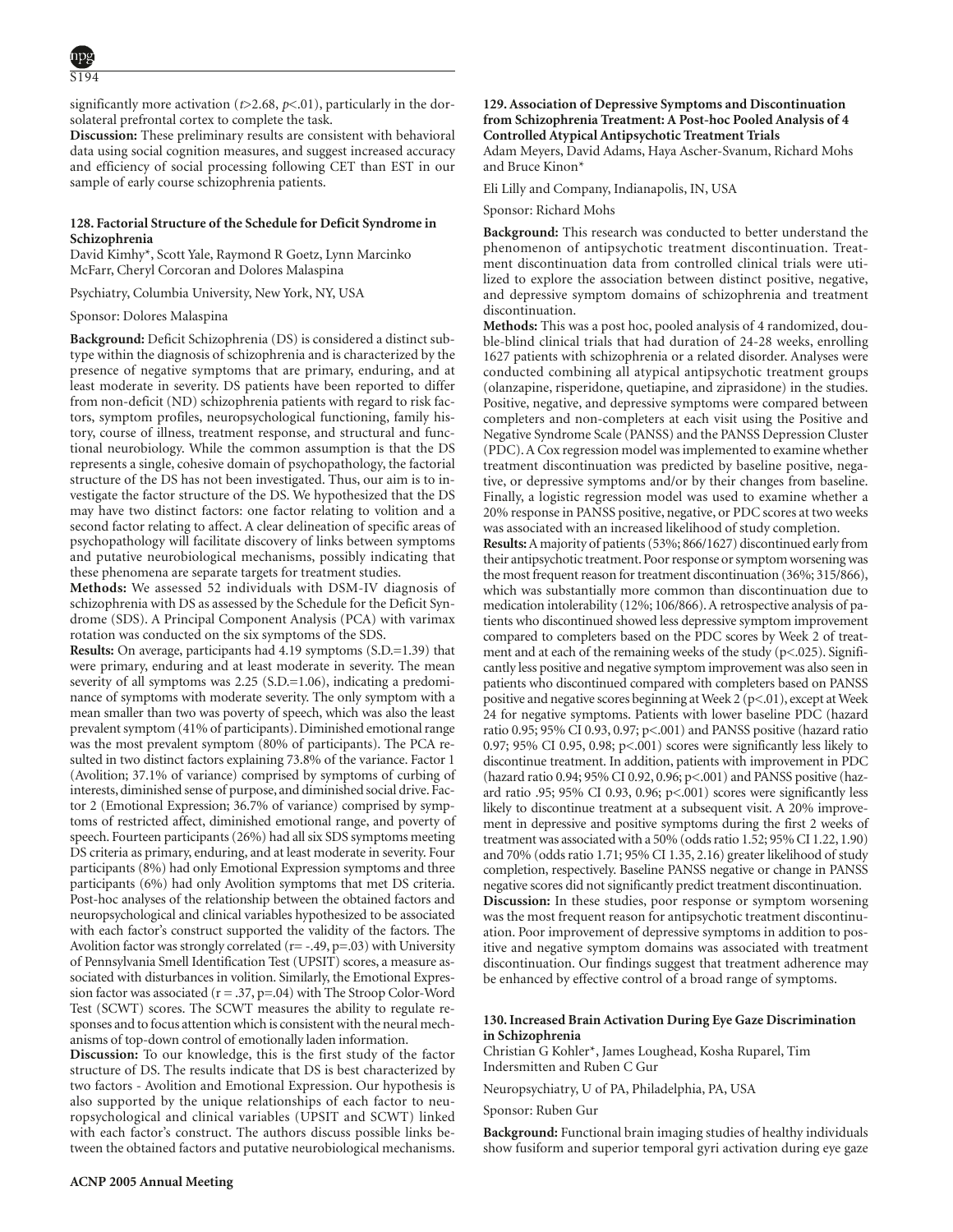discrimination. Early studies of individuals diagnosed with schizophrenia reported gaze discrimination impairment for patients, particularly misidentification of averted gaze as making eye contact. However, two later studies failed to replicate these findings. Gaze detection is localized to the superior temporal sulcus, an area strongly implicated in the pathophysiology of schizophrenia. Testing of eye gaze discrimination may represent a suitable cognitive challenge for temporal lobe function.

**Methods:** Seven stable schizophrenia subjects and seven healthy controls underwent a novel task of gaze discrimination, which included 24 face stimuli at 0, 4 and 8 degree deviation from head-on, presented in random order. Subjects were asked to identify whether a face was making eye contact. fMRI was acquired with BOLD imaging using a 15 slice, single-shot gradient-echo (GE) echo-planar (EPI) sequence (TR/TE=1000/32 ms, FOV=240 mm, matrix= 64 X 64, slice thickness/gap=3/0mm). fMRI data are preprocessed and analyzed using FEAT (FMRI Expert Analysis Tool) Version 5.1 using standard procedures.

**Results:** Speed and accuracy did not differ between groups. A Group (Patient, Control) by Orientation (0, 4, 8 degrees) mixed effects ANOVA showed a main effect for Group. Patients showed increased activation in the IFG (bilateral), right STG, left fusiform gyrus, left amygdala, left inferior occipital gyrus, right caudate, and brainstem. **Discussion:** Our findings indicate that despite similar gaze discrimination performance, schizophrenia subjects exhibit increased brain activation, as indicated by blood flow, in areas of visual processing and gaze detection. This preliminary finding may relate to common symptoms in acute schizophrenia, such as paranoia and ideas of reference. Future studies, using more subtle degrees of gaze deviation and in larger and more symptomatic patient groups are needed.

# **131. Abnormal Expression of NMDA Receptor Subunits and Interacting PSD Molecules in the Endoplasmic Reticulum in Schizophrenia**

Lars V Kristiansen\*, Vahram Haroutunian and James H Meador-Woodruff

Department of Psychiatry, Molecular & Behavioral Neuroscience Institute, University of Michigan, Ann Arbor, MI, USA

#### Sponsor: James Meador-Woodruff

**Background:** Abnormal expression of molecules involved in glutamatergic signaling is a key finding in postmortem tissue from psychiatrically ill patients. Expression of the N-methyl-D-aspartate (NMDA) receptor and in particular its interacting proteins of the postsynaptic density (PSD) is altered in various cortical and subcortical regions in schizophrenia. The cellular changes of the neuronal circuitry reported in schizophrenia likely are not exclusively a matter of molecular expression levels but additionally reflect abnormal execution of cellular processing. The tetrameric NMDA receptor, which consists of an obligatory NR1 subunit in combination with various NR2A-D subunits, is assembled in the endoplasmic reticulum (ER) in a tissue specific manner. Dependent on the particular NR1 subtype, the NMDA receptor is trafficked in intracellular vesicles to the PSD in a fast or slow manner, bound to either PSD-95 or SAP-102. When the NMDA receptor associates with PSD-95, trafficking to the PSD is carried out by the KIF17/CASK/mLin10/Veli complex whereas NMDAbinding to SAP-102 confers trafficking to the PSD through the Sec6- Sec8 complex. We hypothesize that aspects involved in translation, assembly and trafficking of the NMDA receptor complex are compromised in schizophrenia, resulting in abnormal localization of the NMDA receptor and its interacting PSD molecules in subcellular compartments including the ER.

**Methods:** In the present work we have used the ER specific protein calnexin attached to superparamagnetic polymer beads to isolate a subcellular fraction enriched in ER-linked proteins from postmortem brain tissue from schizophrenic patients and matched control subjects.

S195

**Results:** In this ER enriched subcellular fraction we have analyzed expression of the NR1, NR2B subunits of the NMDA receptor and the NR2B interacting proteins of the PSD, SAP-102 and PSD-95. Whereas no changes in overall expression for any of these proteins were found in total brain homogenates, expression of NR2B, PSD-95 and SAP-102 were significantly decreased in the purified subcellular ER-related fraction in schizophrenic subjects. The NR1 subunit, which is normally expressed in excess in the ER, was not altered in this fraction. **Discussion:** Based on the functional role interaction of PSD-95 and SAP-102 plays in ER-exit and dendritic trafficking of the NMDA receptor, our findings suggest that early cellular processing of newly synthesized NMDA receptor is altered in schizophrenia. This work was supported by MH53327 and by the Stanley Foundation.

### **132. Functional Effects of Haloperidol and Olanzapine over a 6- Week Treatment Period: Relation to Clinical Response** Adrienne C Lahti\*, Henry H Holcomb, Carol A Tamminga and Martin A Weiler

Psychiatry, Maryland Psychiatric Research Center, Baltimore, MD, USA

### Sponsor: Gunvant Thaker

**Background:** Using PET with 15O, we characterized the rCBF changes induced by haloperidol and olanzapine after 1 and 6 weeks of treatment during resting and task activated conditions. We sought to (1) characterize the neuronal networks activated in association with these drugs and (2) evaluate if drug-induced rCBF changes correlated with or predicted treatment response. Based on our previous work, we had hypothesized that drug-induced rCBF changes in ventral striatum, anterior cingulate cortex (ACC) and hippocampus would correlate and predict treatment response. We further hypothesized that activation of the dorsal ACC (dACC) during cognitive task would be related to olanzapine beneficial effect on cognition.

**Methods:** After a two-week medication withdrawal, schizophrenia volunteers (SV) were blindly randomized to treatment with haloperidol (n=12) or olanzapine (n=17). Each SV was scanned off-medication and after 1 and 6 weeks of treatment. They were scanned at rest and during an effortful auditory discrimination task. To evaluate the effect of drugs on resting rCBF, contrasts were made between the Offdrug and Week 6 scans, and the Off-drug and Week 1 scans. In these contrasts, rCBF values were extracted from significant ACC and hippocampal clusters and correlated with changes in BPRS Psychosis scores. To test the proposition that dACC activation during the discrimination task was related to the degree of cognitive improvement obtained with olanzapine, we generated pixel by pixel correlations between the Week 6 task-activated scans and changes (Week 6-Off) in Digit Symbol (DS) scores. We focus on the DS because performance on this task was significantly better in the olanzapine group than in the haloperidol group  $(p=0.04)$ . This is consistent with the results of other studies (Bilder, 2002; Keefe, 2004).

**Results:** Cortico-subcortical and limbic neuronal networks were activated in association with both haloperidol and olanzapine. Consistent with its greater incidence of motor side effects, haloperidol treatment was associated with greater dorsal striatum activation compared to olanzapine. For haloperidol and at a trend level for olanzapine, decrease rCBF in ACC as the result of 6 weeks of treatment correlated with psychosis improvement. Increase rCBF in ventral striatum and ACC and decrease in hippocampus as the result of one week of treatment were found to predict a favorable response to treatment. In these regions, important drug-induced modulation differences between good and poor drug responders were observed. In the Week 6 task-activated scans, rCBF activation in the dACC (x, y, z: 4, 12, 46) was significantly correlated with DS change scores (r=0.67, p<0.0001).

**Discussion:** Three published studies have now reported that treatment with second-generation antipsychotic drugs (APDs) increases dACC activity during tasks engaging the ACC (Honey, 1999, Lahti,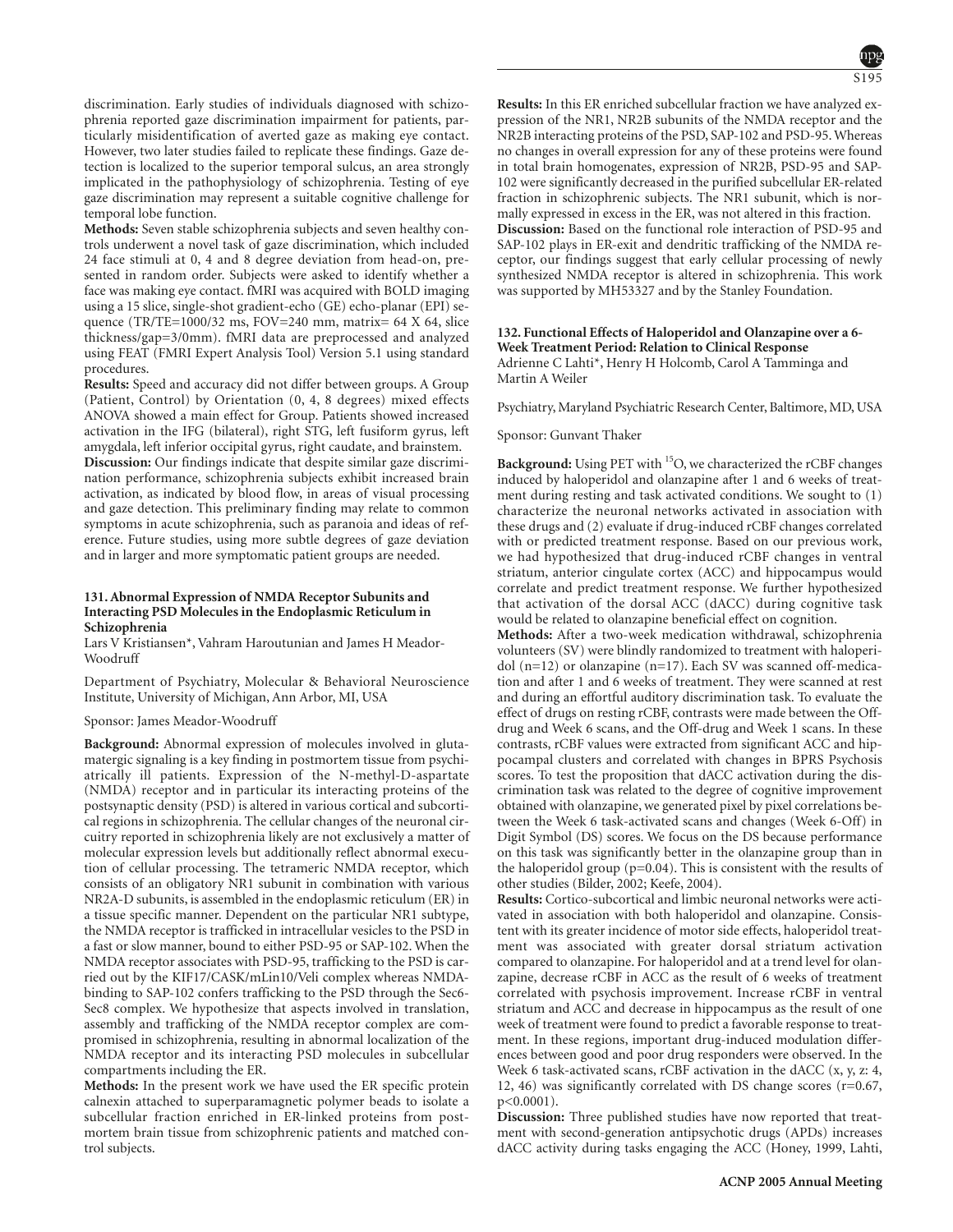2004; Snitz, 2005). However these studies did not relate this functional gain to a therapeutic benefit. In this study, the magnitude of the dACC response to a discrimination task correlated with treatment-induced cognitive benefit. Conclusion: Resting rCBF patterns in ACC and hippocampus may provide early markers of treatment response to APDs. We propose that the dACC pattern seen during the task-activated scans may account for the superior (albeit small) therapeutic effect of olanzapine on cognition and represents a surrogate marker of this action.

# **133. Prefrontal Cortical"UP" States in Adult Rat Brain Slice: Role of Glutamate Spillover and 5-HT**<sub>2</sub><sup>*A*</sup> **Receptors** Evelyn K Lambe\* and George K Aghajanian

Psychiatry, Yale School of Medicine, New Haven, CT, USA

Sponsor: George Aghajanian

**Background:** 5-HT<sub>2A</sub> receptor stimulation with psychedelic hallucinogens (e.g., DOI and LSD) is known to promote a late wave of glutamate release onto layer V pyramidal neurons in prefrontal cortical slice in response to local electrical stimulation. These results are consistent with microdialysis studies in vivo showing that hallucinogens can increase extracellular levels of glutamate (Scruggs et al., Neurosci Lett, 2003; Muschamp et al., Brain Res, 2004). The hallucinogen-enhanced late excitatory postsynaptic currents (EPSCs) closely resemble the "UP" states in prefrontal neurons observed in ferret slice by Shu et al., Nature, 2003. Such depolarized, hyper-responsive states are found in the alert waking state and result from sustained activity in balanced excitatory and inhibitory recurrent networks.

**Methods:** We use whole cell electrophysiological recording from layer V pyramidal neurons in brain slice of adult rat prefrontal cortex. Local electrical stimulation is delivered to the slice through bipolar platinum irridium electrodes. Drugs are applied in the bath.

**Results:** Here, we show that spontaneous and electrically-evoked UP states occur in layer V pyramidal neurons in brain slice of adult rat prefrontal cortex. These UP states can be enhanced by application of the 5-HT<sub>2A</sub> partial agonists, LSD and DOI. We show that glutamate spillover is involved in the generation of UP states. For example, they can be suppressed selectively by raising the viscosity of the extracellular solution with addition of the inert macromolecule dextran  $(-1)$ mM) that is known to retard overflow of synaptic glutamate into the extracellular space. The addition of dextran does not reduce fast evoked transmission, traditional polysynaptic transmission, nor a synaptic form of 5-HT5-HT<sub>2A</sub>-mediated transmission (serotonin-induced spontaneous EPSCs). Consistent with previous work showing that extrasynaptic glutamate transmission in adult depends on NR2B-containing NMDA receptors, we also found that NR2B-selective antagonists, ifenprodil and Ro25-6981, suppressed UP states. Interestingly, the effect of psychedelic hallucinogens is different from simply blocking glutamate uptake. Application of the glutamate transporter inhibitor TBOA is known to increase tonic glutamate through a TTX-insensitive mechanism (Melendez et al., JPET, 2005). However, we find that strong UP states are observed in the presence of TBOA only after additionally inactivating group 2/3 metabotropic glutamate mGlu2/3 receptors. By contrast, psychedelic hallucinogens appear to enhance UP states through increasing glutamate spillover in a manner that does not incur strong activation of mGlu2/3 receptors. One explanation is that psychedelic hallucinogens mainly increases the overflow of phasically released glutamate.

**Discussion:** We conclude that phasic glutamate spillover contributes to the generation of UP states. Understanding the mechanisms underlying the generation and modulation of UP states is important for appreciating normal brain processes during active waking and ways the brain can be perturbed by hallucinogenic drugs or in illnesses such as schizophrenia.

#### **134. Schizophrenia is Associated with Increased Synaptic Dopamine in Associative Rather than Limbic Regions of the Striatum**

Marc Laruelle\*, Lawrence S Kegeles, Gordon W Frankle, Raj Narendran, Roberto Gil, Peter S Talbot, Dah-Ren Hwang, Yiyun Huang, Thomas Cooper, Slifstein Mark and Anissa Abi-Dargham

Psychiatry, Columbia University, New York, NY, USA

**Background:** Over the last decade, a convergent body of imaging studies have documented that schizophrenia is associated with increased dopamine (DA) function in the striatum. A limitation of previous studies is that DA function was measured at the level of the striatum as a whole. The striatum is divided into limbic, associative and sensorimotor subregions, based on the origin of cortical projections. We previously documented that high resolution PET imaging with ECAT HR Plus enables valid measurement of the radioactive signal generated in these striatal subregions.

**Methods:** We report here the results of a new imaging study, performed in 18 untreated patients with schizophrenia (SCH) and 18 matched controls (CTR). Subjects were scanned with [11C]raclopride at baseline and after acute DA depletion induced by alpha-methylpara-tyrosine (AMPT). The difference in D2 receptor availability between the baseline and DA depleted scans provided an index of occupancy of D2 receptors by DA at baseline. Five regions of interest were analyzed: ventral striatum (VST), precommissural dorsal caudate (preDCA), precommissural dorsal putamen (preDPU), postcommissural caudate (postCA) and postcommissural putamen (post PU).

**Results:** AMPT-induced increase in D2 receptor availability was significantly higher in SCH compared to CTR in preDCA [Mean (SD): SCH: 15.1 (8.1) %; CTR: 9.0 (7.6) %, p = 0.03], but not in the VST [SCH: 11.5 (9.7) %; CTR: 9.8 (6.7) %, ns) or in other striatal subregions. This result suggests that SCH is associated with increased D2 receptor transmission in the preDCA (i.e.the head of the caudate), the area of the striatum that receives the most dense projections from the dorsolateral prefrontal cortex (DLPFC).

**Discussion:** Two implications will be discussed: 1) This result questions the widely accepted view that the therapeutic effects of antipsychotic drugs derive from D2 receptor blockade in the limbic striatum (i.e. nucleus accumbens in rodents) while D2 receptor blockade in the dorsal striatum is only responsible for motor side effects; 2) While subcortical DA dysregulation has historically been conceptualized as consequence of DLPFC dysfunction, these findings suggest that alterations of subcortical DA transmission in SCH might in turn negatively impact on DLPFC function, by preventing glutamate mediated flow of information in DPLFC-preDCA-thalamic-DLPFC loops.

# **135.** *DRD2* **Promoter Region Variation Predicts Sustained Response to Antipsychotic Medication in First Episode Schizophrenia**

Todd Lencz\*, Delbert G Robinson, Ke Xu, Jenny Ekholm, Serge Sevy, Handan Gunduz-Bruce, Margaret G Woerner, John M Kane, David Goldman and Anil K Malhotra

Dept. of Psychiatry Research, The Zucker Hillside Hospital, Lake Success, NY, USA

Sponsor: Past Travel Awardee, Memorial, 2003

**Background:** Dopamine D2 receptor blockade is critical to antipsychotic efficacy, yet the relationship between allelic variants of *DRD2* and antipsychotic response remains unclear. The present study employed several design features, not previously utilized in *DRD2* pharmacogenetic studies, to improve detection of genetic signal: (1) examination of first episode (FE), predominately antipsychotic-naive patients; (2) use of prospective, longitudinal data to examine response time-course; (3) strict, clinically-relevant criteria for sustained response; (4) focus on single nucleotide polymorphisms (SNPs) in the *DRD2* promoter region (A-241G and -141C Ins/Del).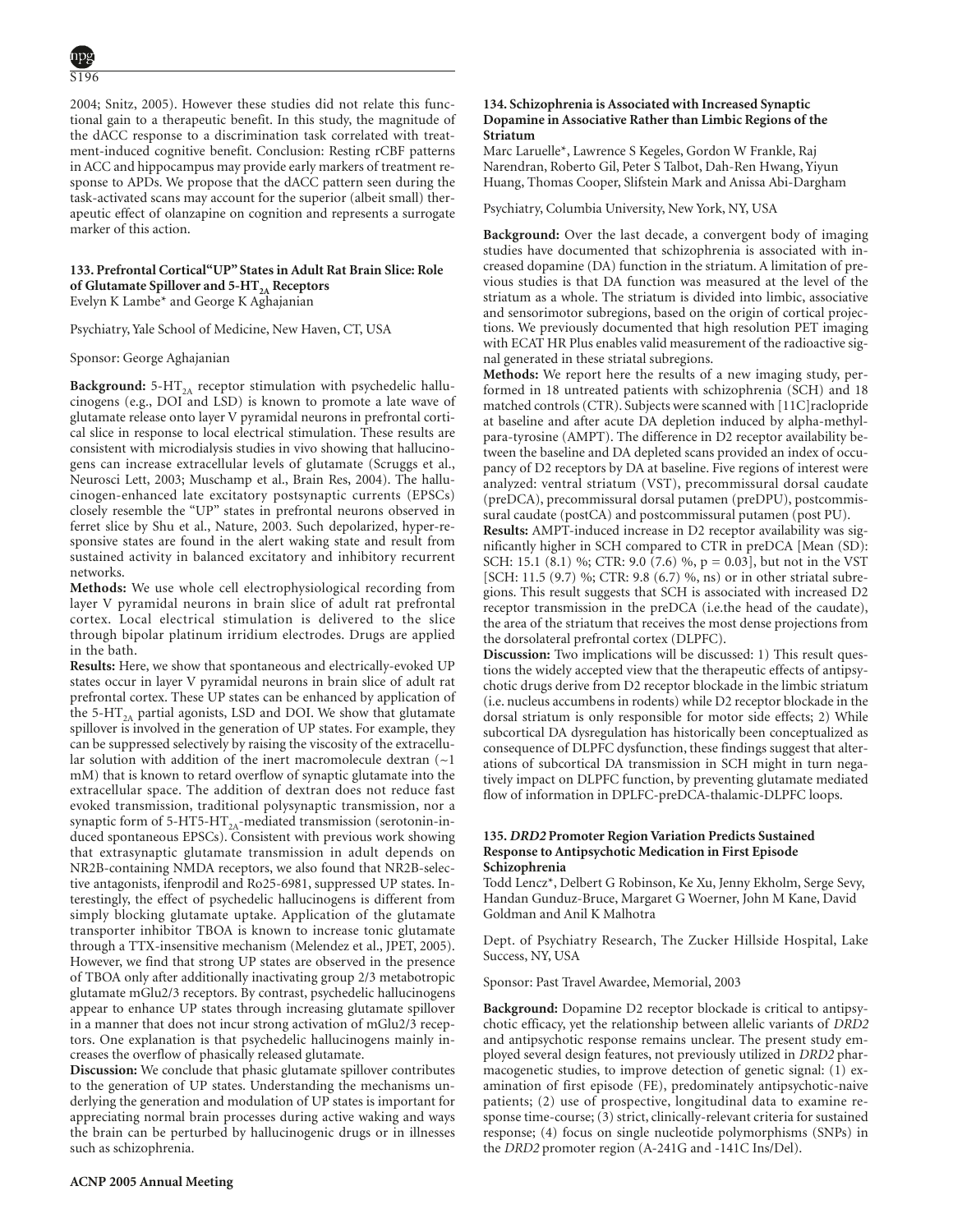**Methods:** Sixty-one FE patients (74% male; mean age 24±5) with schizophrenia, schizoaffective, or schizophreniform disorder were randomized to olanzapine or risperidone. Most subjects were antipsychotic-naive (79%); none had more than 12 weeks prior exposure. Masked raters conducted weekly, then biweekly assessments for 16 weeks. Sustained response criteria were: two consecutive assessments ≤3 (mild) on SADS-C+PD positive symptom severity items, and CGI  $\geq$  much improved. Patients were genotyped by 5'-exonuclease fluorescence assay. For data analysis, patients were dichotomized as homozygous wildtype vs. carriers of the rare variants for each SNP. Differences between groups in time to response were examined using Kaplan-Meier curves (log-rank statistic).

**Results:** Carriers of the -141C Del allele showed significantly longer time to respond (p=.025) relative to Ins/Ins homozygotes; -241 G carriers showed significantly faster rate of response compared to A/A homozygotes (p=.0038). Diplotype analysis revealed similar results.

**Discussion:** Genetic variation in the promoter region of *DRD2* may influence sustained treatment response in FE schizophrenia. The first episode population may provide improved power in pharmacogenetic studies of antipsychotic treatment response. Given prior functional studies of *DRD2* promoter region variation, our findings suggest the possibility that the timing of clinical response may be related to variation in density or binding potentials of D2 receptors.

# **136. Clozapine Effects on Memory Function are Reversed by Hippocampal Damage**

Edward D Levin\*

Psychiatry, Duke University Medical Center, Durham, NC, USA

Sponsor: Cynthia Kuhn

**Background:** Clozapine as well as other antipsychotic drugs such as haloperidol have been found to significantly impair working memory function as measured by choice accuracy in the radial-arm maze in intact rats. Given that antipsychotic drugs are most often given to people with neurobehavioral dysfunction, is important to determine the effects of these drugs in animal models of cognitive dysfunction. This could also add to the understanding of the neural mechanisms of antipsychotic drug effects on cognition. We have begun this line of research with studies of the role of hippocampal function since the hippocampus has been shown to be critically important for memory function and hippocampal function has been found to be impaired in schizophrenia. We have conducted a series of studies of clozapine effects on memory in intact rats and compared with rats with compromised hippocampal function.

**Methods:** Sprague-Dawley rats were trained in the win-shift procedure in an 8-arm radial maze. After they had passed the learning phase and achieved asymptotic performance levels in which working memory could be determined they were given the experimental manipulations, which included bilateral transections of the fimbriafornix in the first study and chronic bilateral local ventral hippocampal infusion of the high affinity nicotinic antagonist DH-beta-E via osmotic minipump in the second study. Sham treated rats served as controls. The rats were then tested under acute challenge with clozapine (0, 1.25 and 2.5 mg/kg of clozapine) in a repeated measures counterbalanced design.

**Results:** Lesions of the fimbria-fornix, which carries acetylcholinecontaining fibers to the hippocampus, cause significant memory impairments in rats on the radial-arm maze. The same doses of clozapine, which cause significant impairment in intact rats, significantly improved memory performance in rats with impaired memory after lesions of the fimbria-fornix. In a subsequent study, we examined the roles of nicotinic acetylcholine receptors in the hippocampus for clozapine effects on memory function. Chronic local ventral hippocampal infusions of DH-beta-E a high affinity nicotinic receptor blocker caused significant memory impairment of rats in the radialarm maze. Clozapine, at the same doses that caused impairments in vehicle infused animals significantly improved memory performance in the rats with memory impairments, caused by chronic local infusions of DH-beta-E.

**Discussion:** Clozapine has a wide variety of mechanisms of action. The hippocampus may be a target for the memory impairing effects of clozapine. Hippocampal impairment may serve to remove this structure from the set of targets for clozapine actions leaving unopposed actions, which cause a net improvement in memory function. These results may help explain why clozapine can provide improved cognitive function in people with schizophrenia in which there is hippocampal dysfunction. The recognition that the hippocampus is a likely site of action for the cognitive-impairing effects of clozapine and more specifically that hippocampal circuits involving high affinity alpha4beta2 nicotinic receptors blocked by DH-beta-E are likely circuits for clozapine actions impairing memory should help in identifying which of the many clozapine actions underlie its cognitive impairment. Development of successor drugs which do not have the those actions which cause cognitive impairment may unmask the full efficacy of this class of drugs for improving cognitive improvement and broaden their therapeutic use in conditions where there is not substantial hippocampal damage.

# **137. Synergetic Effects of Quetiapine and Venlafaxine in Preventing the Decrease in Cell Proliferation and BDNF Expression in Rat Hippocampus Caused by Chronic Restraint Stress** Xin-Min Li\* and Haiyun Xu

Psychiatry, Univ of Sask, Saskatoon, SK, Canada

Sponsor: Alan Boulton

**Background:** Quetiapine is an atypical antipsychotic drug (APD). In previous studies, quetiapine elevated brain-derived neurotrophic factor (BDNF) levels in the hippocampi of rats subjected to chronic restraint stress (RS) or with reduced NMDA receptor activity. Venlafaxine is an antidepressant agent with dual noradrenergic and serotonergic actions that increased BDNF levels in rats, as well as in patients with a major depressive disorder, and reversed the decreased hippocampal cell proliferation and BDNF expression caused by chronic RS. These studies suggest that quetiapine and venlafaxine may be combined to regulate hippocampal cell proliferation and BDNF expression.

**Methods:** To test this assumption, three experiments were conducted using adult male rats.

**Results:** In the first experiment, we corroborated that chronic RS (6 h/day for 14 days) suppressed hippocampal cell proliferation and decreased BDNF expression. In the second and third experiments, we found that (1) chronic administration of quetiapine or venlafaxine dose-dependently prevented the stress-induced lower levels of hippocampal cell proliferation and BDNF expression; (2) the lower doses of quetiapine (5 mg/kg) and venlafaxine (2.5 mg/kg) exerted no effects, but when used in combination, they completely prevented the decrease in hippocampal cell proliferation and BDNF expression shown in stressed rats, indicating a synergetic effect of the lower doses. **Discussion:** These results suggest that these two drugs may share hippocampal neurogenesis and BDNF expression as their common targets, thus enhancing brain resilience. This explanation may help us to understand the augmented therapeutic effects of antidepressants by atypical APDs in patients with depression or schizophrenia.

# **138. Remission in Schizophrenia: A Comparison of 2 Dose Regimens of Ziprasidone versus Haloperidol Treatment in a 3-Year Double-Blind Extension Study**

Jeffrey Lieberman\*, Lewis Warrington, Antony Loebel and Cynthia Siu

Col. Uni., NYS Psych. Inst., New York City, NY, USA

**Background:** The efficacy and tolerability of atypical antipsychotics in comparison with conventional agents have not been well studied in the long-term treatment of schizophrenia. We present the results of a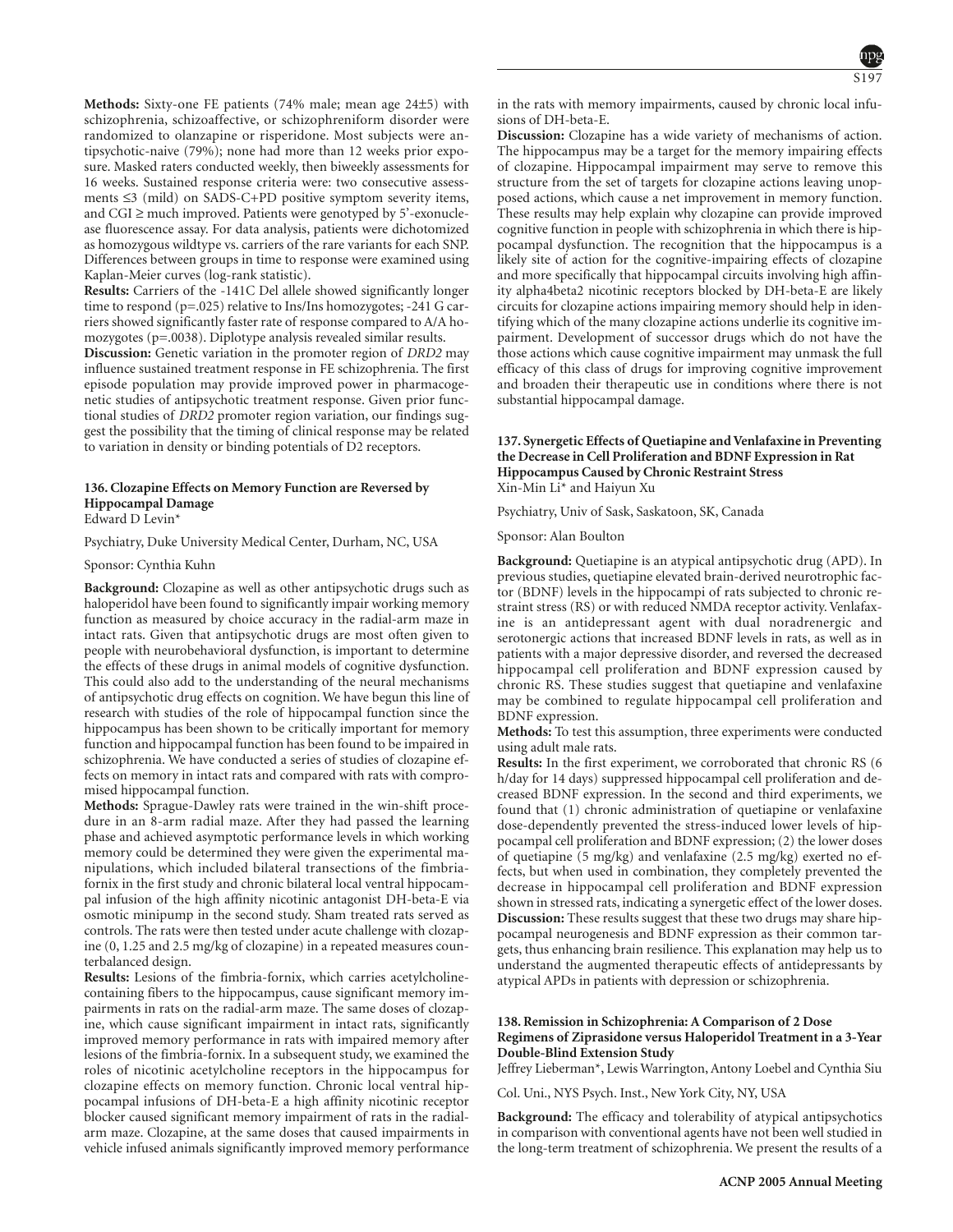double-blind, parallel, continuation study (up to 4 years) of 2 dose regimens of ziprasidone (BID or QD) versus haloperidol in schizophrenic subjects, based on the recently proposed remission criteria for schizophrenia.

**Methods:** This is a double-blind, randomized, continuation study in subjects who completed the core 40-week trial of 2 dose regimens of ziprasidone, 40-80 mg BID (N=72) or 80-120 mg QD (N=67), and haloperidol 5-20 mg/d (N=47). Efficacy evaluation was based on recently proposed remission criteria for schizophrenia1 which require maintenance, over a 6-month period, of simultaneous ratings of mild or less (< 3) on all PANSS remission criteria items (P1, G9, P3, P2, G5, N1, N4, and N6). In addition, we evaluated the response rate observed (OC) at each visit (week 6, months 4, 7, 10, 17, 23, 31, 37, 43, and 49) using both the traditional definition of > 20% PANSS total improvement and an alternative definition using the cross-sectional remission criteria as defined above. Response rates over time and the significance of treatment-by-time interaction effects were evaluated using the longitudinal Generalized Estimating Equation (GEE) method.

**Results:** Baseline severity was comparable among treatment groups (PANSS total score 70-71.6, PANSS negative score 21-22, and GAF 49-50). Subject discontinuation rates (up to 4 years) were 65% and 58% for ziprasidone BID and QD groups and 66% for the haloperidol group. The proportion of patients who achieved at least 1 period of symptomatic remission (during core and blinded continuation study) was 57% for both ziprasidone BID and QD groups, compared with 45% for the haloperidol group (p=NS). In the last 6 months of the study, the proportion of subjects experiencing remission in the ziprasidone groups (BID 41% and QD 43%) was numerically higher than the haloperidol group (23%). Responder analysis (>20% PANSS total improvement from baseline) over time (up to 4 years) showed ziprasidone BID 61% to 83%, QD 50% to 69%, and haloperidol 50% to 68% (p=NS). In contrast, response rates using cross-sectional remission criteria at years 1, 2, and 3 in the extension phase were: ziprasidone BID 48%, 59%, and 69%, respectively; QD 45%, 69%, and 57%, respectively; and haloperidol 41%, 40%, and 32%, respectively. There was a significantly greater increase in these response rates over time when comparing ziprasidone BID (p=0.004, treatment-by-time interaction) and QD (p=0.03, treatment-by-time interaction) with haloperidol.

**Discussion:** The results of this double-blind, parallel, continuation study (up to 4 years) support the effectiveness of both ziprasidone BID and QD dose regimens in the long-term treatment of patients with schizophrenia. Observed response and clinical remission rates were consistently higher among subjects treated with ziprasidone compared to haloperidol.

# **139. Probing the Cognitive, Clinical, and Functional Impairments of Schizophrenia Patients with Mismatch Negativity**

Gregory A Light\*, Katrin Meyer-Gomes, Joyce Sprock and David L Braff

Psychiatry, University of California, San Diego, La Jolla, CA, USA

Sponsor: Travel Awardee, Young Investigator Memorial, 2005

**Background:** Schizophrenia patients have widespread deficits ranging from abnormalities in sensory processing to impairments in cognition and daily living. Mismatch Negativity (MMN) is an EEG waveform that is automatically elicited by infrequent, oddball stimuli that occur during the presentation of more frequent, standard stimuli. The MMN represents a pre-attentional probe of the earliest stages of cognition and can be elicited in the absence of directed attention. Schizophrenia patients have robust MMN deficits that are both highly stable over time (ICCs>0.90) and associated with everyday functional impairments. In normal subjects, age-related progressive reductions in MMN have been observed across adulthood. The aim of the present study was to determine if MMN deficits in schizophrenia patients are associated with cognitive, clinical and functional impairments in a large sample of schizophrenia patients.

**Methods:** Schizophrenia Patients (n=150) and normal comparison subjects (n=108) underwent MMN and extensive cognitive, clinical, and functional assessments.

**Results:** Schizophrenia patients had significantly reduced MMN. Decreased MMN was also observed with increased age in both schizophrenia patients and normal comparison subjects. Thus, ANOVAs were performed using age-corrected MMN values. MMN deficits in schizophrenia patients were selectively associated with impaired performance on tests of working memory  $(p<0.01)$  and verbal recall (p<0.01). MMN deficits were also associated with more severe negative symptoms ( $p<0.01$ ), reduced performance ( $p<0.05$ ) on a comprehensive functional skills assessment battery (e.g., ability to perform basic financial tasks), and significantly  $(p<0.001)$  lower ratings on several measures of functional status (e.g., independence in living situation, managing personal finances, Scale of Functioning, Global Assessment of Functioning Scale). These effects were significant even after controlling for age effects. In contrast, MMN deficits were not associated with performance on other cognitive measures (p>0.05) or positive symptoms (p>0.50).

**Discussion:** MMN deficits reflect neural dysfunction associated with the core cognitive, clinical, and functional deficits of schizophrenia patients. MMN deficits may have multiple applications including use as a biomarker in drug development and as an endophenotype in genetic studies of schizophrenia.

# **140. Role of Catechol-O-Methyltransferase Val/Met Polymorphism on P50 Sensory Gating in Schizophrenia**

Brett Y Lu\*, Kimberly Martin, Ashley K Smith, Stephen F Lewis, Gregory A Miller and Jose M Canive

Psychiatry, University of New Mexico Health Sciences Center, Albuquerque, NM, USA

# Sponsor: Travel Awardee, PMRTP, 2005

**Background:** P50 pair-click sensory gating is commonly used to investigate the neurophysiological basis of impaired stimulus filtering in schizophrenia. In schizophrenia patients, P50 amplitude evoked by the second of the paired auditory stimuli (S2) is little reduced compared to that by the first (S1). Also evident in first-degree relatives of schizophrenia patients, deficit in P50 sensory gating is regarded as an endophenotype of schizophrenia. Studies have implicated dopamine and prefrontal cortex in modulating gating, and recent findings suggest that prefrontal dopamine modulates cortical signal-to-noise information processing. Thus, we hypothesize that the Val(158)Met polymorphism of the Catechol-O-methyltransferase (COMT) gene predicts the degree of sensory gating. In COMT, the higher activity Val allele is believed to be associated with higher prefrontal dopamine degradation as well as inefficient and poor prefrontal-related tasks.

**Methods:** Control and schizophrenia subjects of European descent underwent COMT genotyping and an EEG P50 auditory paired-click paradigm. The paired clicks (S1 and S2) were identical in intensity and separated by 500 milliseconds. Evoked S1 and S2 responses (40- 80 milliseconds post-stimulus, P50) were measured at the Cz electrode. At least one hundred trials were averaged for amplitude calculation. Gating ratio is computed as S2 amplitude divided by S1. Because the distribution of gating ratios was positively skewed, the raw ratios were first reported and then logarithmically transformed for ANOVA analysis.

**Results:** 42 schizophrenia patients (9 Met/Met, 16 Met/Val, and 17 Val/Val) and 25 age, gender, and education-matched controls (6 Met/Met, 12 Met/Val, and 7 Val/Val) have been enrolled. Chi-Square analyses detected no significant group difference in allelic frequency or genotypic distribution. Within the schizophrenia group, there was no genotype-specific difference in gender, antipsychotic use (conventional vs. novel), or smoking status. Schizophrenia subjects demon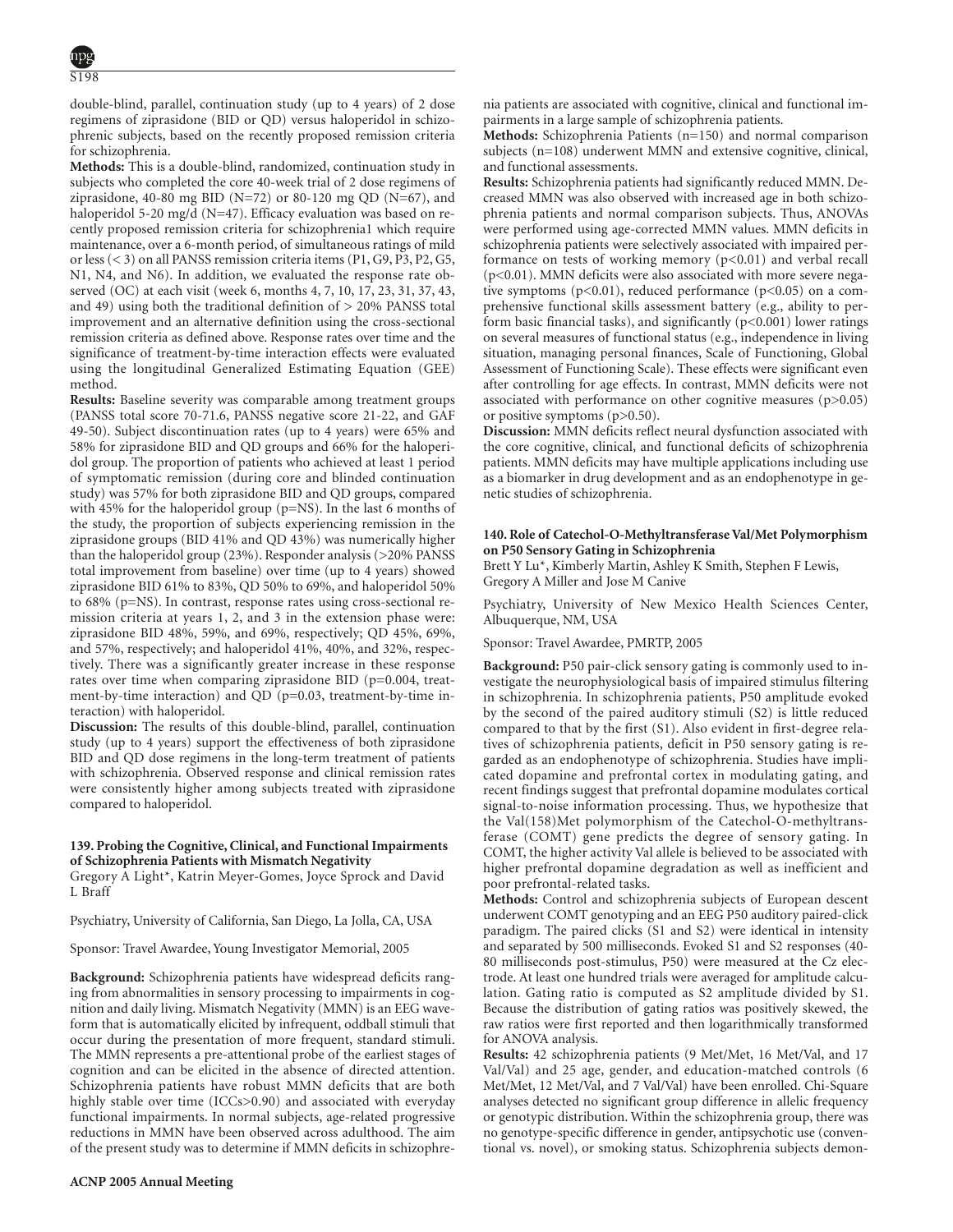strated worse gating, or higher gating ratios (ave=.73) than controls (ave=.40, p=.020). There was a main effect of genotype on gating (ave Met/Met=.48, Met/Val=.42, Val/Val=.73, p=.012), with Val/Val gating significantly worse than Met/Val (p=.004). Such Val/Val-associated poor gating appeared to be much pronounced in the schizophrenia group, as a one-way analysis with contrasts showed that only Val/Val schizophrenia patients (ave=.83) gated significantly worse than either the control Met/Val (ave=.34, p=.001) or the schizophrenia Met/Val (ave=.47,p=.006). There was no apparent linear relationship between gating and Val allele load, with Val/Met heterozygotes having the best gating averages and the Val/Val with the worst.

**Discussion:** This study suggests that deficient prefrontal dopamine, as predicted in the Val/Val group, leads to gating deficit in the primary auditory cortex, especially in the schizophrenia group. These results strengthen the model of a prefrontal dopamine-mediated signaling homeostasis in regulating information load in other cortical areas. Also, few explanations exist to account for the persistence of the Val allele in humans, given its putative association with inefficient prefrontal functioning. Given that sensory gating assesses how passively received redundant stimuli are attenuated, our results suggest that the Val/Met heterozygotes are the most efficient in doing so. How these links between genetic variation and a neurophysiological endophenotype of schizophrenia lead to differences in the phenomenology of schizophrenia warrants further investigation.

# **141. The Prospective Study of Cannabis Use, Symptoms and Functioning in Patients Prodromal to Psychosis**

Cheryl Corcoran, David Kimhy, Yadira Sanchez, Jessica MacDonald, Herbert Kleber and Dolores Malaspina\*

#### Medical Genetics, Columbia/NYSPI, New York, NY, USA

**Background:** Cannabis use has been implicated as a risk factor for psychosis and schizophrenia, particularly in individuals with enhanced genetic (COMT) and clinical (attenuated positive symptoms) risk. Cannabis use and psychotic disorders are highly comorbid, and both have their antecedents in adolescence, a critical period characterized by profound changes in circuitry underlying incentive salience. We have begun to study the co-evolution of cannabis (and other drug) use with psychotic (and other) symptoms in a prodromal or clinical high risk sample, who have attenuated positive symptoms. **Methods:** There were 19 patients, ages 14-25, with IQ>= 70, who fulfilled criteria for  $>=1$  of 3 categories of psychosis prodrome, using the Structured Interview and Scale of Prodromal Symptoms (SIPS/SOPS): 1) attenuated psychotic symptoms, 2) brief psychotic symptoms, and/or 3) genetic high risk and decline in functioning. Exclusion criteria included substantial risk for suicide or violence, major medical illness, and history of psychosis. Prodromal patients had baseline and quarterly (q3 month) assessments of drug use for up to 2 years (self-report for cannabis and other drugs, with # of days of use), symptoms (SOPS positive and SOPS negative, HAM-D depressed and HAM-A anxious), and modified GAF (1-100). Patients also had baseline assessment of diagnosis, including substance use disorders (DIGS and K-SADS). Among prodromal patients, drug users and nonusers were compared at baseline. We also evaluated associations of cannabis use and symptoms prospectively (quarterly) in patients with cannabis abuse or dependence. (Self-reported interval use of other drugs was too low to determine associations with symptoms and functioning).

**Results:** Nineteen prodromal patients were enrolled, mean age 19 (sd 3.750). Nine of these 19 subjects (47%; 7 males and 2 females) endorsed use of any drugs or alcohol, and all nine had at least tried both alcohol and cannabis. Abuse and dependence were limited to cannabis and alcohol, except for one woman with comorbid cocaine abuse. 4 patients had cannabis dependence (2 with comorbid alcohol abuse), 2 had cannabis abuse (and also tried alcohol, hallucinogens and/or cocaine), and 3 tried cannabis (+/- tried hallucinogens, amphetamine). Drug users were older than nonusers (22 +/- 2.3 vs. 17

 $+/-$  3.4; p = .003), though did not differ by sex (male = 80%) or ethnicity (40% white). Drug users had more positive symptoms, especially unusual thought content ( $p = .005$ ), even adjusting for age, as well as more suspiciousness and grandiosity. Drug users had equivalent levels of hallucinations, disorganization, negative symptoms, functioning (serious impairment with mean GAF  $~1$ ), depression and anxiety. Cannabis use fluctuated over time with positive symptoms (hallucinations), depression, anxiety and poor function. **Discussion:** Consistent with studies in patients with schizophrenia,

drug users had more positive symptoms than nonusers. Further, among prodromal patients with cannabis abuse or dependence, cannabis use was temporally associated with increases of psychotic-like and affective symptoms, as well as fluctuations in functioning. Future studies with more frequent assessments and/or use of experience sampling can begin to clarify the causal directions of these associations.

# **142. Symptomatic Remission in Schizophrenia Patients Treated with Aripiprazole or Haloperidol for up to 52 Weeks**

Anil Malhotra\*, John Kane, David Crandall, Xiaoling Wu, William Carson, Dan Oren, Dusan Kostic and Wim Swyzen

Psychiatry, Zucker Hillside Hospital, Glen Oaks, NY, USA

#### Sponsor: John Kane

**Background:** Schizophrenia is a debilitating, life-long disease for which full recovery is typically not considered as a realistic treatment endpoint. Symptomatic remission, however, may be an objectively attainable treatment goal. We studied symptomatic remission rates within a 52-week period for patients diagnosed with schizophrenia and randomized to double-blind treatment with either aripiprazole or haloperidol.

**Methods:** Remission rates were calculated using data from a 52-week trial in which patients diagnosed with acute schizophrenia were stabilized and randomly assigned in a 2:1 ratio to aripiprazole (n= 851; dose=30-20 mg/d) or haloperidol  $(n=430; 10-7 \text{ mg/d})$ . For this analysis, remission was operationalized according to the consensusbased symptomatic remission criteria established by the Remission in Schizophrenia Working Group (Andreasen et al, 2005). Accordingly, patients were required to achieve scores  $\geq 3$  on eight specific Positive and Negative Syndrome Scale (PANSS) items (delusions, unusual thought content, hallucinatory behavior, conceptual disorganization, mannerisms/posturing, blunted affect, social withdrawal, lack of spontaneity) and to maintain the item score threshold for at least six consecutive months. We also evaluated differences between remitters and non-remitters on the Clinical Global Impressions-Improvement (CGI-I) scale. In order to assess whether tolerability issues might be affecting remission, we examined discontinuation rates due to adverse events and use of concomitant medication to treat EPS.

**Results:** Thirty-two percent of aripiprazole-treated patients and 22% of haloperidol-treated patients satisfied the criteria for symptomatic remission within the 52-week trial period. These rates were significantly different in favor of aripiprazole ( $p < 0.001$ ). In both groups, mean time to achieve the PANSS item threshold was 2.9 months, and on average, patients on maintained remission status for similar lengths of time (aripiprazole 9.8 months; haloperidol 9.4 months). Approximately 6% of aripiprazole-treated patients and 7% of haloperidol-treated patients subsequently lost their remission status prior to the trial end, with mean time in remission of 7.5 months. Forty-six percent of patients on aripiprazole never met the PANSS item threshold compared to 51% of patients on haloperidol (p > 0.05). In both the aripiprazole and haloperidol groups, patients who achieved remission showed significant improvement on the CGI-I at endpoint compared to those who did not remit ( $p < 0.0001$  for both). During the 52-week trial, significantly fewer aripiprazole-treated patients discontinued the study for adverse events other than worsening of symptoms (8%) or received concomitant EPS medication (23%) compared to haloperidol-treated patients (17% and 57% respectively;  $p < 0.001$  for both).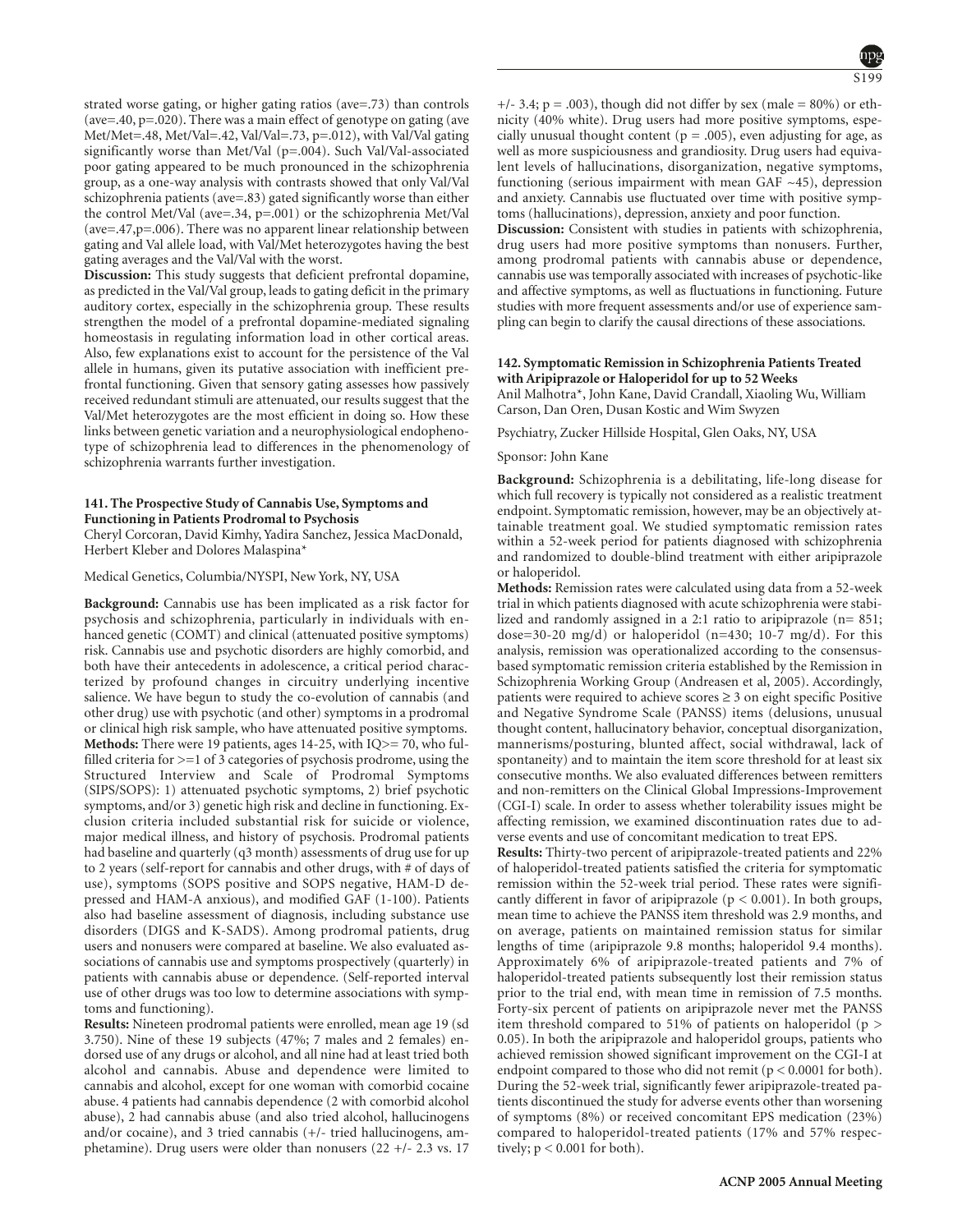**Discussion:** Nearly one-third of the patients treated with aripiprazole achieved remission status within a one-year period, a significantly higher rate than for patients treated with haloperidol. Most patients who achieved remission also remained in remission for more than nine months until trial termination. Overall clinical impressions of these patients were significantly better than for patients who did not remit. Compared to haloperidole, aripiprazole was associated with a higher remission rate, fewer adverse events, and less EPS medication use, suggesting that both efficacy and tolerability may have accounted for group differences in remission rates.

# **143. Inhibition of the Glycine Transporter (GlyT1) Potentiates the Effect of Risperidone, but Not Clozapine, on Glutamatergic Transmission in the Rat Medial Prefrontal Cortex**

Monica M Marcus\*, Asa Konradsson, Peter Hertel, Torgny H Svensson and Kent E Jardemark

Dept. of Physiology and Pharmacology, Karolinska Institutet, Stockholm, Sweden

Sponsor: Past Travel Awardee, ECNP-ACNP Fellow, 2003

**Background:** Dysfunctional glutamatergic transmission has been postulated to play a role in the pathophysiology of schizophrenia. Clinical studies indicate that glycine site agonists of the NMDA receptor may reduce negative, and to some extent cognitive symptoms, in treatment-resistant schizophrenia when used as adjuvants to conventional antipsychotic drugs (APDs). Recent clinical results also suggest that the efficacy of the atypical APD risperidone, but not clozapine, can be augmented by adjunctive glycine treatment. Our previous data show that atypical, but not typical, APDs facilitate NMDA-induced currents in pyramidal cells of the rat medial prefrontal cortex.

**Methods:** By using intracellular recording, we have now investigated the effect of the glycine transporter (GlyT1) inhibitor NFPS on the NMDA-induced currents in pyramidal cells of the rat medial prefrontal cortex, both when given alone and in combination with either risperidone or clozapine.

**Results:** Both risperidone and clozapine augmented the NMDA-induced responses. The concentration-response curves were biphasic, and the maximal effects on the NMDA-evoked currents were produced by 20nM risperidone and 100nM clozapine, respectively. NFPS (1µM) alone did not augment the NMDA-induced currents. However, NFPS (1µM) augmented both the effect of a maximal (20nM), and a submaximal (10nM), concentration of risperidone. In contrast, NFPS did not potentiate either the effect of a maximal or a submaximal concentration of clozapine on the NMDA-induced currents.

**Discussion:** These experimental data parallel previous clinical results using direct glycine site agonists, and thus propose that also GlyT1 inhibitors may be used to enhance the effect of APDs, with the exception of clozapine, on negative and cognitive symptoms in treatmentresistant schizophrenia.

# **144. Efficacy and Tolerability of Two Fixed Dosages of Paliperidone Extended-Release Tablets in the Treatment of Acute Schizophrenia: A 6-Week Placebo-Controlled Study**

Stephen R Marder\*, Michelle Kramer, Lisa Ford, Els Eerdekens, Lim Pilar and Marielle Eerdekens

Semel Insititue at UCLA and the VA VISN 22 Mental Illness Research, Education, and Clinical Center, Los Angeles, CA, USA

**Background:** Efficacy and tolerability are primary considerations in the treatment of patients with schizophrenia while aspects of patient function are increasingly important. The objective of this study was to evaluate the efficacy and safety of 2 fixed doses of paliperidone extended-release tablets a potentially new psychotropic medication for the treatment of patients with schizophrenia.

**Methods:** In this 6-week US-based multicenter, double-blind, placebo- and active-controlled, parallel-group, dose-response study

patients with schizophrenia (n=444, age ≥18 years) were randomized to receive daily doses of paliperidone ER 6mg or 12mg, placebo or olanzapine 10mg. Patients were experiencing an acute episode of schizophrenia (total Positive and Negative Syndrome Scale [PANSS] score=70—120) and agreed to protocol-specified hospitalization for the first 14 days. The Intent-to-Treat (ITT) analysis set=patients who received ≥1 dose of double-blind study medication and had ≥1 postbaseline efficacy measurement. The primary efficacy measure=change in total PANSS score in the ITT analysis set. The olanzapine group was included for assay sensitivity and was not included in the statistical model. Other efficacy analyses included responder rates (RR=improvement at endpoint in PANSS total score by ≥30%) and change on the Personal and Social Performance (PSP) scale. Safety assessments included report of treatment-emergent adverse events (TEAE) and vital signs including bodyweight.

**Results:** The ITT set (n=432) was 55% black, 74% male, mean age=41.6±10.7 years and had a baseline total PANSS score=93.7±11.9. There was a significant reduction in mean PANSS total score at endpoint for both doses of paliperidone ER vs placebo (6mg=—15.7±18.9 [p=0.006], 12mg=—17.5±19.8 [p<0.001], placebo=—8.0±21.5). RR were significantly higher in paliperidone ER treatment groups vs placebo (6mg=50% [p=0.025], 12mg=51% [p=0.012], placebo=34%). The change in mean PANSS total score at endpoint for olanzapine group was —18.4±19.9 and the RR was 46%. Although PSP scores improved for each paliperidone ER group vs placebo, only the 6mg group reached statistical significance at endpoint (6mg=8.8±13.9 [p=0.008], 12mg=6.6±13.1 [p=0.214], placebo=2.9±13.0). TEAE were observed in 77%, 73%, 79% and 72% of patients treated with placebo, paliperidone ER 6mg and 12mg, and olanzapine, respectively. TEAE that occurred >3% more frequently than placebo were headache and dry mouth for paliperidone ER and somnolence, anorexia and increased serum glutamic oxaloacetic transaminase for olanzapine. TEAE-extrapyramidal symptom rates were comparable in the paliperidone ER 6mg, olanzapine and placebo groups, while they were higher with paliperidone ER 12mg. Study discontinuation due to TEAE was low and comparable between placebo, paliperidone ER and olanzapine (range 4—6%). Mean change in bodyweight (kg) at endpoint with placebo, paliperidone ER 6mg and 12mg and olanzapine were  $0.4\pm3.6$ ,  $1.0\pm3.9$ ,  $2.0\pm3.5$  and 2.7±4.4, respectively.

**Discussion:** The results of this 6-week study show that 6mg and 12mg paliperidone ER provide symptomatic improvements in patients experiencing an acute episode of schizophrenia and are generally well tolerated.

# **145. ERP P300 and Mismatch Negativity Abnormalities in Prodromal and Early Illness Schizophrenia: Predicting Conversion to Psychosis**

Daniel H Mathalon\*, Thomas H McGlashan, Tandy J Miller and Scott W Woods

Psychiatry, Yale University, New Haven, CT, USA

**Background:** Most patients with schizophrenia experience a prodromal phase before psychosis onset, characterized by attenuated psychotic symptoms and functional deterioration. Current diagnostic criteria for this prodromal syndrome show promising predictive validity, with estimated 12-month psychosis conversion rates ranging from 35 to 54%. However, this still leaves 46 to 65% of patients identified as prodromal who are not at imminent risk for psychosis and who, therefore, may not require or benefit from targeted preventive interventions. Thus, enhancing predictive validity of prodromal criteria by incorporation of neurobiological measures is a major research imperative. Two electrophysiological measures known to be abnormal in schizophrenia are the mismatch negativity (MMN) and P300 components of the event-related brain potential (ERP). These components reflect auditory sensory memory and allocation of attentional resources to infrequent events, respectively. We present data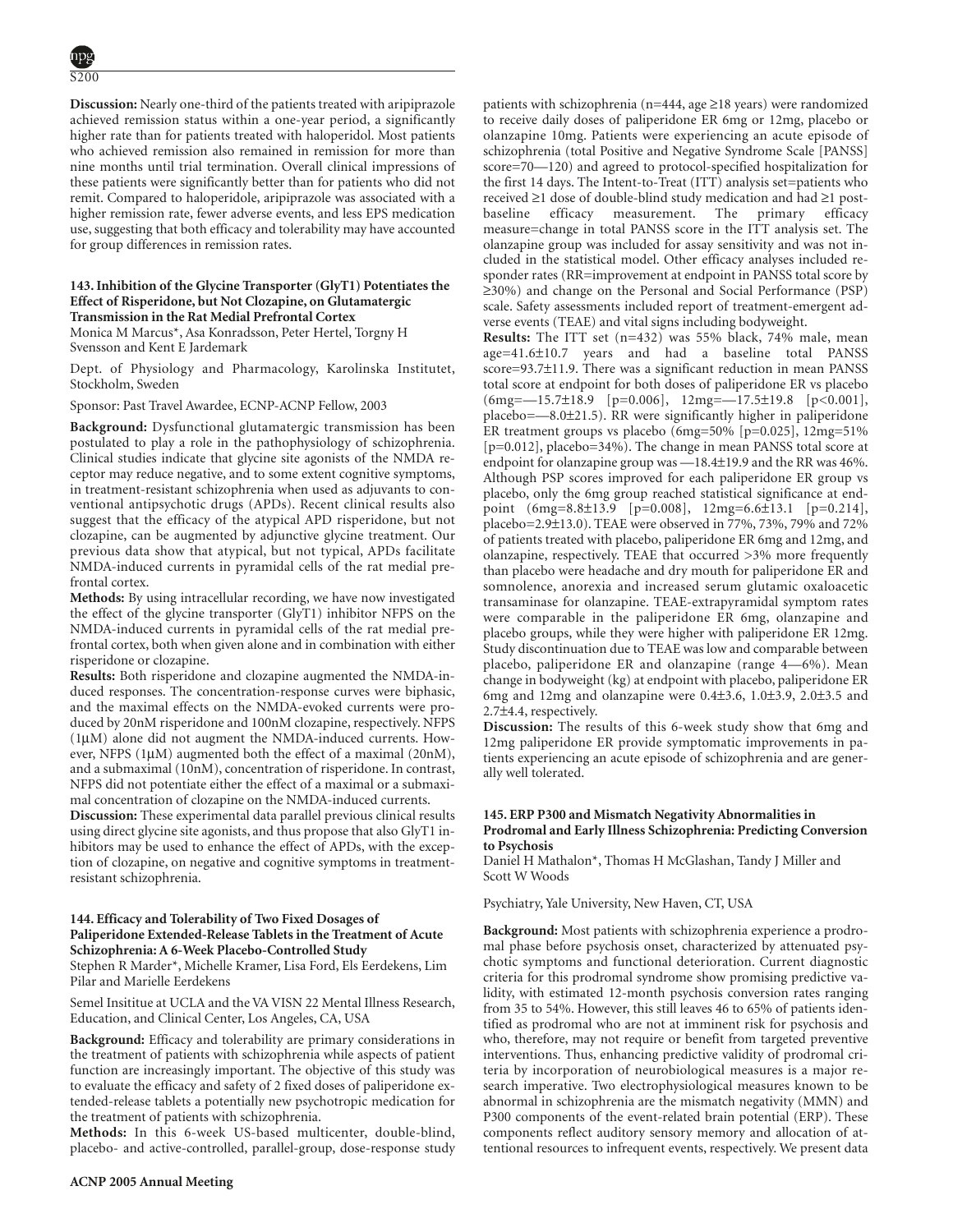from an ongoing study examining these ERP components in prodromal and early-illness schizophrenia patients, relative to age-matched controls. Clinical correlations of these ERP components with concurrent prodromal symptom severity and subsequent conversion to psychosis during a 12-month follow-up period are also examined.

**Methods:** ERPs were assessed by electroencephalogram (EEG) recording in 28 prodromal patients (12-25 years old, 17 males), 18 early illness (i.e., within five years of first hospitalization) patients (17-37 years old, 16 males) with schizophrenia, and 44 healthy controls (12-37 years old). The MMN paradigm consisted of a frequent (90%) tone (633 Hz, 50 ms duration) and a pitch/duration deviant (10%) tone (1000 Hz, 100 ms duration) presented randomly every 510 ms while subjects read a book. P300 was elicited in auditory and visual oddball tasks in which subjects were presented with task-relevant targets (10%) requiring a button press response, task-irrelevant but salient novel stimuli (10%), and frequent standard stimuli (80%). Twelve-month clinical follow-up data were available from a subset of 15 prodromal patients, yielding 5 patients who converted to a psychotic disorder.

**Results:** Early illness patients showed expected reductions, relative to age-matched controls, in MMN (p=.03) and P300 amplitudes in both auditory (target P3b, p=.02; novelty P3a, p=.02) and visual (target P3b, p=.03; novelty P3a, p=.03) modalities. Prodromal patients showed reduced P300 amplitude, relative to age-matched controls, for auditory targets ( $p=.03$ ) and visual novels ( $p=.03$ ), but the other P300 and MMN measures were not significantly reduced. Correlations with symptom severity in prodromal patients showed smaller auditory novelty P3a to be related to more severe positive, negative, and disorganization symptoms. Auditory target P3b and visual novelty P3a amplitude reductions were associated with more severe concurrent negative symptoms and predicted subsequent conversion to psychosis during a 12-month follow-up period.

**Discussion:** These data indicate that P300 to auditory targets and visual novels are compromised in prodromal patients and predict subsequent conversion to psychosis. This suggests that compromise of attentional neurocircuitry involved in auditory target detection and orienting to visual novelty may identify prodromal patients who are particularly at high risk for developing psychosis. Auditory novelty P300 was associated with prodromal symptom severity but did not predict conversion to psychosis. MMN was not compromised in prodromal patients, but its reduction was evident in early illness patients, suggesting that its amplitude declines early in the illness.

# **146. Comparison of Atypicals in First-Episode Psychosis (CAFE): A Randomized, 52-Week Comparison of Olanzapine, Quetiapine, and Risperidone**

Joseph P McEvoy\*, Joseph A Lieberman, Diana Perkins and Robert M Hamer

Duke University Medical Center, Durham, NC, USA

# Sponsor: Jeffrey Lieberman

**Background:** To evaluate the overall effectiveness of olanzapine, quetiapine, and risperidone in patients experiencing a first psychotic episode.

**Methods:** This was a 52-week, randomized, double-blind, multicenter study of first-episode patients with a DSM-IV diagnosis of schizophrenia, schizophreniform or schizoaffective disorder and psychotic symptoms that had persisted for 1 month to 5 years. Patients were randomized to olanzapine (2.5 to 20 mg/d), quetiapine (100 to 800 mg/d), or risperidone (0.5 to 4 mg/d) in a twice-daily dosing regimen. Clinicians were encouraged to lower the antipsychotic dose to relieve extrapyramidal symptoms (EPS). The primary outcome measure was the rate of all-cause treatment discontinuation up to 52 weeks. Secondary outcome measures included change from baseline in Positive and Negative Syndrome Scale (PANSS), Clinical Global Impression (CGI) Scale, and Calgary Depression Scale for Schizophrenia (CDSS) scores. Safety and tolerability assessments included elicited adverse events (AEs) and Simpson Angus Scale (SAS), Barnes Akathisia Rating Scale (BARS), and Abnormal Involuntary Movement Scale (AIMS) scores. All assessments were conducted at baseline and at 12 and 52 weeks. Statistical analysis tested for non-inferiority in all-cause treatment discontinuation rates between quetiapine and olanzapine or risperidone based on a 20% equivalence margin.

**Results:** Four hundred patients were assigned to olanzapine (N=133), quetiapine (N=134), or risperidone (N=133) treatment, with a mean age  $(\pm SD)$  of 24.5  $(\pm 5.8)$  years. The majority of patients had a diagnosis of schizophrenia (57.8%). The mean modal prescribed daily doses for olanzapine, quetiapine, and risperidone were 11.7 mg, 506 mg, and 2.4 mg, respectively. At endpoint, the all-cause treatment discontinuation rates were 68.4%, 70.9%, and 71.4% for olanzapine, quetiapine, and risperidone, respectively, which did not exceed the 20% equivalence margin between treatments. All treatments showed reductions in mean PANSS total, CGI severity, CDSS total subscale scores at Week 52, with no significant differences between treatments. Common AEs among all groups were sleepiness and weight gain. At endpoint, 80%, 50%, and 57.6% of olanzapine-, quetiapine-, and risperidone-treated patients had gained >7% of their baseline weight (olanzapine versus quetiapine: P=0.01). EPS rating scale scores did not differ significantly between treatments, but fewer quetiapine-treated patients received concomitant medications for parkinsonism or akathisia compared with olanzapine  $(P=0.02)$ . **Discussion:** Olanzapine, quetiapine, and risperidone, at mean modal doses of 11.7 mg/d, 506 mg/d, and 2.4 mg/d, respectively, demonstrate similar rates of all-cause treatment discontinuation and produce similar improvements in psychopathology.

### **147. Novel Targets of Quaking: A Gene Essential for Myelination That is Severely Reduced in Schizophrenia** Lynne A McInnes\* and Sean Ryder

Psychiatry and Human Genetics, Mount Sinai School of Medicine, New York, NY, USA

**Background:** QUAKING (QKI), has 3 major splice forms, QKI-5, QKI-6 and QKI-7, encoding 3 RNA splicing and processing proteins (RSPPs) essential for normal myelination. In addition to strictly regulated temporal splicing of myelin genes, QKI also binds to the 3′UTRs of target genes to control translation. For instance QKI binds Cyclin-dependent kinase inhibitor 1B to increase its translation, resulting in cell cycle arrest and oligodendrocyte differentiation. QKI was recently found to be the most significantly decreased gene in the largest and most comprehensive gene expression study of SCZ brain performed to date (Haroutunian et al. 2005). Furthermore, QKI is located on chromosome 6q26 making it a strong candidate gene for SCZ. QKI is known to influence splicing and/or processing of 6 oligodendrocyte/myelin-related genes decreased in SCZ brain in the same cohort of samples (Katsel et al. 2005) and is predicted to bind the transcripts of 7 RSPPs that are also significantly decreased in SCZ (Katsel & Haroutunian personal communication). As expression of QKI is largely restricted to oligodendrocytes in the postnatal brain, our hypothesis is that abnormal RNA splicing and processing of myelin genes is a major factor contributing to oligodendrocyte dysfunction and white matter damage in SCZ. Therefore, our goal is to determine whether these RSPPs are true targets of QK.

**Methods:** MBP is a well studied QKI target and contains Quaking Star Binding Elements (QSBEs). QSBEs are high affinity binding sites for QK as determined by Ryder et al. 2004. A.Bioinformatics approaches are used to identify putative QSBE consensus sites in target transcripts of interest, in this case RBBP4, SFRS1 and SF3B1. B.Competition fluorescence polarization binding experiments are performed using short (12mers) chemically synthesized RNA targets to compare the affinity of each site to that of QKI binding to its best site in the 3 ′UTR of MBP mRNA. C.For the most interesting targets, longer sequences (30mers) are prepared and direct titration binding experiments are performed, both by fluorescence polarization and by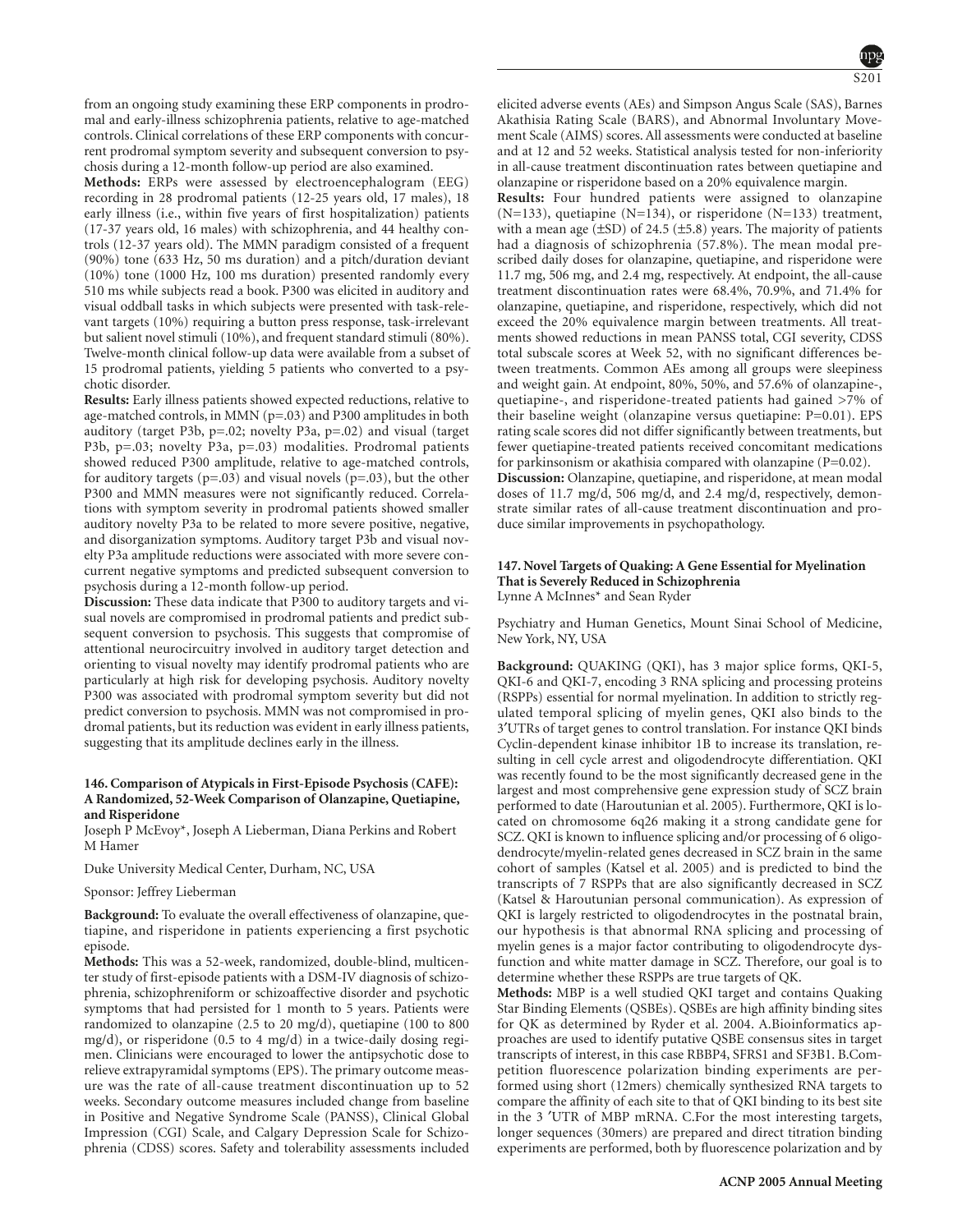gel mobility shift assay. D.Qk1-RNA co-immunoprecipitations are performed using a bead binding assay followed by RT-PCR to confirm in vivo targets of QKI. E.Follow-up findings with quantitative immunoblotting in SCZ brain.

**Results:** Competition fluorescence polarization assays were performed with target sequences from RBBP4, SFRS1 and SF3B1 and compared with the highest affinity QSBE binding site in MBP (Kd= 10±2 nM). An RBBP4 QSBE binds as well as the highest affinity binding site in MBP (Kd= 11±1.5 nM) and SFRS1 sequences also bind tightly as well (Kd=22±4 nM and Kd=60±15 nM). SF3B1 binding was negligible. Gelshift assays with purified recombinant QKI confirmed binding to RBBP4 and SFRS1 RNA target sequences and show that QKI actually binds the QSBE in RBBP4 with slightly higher affinity  $(Kd=18\pm 5 \text{ nM})$  than MBP  $(Kd=23 \text{ nM} \pm 4 \text{ nM}).$ 

**Discussion:** The RSPP QKI was found to be severely decreased in a recent large scale SCZ gene expression study and 6 myelin-related genes, also decreased in SCZ, are proven QKI targets. Additionally, all 7 RSPPs found to be significantly decreased in SCZ in the same cohort of samples are predicted to be QKI targets. Of the first three of these RSPPs we tested, RBBP4 and SFRS1, but not SF3B1, may be real in vivo targets of QKI. Interestingly, RBBP4 binds a complex with CREB and is involved in activation of transcription so the effects of reduced RBBP4 could be manifold. In addition to continuing this work, we are also in the process of identifying abnormally spliced transcripts in SCZ brain to help illuminate the role of decreased RSPPs in the pathology of SCZ.

# **148. Comparison of Clozapine and High Dose Olanzapine in Treatment Resistant Schizophrenia in a Double Blind, Randomized, 6 Month Clinical Trial**

Karu Jayathilake, David O Meltzer\*, Joyce Small and Herbert Y Meltzer

Medicine, University of Chicago, Chicago, IL, USA

#### Sponsor: Roger Meyer

**Background:** There is extensive evidence that clozapine (CLZ) is more effective than typical antipsychotic drugs (APDs) in treatmentresistant (TR) schizophrenia (SCH) . Most but not all controlled trials report that other atypical (APDs), including olanzapine (OLZ), are not more effective than typical APDs in TR SCH. However, case reports and some small series of open treatment with high dose OLZ indicate greater efficacy in some TR patients. We hypothesized that high dose OLZ might be not significantly different from CLZ in TR SCH. **Methods:** Forty six patients with TR SCH by historical criteria and current assessment, mean age 37, with an average of 6.4 prior hospitalizations, a baseline total PANSS score of 92, and PANSS positive score of 23 were randomly assigned to either CLZ or OLZ for a six month double blind trial at four sites. All patients had blood drawn on a weekly basis throughout the study. Ten of the 22 CLZ-treated and 14 of the 24 OLZ-treated patients completed the study. The mean dose of CLZ at 6 months was 564+/-SD243 mg/day; of OLZ, 33.6+/- SD11 mg/day. Side effects or apparent maximum response were factors limiting higher doses. The maximum dose of OLZ was 40 mg/day. Psychopathology and cognition were assessed with PANSS, SANS, SAPS, CGI, GAFS and a comprehensive neurocognitive battery at baseline, 6 weeks, and 6 months by trained raters who were blind to drug treatment. Data were analyzed by a mixed model analysis of covariance with baseline levels as covariates.

**Results:** There were significant time effects, signifying not significantly different improvements in PANSS total, general, and cognition subscale scores, as well as SANS Global, SAPS Global, and CGI Severity rating for both treatments. There was a trend for lower PANSS positive ratings at six months in the CLZ-treated patients compared to the OLZ-treated patients ( $p = 0.07$ ). The GAFS score was significantly higher in the CLZ-treated patients at 6 months ( $p= 0.01$ ; 62.4 vs 54.8, compared to baseline LS mean scores of 45.1 in both groups). There was significant improvement in secondary memory, as measured by Verbal Immediate Recall, in verbal fluency, and in attention/motor performance at 6 months with both drugs. Performance on the WISC-R Maze, a measure of executive function, and Verbal-Delayed Recall at six months was significantly better in the OLZtreated patients. OLZ-treated patients also had higher baseline adjusted weight at 6 months (p=0.01). There were significantly higher Barnes Akathisia scale scores in the OLZ-treated patients at 6 months. **Discussion:** These results must be considered preliminary because of the small size of the sample, the absence of a placebo group, and the relatively high drop out rate. However, the fact that these patients did improve in psychopathology and cognition to the extent noted with both drugs is suggestive that these two treatments are useful in patients with TR SCH. These results suggest the need for a large scale study of higher dose OLZ vs CLZ. Further study is also indicated as to the mechanism by which higher doses of both CLZ and OLZ, which are chemically and pharmacologically similar, might be more effective in TR than non-TR patients. Supported, in part, by an investigator-initiated grant from Eli Lilly and by grants from the William K Warren Foundation and the Ritter Foundation.

# **149. Comparative Effects of Ziprasidone and Olanzapine on Markers of Insulin Resistance: Results of a 6-Week Randomized Study in Patients with Acute Schizophrenia**

Jonathan Meyer\*, Antony Loebel and Henry Nasrallah

Psychiatry, UCSD, San Diego, CA, USA

Sponsor: Henry Nasrallah

**Background:** The metabolic syndrome is an entity used to identify individuals with underlying insulin resistance who are thereby at risk for future type 2 diabetes mellitus and cardiovascular mortality; however, not all patients who meet metabolic syndrome criteria manifest levels of insulin resistance in the upper tertile, a level associated with increased cardiovascular risk. The commonly used NCEP ATP III criteria for metabolic syndrome have a sensitivity of only 52% for those with the highest levels of insulin resistance. Serum triglyceride (TG):high density lipoprotein cholesterol (HDL) ratio > 3.0 has emerged as a simple and useful marker of significant insulin resistance in nondiabetics, with 64% sensitivity for those in the upper tertile, while the more difficult to obtain fasting insulin measure achieves only 57% sensitivity.

**Methods:** Using data from a randomized, double-blind 6-week trial where laboratory measures were obtained on a fasting basis, analysis of changes in TG:HDL ratio and fasting serum insulin levels was performed for subjects treated with olanzapine or ziprasidone.

**Results:** Baseline and endpoint data on fasting TG and HDL were available for 110 ziprasidone-treated subjects, and 118 olanzapinetreated subjects. At baseline, both drug cohorts had TG:HDL ratios > 3, indicative of high risk of significant insulin resistance (ziprasidone 3.50±2.88, olanzapine 4.69±6.91). At endpoint, there was a significant increase in TG:HDL ratio for the olanzapine-treated subjects (5.99±7.37; p=.0001), but no significant change in TG:HDL ratio for the ziprasidone cohort (3.67±3.23; p=.435). After adjustment for baseline differences, the increase in TG:HDL ratio was significantly greater for those randomized to olanzapine (p=.0062). Fasting insulin values at baseline and endpoint were available for 114 olanzapine-treated subjects and 108 ziprasidone-treated subjects. The median change from baseline in fasting insulin was also significant for the olanzapine group  $(3.30 \mu U/ml, p<.0001)$ , but not for ziprasidone-treated subjects (0.25 µU/ml, p=0.33).

**Discussion:** The TG:HDL ratio has been proposed as a sensitive marker of insulin resistance and risk related to the metabolic syndrome. In this short-term study, ziprasidone was associated with no significant change in the TG:HDL ratio, in contrast to olanzapine which was associated with a significant increase in this parameter. Olanzapine treatment also significantly increased fasting insulin values, while no significant effect was seen in the ziprasidone cohort. These findings are consistent with the ADA/APA Consensus State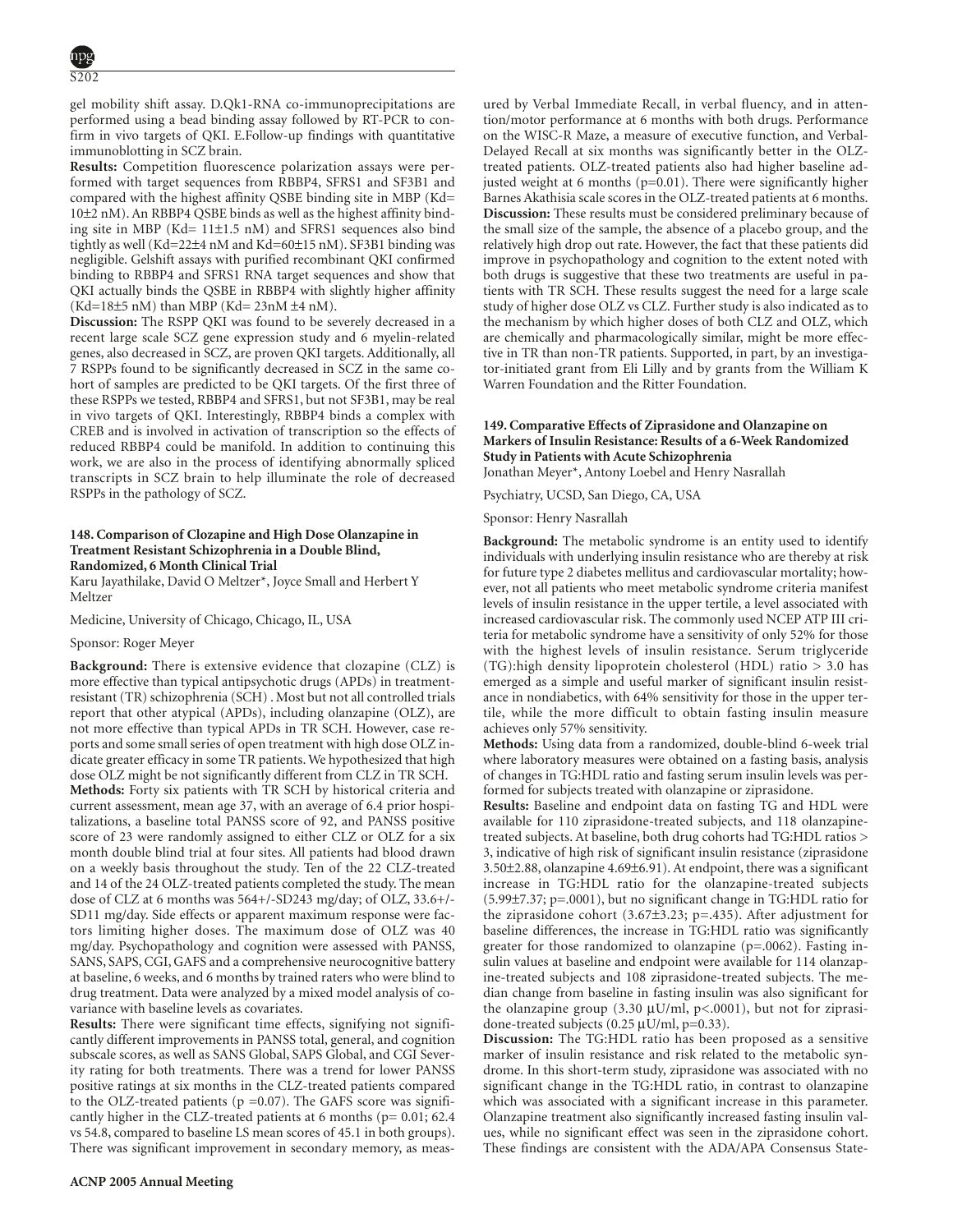ment regarding the greater risk for diabetes and hyperlipidemia during olanzapine treatment relative to ziprasidone. Future research will help elucidate the mechanisms related to the differential liability for metabolic effects between atypical antipsychotics. References: 1. McLaughlin T, Abbasi F, Cheal K, Chu J, Lamendola C, Reaven G. Use of metabolic markers to identify overweight individuals who are insulin resistant. Annals of Internal Medicine 2003; 139(10):802-9. 2. Cheal KL, Abbasi F, Lamendola C, McLaughlin T, Reaven GM, Ford ES. Relationship to insulin resistance of the adult treatment panel III diagnostic criteria for identification of the metabolic syndrome. Diabetes 2004; 53(5):1195-200.

#### **150. Aripiprazole Effects on Highly Agitated Patients with Alzheimers's Disease and Associated Psychosis**

Jacobo Mintzer\*, Lindsay DeVane, Britt West, Joseph Pultz, Andrei Pikalov, Ronald Marcus, Rolando Gutierrez-Esteinou and David Crandall

Psychiatry and Neurology, Medical University of South Carolina, Charleston, SC, USA

#### Sponsor: Lindsay DeVane

**Background:** Patients with Alzheimers's disease and associated psychosis often experience severe and disruptive behavioral disturbances such as agitation in addition to their core cognitive symptoms. In this analysis, patients treated with either aripiprazole or placebo were separated into high and low agitation groups, and analyses were performed to evaluate the association between baseline agitation status and treatment improvement.

**Methods:** Data from two 10-week, randomized, placebo-controlled aripiprazole trials in psychosis associated with Alzheimers's disease were pooled, and patients were dichotomized according to their level of agitation (i.e., high agitation and low agitation). High agitation was defined as a score  $\geq 4$  on the agitation/aggression item of the Neuropsychiatric Inventory (NPI). Treatment outcomes were compared between aripiprazole (2-10 mg/day) and placebo within the high (ARI n=335, PLA n=168) and low (ARI n=150, PLA n=70) agitation groups, by analyzing change from baseline in four separate measures: the NPI psychosis subscore (NPI-P: sum of delusions and hallucinations items), the Clinical Global Impressions-Improvement score (CGI-I), the Cohen-Mansfield Agitation Inventory score (CMAI), and the NPI agitation/aggression item score. Additional analysis also adjusted for baseline differences in baseline NPI-P, CGI-Severity, CMAI, and NPI agitation/aggression scores.

**Results:** Analyses of the NPI-P revealed significant decreases from baseline in psychosis for patients in both the high and low agitation groups (mean decreases: ARI high = -9.6, ARI low = -4.9, PLA high = -7.4, PLA low = -3.5;  $p < 0.05$  for all), although there were no differences between aripiprazole and placebo. In the high agitation group, however, CGI-I analyses showed significant improvement in patients treated with aripiprazole compared to placebo-treated patients during the initial three study weeks ( $p \le 0.004$ ), as well as during weeks 8 through 10 ( $p \le 0.0016$ ; mean difference at endpoint = -0.4,  $p < 0.05$ ); an effect not seen in the low agitation group. Adjustments for baseline CGI-I score did not alter these findings. For both of the agitation measures (CMAI and NPI agitation/aggression item), patients in the high agitation group treated with aripiprazole showed significant decreases in agitation compared to placebo-treated patients beginning at week-4 and continuing through week-10 ( $p \le 0.0003$  and  $p \le$ 0.0076 respectively; mean difference at endpoint: CMAI = -0.4, NPI agitation/aggression =  $-1.2$ ,  $p < 0.05$  for both). These effects were not seen in the low agitation group. Results were maintained when adjusting for baseline dependent measure score.

**Discussion:** Highly agitated patients with Alzheimers's disease and associated psychosis who were treated with aripiprazole demonstrated overall clinical improvement and significant decreases in agitation compared to patients treated with placebo. Group differences were evident only in patients with high baseline agitation. These findings suggests that aripiprazole may reduce agitation symptoms and improve overall clinical impression in patients with psychosis associated with Alzheimer's disease who are experiencing marked agitation.

#### **151. A New Approach to Assessing Objective Functional Outcomes in Schizophrenia: A Validation Study**

Richard Mohs\*, S Dube, L Bowman, B Kinon, L. Kleinman, L. Frank, D Revicki and Y Zhao

Medical, Neuroscience, Eli Lilly and Company, Indianapolis, IN, USA

**Background:** Background: Cognitive impairment associated with schizophrenia negatively affects functional ability (Addington and Addington 2000; Bell and Bryson 2001; Bryson and Bell 2003; Bryson et al. 1998; Green et al. 2000; Kasckow et al. 2001; McGurk et al. 2003; Palmer et al. 2002; Sharma and Antonova 2003). Evaluation of the efficacy of new treatments in enhancing function is limited because there is no psychometrically validated objective measure of functioning. The Schizophrenia Objective Functioning Instrument (SOFI) was developed to address this unmet need for measuring change of functionality in clinical trials, quantifying observable functioning in four domains: living situation, instrumental activities of daily living, productive activities, and social functioning. The SOFI is administered via trained interviewers to either patient informants or patients themselves. Interviewers use specific probes to elicit information for open-ended items and then rate closed-ended items on a Likert scale. Each domain concludes with a global score rating by the interviewer (0-100, description of anchors is provided at 10 point increments, with higher scores indicating better functioning).

**Methods:** Objective: To assess the reliability and validity of both the patient and the informant version of the SOFI, the patient-informant concordance, and the easy of use of the SOFI. Method: The SOFI was validated across 9 geographically distributed CATIE clinical centers in the US between January and June 2005. Relatively stable individuals with schizophrenia or schizoaffective disorder and a patient-identified informant were recruited from 3 levels of living situation: restricted, semi-restricted, and unrestricted. Informants were typically family members, friends, or paid caregivers. A total of 104 patient/informant dyads participated; 25 dyads were randomly assigned to a test-retest reliability condition (8-12 days) and 26 dyads were randomly assigned to same-day inter-rater reliability testing. Knowngroup validity was based on PANSS scores (below vs. above median for positive, negative, and general score), Brief Assessment of Cognition in Schizophrenia score (below vs. above mean), and living situation. A survey was conducted among participating sites to assess the easy of use of SOFI.

**Results:** Results: Test-retest reliability was good; patient values ranged from  $r=0.66$  (productive activities) to  $r=0.89$  (living situation); informant reliability was higher, ranging from  $r= 0.87$  (social functioning) to r=0.94 (living situation). Inter-rater reliabilities were acceptable (patient  $r=0.54 - 0.73$  across domains; informants  $r = 0.51 -$ 0.79). Patient-informant intra-class correlation coefficients exceeded 0.65, indicating acceptable agreement. SOFI global scores for patients were significantly different when categorized by PANSS score (high vs. low) for positive, negative, and general scale (all p less than 0.05). All 4 SOFI domain scores differentiated between patients scoring above mean BACS score and below (p less than 0.05). All SOFI global domain scores differed by living situation (p less than 0.05). Interviewers spent approximately 30-45 minutes to administer SOFI, and both probes and close-ended items were helpful in establishing global ratings. Although overall the SOFI did a very thorough job in assessing function, it is recommended to increase the number and specificity of probing items.

**Discussion:** Conclusion: Based on cross-sectional data, psychometric performance of the SOFI is acceptable, suggesting it can provide a previously unavailable method for objectively quantifying the functioning of patients with schizophrenia.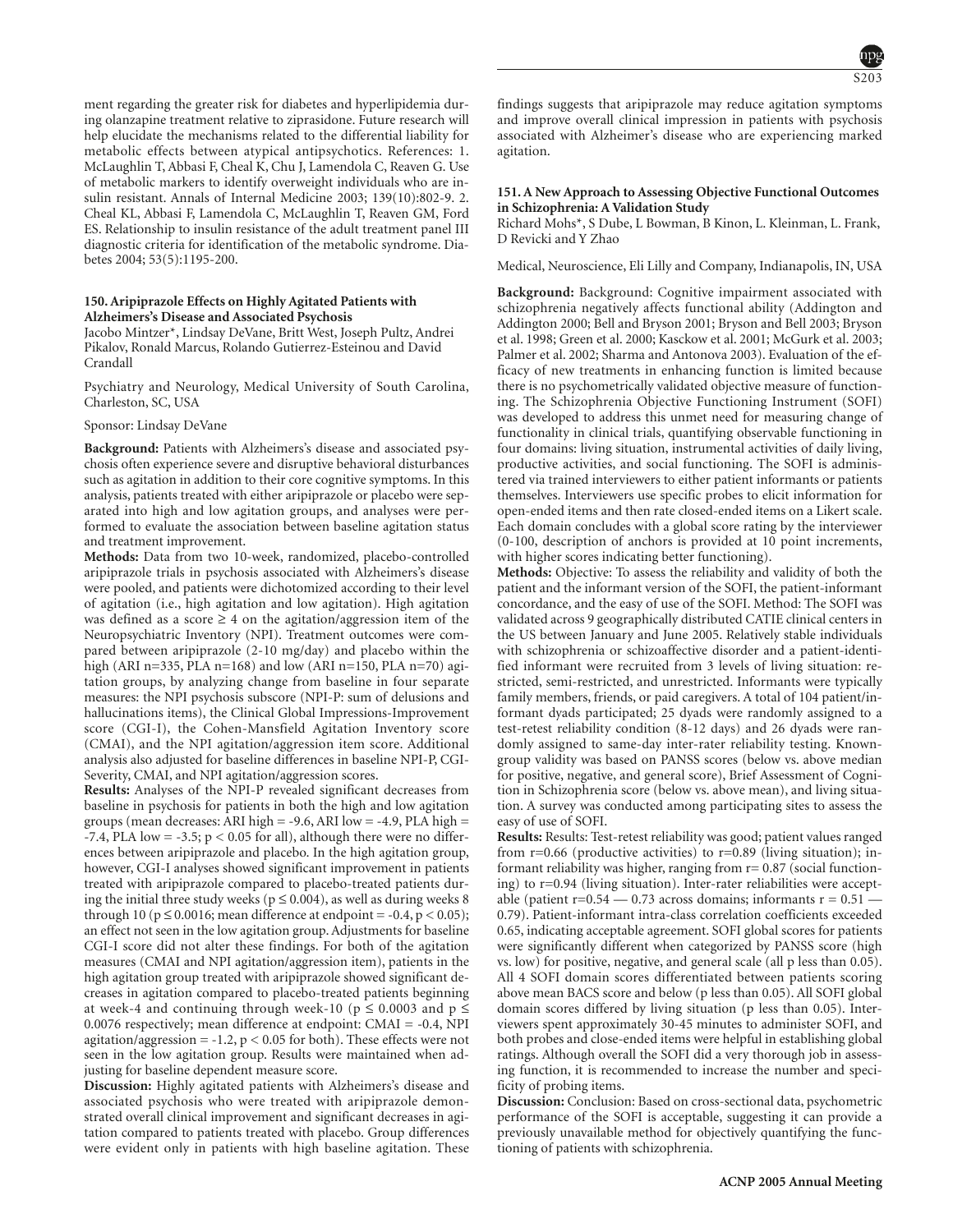# **152. Error Feedback Negativity During a Learning Task in Schizophrenia**

Sarah E Morris\*, Erin A Heerey, Benjamin M Robinson and James M Gold

VA National Capitol Area Health Care Network (VISN 5) MIRECC, Baltimore, MD, USA

# Sponsor: Alan Bellack

**Background:** The purpose of this study was to examine changes in brain activity that accompany learning in schizophrenia using the error-related negativity (ERN) component of the event-related brain potential recorded during a probabilistic learning task.

**Methods:** We recorded feedback-related ERNs while schizophrenia outpatients and normal comparison subjects performed a task in which they learned picture-response pairs via trial-by-trial feedback consisting of a small financial reward or penalty. The stimuli varied in the consistency with which they were mapped to a response. For stimuli in the 100% condition, correct responses were invariantly rewarded. In the 80% condition, correct responses were rewarded on 80% of trials and penalized on the remaining trials. In the 50% condition, rewards and penalties were given on a random basis.

**Results:** Response accuracy did not differ between the two groups. When response accuracy was uncertain (i.e., in the 50% condition), both groups exhibited a larger ERN following feedback indicating that an incorrect response had been made than when feedback indicated that a correct response had been made. In contrast, when negative feedback was unexpected (i.e., following invalid error feedback in the 80% condition), schizophrenia patients failed to generate an ERN. **Discussion:** These results suggest that although patients process feedback appropriately when response accuracy is entirely uncertain, they fail to detect discrepancies between the accuracy of executed responses and feedback when response accuracy is more certain. Interpreted in the context of the reinforcement learning theory of the ERN, this finding may reflect a failure of the ERN to signal prediction errors in schizophrenia patients, possibly due to disturbance in the function of the midbrain dopamine system.

# **153. Prefrontal Activity in Schizophrenia: An Interleaved TMS/fMRI Study**

Ziad Nahas\*, Chris Molnar, Dave Ramsey, John Walker, Jejo Koola, kevin Johnson, Richard Holt, Michael Horner, Frank A Kozel, Stewart Denslow, Daryl Bohning and Mark S George

Psychiatry, Medical University of South Carolina, Charleston, SC, USA

Sponsor: Travel Awardee, PMRTP, 2005

**Background:** Knowledge about Schizophrenia's pathophysiology is still incomplete. Some evidence exists that the dorsolateral prefrontal cortex (DLPFC) may be dysfunctional in schizophrenia. Neuroimaging studies have reported both hypoactive and hyperactive DLPFC in subjects with schizophrenia involved in a cognitive task. These apparent contradictions may be due in part to the skills, performance and the difficulty of each task. Transcranial Magnetic Stimulation (TMS) is a non-invasive technique that does not depend on compliance or effort by the subject. Here, we report on the use interleaved TMS/fMRI in schizophrenia subjects to investigate if DLPFC is truly hypoactive.

**Methods:** So far, we enrolled 18 schizophrenia neuroleptic free subjects (for at least 2 weeks) and 5 healthy matched controls (recruitment is ongoing). They underwent a high resolution structural scan and an automated determination of left middle frontal gyrus (Brodmann Area 9) which guided TMS placement. In the same session they underwent an interleaved TMS/fMRI session over the left middle frontal gyrus in a single event paradigm with random 4 different intensities delivered in 10Hz triplets at 0%, 80%, 100% and 120% of motor threshold (intensity necessary to move the thumb) [Philips 1.5T with synergy coils]. Analyses were performed with SPM2.

**Discussion:** Preliminary data support a parametric modulation of LDPFC with TMS at sub, supra and at motor threshold intensity. It is unclear how does this pattern compares to health matched controls athough data sugggest that TMS induced BOLD activation is less pronounced in non-medicated schizophrenia subjects than in matched controls.

# **154. Low Rates of Treatment for Metabolic Disorders in the CATIE Schizophrenia Trial at Baseline**

Henry A Nasrallah\*

Psychiatry, University of Cincinnati, Cincinnati, OH, USA

**Background:** A growing body of evidence suggests that metabolic disorders, such as obesity, diabetes, hyperlipidemia, and hypertension, are quite prevalent in persons suffering from chronic schizophrenia. The most recent data from the large (N=1460, mean age 40.6 years) NIMH sponsored CATIE schizophrenia trial indicate that the metabolic syndrome (NCEP updated definition) is present in 42.7% of the CATIE sample at baseline (McEvoy et al, 2005) which is nearly twice the prevalence in the general population ages 40-49 years. We examined the proportion of the CATIE schizophrenia subjects who met criteria for one of the major metabolic disorders (diabetes, hyperlipidemia, and hypertension) and were or were not receiving treatment at the time of enrollment into the study.

**Methods:** We analyzed the baseline data from the 57-site CATIE schizophrenia trial for the number of patients meeting clinical and laboratory diagnostic criteria for diabetes, hyperlipidemia, and hypertension, and calculated the percentage of those subjects at enrollment who were receiving a hypoglycemic agent, a statin, or an antihypertensive agent respectively. We also examined the relationship of sex, race, and ethnicity to the rates of treatment for those disorders.

**Results:** a) Diabetes: 11.0% of the subjects with fasting serum glucose had diabetes. 45.3% of the diabetic schizophrenia patients were not receiving treatment. b) Hyperlipidemia: Of the 471 subjects with elevated fasting lipid levels, 89.4% were not receiving a statin. c) Hypertension: of 550 patients who met criteria for hypertension, 62.4% were not receiving any antihypertensive. Gender and racial/ethnic breakdowns will be presented at the meeting.

**Discussion:** A high proportion of the CATIE Trial schizophrenia sample was not receiving appropriate and standard treatment for their metabolic disorder at the time of enrollment. These data are suggestive of health disparities reflected in the low rates of access to standard medical treatments, despite the high prevalence of the metabolic disorders observed in this schizophrenia sample. These findings have serious implications for the morbidity and mortality of persons with schizophrenia in the U.S.

# **155. An Integrative Approach to Investigate Molecular Mechanisms Underlying Schizophrenia Using both Rat and** *Drosophila Melanogaster*

Charles Nichols\* and Elaine Sanders-Bush

Pharmacology and Experimental Therapeutics, LSU Health Sciences Center, New Orleans, LA, USA

Sponsor: Elaine Sanders-Bush

**Background:** Many psychiatric disorders, such as schizophrenia, are believed to have a significant developmental or genetic component. Both human and animal studies have implicated the involvement of specific neurotransmitter systems, including dopamine, serotonin, glutamate, and GABA. We have developed a novel approach that integrates functional genomic studies of gene response in mammalian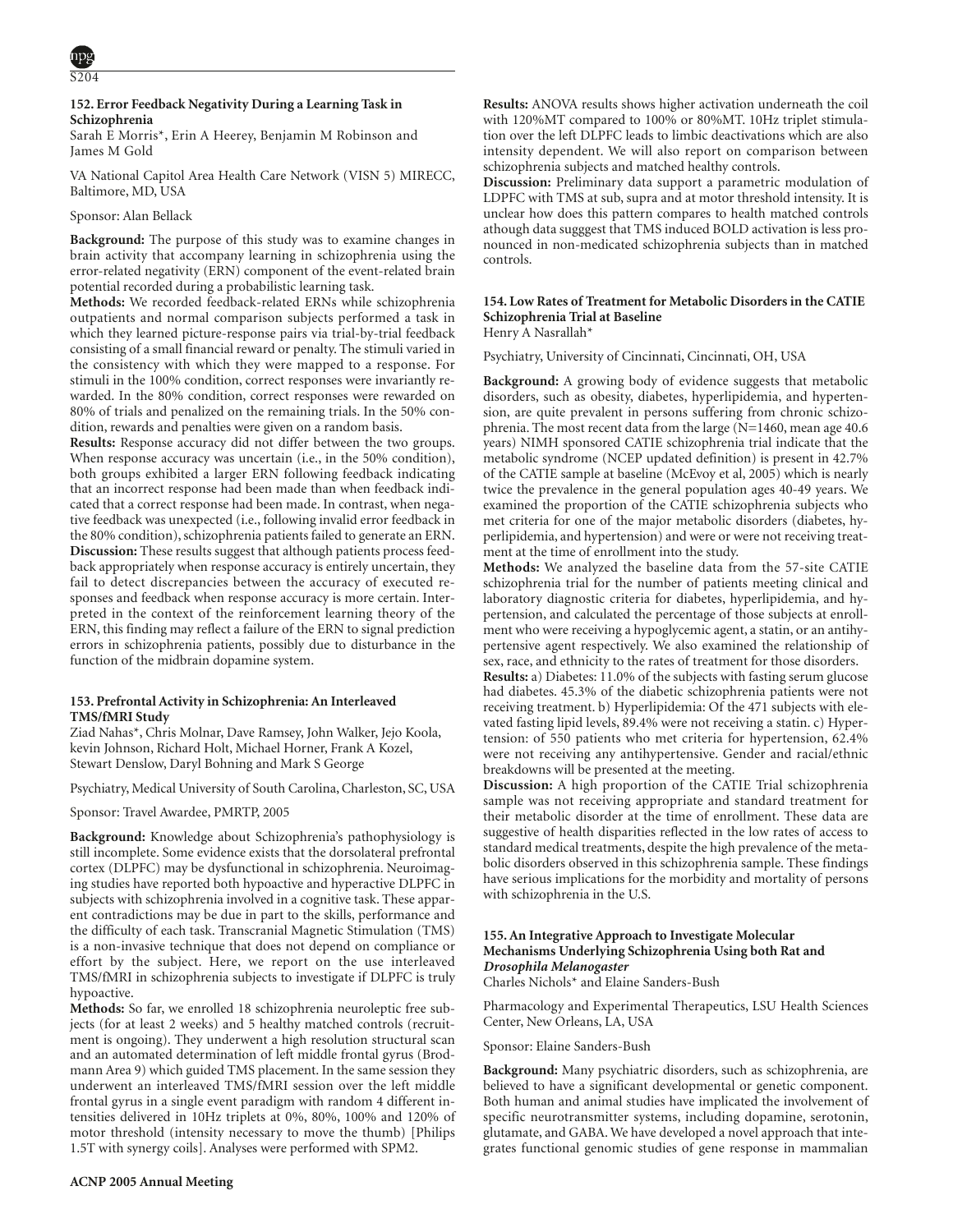melanogaster to elucidate molecular cascades and events that may contribute to the development and behaviors of schizophrenia. Because schizophrenia is a uniquely human disorder, it cannot be modeled per se in animals, but animal models can be used to recapitulate certain molecular events relevant to the disease and study their role in behavior. Our overall hypothesis is that the molecular and gene expression events initiated by a pharmacological model of schizophrenia that contribute to behavioral effects represent candidates for involvement in the development and etiology of schizophrenia in humans, and importantly, targets for new avenues of discovery for therapeutics.

prefrontal cortex with the powerful genetics of Drosophila

**Methods:** Microarray screens, RNase protections, and real time PCR were used to examine gene expression levels. In flies, locomoter, visual processing, and circadian behavioral tests were performed to examine LSD and DOI induced behaviors. Standard histochemical techniques were used to visualize  $5-HT_2D$ ro receptor circuitry.

**Results:** In contrast to our earlier studies investigating acute LSD administration, where we described several genes that were upregulated, in rats treated chronically with LSD we have identified new genes whose expression is down-regulated. These include the transcripts for *Neuregulin 1*, and *Grin1*, both having previously been shown by others to have reduced expression in human schizophrenia brains. Remarkably, LSD produced robust quantifiable behaviors in the fly not unlike those observed in mammalian systems. These include severe deficits in visual processing, changes in overt locomotor activity, and parallel alterations in gene expression. Significantly, these LSD-induced behaviors were blocked by antipsychotic drugs. Furthermore, both agonists and antagonists of 5-HT<sub>2</sub> receptors influence various aspects of the circadian cycle in the fly, suggesting that  $5-HT_2$  receptor circuitry is involved in these behaviors. Using an enhancer trap expression system we show that 5-HT<sub>2</sub>Dro receptor mRNA is expressed throughout large areas of both the larva and adult brain.

**Discussion:** Recent studies have indicated that chronic administration of LSD to rats produces a persistent behavioral state that may bear certain neurochemical similarities to psychosis. Although the behavioral effects of LSD involve serotonin receptor activation, LSD is also a powerful dopaminergic agent, and dramatically alters both glutamate and GABA function within the prefrontal cortex of the brain, pathways that are all implicated in schizophrenia. Gene identification is only the first step toward elucidating molecular events underlying schizophrenia. The most effective approach to reveal complex signaling cascade components is to perform genetic studies that can identify interacting factors. Therefore, we have developed the fruit fly, Drosophila melanogaster, to serve as a powerful model system to study molecular events underlying the action of LSD. 5-HT systems in drosophila brain may be extremely useful in modeling the orthologous systems in mammalian brain, but with the significant advantage of being genetically-tractable. Supported in part by: NIH grants DA05993, DA05181, and the Heffter Research Institute

# 156. Association of the 5HT<sub>2C</sub> Gene Polymorphism and **Antipsychotic-Induced Weight Gain**

Charles Nnadi\*, Christoph U Correll, Katherine E Burdick, Jenny M Ekholm, John M Kane and Anil K Malhotra

Department of Psychiatry Research, Zucker Hillside Hospital of the North Shore-Log Island Jewish Health System, Glen Oaks, NY, USA

Sponsor: Travel Awardee, PMRTP, 2005

**Background:** Single nucleotide substitutions in the promoter region of serotonin receptor, type 2C (5HT<sub>2C</sub>) could be associated with antipsychotic-induced weight gain and metabolic abnormalities. We examined the relationship of this gene to weight gain in an adolescent, predominantly antipsychotic naive, group of subjects undergoing treatment with the second generation antipsychotic medications (SGAs).

**Methods:** We genotyped three loci in the  $5HT_{2C}$  gene (1 $\rightarrow$ 2 at -759, 1 $\rightarrow$ 2 at -697 and 1 $\rightarrow$ 2 at -995) of 157 patients (Age 14.1 years $\pm$ 3.2yrs, 40% Females, 63% antipsychotic naive) who received treatment with SGAs for three months and were monitored for metabolic and weight parameters. Baseline parameters of the subjects did not differ by genotype.

**Results:** We detected an association between the -995 single nucleotide polymorphism (snp) and weight gain. The"2"allele carriers gained more weight than non-carriers at 4 weeks of treatment (mean change  $\pm$  s.d was 7.15±6.3 vs 2.13±3.2; p<0.037) and at 12 weeks (mean change from baseline  $\pm$ s.d was 13.8 $\pm$ 11.6 vs 4.95 $\pm$ 5.3). In addition, the leptin levels (ng/ml) were significantly increased among the "2" carriers than non-carriers at 4 weeks (mean change± s.d was 3.25±5.6 vs -3.1±9.5; p<0.015) and at 12 weeks (mean change±s.d was 3.7±6.3 vs -4.2±7.7; p<0.006). The -759 and -697 snps were not associated with weight gain in this cohort.

**Discussion:** Data supports earlier reports of an association between antipsychotic-induced weight gain and  $5HT_{2C}$  gene. Our sample was ethnically heterogeneous and a larger study of specific SGAs in weight gain is underway.

# **157. Genetic Analysis Supports a Primary Abnormality in Oligodendrocyte Function in Schizophrenia**

Michael O'Donovan\*, Lyudmila Georgieva, George Kirov, Vahram Haroutunian, Kenneth L Davis, Joseph D Buxbaum and Michael Owen Psychological Medicine, Cardiff University School of Medicine, Cardiff, United Kingdom

Sponsor: Joseph Buxbaum

**Background:** Oligodendrocyte abnormalities have been implicated in schizophrenia by a diverse range of experimental approaches including gene expression analysis, neuropathology, and neuroimaging. One critical component of the Silvio O Conte Centre For The Neuroscience of Mental Disorders led by Mount Sinai Medical School (NY) is the analysis of genes relevant to oligodendrocyte function for association with schizophrenia, in order to establish whether such abnormalities are likely to be of primary aetiological relevance.

**Methods:**Candidate genes are being examined in large case-control and family based association samples using a combination of direct association analysis based upon de novo mutation detection and also by indirect association analysis based upon dense maps of database markers.

**Results:** We have previously reported evidence for association between schizophrenia and the neuregulin receptor erbB4 and also the gene encoding 2',3'-Cyclic Nucleotide 3'-Phosphodiesterase. As these genes have respectively multiple and unknown functions, it is unclear to what extent these findings support the fundamental hypothesis under investigation. However, more recently acquired data provide strong evidence for association between Oligodendrocyte lineage transcription factor 2 (Olig2) and schizophrenia. As the function of this gene is very clearly related to oligodendrocyte development, these data provide more robust support for the hypothesis. Moreover, we have also strong statistical evidence (corrected  $p \le 0.001$ ) for interactions between Olig2 and CNP, and between Olig2 and erbB4.

**Discussion:** Our data now increasingly point to abnormal oligodendrocyte function as a primary aetiological mechanism in schizophrenia. Moreover, recently acquired genetic data will also be presented that suggests this mechanism may also be of relevance to bipolar disorder.

# **158. The Consortium on the Gentics of Schizophrenia (COGS): The P50 Auditory Evoked Potential as an Endophenotype in a Large Multi-Site Study**

Ann Olincy\*, Jamey Ellis and Robert Freedman

Psychiatry, University of Colorado Health Sciences Center, Denver, CO, USA

Sponsor: Robert Freedman

**Background:** COGS is a seven site consortium studying the genetics of schizophrenia using six different endophenotypes including the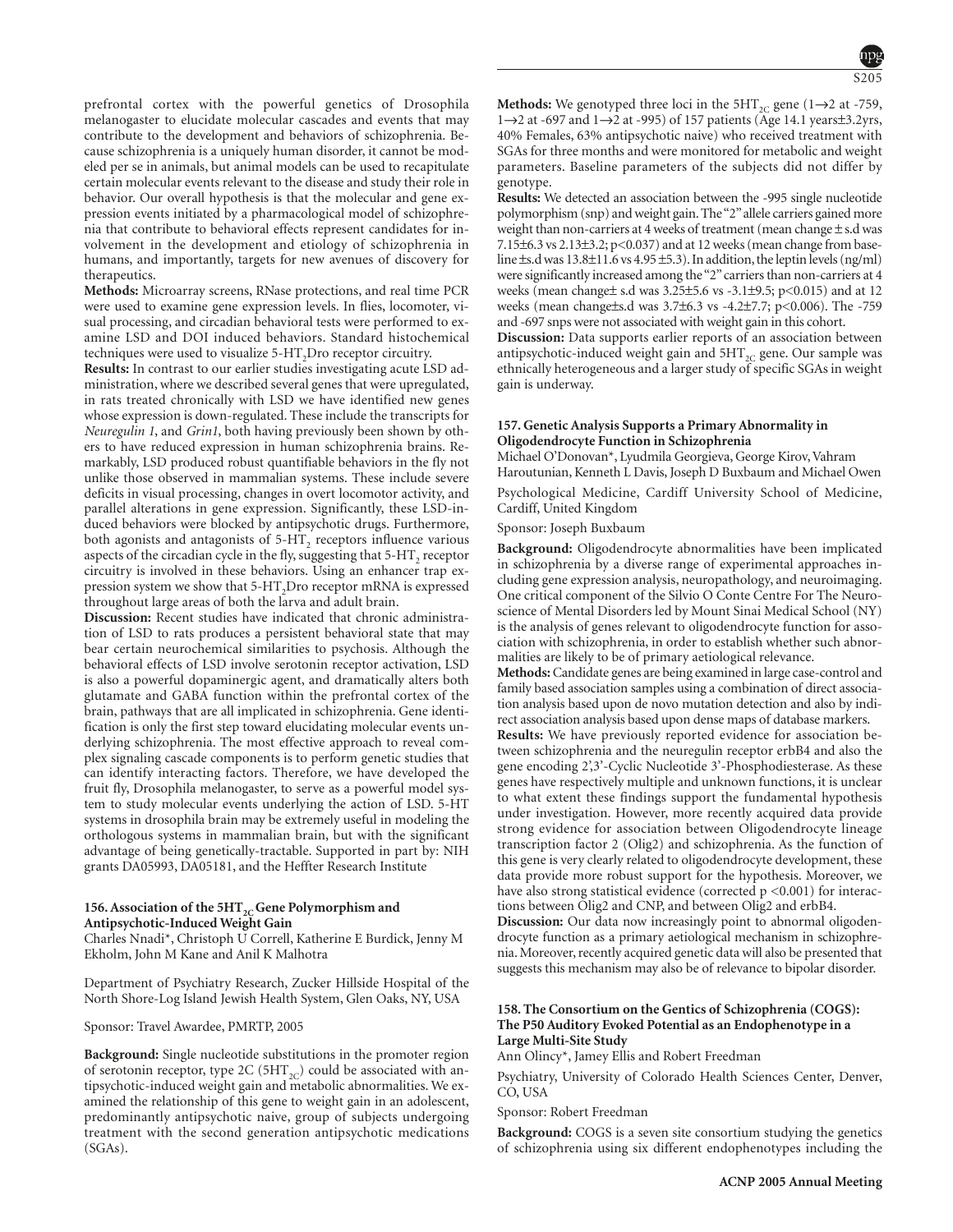P50 auditory evoked potential. Examination of the feasibility and reliability of obtaining P50 data as part of a larger research battery at multiple sites is crucial for the COGS project to succeed. Documentation of endophenotype quality is important if these endophenotypes are to be used to study the genetics of schizophrenia.

**Methods:** The P50 auditory evoked potential was recorded using the LEA 2003 system. Subjects were reclining. Sweeps were rejected online if they contained large muscle artifact or eye blinks. Five trials were collected for each subject that contained 20 acceptable sweeps. Averages with conditioning P50 waves  $< 0.5$  mV or with the EOG>EEG at the same latency were excluded. If the average was excluded, the individual sweeps were then reexamined by the quality assurance site to eliminate sleep activity. The sweeps were then averaged and the one trial with the largest P50 conditiong amplitude EEG/EOG ratio and with a conditioning amplitude of >0.5 mV was selected. An additional criteria was that trials with less than 12 sweeps were excluded. A one way-analysis of variance determined if the conditioning amplitude, test amplitude, test/conditioning ratio and conditioning latency were affected by diagnosis.

**Results:** Data from 149 normal subjects, 119 probands and 259 first degree relatives of probands have been analyzed. Of the 7 sites, 6 recorded mean P50 ratios in the normal sumbjects within the previously reported range of below 0.5. The P50 ratio of all combined sites significantly discriminated probands (mean 0.55, S.D. 0.52) from normal subjects (mean 0.38, S.D. 0.32). The P50 ratio of the relatives(mean 0.45, S.D. 0.40) fell between the probands and the normal subjects.

**Discussion:** The P50 auditory evoked potential is a difficult endophenotype to record, however, in this multisite study, the COGS collaboration was able to distinguish normal subjects from probands.

### **159. Learning to Relax with MRS: Altered NAA T2 Relaxation Times in Schizophrenia**

David P Olson\*, Joseph Coyle, Yong Ke, Staci A Gruber, Isabelle Rosso, Marisa Silveri, Perry F Renshaw and Deborah A Yurgelun-Todd

McLean Hospital, Harvard Medical School, Belmont, MA, USA

# Sponsor: Perry Renshaw

**Background:** Magnetic resonance imaging (MRI) and spectroscopic (MRS) investigations in schizophrenia have reported decreased volume in many cortical regions as well as evidence of altered neurochemistry such as decreased N-acetyl aspartate (NAA) which is generally considered to be a marker of neuronal density/integrity. These MRS studies, to date, have assumed that the T2 (transverse) relaxation rates of brain metabolites such as NAA are constant between experimental and control groups and do not need to be independently measured. The current study was undertaken to determine the validity of this assumption by measuring NAA T2 relaxation times and T2 corrected concentrations in the anterior cingulate. If metabolite T2 relaxation rates do differ between groups then explicit correction factors must be included in order to obtain unbiased concentration levels. Brain metabolites are typically quantified by measuring the integrated area under the spectral curve of the metabolite of interest. This "raw" number is then normalized using one of several standard techniques in order to facilitate inter-subject and interstudy comparisons. One common normalization technique is to report the ratio of the metabolite of interest to a reference metabolite such as creatine. Absolute quantitative techniques may also be applied with the advantage that metabolite concentrations may be reported in laboratory units such as milligrams per deciliter. The T2 relaxation correction, when needed, is an additional factor.

**Methods:** 20 Schizophrenic subjects ages 18-49 and 15 healthy controls ages 21-37 were recruited. Subjects underwent structural imaging and spatially localized 2D J-resolved proton spectroscopy (2D MRS) on a 1.5T GE Signa scanner. A 2.5cm x 2.5cm x 3cm voxel was centered on the anterior cingulate cortex. Spectra were acquired at 64 echo times (48-678 msec) in 10 msec steps. T2 relaxation times for

NAA and Cr were calculated by a two parameter exponential fit to the peak amplitude as a function of TE. In the 2D MRS protocol data undergo a second Fourier transform in the echo time domain which allows spectral peaks to be resolved (in a second dimension) as a function of coupling strength. NAA and Cr peak areas were measured from the J=0 Hz spectra and T2 relaxation correction factors were applied to measured NAA/Cre ratios.

**Results:** NAA T2 relaxation rates were found to be significantly lower in schizophrenic subjects compared to healthy controls (300.5 msec vs. 357.0 msec; p < 0.005). Uncorrected NAA/Cr concentrations were also significantly lower in schizophrenic subjects compared to controls ( 1.74 vs 1.98; p <0.01). T2 corrected NAA/Cr concentrations were not significantly different between groups (1.63 vs.  $1.77$ ; p < 0.20).

**Discussion:** T2 relaxation times for NAA were found to be significantly decreased for schizophrenic subjects compared to healthy controls. The net effect of the lower NAA T2 relaxation times was to enhance between group differences in the uncorrected NAA/Cr concentration measurements. These differences were no longer statistically significant when individual T2 corrections were applied. Metabolite T2 relaxation times are sensitive to changes in the intracellular environment such as decreased cell volume. These findings are therefore consistent with morphometric and post mortem studies indicating reduced cingulate volume in schizophrenic subjects. Previously MRS reports of decreased NAA concentration may reflect actual concentration shifts but may also be mixed with the effects of signal/peak area changes due to altered metabolite transverse relaxation (T2) times. Supported by MH60450.

#### **160. Sleep Spindle Abnormalities in Schizophrenia**

Michael J Peterson\*, Fabio Ferrarelli, Reto Huber, Marcello Massimini, Steve K Esser, Adam Watson and Giulio Tononi

Psychiatry, University of Wisconsin, Madison, WI, USA

#### Sponsor: Burr Eichelman

**Background:** Abnormalities in sleep electroencephalographic (EEG) activities have been reported in several psychiatric disorders including schizophrenia (Feinberg, 1964). The recent development of highdensity (hd) EEG systems holds promise for a more precise mapping of these rhythm abnormalities. We present an initial investigation of sleep patterns in schizophrenia using a 256-channel hd-EEG.

**Methods:** EEG recordings used a 256-channel hd-EEG Geodesic Net (EGI, OR). The first sleep episode was recorded in subjects with schizophrenia (n=13, all taking antipsychotics), subjects with major depression (n=11), and age-matched non-psychiatric controls (n=13). Subjects were placed in a shielded, soundproof room and allowed to sleep at their customary bedtime. EEG signals were digitized at 500 Hz together with electromyogram and electrooculogram, filtered (0.5−50 Hz), artifact-rejected, average-referenced, and sleepstaged. Recordings were analyzed by power spectral analysis and topographic mapping of signal strength at frequencies of interest.

**Results:** This report focuses on changes in the spindle frequency range (12−15 Hz). Compared to both depressed and control subjects, subjects with schizophrenia had slightly but non-significantly reduced spectral power in the spindle range. However, the topographic distribution of power in the spindle frequency range was clearly different. Both control and depressed subjects had a well-defined centroparietal peak of spindle frequency power, whereas in subjects with schizophrenia this peak was missing and power in the spindle range was widely distributed. The lack of a centroparietal peak was especially prominent in the high frequency spindle range (14−15 Hz). A preliminary analysis of the morphology of individual spindle oscillations indicated a statistically significant reduction in spindle amplitude and duration in schizophrenic subjects compared to control or depressed subjects.

**Discussion:** These changes may reflect dysfunction in the thalamocortical circuits involved in the generation and synchronization of spindle-frequency oscillations during sleep. Further studies are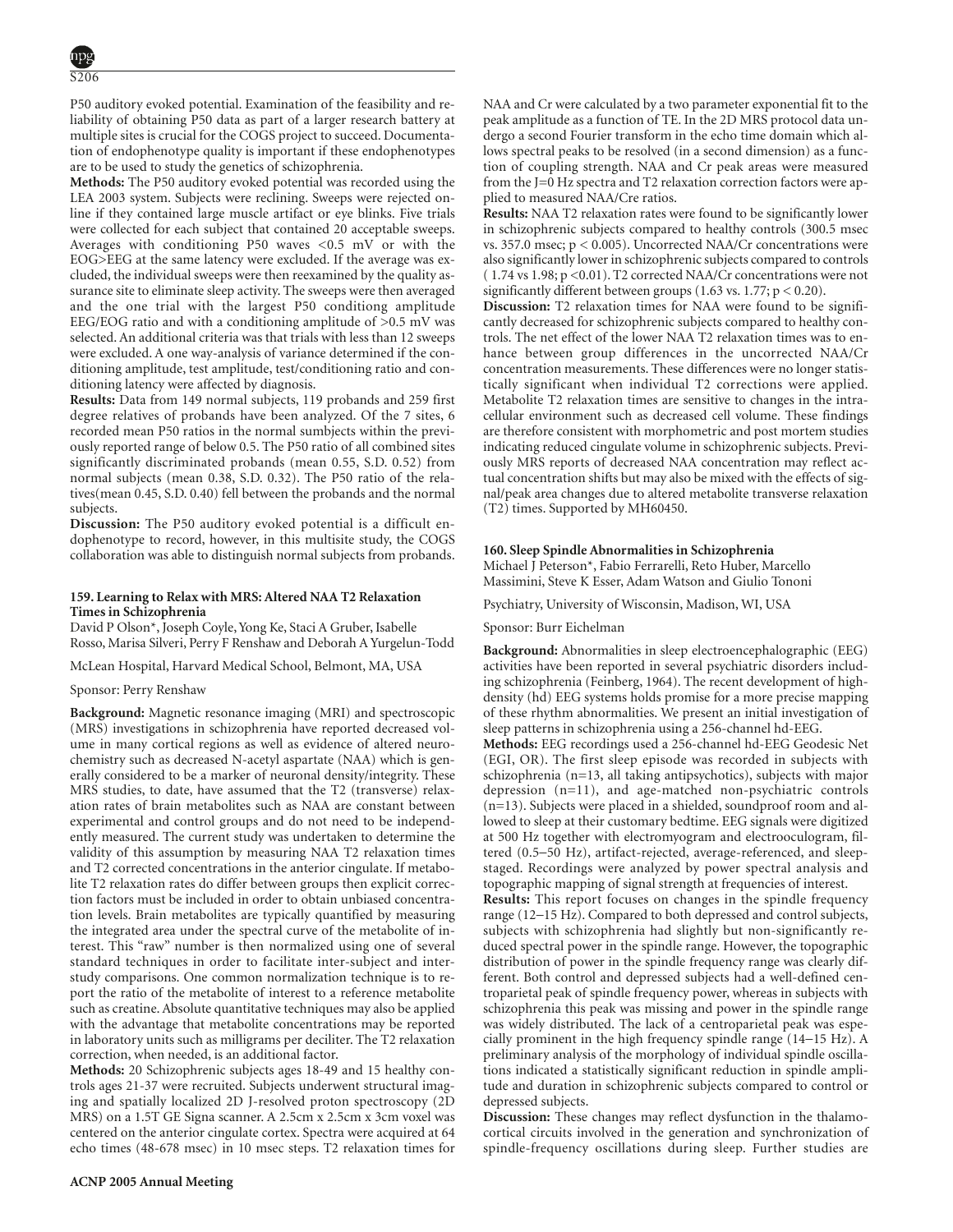

needed to determine whether such changes represent potential trait or state markers and to rule out possible confounding factors.

# **161. A Double-Blind Placebo Controlled Trial of Modafinil for Negative Symptoms in Schizophrenia**

Joseph M Pierre\*, John H Peloian, Donna A Wirshing, William C Wirshing and Stephen R Marder

Department of Psychiatry, VA Greater Los Angeles Healthcare System, Los Angeles, CA, USA

# Sponsor: Stephen Marder

**Background:** Negative symptoms of schizophrenia (affective flattening, alogia, avolition) are functionally debilitating, refractory to treatment, and associated with poor overall outcome. Despite advances in the pharmacotherapy of schizophrenia, there are still no treatments proven to be effective for primary negative symptoms. Modafinil is a wakefulness promoting agent approved by the FDA for the treatment of excessive daytime sleepiness associated with narcolepsy, obstructive sleep apnea, and shift work sleep disorder. Case reports and clinical trials have demonstrated efficacy in conditions associated with fatigue, as an adjunctive treatment of depression, and in open-label therapy of negative symptoms in schizophrenia. We hypothesized that modafinil would be effective as an adjunctive treatment for patients with schizophrenia and prominent negative symptoms.

**Methods:** 20 subjects were randomized to placebo or modafinil 200 mg/day for 8 weeks of double-blind treatment in addition to existing antipsychotic therapy. Inclusion criteria were 1) age 18-65 2) DSM-IV schizophrenia or schizoaffective disorder, 3) clinical stability, with no medication changes in the past month, 4) SANS Total > or = 20 and alogia or affective flattening  $>$  or = 2, 5) BPRS Psychosis Cluster  $\langle$  or = 14. Exclusion criteria included 1) Active substance abuse, 2) Patients taking MAOI's, 3) Significant medical or neurological illness, or 4) Unable to give informed consent. Outcome measures were the SANS, BPRS, CGI, Quality of Life (QOL), as well as neurocognitive measures (CVLT, DS-CPT, Trails B), and effects on sleep, weight, and metabolic labs. For the major outcomes, statistical analyses were performed using analyses of variance (ANOVA) and data from the last observation carried forward (LOCF).

**Results:** Modafinil treatment was associated with a significantly greater rate of improvement at endpoint (CGI-change  $\langle$  or = 3) compared to placebo (chi square=7.5 df=1, p=0.006). Mean CGIchange scores were also significantly lower (reflecting greater improvement) at endpoint among subjects treated with modafinil compared to placebo. In this sample of subjects, of whom 50% had the deficit syndrome, treatment with modafinil did not yield significant improvements in negative symptoms compared to placebo. Modafinil did not significantly worsen psychopathology or positive symptoms (BPRS total, BPRS psychotic cluster) compared to placebo. Compared to placebo, modafinil did not significantly improve neurocognitive deficits associated with negative symptoms in schizophrenia. Modafinil was well-tolerated with few side effects.

**Discussion:** Adjunctive treatment with modafinil may result in global clinical improvement in patients with schizophrenia who have prominent negative symptoms. In contrast to published open-label reports, this small, exploratory double-blind study did not demonstrate any significant benefit for modafinil in the treatment of core negative symptoms in schizophrenia. For these symptoms, there remains no treatment with proven efficacy. Modafinil was well-tolerated and did not worsen psychosis, as has been reported elsewhere. The study's main limitation is its small sample size. Larger controlled trials are warranted to further explore a role for modafinil in the treatment of negative symptoms of schizophrenia.

### **162. PCP- and Cocaine- Induced Changes in White Matter-Comparison with DTI Findings in Schizophrenia and Cocaine Dependence**

Jay Nierenberg\*, David G Guilfoyle, Matthew J Hoptman and Daniel C Javitt

Nathan S. Kline Institute for Psychiatric Research, Orangeburg , NY, USA

#### Sponsor: Daniel Javitt

**Background:** Structural brain abnormalities in Schizophrenia (SZ) and Cocaine Dependence (CD) are well known and include pathology in white matter (WM). However, animal models of WM changes are lacking. Psychosis associated with psychostimulants is a model of positive symptoms in SZ, but administration of N-methyl-D-aspartate (NMDA) antagonists mimics the negative symptoms and cognitive deficits of SZ, as well as positive symptoms. We have used DTI to study WM changes in patients with SZ and CD and in animal models. DTI provides information about WM structure by measuring water diffusion parallel to axon fibers (axial diffusivity, Dax) as well as diffusion perpendicular to fibers (radial diffusivity, Dra). Fractional anisotropy (FA) reflects the ratio of Dax to the root mean square of the combined diffusivities. FA ranges from zero to one and is high in WM since Dax is much greater than Dra. In gray matter, Dax and Dra are similar and FA is lower. Our DTI studies in patients with SZ and CD indicate that patterns of WM change have similarities and differences. Consistent with other reports, we have reported decreased FA throughout the brain in SZ, including the corpus callosum (CC). More recently, we have found elevated Dra in cortical WM in SZ and decreased Dax in thalamus and internal capsule. Increased Dra has been associated with developmental and drug-induced myelin lesions, and decreased Dax has been associated with axonal degeneration. Our studies in CD inpatients showed increased FA in frontal WM, relative to matched controls (in contrast to SZ). Patients also showed decreased FA in temporal lobe WM (similar to SZ). Briefly abstinent CD subjects scanned longitudinally showed decreased frontal FA relative to their initial scan. This suggests that drug-induced increase in FA can also represent a pathological state in humans. No studies have evaluated effects of PCP or cocaine on WM structure using DTI in rodents.

**Methods:** Imaging studies used fixed tissue, which eliminates the need for anesthesia and motion artifacts. Our study in the myelin basic protein knockout, shiverer (Nierenberg et al., 2005), and the work of others suggest that anatomic features giving rise to the DTI signal remain intact following fixation, and relative indices of water diffusion anisotropy remain equivalent. Dosage regimens (10 mg/kg/day i.p. for cocaine and 15 mg/kg/day i.p. for PCP) have been shown to result in behavioral, structural and neurochemical changes. Controls were treated with saline. Imaging data were acquired on a 7T MRI system. DTI was obtained using a standard 6-direction pulse field gradient spin-echo sequence that is free of distortions. 40- 400µm coronal slices covering the entire cerebrum were acquired. ROIs were placed in the CC, anterior commissure, internal and external capsules. DTI scans were acquired using fixed brains from rats treated with 15 mg/kg/day PCP or saline.

**Results:** PCP-treated animals reduced FA in the CC (p=.009) relative to controls. The reduction in FA was associated with reduction in Dax and increase in Dra, although neither effect was statistically reliable in this limited sample. Maps of the color-coded directional information in the principal diffusion vector illustrated preservation of WM anatomy in fixed brain. Studies with cocaine are ongoing.

**Discussion:** These data demonstrate the feasibility of exploring NMDA and dopamine-mediated change in WM structure using DTI in fixed tissue in which histological analyses can be performed. Potential mechanisms and relationships between animal models and patient findings will be discussed. Results may provide important insight into the basis of DTI changes in SZ and CD and in neuropsychiatric disorders in general.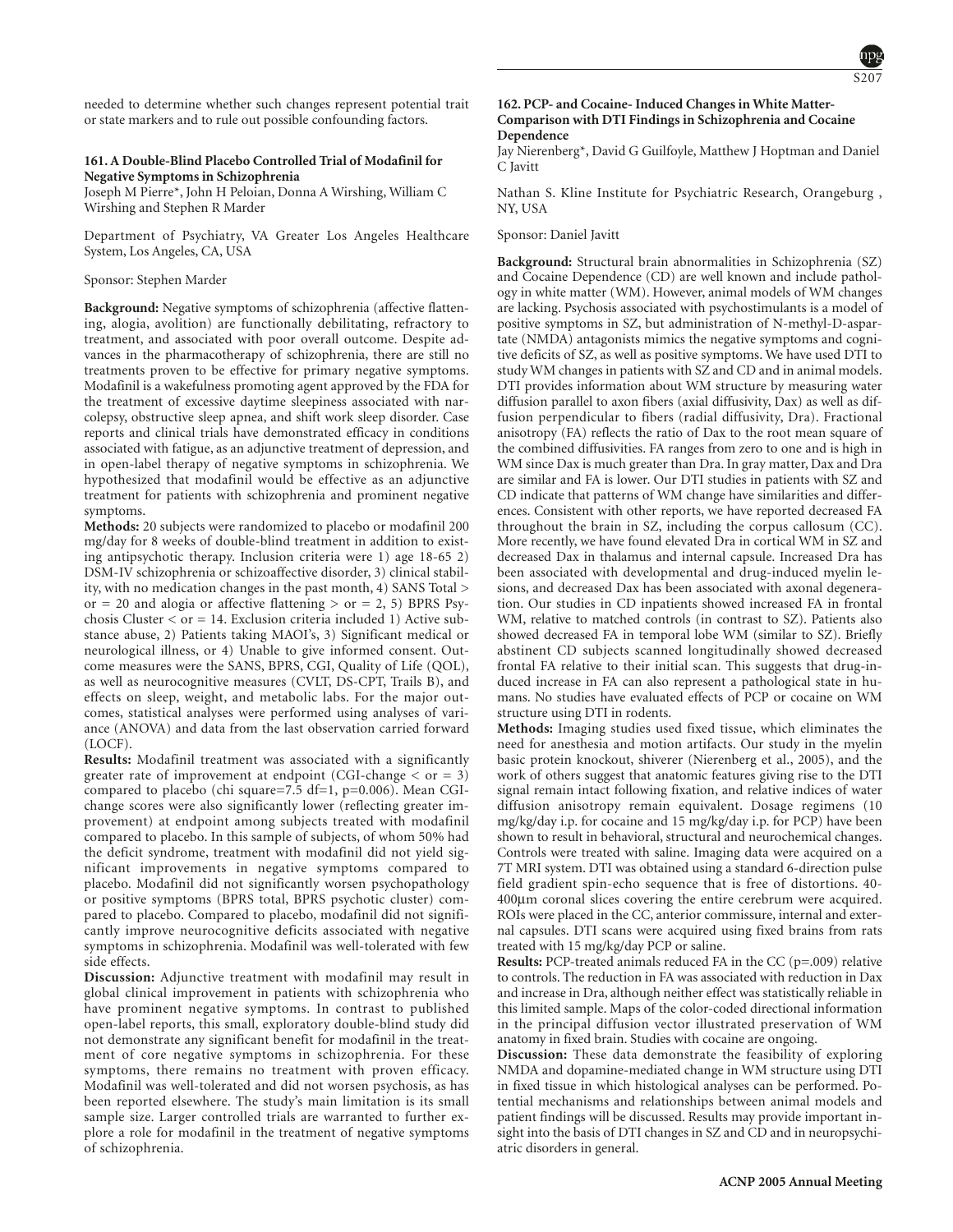# **163. A Post-Marketing Observational Study of the Effects of Donepezil on Patients with Alzheimer Disease**

Jared R Tinklenberg\*, Helena C Kraemer, Kristine Yaffe, Leslie Ross, J W Ashford, Javaid Sheikh, Jerome A Yesavage and Joy L Taylor

Mental Illness, Research, Education and Clinical Center, Veterans Affairs Palo Alto Health Care System, Palo Alto, CA, USA

**Background:** The objective of this study was to examine the 1-year clinical effectiveness of donepezil in a prospective, non-randomized, observational study of patients with Alzheimer disease (AD) and to compare these effects with those found in a published Nordic 1-year randomized AD trial.

**Methods:** Patients ( $n = 502$ ; mean age = 77.5 years; SD = 7.5) with probable or possible AD from 11 clinical sites in California were identified. Their treatment, including prescription of donepezil, was determined by their individual physician according to his/her usual criteria. Outcomes were cognitive and functional change scores over one year. The 11 study sites included a consortium of eight universitybased Alzheimer Disease Research Centers of California (ARCCs) and three Veteran Affairs Mental Illness Research and Education Centers (MIRECC). All sites have been closely collaborating and using common research data collection protocols for over five years.

**Results:** The 112 California patients who completed one year of donepezil treatment had an average 1-year decline of 1.4 (3.6 SD) points on the 30-point Mini-Mental State (MMS) scores in contrast to a decline of 3.2 (4.3 SD) in the 143 AD patients who completed the one year trial and received no donepezil, other cholinesterase inhibitors, or memantine during the study period ( $p < .0007$ ). The MMS decline in Nordic sample was  $\sim 0.25$  for the 91 patients receiving donepezil and  $\sim$  2.2 for the 98 patients receiving placebo. The effect sizes of these treatment-associated differences were essentially the same in the two studies: .43 in the California non-randomized study and about .49 in the Nordic randomized clinical trial. Advantages of donepezil over no-donepezil treatment were also found in the Blessed-Roth Dementia Rating Scale scores, which assess functional activities of daily living ( $\sim$  0.8 decline vs. 2.0 on 17-point scale; p  $<$ .0003). Detailed analyses were completed on the California data to assess the possibility of biases being introduced by patients who did not complete the study. These assessments indicated it was unlikely that factors related to non-completers significantly impacted the California results. We further analyzed the California data using propensity methods to determine if biases were introduced by non-random factors generated by each patients' physician deciding by his/her own criteria whether to prescribe donepezil. The pattern of results did not significantly change; the lack of randomization did not bias the outcome results.

**Discussion:** Taken together, our results suggest that observational studies can provide useful information on what a typical physician can expect in his/her clinical practice if appropriate analyses are conducted to assure that non-random factors do not significantly bias the findings. When we completed these analyses, our one-year California study indicates that donepezil treatment does have modest effectiveness in AD patients having racial-ethnic and clinical characteristics similar to those of the Nordic study sample. However, somewhat faster decline with donepezil treatment should be expected than those found in randomized clinical trials, especially when the AD patients are Hispanic or non-white.

# **164. Alterations in Sensorimotor Processing in Mice with Hyperdopaminergic or Hypomonoaminergic Tone** William C Wetsel\*, Ramona M Rodriguiz and Marc G Caron

Psychiatry & Behavioral Sciences, Duke University Medical Center, Durham, NC, USA

Sponsor: Linda Brady

**Background:** Although psychiatric disorders are characterized by a broad spectrum of behavioral dysfunction, some of these conditions may be accompanied by cognitive abnormalities. As cognition is a complex phenomenon that relies upon many different interdependent processes, deficiencies in early processes — such as attention may contribute to perturbations in higher function. A critical feature of attention involves the ability to filter or "gate" sensory and motor information so that the most salient features in the environment can be selected and processed. This process can be studied by prepulse inhibition (PPI) and deficits in PPI occur in a number of psychiatric conditions that include schizophrenia, attention deficit - hyperactivity disorder, Tourette's syndrome, obsessive-compulsive disorder, Parkinson's disease, post-traumatic stress disorder, and autism.

**Methods:** We have varied the interstimulus interval (ISI) between the prepulse and startle stimulus from 5 to 200 msec to examine PPI performance. PPI was studied in mice where dopaminergic tone was increased by dopamine receptor agonists or by genetic deletion of the dopamine transporter (Dat1), or where monoaminergic tone was decreased through disruption of the vesicular monoamine transporter 2 (Vmat2) gene.

**Results:** Apomorphine and amphetamine disrupt PPI in C57BL/6 mice by shifting optimal processing of sensorimotor stimuli from 100 msec to very short ISIs. Optimal ISI is shifted also to shorter ISIs in Dat1 homozygous mutants. PPI performance of Dat1 mice was restored with sulpiride, as well as with methylphenidate or atomoxetine. Hence, pharmacologic- or genetic-induced hyperdopaminergia increase the speed of gating sensorimotor stimuli and drugs used to treat the conditions normalize it. Mice heterozygous for the Vmat2 mutation are deficient also in PPI. In this case, optimal processing of sensorimotor stimuli is shifted to very long ISIs and is rescued by the antidepressants, fluoxetine and reboxetine.

**Discussion:** These findings suggest that changes in the speed of processing sensorimotor stimuli may represent a fundamental aspect of cognitive dysfunction in subjects with altered monoaminergic tone and that studies in Dat1 and Vmat2 mice may reveal novel aspects of cognition that may be amenable to pharmacotherapy in these and, perhaps, other behavioral or psychiatric conditions. [Supported in part by a grant from the National Alliance for Research on Schizophrenia and Depression and NIH grant MH60451]

# **165. Candidate Gene Polymorphisms and Birth Weight (BW) in the National Longitudinal Study of Adolescent Health (Add Health)**

Redford Williams\*, Melanie Kail, Marcy Speer, Beverly Brummett, Stephan Zuchner, Ilene Siegler, John Barefoot, Geeta Swamy, Haywood Brown, Marie L Miranda and Allison Ashley-Koch

Duke University Medical Center, Durham, NC, USA

**Background:** Persons with lower BW, including weights within the normal range, are at increased risk of both cardiovascular disease and depression in adulthood. Poor maternal nutrition, race/ethnicity and prenatal stress contribute to reduced BW. Genetic factors also contribute, as shown by a recent association between BW and a polymorphism in the angiotensin converting enzyme gene. (J Clin Endrocrinol Metabol 2004;89:5738). We conducted exploratory analyses evaluating associations between BW and six candidate gene polymorphisms that have been genotyped in the sibling subset of the large population of individuals participating in the Add Health study.

**Methods:** We analyzed BW (parent report) and genotype data from 261 unrelated non-hispanic African American (AA, 53% female) and 1265 unrelated non-hispanic Caucasian (C, 53% female) individuals. Six polymorphisms were genotyped within the following genes: dopamine transporter (DAT1-40bp VNTR in 3' UTR), serotonin transporter (44 bp insertion/deletion polymorphism in promoter; 5HTTLPR), dopamine D2 receptor (DRD2, TaqIA polymorphism), dopamine D4 receptor (DRD4, 48bpVNTR in exon 3), monoamine oxidase A (MAOA-uVNTR) and cytochrome P450-A6 (T479A substitution). GLM was used to evaluate associations between BW and genotypes, controlling for race (AA vs C) and sex, as well as their interactions with genotype.